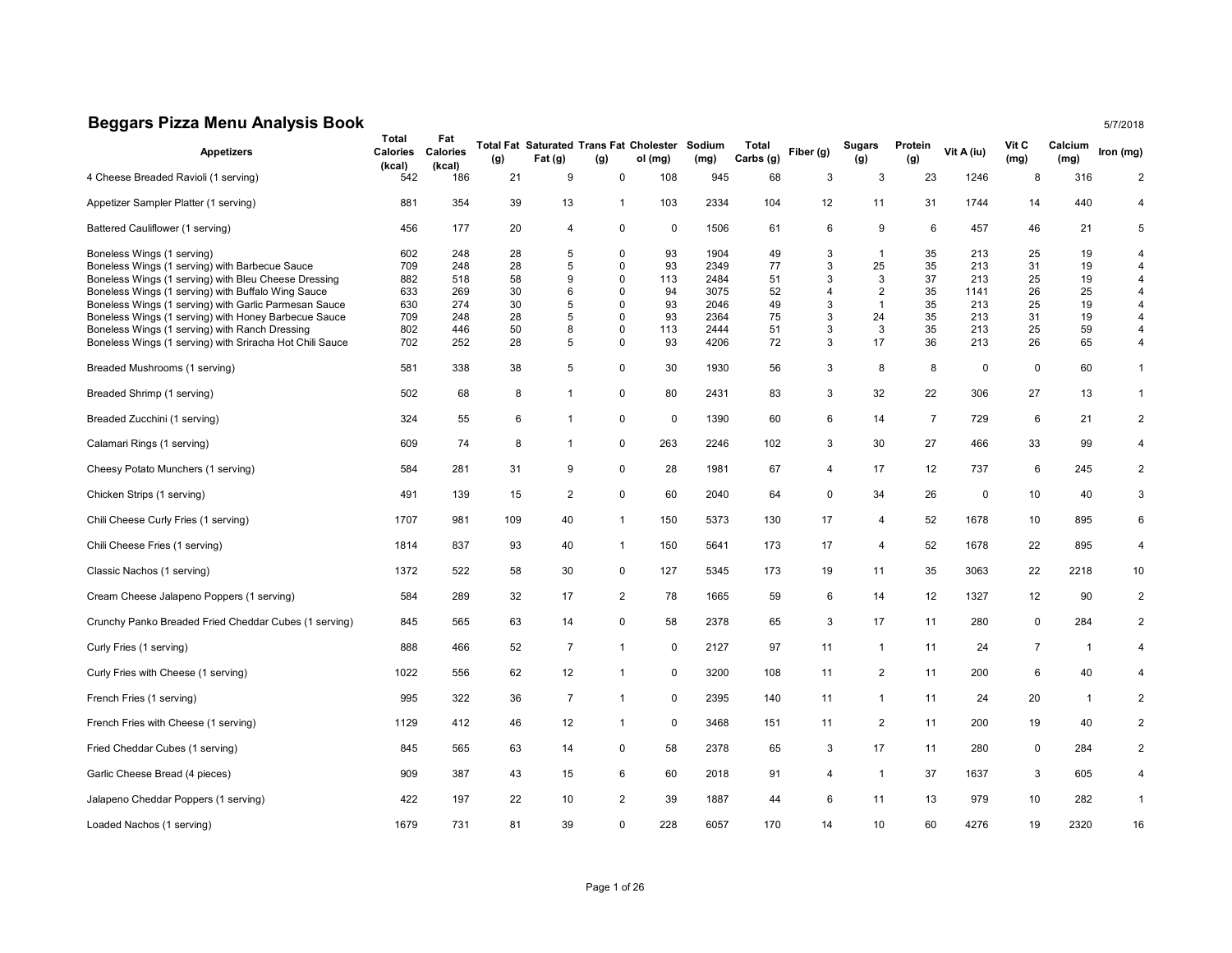| Mini Tacos (1 serving)                                                    | 2454       | 943             | 105               | 31                                             | -1                      | 287            | 6112       | 303       | 45                  | 12                | 82             | 5145        | 44             | 1029        | 17                               |
|---------------------------------------------------------------------------|------------|-----------------|-------------------|------------------------------------------------|-------------------------|----------------|------------|-----------|---------------------|-------------------|----------------|-------------|----------------|-------------|----------------------------------|
| Mixed Basket (1 serving)                                                  | 726        | 157             | 17                | 3                                              | $\mathbf{1}$            | $\mathbf 0$    | 2370       | 126       | 10                  | 22                | 14             | 593         | 26             | 21          | 5                                |
| Mozzarella Sticks (1 serving)                                             | 502        | 239             | 27                | 10                                             | 0                       | 48             | 1805       | 48        | $\mathbf{1}$        | 13                | 20             | 457         | 6              | 501         | $\mathsf 0$                      |
| Nachos with Chili (1 serving)                                             | 1314       | 504             | 56                | 29                                             | 0                       | 117            | 5047       | 167       | 17                  | 10                | 31             | 3004        | 21             | 2206        | 9                                |
| Onion Rings (1 serving)                                                   | 391        | 41              | $\sqrt{5}$        | $\mathbf{1}$                                   | $\mathbf 0$             | 0              | 725        | 78        | 5                   | 15                | 8              | $\mathsf 0$ | $\mathbf 0$    | 0           | $\mathbf{1}$                     |
| Pick 3 (1 serving)                                                        | 330        | 216             | 24                | 3                                              | $\Omega$                | 30             | 690        | 30        | $\mathbf 0$         | 24                | $\Omega$       | $\Omega$    | $\Omega$       | $\Omega$    | $\mathbf 0$                      |
| Pick 3 (1 serving) with Appetizer Choice Breaded Mushrooms                | 470        | 236             | 26                | 3                                              | $\Omega$                | 30             | 1250       | 57        | $\mathbf{1}$        | 27                | 4              | $\mathbf 0$ | $\Omega$       | $\Omega$    | 0                                |
| Pick 3 (1 serving) with Appetizer Choice Breaded Zucchini                 | 473        | 236             | 26                | 3                                              | $\mathbf 0$             | 30             | 1179       | 57        | 3                   | 29                | 3              | 136         | $\Omega$       | $\Omega$    | $\mathbf{1}$                     |
| Pick 3 (1 serving) with Appetizer Choice Cheesy Potato Munc               | 602        | 350             | 39                | 8                                              | $\mathbf 0$             | 44             | 1474       | 61        | $\mathbf{1}$        | 31                | 6              | 140         | $\mathbf 0$    | 112         | $\mathbf{1}$                     |
| Pick 3 (1 serving) with Appetizer Choice Curly Fries                      | 771        | 449             | 50                | 6                                              | $\Omega$                | 30             | 1730       | 78        | 5                   | 24                | 5              | $\Omega$    | 3              | $\mathbf 0$ | $\overline{2}$                   |
| Pick 3 (1 serving) with Appetizer Choice French Fries                     | 824        | 377             | 42                | 6                                              | $\Omega$                | 30             | 1864       | 99        | 5                   | 24                | 5              | $\mathbf 0$ | 10             | $\mathbf 0$ | $\mathbf{1}$                     |
| Pick 3 (1 serving) with Appetizer Choice Fried Cheddar Cubes              | 671        | 383             | 43                | 9                                              | 0                       | 47             | 1670       | 68        | 2                   | 33                | $\overline{7}$ | 175         | $\Omega$       | 140         | $\mathbf{1}$                     |
|                                                                           | 603        | 354             | 39                | 11                                             | $\mathbf{1}$            | 69             | 1316       | 57        | 3                   | 29                | 5              | 435         | 3              | 35          | $\mathbf{1}$                     |
| Pick 3 (1 serving) with Appetizer Choice Jalapeno Cream Che               |            |                 |                   |                                                |                         |                |            |           |                     |                   |                |             |                |             |                                  |
| Pick 3 (1 serving) with Appetizer Choice Mozzarella Sticks                | 561        | 329             | 37                | 8                                              | $\Omega$                | 54             | 1386       | 52        | 0                   | 29                | 10             | $\mathbf 0$ | $\Omega$       | 240         | $\mathbf 0$                      |
| Pick 3 (1 serving) with Appetizer Choice Onion Rings                      | 574        | 242             | 27                | 3                                              | $\mathbf 0$             | 30             | 1143       | 78        | 3                   | 33                | 5              | $\mathbf 0$ | $\Omega$       | $\mathbf 0$ | $\mathbf{1}$                     |
| Spinach Artichoke Dip (1 serving)                                         | 838        | 340             | 38                | 12                                             | 6                       | 29             | 1775       | 94        | $\overline{7}$      | $\overline{1}$    | 23             | 2366        | 3              | 247         | $\overline{4}$                   |
| Spinach Artichoke Dip (1 serving) with Garlic Bread Toasts                | 1507       | 565             | 63                | 16                                             | 12                      | 29             | 3132       | 182       | 12                  | 3                 | 39             | 3402        | 6              | 252         | 9                                |
| Spinach Artichoke Dip (1 serving) with Tortilla Chips                     | 969        | 350             | 39                | 12                                             | 6                       | 29             | 1775       | 123       | 10                  | $\overline{1}$    | 25             | 2366        | 3              | 392         | 5                                |
|                                                                           |            |                 |                   |                                                |                         |                |            |           |                     |                   |                |             |                |             |                                  |
| Toasted Sausage Ravioli (1 serving)                                       | 138        | 71              | 8                 | 2                                              | 0                       | $\overline{7}$ | 548        | 13        | $\mathbf{1}$        | $\overline{4}$    | 5              | 569         | 6              | 39          | $\mathbf{1}$                     |
| Tomato Bread (1 piece)                                                    | 230        | 97              | 11                | 4                                              | 2                       | 15             | 505        | 23        | -1                  | $\mathbf{1}$      | 9              | 522         | $\overline{c}$ | 153         | $\mathbf{1}$                     |
| Tomato Bread (4 pieces)                                                   | 921        | 388             | 43                | 15                                             | 6                       | 60             | 2020       | 94        | 5                   | 3                 | 38             | 2086        | 10             | 610         | $\overline{4}$                   |
|                                                                           |            |                 |                   |                                                |                         |                |            |           |                     |                   |                |             |                |             |                                  |
| Two Piece Bosco (1 serving)                                               | 586        | 240             | 27                | 9                                              | 3                       | 30             | 1148       | 60        | 3                   | 5                 | 25             | 1376        | 6              | 425         | $\Delta$                         |
|                                                                           | Total      | Fat             |                   |                                                |                         |                |            |           |                     |                   |                |             |                |             |                                  |
| <b>Breads</b>                                                             | Calories   | <b>Calories</b> |                   | <b>Total Fat Saturated Trans Fat Cholester</b> |                         |                | Sodium     | Total     | Fiber (g)           | Sugars            | Protein        | Vit A (iu)  | Vit C          | Calcium     | Iron (mg)                        |
|                                                                           | (kcal)     | (kcal)          | (g)               | Fat (g)                                        | (g)                     | ol (mg)        | (mg)       | Carbs (g) |                     | (g)               | (g)            |             | (mg)           | (mg)        |                                  |
|                                                                           | 308        | 147             | 16                |                                                |                         |                |            |           |                     |                   |                |             |                |             | $\mathbf{1}$                     |
| Beggars Breadsticks (1 serving)                                           |            |                 |                   |                                                |                         |                |            |           |                     |                   |                |             |                |             |                                  |
| Beggars Breadsticks (4 servings)                                          |            |                 |                   | $\overline{7}$                                 | $\overline{\mathbf{c}}$ | 26             | 291        | 25        | $\mathbf{1}$        | $\overline{1}$    | 14             | 552         | 0              | 241         |                                  |
|                                                                           | 1231       | 589             | 65                | 27                                             | 6                       | 102            | 1165       | 100       | 5                   | $\overline{2}$    | 54             | 2210        | $\overline{2}$ | 965         | 5                                |
|                                                                           |            |                 |                   | -1                                             |                         |                |            |           | -1                  |                   |                |             | -1             | -1          | -1                               |
| Garlic Bread (1 piece)                                                    | 167        | 56              | 6                 |                                                | 2                       | 0              | 339        | 22        |                     | 0                 | 4              | 259         |                |             |                                  |
| Garlic Bread (4 pieces)                                                   | 669        | 225             | 25                | 5                                              | 6                       | $\Omega$       | 1358       | 88        | 4                   | $\mathbf{1}$      | 16             | 1037        | 3              | 5           | $\overline{4}$                   |
| Mozzarella Stuffed Breadsticks (1 piece)                                  | 283        | 117             | 13                | 5                                              | 2                       | 15             | 471        | 29        | $\mathbf{1}$        | $\overline{2}$    | 12             | 574         | 2              | 207         | $\overline{2}$                   |
| Mozzarella Stuffed Breadsticks (4 pieces)                                 | 1133       | 467             | 52                | 18                                             | 6                       | 60             | 1883       | 115       | 6                   | $\overline{7}$    | 50             | 2294        | 6              | 830         | 8                                |
|                                                                           |            |                 |                   |                                                |                         |                |            |           |                     |                   |                |             |                |             |                                  |
| Pizza Bread (1 piece)                                                     | 249        | 77              | 9                 | 5                                              | 0                       | 20             | 674        | 27        | $\overline{2}$      | 3                 | 14             | 693         | 5              | 247         | $\mathbf{1}$                     |
| Pizza Bread (1 piece) with Bacon                                          | 271        | 95              | 11                | 6                                              | $\mathbf 0$             | 24             | 750        | 27        | $\overline{c}$      | 3                 | 15             | 693         | 5              | 247         | $\mathbf{1}$                     |
| Pizza Bread (1 piece) with Black Olives                                   | 261        | 85              | 9                 | 5                                              | $\Omega$                | 20             | 745        | 27        | $\overline{2}$      | 3                 | 14             | 693         | 5              | 247         | $\mathbf{1}$                     |
| Pizza Bread (1 piece) with Canadian Bacon                                 | 260        | 82              | 9                 | 5                                              | $\Omega$                | 25             | 778        | 27        | $\overline{c}$      | 3                 | 16             | 693         | 5              | 247         | $\mathbf{1}$                     |
| Pizza Bread (1 piece) with Chicken                                        | 258        | 79              | 9                 | 5                                              | $\Omega$                | 24             | 717        | 28        | $\overline{2}$      | 3                 | 16             | 693         | 5              | 247         | $\mathbf{1}$                     |
| Pizza Bread (1 piece) with Garlic                                         | 253        | 77              | 9                 | 5                                              | 0                       | 20             | 674        | 28        | $\overline{c}$      | 3                 | 14             | 693         | 6              | 252         | $\mathbf{1}$                     |
| Pizza Bread (1 piece) with Giardinara                                     | 263        | 89              | 10                | 5                                              | $\Omega$                | 20             | 750        | 28        | $\overline{2}$      | 3                 | 14             | 793         | $\overline{7}$ | 247         | $\mathbf{1}$                     |
|                                                                           |            |                 | 9                 | 5                                              | $\Omega$                |                | 674        |           |                     | 3                 |                | 720         | 11             |             | $\mathbf{1}$                     |
| Pizza Bread (1 piece) with Green Bell Peppers                             | 251        | 77              |                   | 5                                              | $\Omega$                | 20             |            | 28        | $\sqrt{2}$          |                   | 14             |             |                | 247         |                                  |
| Pizza Bread (1 piece) with Green Olives                                   | 259        | 83              | 9                 |                                                |                         | 20             | 844        | 28        | 2                   | 3                 | 14             | 693         | 5              | 247         | $\mathbf{1}$                     |
| Pizza Bread (1 piece) with Ground Beef                                    | 267        | 89              | 10                | 5                                              | $\Omega$                | 25             | 678        | 27        | $\overline{c}$      | 3                 | 15             | 693         | 5              | 248         | $\mathbf{1}$                     |
| Pizza Bread (1 piece) with Ham<br>Pizza Bread (1 piece) with Italian Beef | 258<br>262 | 80<br>83        | 9<br>$\mathbf{Q}$ | 5<br>5                                         | $\mathbf 0$<br>$\Omega$ | 23<br>25       | 764<br>723 | 27<br>27  | $\overline{2}$<br>2 | 3<br>$\mathbf{B}$ | 15<br>16       | 693<br>693  | 5<br>5         | 247<br>247  | $\overline{1}$<br>$\overline{2}$ |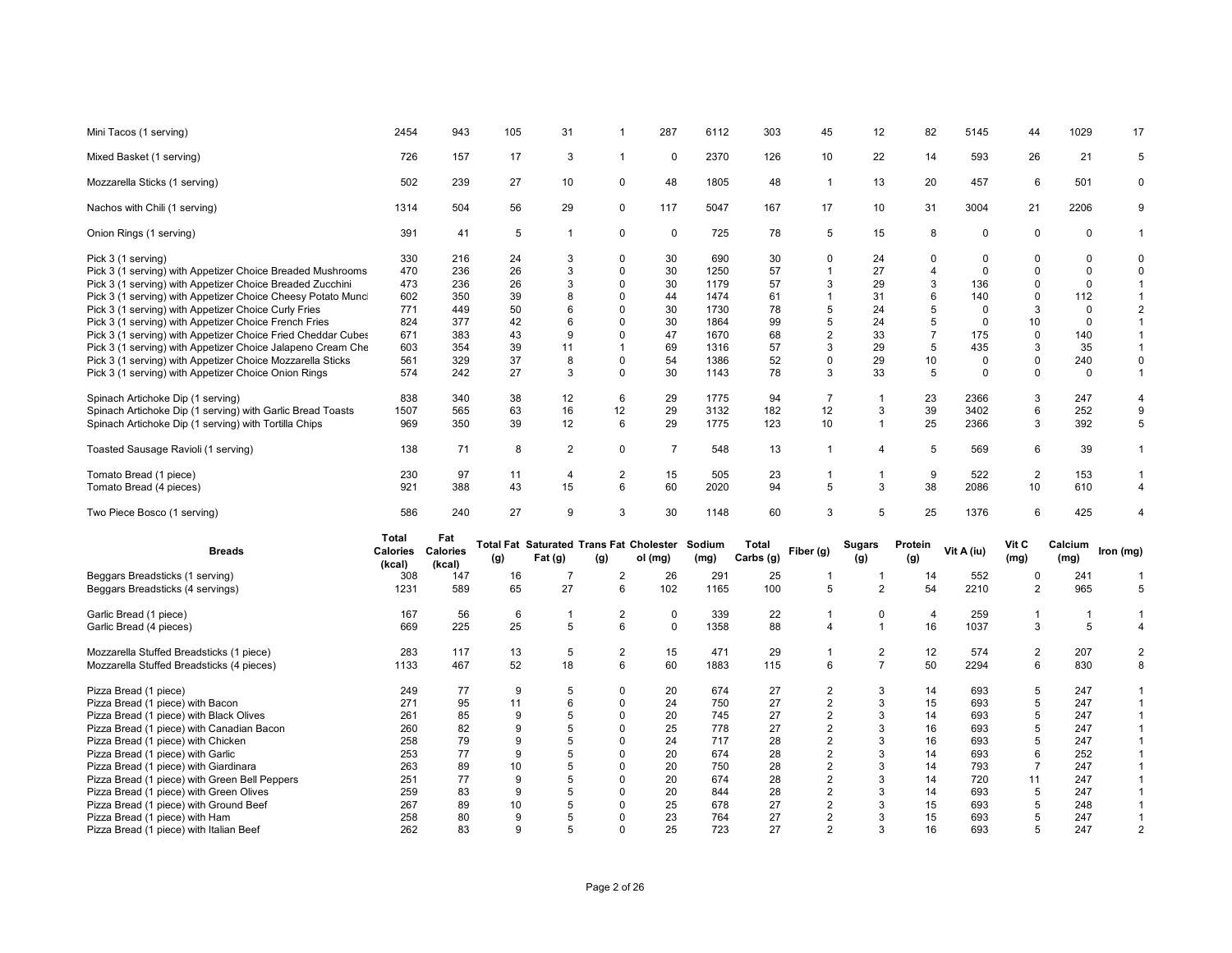| Pizza Bread (1 piece) with Italian Sausage                 | 299      | 101             | 11               | 6                                              | $\Omega$                | 32           | 761    | 30        | $\overline{2}$ | 3              | 17      | 718        | 5              | 252     | $\overline{2}$ |
|------------------------------------------------------------|----------|-----------------|------------------|------------------------------------------------|-------------------------|--------------|--------|-----------|----------------|----------------|---------|------------|----------------|---------|----------------|
| Pizza Bread (1 piece) with Jalapeno Peppers                | 251      | 77              | 9                | 5                                              | $\Omega$                | 20           | 674    | 28        | $\overline{2}$ | 3              | 14      | 750        | 8              | 247     | $\mathbf{1}$   |
| Pizza Bread (1 piece) with Mozzarella Cheese               | 283      | 98              | 11               | 6                                              | $\Omega$                | 26           | 745    | 28        | 2              | 3              | 17      | 768        | 5              | 317     | $\mathbf{1}$   |
| Pizza Bread (1 piece) with Mushrooms                       | 251      | 77              | 9                | 5                                              | $\Omega$                | 20           | 674    | 28        | $\overline{2}$ | 3              | 14      | 693        | 5              | 247     | $\mathbf{1}$   |
| Pizza Bread (1 piece) with Onions                          | 252      | 77              | $\boldsymbol{9}$ | 5                                              | $\Omega$                | 20           | 674    | 28        | $\overline{2}$ | 3              | 14      | 694        | 5              | 248     | $\mathbf{1}$   |
| Pizza Bread (1 piece) with Pepperocini                     | 266      | 77              | 9                | 5                                              | $\Omega$                | 20           | 1674   | 31        | 4              | 3              | 14      | 3028       | 10             | 297     | $\mathbf{1}$   |
| Pizza Bread (1 piece) with Pepperoni                       | 277      | 100             | 11               | 6                                              | $\Omega$                | 26           | 782    | 27        | $\overline{2}$ | 3              | 15      | 713        | 5              | 247     | $\mathbf{1}$   |
| Pizza Bread (1 piece) with Pineapple                       | 252      | 77              | 9                | 5                                              | $\Omega$                | 20           | 674    | 28        | $\overline{2}$ | $\overline{4}$ | 14      | 693        | 6              | 247     | $\mathbf{1}$   |
| Pizza Bread (1 piece) with Ricotta Cheese                  | 257      | 82              | 9                | 5                                              | $\Omega$                | 23           | 681    | 28        | $\overline{2}$ | 3              | 15      | 712        | 5              | 256     | $\mathbf{1}$   |
| Pizza Bread (1 piece) with Spinach                         | 251      | 77              | 9                | 5                                              | $\Omega$                | 20           | 679    | 28        | $\overline{2}$ | 3              | 14      | 1360       | $\overline{7}$ | 253     | $\overline{2}$ |
|                                                            | 250      | 77              | 9                | 5                                              | $\Omega$                | 20           | 674    | 28        |                | 3              |         | 752        | 6              | 247     | $\mathbf{1}$   |
| Pizza Bread (1 piece) with Tomatoes                        |          |                 |                  |                                                |                         |              |        |           | $\overline{c}$ |                | 14      |            |                |         |                |
| Pizza Bread (4 pieces)                                     | 995      | 307             | 34               | 19                                             | $\Omega$                | 81           | 2695   | 110       | 8              | 12             | 56      | 2774       | 19             | 987     | 5              |
| Pizza Bread (4 pieces) with Bacon                          | 1085     | 379             | 42               | 22                                             | $\Omega$                | 95           | 2999   | 110       | 8              | 12             | 61      | 2774       | 19             | 987     | 6              |
| Pizza Bread (4 pieces) with Black Olives                   | 1043     | 341             | 38               | 19                                             | $\Omega$                | 81           | 2978   | 110       | 8              | 12             | 56      | 2774       | 19             | 987     | 5              |
| Pizza Bread (4 pieces) with Canadian Bacon                 | 1041     | 327             | 36               | 20                                             | $\Omega$                | 101          | 3111   | 110       | 8              | 12             | 63      | 2774       | 19             | 987     | 6              |
| Pizza Bread (4 pieces) with Chicken                        | 1031     | 316             | 35               | 20                                             | $\Omega$                | 96           | 2870   | 110       | 8              | 12             | 62      | 2774       | 19             | 987     | 5              |
| Pizza Bread (4 pieces) with Garlic                         | 1014     | 307             | 34               | 19                                             | $\Omega$                | 81           | 2697   | 114       | 9              | 12             | 57      | 2774       | 23             | 1007    | 6              |
| Pizza Bread (4 pieces) with Giardinara                     | 1051     | 357             | 40               | 20                                             | $\Omega$                | 81           | 2999   | 112       | 8              | 13             | 56      | 3174       | 29             | 987     | 5              |
| Pizza Bread (4 pieces) with Green Bell Peppers             | 1002     | 307             | 34               | 19                                             | $\Omega$                | 81           | 2696   | 111       | 9              | 12             | 56      | 2878       | 42             | 989     | 5              |
| Pizza Bread (4 pieces) with Green Olives                   | 1035     | 334             | 37               | 19                                             | $\Omega$                | 81           | 3375   | 112       | 8              | 12             | 56      | 2774       | 19             | 987     | 5              |
| Pizza Bread (4 pieces) with Ground Beef                    | 1067     | 357             | 40               | 22                                             | $\Omega$                | 101          | 2714   | 110       | 8              | 12             | 61      | 2774       | 19             | 992     | 6              |
| Pizza Bread (4 pieces) with Ham                            | 1031     | 320             | 36               | 20                                             | $\Omega$                | 94           | 3054   | 110       | 8              | 12             | 61      | 2774       | 19             | 987     | 6              |
| Pizza Bread (4 pieces) with Italian Beef                   | 1049     | 331             | 37               | 21                                             | $\Omega$                | 100          | 2892   | 110       | 8              | 12             | 63      | 2774       | 19             | 987     | 6              |
| Pizza Bread (4 pieces) with Italian Sausage                | 1195     | 405             | 45               | 23                                             | $\Omega$                | 126          | 3044   | 121       | 8              | 13             | 69      | 2873       | 19             | 1006    | 6              |
| Pizza Bread (4 pieces) with Jalapeno Peppers               | 1005     | 308             | 34               | 19                                             | $\Omega$                | 81           | 2695   | 112       | 9              | 13             | 57      | 3000       | 32             | 989     | 6              |
| Pizza Bread (4 pieces) with Mozzarella Cheese              | 1130     | 391             | 43               | 25                                             | $\Omega$                | 106          | 2980   | 111       | 8              | 12             | 67      | 3074       | 19             | 1268    | 5              |
| Pizza Bread (4 pieces) with Mushrooms                      | 1004     | 308             | 34               | 19                                             | $\Omega$                | 81           | 2696   | 111       | 9              | 12             | 57      | 2774       | 20             | 987     | 6              |
| Pizza Bread (4 pieces) with Onions                         | 1008     | 307             | 34               | 19                                             | $\Omega$                | 81           | 2696   | 113       | 9              | 13             | 56      | 2774       | 21             | 993     | 5              |
|                                                            |          |                 |                  |                                                | $\Omega$                |              |        |           |                |                |         |            |                |         | 5              |
| Pizza Bread (4 pieces) with Pepperocini                    | 1062     | 307             | 34               | 19                                             |                         | 81           | 6697   | 123       | 15             | 12             | 56      | 12112      | 39             | 1187    |                |
| Pizza Bread (4 pieces) with Pepperoni                      | 1107     | 400             | 44               | 23                                             | $\Omega$                | 105          | 3127   | 110       | 8              | 12             | 61      | 2854       | 20             | 987     | 6              |
| Pizza Bread (4 pieces) with Pineapple                      | 1009     | 307             | 34               | 19                                             | $\Omega$                | 81           | 2697   | 113       | 9              | 15             | 56      | 2774       | 22             | 987     | 5              |
| Pizza Bread (4 pieces) with Ricotta Cheese                 | 1028     | 327             | 36               | 21                                             | $\Omega$                | 92           | 2726   | 111       | 8              | 13             | 58      | 2847       | 19             | 1023    | 5              |
| Pizza Bread (4 pieces) with Spinach                        | 1002     | 307             | 34               | 19                                             | $\Omega$                | 81           | 2717   | 111       | 9              | 12             | 57      | 5440       | 27             | 1013    | 6              |
| Pizza Bread (4 pieces) with Tomatoes                       | 1001     | 307             | 34               | 19                                             | $\Omega$                | 81           | 2696   | 111       | 9              | 13             | 56      | 3010       | 23             | 989     | 5              |
| Pretzel Breadsticks (1 piece)                              | 221      | 64              | $\overline{7}$   | $\overline{1}$                                 | $\overline{2}$          | $\mathbf{0}$ | 1026   | 32        | 1              | -1             | 6       | 266        | $\mathbf 1$    | 21      | $\overline{2}$ |
| Pretzel Breadsticks (1 piece) with Cheddar Cheese Sauce    | 247      | 81              | 9                | $\overline{2}$                                 | $\overline{\mathbf{c}}$ | $\mathbf 0$  | 1236   | 34        | $\mathbf{1}$   | $\mathbf{1}$   | 6       | 304        | $\mathbf{1}$   | 28      | $\overline{2}$ |
| Pretzel Breadsticks (1 piece) with Honey Mustard Dressing  | 318      | 145             | 16               | 3                                              | $\overline{2}$          | 11           | 1153   | 37        | $\mathbf{1}$   | 6              | 6       | 266        | $\mathbf{1}$   | 21      | 2              |
| Pretzel Breadsticks (4 pieces)                             | 883      | 255             | 28               | $\overline{4}$                                 | 6                       | $\mathbf 0$  | 4104   | 128       | 4              | $\overline{4}$ | 24      | 1066       | 3              | 83      | $\overline{7}$ |
| Pretzel Breadsticks (4 pieces) with Cheddar Cheese Sauce   | 988      | 322             | 36               | 8                                              | 6                       | 0            | 4944   | 137       | 4              | 6              | 24      | 1216       | 3              | 113     | $\overline{7}$ |
| Pretzel Breadsticks (4 pieces) with Honey Mustard Dressing | 1273     | 579             | 64               | 10                                             | 6                       | 45           | 4614   | 149       | 4              | 22             | 24      | 1066       | 3              | 83      | $\overline{7}$ |
|                                                            | Total    | Fat             |                  |                                                |                         |              |        |           |                |                |         |            |                |         |                |
| Soups                                                      | Calories | <b>Calories</b> |                  | <b>Total Fat Saturated Trans Fat Cholester</b> |                         |              | Sodium | Total     | Fiber (g)      | <b>Sugars</b>  | Protein | Vit A (iu) | Vit C          | Calcium | Iron (mg)      |
|                                                            | (kcal)   | (kcal)          | (g)              | Fat (g)                                        | (g)                     | ol (mg)      | (mg)   | Carbs (g) |                | (g)            | (g)     |            | (mg)           | (mg)    |                |
| Chicken Noodle Soup, Bowl (1 serving)                      | 394      | 68              | 8                | $\overline{c}$                                 | $\mathbf 0$             | 67           | 2539   | 53        | 4              | 8              | 29      | 9300       | 51             | 50      | 3              |
| Chicken Noodle Soup, Cup (1 serving)                       | 274      | 49              | 5                | $\overline{1}$                                 | $\Omega$                | 51           | 1924   | 35        | 3              | 6              | 21      | 7154       | 40             | 38      | $\overline{2}$ |
|                                                            |          |                 |                  |                                                |                         |              |        |           |                |                |         |            |                |         |                |
| Chili, Bowl (1 serving)                                    | 379      | 121             | 13               | 5                                              | $\mathbf 0$             | 65           | 1936   | 34        | 13             | $\overline{2}$ | 29      | 386        | $\overline{7}$ | 77      | 5              |
| Chili, Bowl (1 serving) with Diced Onions                  | 405      | 122             | 14               | 5                                              | $\Omega$                | 65           | 1937   | 40        | 14             | 5              | 30      | 387        | 10             | 89      | 5              |
| Chili, Bowl (1 serving) with Shredded Cheddar Cheese       | 599      | 283             | 31               | 17                                             | $\Omega$                | 125          | 2296   | 34        | 13             | $\overline{2}$ | 43      | 986        | $\overline{7}$ | 477     | 5              |
| Chili, Cup (1 serving)                                     | 292      | 93              | 10               | $\overline{4}$                                 | $\Omega$                | 50           | 1489   | 26        | 10             | $\overline{2}$ | 23      | 297        | 5              | 59      | $\overline{4}$ |
| Chili, Cup (1 serving) with Diced Onions                   | 317      | 94              | 10               | $\overline{4}$                                 | $\Omega$                | 50           | 1491   | 32        | 11             | $\overline{4}$ | 23      | 298        | 9              | 71      | $\overline{4}$ |
| Chili, Cup (1 serving) with Shredded Cheddar Cheese        | 512      | 255             | 28               | 16                                             | $\Omega$                | 110          | 1849   | 26        | 10             | 2              | 37      | 897        | 5              | 459     | $\overline{4}$ |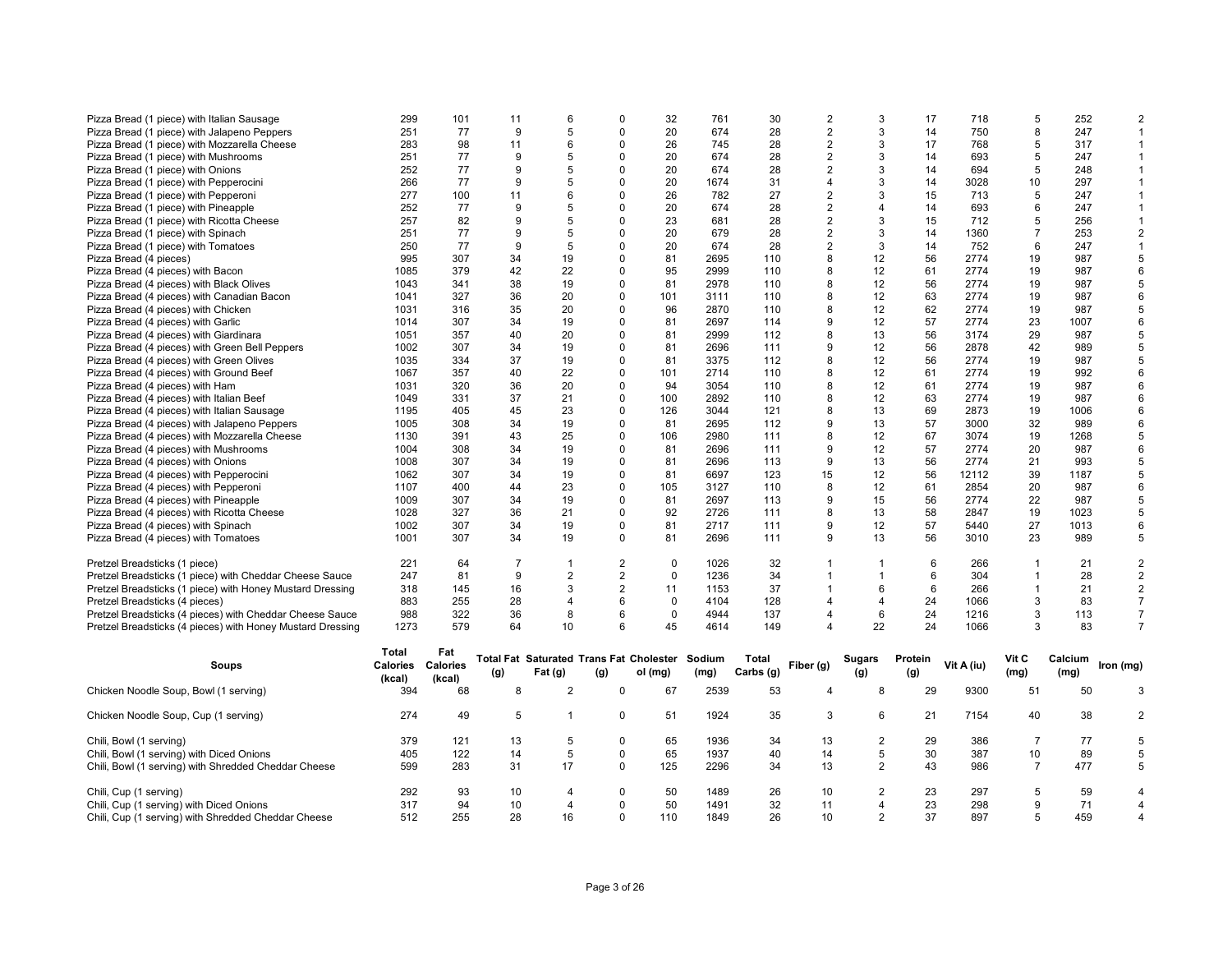| Minestrone Soup, Bowl (1 serving)                              | 408                                | 34                        | 4   | 0           | 0           | 0                                                         | 2992           | 78                 | 12             | 15                   | 15             | 19457      | 70            | 109             | 4              |
|----------------------------------------------------------------|------------------------------------|---------------------------|-----|-------------|-------------|-----------------------------------------------------------|----------------|--------------------|----------------|----------------------|----------------|------------|---------------|-----------------|----------------|
| Minestrone Soup, Cup (1 serving)                               | 285                                | 23                        | 3   | $\mathbf 0$ | $\mathbf 0$ | $\Omega$                                                  | 2273           | 55                 | 9              | 11                   | 11             | 14967      | 54            | 84              | 3              |
| <b>Salads</b>                                                  | <b>Total</b><br>Calories<br>(kcal) | Fat<br>Calories<br>(kcal) | (g) | Fat (g)     | (g)         | <b>Total Fat Saturated Trans Fat Cholester</b><br>ol (mg) | Sodium<br>(mg) | Total<br>Carbs (g) | Fiber (g)      | <b>Sugars</b><br>(g) | Protein<br>(g) | Vit A (iu) | Vit C<br>(mg) | Calcium<br>(mg) | Iron (mg)      |
| Antipasto Salad (1 serving)                                    | 1087                               | 667                       | 74  | 30          | $\Omega$    | 183                                                       | 4036           | 55                 | 2              | 25                   | 47             | 3557       | 11            | 854             | 2              |
| Antipasto Salad (1 serving) with Chicken Choice Fried Chicke   | 1372                               | 791                       | 88  | 33          | $\mathbf 0$ | 238                                                       | 5026           | 72                 | 3              | 25                   | 70             | 3557       | 13            | 894             | 3              |
| Antipasto Salad (1 serving) with Chicken Choice Grilled Chick  | 1267                               | 707                       | 79  | 31          | 0           | 262                                                       | 4294           | 57                 | $\overline{c}$ | 25                   | 78             | 3557       | 11            | 877             | 3              |
| Antipasto Salad (1 serving) with Dressing Choice Balsamic      | 1267                               | 802                       | 89  | 32          | 0           | 183                                                       | 4606           | 67                 | $\overline{c}$ | 37                   | 47             | 3557       | 11            | 854             | $\overline{c}$ |
| Antipasto Salad (1 serving) with Dressing Choice Bleu Chees    | 1507                               | 1072                      | 119 | 36          | $\Omega$    | 213                                                       | 4906           | 58                 | 2              | 28                   | 50             | 3557       | 11            | 854             | $\overline{2}$ |
| Antipasto Salad (1 serving) with Dressing Choice Creamy Gar    | 1417                               | 883                       | 98  | 33          | $\Omega$    | 213                                                       | 4726           | 85                 | $\overline{2}$ | 49                   | 47             | 3557       | 11            | 854             | $\overline{2}$ |
| Antipasto Salad (1 serving) with Dressing Choice Creamy Itali  | 1417                               | 937                       | 104 | 35          | $\Omega$    | 183                                                       | 4816           | 73                 | $\overline{c}$ | 43                   | 47             | 3557       | 11            | 854             | $\overline{c}$ |
| Antipasto Salad (1 serving) with Dressing Choice French        | 1477                               | 991                       | 110 | 36          | $\Omega$    | 183                                                       | 4666           | 76                 | $\overline{c}$ | 43                   | 47             | 4157       | 15            | 854             | $\overline{2}$ |
| Antipasto Salad (1 serving) with Dressing Choice Oil and Vine  | 1207                               | 734                       | 82  | 30          | $\Omega$    | 183                                                       | 4576           | 70                 | $\overline{a}$ | 25                   | 47             | 3557       | 11            | 854             | $\overline{2}$ |
|                                                                |                                    |                           | 107 | 35          | $\mathbf 0$ | 213                                                       |                | 58                 |                | 28                   | 47             |            |               | 914             | $\overline{2}$ |
| Antipasto Salad (1 serving) with Dressing Choice Ranch         | 1387                               | 964                       |     |             |             |                                                           | 4846           |                    | $\overline{2}$ |                      |                | 3557       | 11            |                 |                |
| Antipasto Salad (1 serving) with Dressing Choice Thousand Is   | 1447                               | 991                       | 122 | 36          | $\mathbf 0$ | 213                                                       | 4696           | 67                 | $\overline{2}$ | 37                   | 47             | 3557       | 15            | 854             | $\overline{2}$ |
| Caesar Salad (1 serving)                                       | 996                                | 753                       | 84  | 28          | $\Omega$    | 187                                                       | 2570           | 15                 | 3              | $\overline{2}$       | 49             | 7157       | 30            | 1423            | $\mathbf 2$    |
| Caesar Salad (1 serving) with Chicken Choice Fried Chicken     | 1282                               | 878                       | 98  | 30          | $\pmb{0}$   | 242                                                       | 3560           | 32                 | 4              | $\overline{2}$       | 72             | 7157       | 31            | 1463            | 3              |
| Caesar Salad (1 serving) with Chicken Choice Grilled Chicken   | 1176                               | 794                       | 88  | 29          | $\mathbf 0$ | 265                                                       | 2829           | 17                 | 3              | 2                    | 79             | 7157       | 30            | 1446            | 3              |
| Garden Salad (1 serving)                                       | 313                                | 180                       | 20  | 12          | $\mathbf 0$ | 60                                                        | 499            | 15                 | 5              | 3                    | 18             | 13941      | 57            | 481             | 3              |
| Garden Salad (1 serving) with Chicken Choice Fried Chicken     | 598                                | 305                       | 34  | 15          | $\Omega$    | 115                                                       | 1489           | 32                 | 6              | 3                    | 41             | 13941      | 58            | 521             | $\overline{4}$ |
| Garden Salad (1 serving) with Chicken Choice Grilled Chicker   | 493                                | 221                       | 25  | 13          | $\Omega$    | 139                                                       | 758            | 18                 | 5              | 3                    | 49             | 13941      | 57            | 504             | $\overline{4}$ |
| Garden Salad (1 serving) with Dressing Choice Balsamic         | 493                                | 315                       | 35  | 14          | $\Omega$    | 60                                                        | 1069           | 27                 | 5              | 15                   | 18             | 13941      | 57            | 481             | 3              |
| Garden Salad (1 serving) with Dressing Choice Bleu Cheese      | 733                                | 585                       | 65  | 18          | $\Omega$    | 90                                                        | 1369           | 18                 | 5              | 6                    | 21             | 13941      | 57            | 481             | 3              |
| Garden Salad (1 serving) with Dressing Choice Creamy Garlic    | 643                                | 396                       | 44  | 15          | $\mathbf 0$ | 90                                                        | 1189           | 45                 | 5              | 27                   | 18             | 13941      | 57            | 481             | 3              |
| Garden Salad (1 serving) with Dressing Choice Creamy Italiar   | 643                                | 450                       | 50  | 17          | $\Omega$    | 60                                                        | 1279           | 33                 | 5              | 21                   | 18             | 13941      | 57            | 481             | 3              |
| Garden Salad (1 serving) with Dressing Choice French           | 703                                | 504                       | 56  | 18          | $\Omega$    | 60                                                        | 1129           | 36                 | 5              | 21                   | 18             | 14541      | 61            | 481             | 3              |
| Garden Salad (1 serving) with Dressing Choice Oil and Vinega   | 433                                | 248                       | 28  | 12          | $\Omega$    | 60                                                        | 1039           | 30                 | 5              | 3                    | 18             | 13941      | 57            | 481             | 3              |
| Garden Salad (1 serving) with Dressing Choice Ranch            | 613                                | 477                       | 53  | 17          | $\Omega$    | 90                                                        | 1309           | 18                 | 5              | 6                    | 18             | 13941      | 57            | 541             | 3              |
| Garden Salad (1 serving) with Dressing Choice Thousand Isla    | 673                                | 504                       | 68  | 18          | $\Omega$    | 90                                                        | 1159           | 27                 | 5              | 15                   | 18             | 13941      | 61            | 481             | 3              |
|                                                                |                                    |                           |     |             |             |                                                           |                |                    |                |                      |                |            |               |                 |                |
| Greek Salad (1 serving)                                        | 960                                | 844                       | 94  | 17          | $\Omega$    | 30                                                        | 870            | 17                 | 4              | 3                    | 13             | 7265       | 35            | 190             | 3              |
| Greek Salad (1 serving) with Chicken Choice Fried Chicken      | 1245                               | 968                       | 108 | 19          | $\Omega$    | 85                                                        | 1860           | 34                 | 5              | 3                    | 36             | 7265       | 36            | 230             | $\overline{4}$ |
| Greek Salad (1 serving) with Chicken Choice Grilled Chicken    | 1140                               | 885                       | 98  | 18          | $\Omega$    | 109                                                       | 1129           | 19                 | 4              | 3                    | 44             | 7265       | 35            | 212             | 4              |
| Greek Salad (1 serving) with Dressing Choice Balsamic          | 1140                               | 979                       | 109 | 19          | $\Omega$    | 30                                                        | 1440           | 29                 | 4              | 15                   | 13             | 7265       | 35            | 190             | 3              |
| Greek Salad (1 serving) with Dressing Choice Bleu Cheese       | 1380                               | 1249                      | 139 | 23          | $\mathbf 0$ | 60                                                        | 1740           | 20                 | 4              | 6                    | 16             | 7265       | 35            | 190             | 3              |
| Greek Salad (1 serving) with Dressing Choice Creamy Garlic     | 1290                               | 1060                      | 118 | 20          | $\Omega$    | 60                                                        | 1560           | 47                 | 4              | 27                   | 13             | 7265       | 35            | 190             | 3              |
| Greek Salad (1 serving) with Dressing Choice Creamy Italian    | 1290                               | 1114                      | 124 | 22          | $\Omega$    | 30                                                        | 1650           | 35                 | 4              | 21                   | 13             | 7265       | 35            | 190             | 3              |
| Greek Salad (1 serving) with Dressing Choice French            | 1350                               | 1168                      | 130 | 23          | $\Omega$    | 30                                                        | 1500           | 38                 | 4              | 21                   | 13             | 7865       | 39            | 190             | 3              |
| Greek Salad (1 serving) with Dressing Choice Oil and Vinegar   | 1080                               | 912                       | 101 | 17          | $\Omega$    | 30                                                        | 1410           | 32                 | 4              | 3                    | 13             | 7265       | 35            | 190             | 3              |
| Greek Salad (1 serving) with Dressing Choice Ranch             | 1260                               | 1141                      | 127 | 22          | $\Omega$    | 60                                                        | 1680           | 20                 | 4              | 6                    | 13             | 7265       | 35            | 250             | 3              |
| Greek Salad (1 serving) with Dressing Choice Thousand Islan    | 1320                               | 1168                      | 142 | 23          | $\Omega$    | 60                                                        | 1530           | 29                 | 4              | 15                   | 13             | 7265       | 39            | 190             | 3              |
| Grilled Chicken Salad (1 serving)                              | 445                                | 193                       | 21  | 13          | $\Omega$    | 142                                                       | 582            | 12                 | 3              | $\overline{2}$       | 50             | 7387       | 32            | 458             | 3              |
| Grilled Chicken Salad (1 serving) with Dressing Choice Balsar  | 625                                | 328                       | 36  | 14          | $\Omega$    | 142                                                       | 1152           | 24                 | 3              | 14                   | 50             | 7387       | 32            | 458             | 3              |
| Grilled Chicken Salad (1 serving) with Dressing Choice Bleu C  | 865                                | 598                       | 66  | 19          | $\Omega$    | 172                                                       | 1452           | 15                 | 3              | 5                    | 53             | 7387       | 32            | 458             | 3              |
|                                                                | 775                                | 409                       | 45  | 16          | $\mathbf 0$ | 172                                                       | 1272           | 42                 | 3              | 26                   | 50             | 7387       | 32            | 458             | 3              |
| Grilled Chicken Salad (1 serving) with Dressing Choice Cream   | 775                                | 463                       | 51  | 17          | $\Omega$    | 142                                                       | 1362           | 30                 | 3              | 20                   | 50             | 7387       | 32            | 458             | 3              |
| Grilled Chicken Salad (1 serving) with Dressing Choice Cream   |                                    |                           |     |             | $\Omega$    |                                                           |                |                    |                |                      |                |            |               |                 |                |
| Grilled Chicken Salad (1 serving) with Dressing Choice French  | 835                                | 517                       | 57  | 19          |             | 142                                                       | 1212           | 33                 | 3              | 20                   | 50             | 7987       | 35            | 458             | 3              |
| Grilled Chicken Salad (1 serving) with Dressing Choice Oil and | 565                                | 261                       | 29  | 13          | $\Omega$    | 142                                                       | 1122           | 27                 | 3              | $\overline{2}$       | 50             | 7387       | 32            | 458             | 3              |
| Grilled Chicken Salad (1 serving) with Dressing Choice Ranch   | 745                                | 490                       | 54  | 17          | $\Omega$    | 172                                                       | 1392           | 15                 | 3              | 5                    | 50             | 7387       | 32            | 518             | 3              |
| Grilled Chicken Salad (1 serving) with Dressing Choice Thous   | 805                                | 517                       | 69  | 19          | $\Omega$    | 172                                                       | 1242           | 24                 | 3              | 14                   | 50             | 7387       | 35            | 458             | 3              |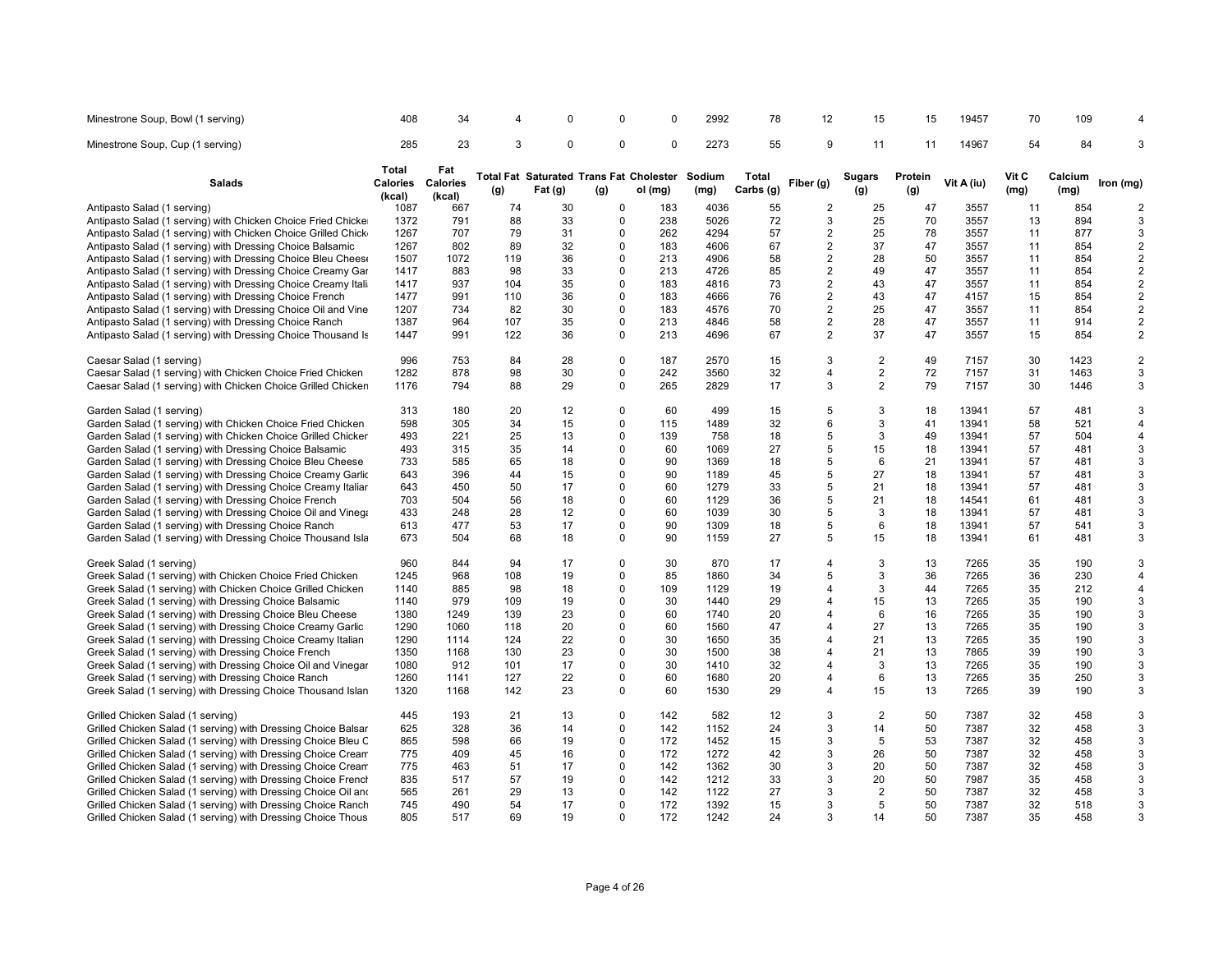| Italian Chef Salad (1 serving)                                  | 711                      | 485         | 54             | 29             | $\Omega$       | 342                                            | 2161                    | 11        | 3              | 3              | 41      | 8695        | 31          | 906            | $\mathcal{P}$    |
|-----------------------------------------------------------------|--------------------------|-------------|----------------|----------------|----------------|------------------------------------------------|-------------------------|-----------|----------------|----------------|---------|-------------|-------------|----------------|------------------|
| Italian Chef Salad (1 serving) with Chicken Choice Fried Chicl  | 997                      | 609         | 68             | 32             | $\Omega$       | 397                                            | 3151                    | 28        | 4              | 3              | 64      | 8695        | 32          | 946            | 3                |
| Italian Chef Salad (1 serving) with Chicken Choice Grilled Chio | 891                      | 526         | 58             | 30             | $\Omega$       | 421                                            | 2420                    | 14        | 3              | 3              | 71      | 8695        | 31          | 929            | 3                |
|                                                                 |                          |             |                |                |                |                                                |                         |           |                |                |         |             |             |                |                  |
| Italian Chef Salad (1 serving) with Dressing Choice Balsamic    | 891                      | 620         | 69             | 31             | 0              | 342                                            | 2731                    | 23        | 3              | 15             | 41      | 8695        | 31          | 906            | $\boldsymbol{2}$ |
| Italian Chef Salad (1 serving) with Dressing Choice Bleu Chee   | 1131                     | 890         | 99             | 35             | $\Omega$       | 372                                            | 3031                    | 14        | 3              | 6              | 44      | 8695        | 31          | 906            | 2                |
| Italian Chef Salad (1 serving) with Dressing Choice Creamy G    | 1041                     | 701         | 78             | 32             | 0              | 372                                            | 2851                    | 41        | 3              | 27             | 41      | 8695        | 31          | 906            | $\overline{2}$   |
|                                                                 |                          | 755         | 84             | 34             | $\Omega$       | 342                                            | 2941                    | 29        | 3              |                |         | 8695        |             | 906            | $\overline{2}$   |
| Italian Chef Salad (1 serving) with Dressing Choice Creamy Ital | 1041                     |             |                |                |                |                                                |                         |           |                | 21             | 41      |             | 31          |                |                  |
| Italian Chef Salad (1 serving) with Dressing Choice French      | 1101                     | 809         | 90             | 35             | $\Omega$       | 342                                            | 2791                    | 32        | 3              | 21             | 41      | 9295        | 34          | 906            | $\overline{2}$   |
| Italian Chef Salad (1 serving) with Dressing Choice Oil and Vir | 831                      | 553         | 61             | 29             | $\Omega$       | 342                                            | 2701                    | 26        | 3              | 3              | 41      | 8695        | 31          | 906            | $\overline{2}$   |
| Italian Chef Salad (1 serving) with Dressing Choice Ranch       | 1011                     | 782         | 87             | 34             | $\Omega$       | 372                                            | 2971                    | 14        | 3              | 6              | 41      | 8695        | 31          | 966            | $\overline{2}$   |
|                                                                 |                          |             |                |                |                |                                                |                         |           |                |                |         |             |             |                |                  |
| Italian Chef Salad (1 serving) with Dressing Choice Thousand    | 1071                     | 809         | 102            | 35             | $\mathbf 0$    | 372                                            | 2821                    | 23        | 3              | 15             | 41      | 8695        | 34          | 906            | $\overline{2}$   |
|                                                                 |                          |             |                |                |                |                                                |                         |           |                |                |         |             |             |                |                  |
|                                                                 | <b>Total</b>             | Fat         |                |                |                |                                                |                         |           |                |                |         |             |             |                |                  |
| <b>Entrees</b>                                                  | <b>Calories Calories</b> |             |                |                |                | <b>Total Fat Saturated Trans Fat Cholester</b> | Sodium                  | Total     | Fiber (g)      | Sugars         | Protein | Vit A (iu)  | Vit C       | Calcium        | Iron (mg)        |
|                                                                 |                          |             | (g)            | Fat (g)        | (g)            | ol (mg)                                        | (mg)                    | Carbs (g) |                | (g)            | (g)     |             | (mg)        | (mg)           |                  |
|                                                                 | (kcal)                   | (kcal)      |                |                |                |                                                |                         |           |                |                |         |             |             |                |                  |
| Breaded Chicken Parmagiana (1 serving)                          | 699                      | 343         | 38             | 16             | $\mathbf 0$    | 109                                            | 3297                    | 38        | 4              | 13             | 47      | 2230        | 24          | 693            | $\overline{2}$   |
| Breaded Chicken Parmagiana (1 serving) with Garlic Butter S     | 2120                     | 1690        | 188            | 43             | 41             | 109                                            | 4811                    | 50        | 9              | 13             | 50      | 9562        | 30          | 748            | 4                |
| Breaded Chicken Parmagiana (1 serving) with Marinara Sauc       | 803                      | 380         | 42             | 17             | $\mathbf 0$    | 109                                            | 4398                    | 52        | $\overline{7}$ | 22             | 50      | 3450        | 39          | 749            | 3                |
|                                                                 |                          |             |                |                |                |                                                |                         |           |                |                |         |             |             |                |                  |
| Breaded Chicken Parmagiana (1 serving) with Pasta Choice I      | 1149                     | 364         | 40             | 16             | $\mathbf 0$    | 109                                            | 3297                    | 133       | 9              | 15             | 63      | 2230        | 24          | 694            | 6                |
| Breaded Chicken Parmagiana (1 serving) with Pasta Choice §      | 1199                     | 366         | 41             | 16             | 0              | 109                                            | 3297                    | 143       | 9              | 16             | 65      | 2230        | 24          | 694            | $\overline{7}$   |
| Breaded Chicken Parmagiana (1 serving) with Pasta Choice 1      | 1199                     | 366         | 41             | 16             | 0              | 109                                            | 3297                    | 143       | 9              | 16             | 65      | 2230        | 24          | 694            | $\overline{7}$   |
|                                                                 |                          |             |                |                |                |                                                |                         |           |                |                |         |             |             |                |                  |
| Breaded Chicken Parmagiana (1 serving) with Red Sauce           | 863                      | 405         | 45             | 18             | $\mathbf 0$    | 132                                            | 4803                    | 55        | $\overline{7}$ | 22             | 55      | 3807        | 43          | 764            | 4                |
| Breaded Chicken Parmagiana (1 serving) with Side Dinner Br      | 1114                     | 468         | 52             | 20             | $\mathbf 0$    | 142                                            | 4145                    | 96        | $\overline{7}$ | 14             | 58      | 2530        | 26          | 695            | 5                |
| Breaded Chicken Parmagiana (1 serving) with Side Garden S       | 714                      | 345         | 38             | 16             | $\mathbf 0$    | 109                                            | 3302                    | 41        | 6              | 14             | 48      | 5608        | 39          | 715            | 3                |
| Breaded Chicken Parmagiana (1 serving) with Side of Chicker     | 865                      | 373         | 41             | 17             | $\mathbf 0$    | 143                                            | 4545                    | 59        | $\overline{7}$ | 17             | 61      | 6999        | 50          | 719            | 4                |
|                                                                 |                          |             |                |                |                |                                                |                         |           |                |                |         |             |             |                |                  |
| Breaded Chicken Parmagiana (1 serving) with Side of Minestr     | 776                      | 350         | 39             | 16             | 0              | 109                                            | 4365                    | 53        | 8              | 18             | 50      | 9432        | 50          | 734            | 3                |
| Fish and Chips, 3 Pieces (1 serving)                            | 1289                     | 606         | 67             | 11             | -1             | 82                                             | 2455                    | 121       | 6              | 9              | 42      | 6           | 30          | 13             | 3                |
|                                                                 |                          |             |                |                |                |                                                |                         |           |                |                |         |             |             |                |                  |
| Fish and Chips, 3 Pieces (1 serving) with Side Garden Salad     | 1304                     | 608         | 68             | 11             | $\overline{1}$ | 82                                             | 2460                    | 123       | 8              | 10             | 43      | 3385        | 45          | 35             | $\overline{4}$   |
| Fish and Chips, 3 Pieces (1 serving) with Side of Chicken Noc   | 1455                     | 636         | 71             | 12             | $\mathbf{1}$   | 116                                            | 3703                    | 142       | 8              | 13             | 56      | 4776        | 56          | 39             | 5                |
| Fish and Chips, 3 Pieces (1 serving) with Side of Minestrone \$ | 1366                     | 613         | 68             | 11             | $\mathbf{1}$   | 82                                             | 3523                    | 135       | 10             | 14             | 45      | 7209        | 56          | 54             | $\overline{4}$   |
|                                                                 |                          |             |                |                |                |                                                |                         |           |                |                |         |             |             |                |                  |
| Fried Ocean Perch, 2 Pieces (1 serving)                         | 1026                     | 351         | 39             | 6              | $\pmb{0}$      | 81                                             | 2505                    | 118       | 8              | 11             | 40      | 6           | 26          | 13             | $\mathbf{1}$     |
| Fried Ocean Perch, 2 Pieces (1 serving) with Side Garden Sa     | 1041                     | 353         | 39             | 6              | $\mathbf 0$    | 81                                             | 2510                    | 121       | 10             | 12             | 40      | 3385        | 41          | 35             | $\overline{2}$   |
| Fried Ocean Perch, 2 Pieces (1 serving) with Side of Chicken    | 1192                     | 381         | 42             | 6              | $\mathbf 0$    | 115                                            | 3753                    | 139       | 10             | 15             | 53      | 4776        | 53          | 39             | $\overline{2}$   |
|                                                                 |                          |             |                |                |                |                                                |                         |           |                |                |         |             |             |                |                  |
| Fried Ocean Perch, 2 Pieces (1 serving) with Side of Minestro   | 1103                     | 358         | 40             | 6              | $\mathbf 0$    | 81                                             | 3574                    | 133       | 12             | 16             | 43      | 7209        | 52          | 54             | $\overline{2}$   |
| Fried Ocean Perch, 3 Pieces (1 serving)                         | 1191                     | 369         | 41             | 6              | 0              | 111                                            | 2895                    | 135       | 9              | 12             | 57      | 6           | 26          | 13             | $\mathbf{1}$     |
|                                                                 |                          |             |                |                |                |                                                |                         |           |                |                |         |             |             |                |                  |
| Fried Ocean Perch, 3 Pieces (1 serving) with Side Garden Sa     | 1206                     | 371         | 41             | 6              | $\mathbf 0$    | 111                                            | 2900                    | 138       | 11             | 13             | 57      | 3385        | 41          | 35             | $\boldsymbol{2}$ |
| Fried Ocean Perch, 3 Pieces (1 serving) with Side of Chicken    | 1357                     | 399         | 44             | $\overline{7}$ | $\mathbf 0$    | 145                                            | 4143                    | 156       | 11             | 16             | 70      | 4776        | 53          | 39             | $\overline{2}$   |
| Fried Ocean Perch, 3 Pieces (1 serving) with Side of Minestro   | 1268                     | 376         | 42             | 6              | $\mathbf 0$    | 111                                            | 3964                    | 150       | 13             | 17             | 60      | 7209        | 52          | 54             | 2                |
|                                                                 |                          |             |                |                |                |                                                |                         |           |                |                |         |             |             |                |                  |
| Grilled Chicken Parmagiana (1 serving)                          | 539                      | 222         | 25             | 12             | $\pmb{0}$      | 119                                            | 2334                    | 24        | 4              | 13             | 49      | 2256        | 23          | 507            | 3                |
| Grilled Chicken Parmagiana (1 serving) with Garlic Butter Sau   | 1960                     | 1569        | 174            | 39             | 41             | 119                                            | 3848                    | 36        | 8              | 13             | 52      | 9588        | 29          | 561            | 5                |
| Grilled Chicken Parmagiana (1 serving) with Marinara Sauce      | 644                      | 259         | 29             | 13             | $\Omega$       | 119                                            | 3435                    | 38        | 6              | 22             | 52      | 3476        | 38          | 562            | 3                |
|                                                                 |                          |             |                |                |                |                                                |                         |           |                |                |         |             |             |                |                  |
| Grilled Chicken Parmagiana (1 serving) with Pasta Choice Mo     | 989                      | 242         | 27             | 12             | $\mathbf 0$    | 119                                            | 2334                    | 118       | 8              | 16             | 65      | 2256        | 23          | 507            | $\overline{7}$   |
| Grilled Chicken Parmagiana (1 serving) with Pasta Choice Sp.    | 1039                     | 245         | 27             | 12             | 0              | 119                                            | 2334                    | 129       | 9              | 16             | 66      | 2256        | 23          | 507            | $\overline{7}$   |
| Grilled Chicken Parmagiana (1 serving) with Pasta Choice Thi    | 1039                     | 245         | 27             | 12             | $\Omega$       | 119                                            | 2334                    | 129       | 9              | 16             | 66      | 2256        | 23          | 507            | $\overline{7}$   |
| Grilled Chicken Parmagiana (1 serving) with Red Sauce           | 703                      | 284         | 32             | 14             | $\Omega$       | 142                                            | 3841                    | 41        | 6              | 22             | 57      | 3833        | 42          | 578            | 4                |
|                                                                 |                          |             |                |                |                |                                                |                         |           |                |                |         |             |             |                |                  |
| Grilled Chicken Parmagiana (1 serving) with Side Dinner Brea    | 954                      | 347         | 39             | 15             | $\mathbf 0$    | 152                                            | 3183                    | 82        | 6              | 14             | 60      | 2556        | 25          | 508            | 5                |
| Grilled Chicken Parmagiana (1 serving) with Side Garden Sala    | 554                      | 224         | 25             | 12             | $\mathbf 0$    | 119                                            | 2339                    | 26        | 5              | 14             | 50      | 5634        | 38          | 528            | 3                |
| Grilled Chicken Parmagiana (1 serving) with Side of Chicken I   | 705                      | 252         | 28             | 13             | 0              | 153                                            | 3582                    | 44        | 6              | 17             | 63      | 7025        | 49          | 532            | 4                |
|                                                                 |                          |             |                |                | $\Omega$       |                                                |                         |           |                |                |         |             | 49          |                |                  |
| Grilled Chicken Parmagiana (1 serving) with Side of Minestror   | 616                      | 229         | 25             | 12             |                | 119                                            | 3403                    | 38        | 8              | 18             | 52      | 9458        |             | 547            | 3                |
| Pasta (1 serving)                                               | $\Omega$                 | $\mathbf 0$ | $\mathbf 0$    | $\mathbf 0$    | 0              | 0                                              | $\Omega$                | 0         | $\Omega$       | $\mathbf 0$    | 0       | $\Omega$    | $\mathbf 0$ | $\Omega$       | $\Omega$         |
| Pasta (1 serving) with Pasta Choice Mostaccioli                 | 450                      | 20          | $\overline{2}$ | $\mathbf 0$    | $\mathbf 0$    | $\Omega$                                       | $\mathbf 0$             | 95        | 5              | $\overline{2}$ | 16      | $\mathbf 0$ | $\Omega$    | $\mathbf 0$    | $\overline{4}$   |
|                                                                 |                          |             |                | $\Omega$       |                | $\Omega$                                       |                         |           |                |                |         |             | $\Omega$    |                |                  |
| Pasta (1 serving) with Pasta Choice Spaghetti                   | 500                      | 23          | $\mathcal{B}$  |                | $\Omega$       |                                                | $\overline{\mathbf{1}}$ | 105       | 5              | 3              | 18      | $\Omega$    |             | $\overline{1}$ | 5                |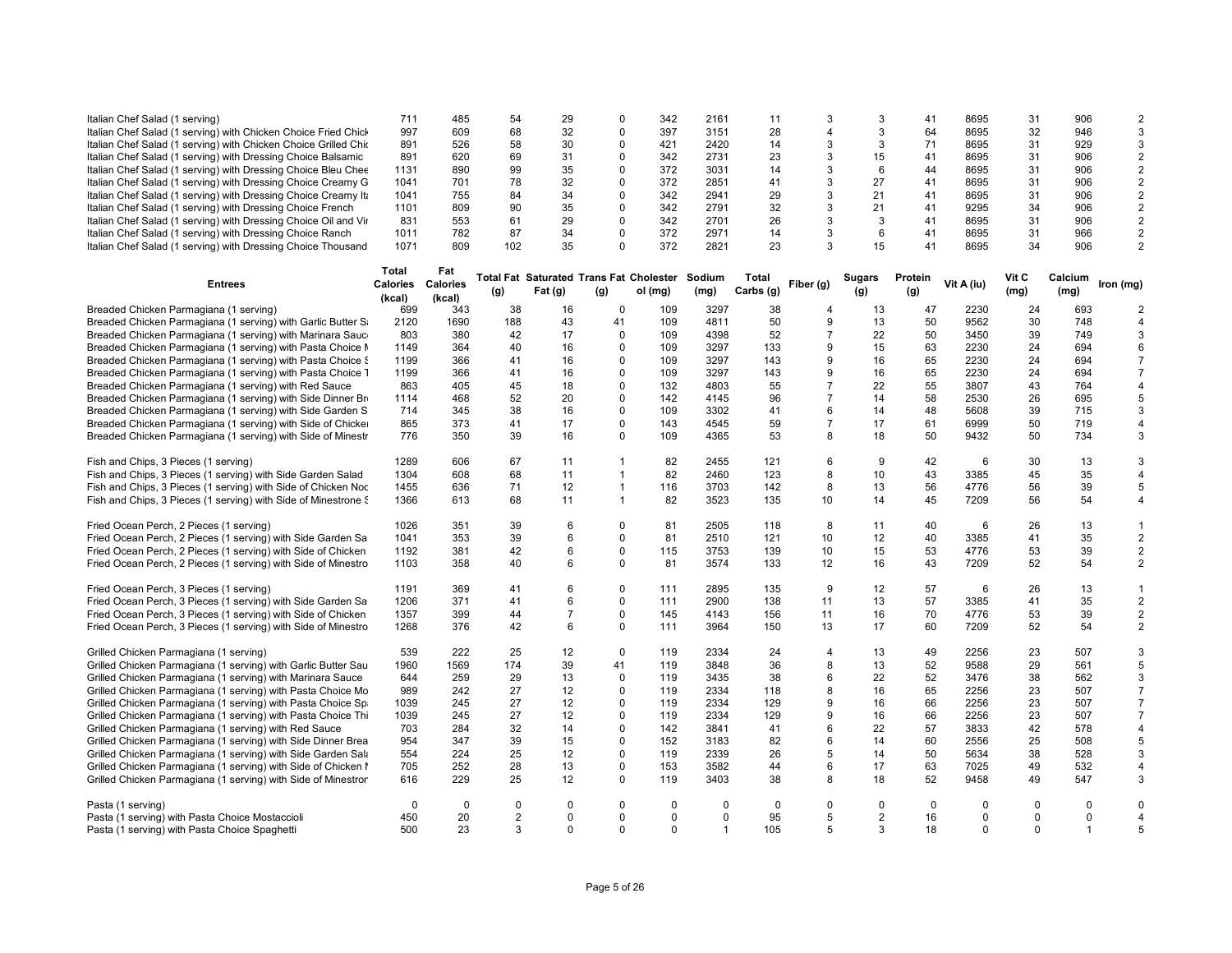| Pasta (1 serving) with Pasta Choice Thin Spaghetti              | 500      | 23             | 3              | $\mathbf 0$                                    | $\mathbf 0$          | $\mathbf 0$ | -1   | 105            | 5              | 3                        | 18             | $\Omega$   | $\mathbf 0$    | $\overline{\mathbf{1}}$ | 5                   |
|-----------------------------------------------------------------|----------|----------------|----------------|------------------------------------------------|----------------------|-------------|------|----------------|----------------|--------------------------|----------------|------------|----------------|-------------------------|---------------------|
| Pasta (1 serving) with Sauce Choice Garlic Butter Sauce         | 1554     | 1473           | 164            | 30                                             | 45                   | $\mathbf 0$ | 1656 | 13             | 5              | $\Omega$                 | 3              | 8018       | 6              | 60                      | 2                   |
| Pasta (1 serving) with Sauce Choice Marinara Sauce              | 105      | 37             | $\overline{4}$ | $\overline{1}$                                 | $\mathbf 0$          | $\mathbf 0$ | 1101 | 14             | $\overline{2}$ | 9                        | 3              | 1220       | 15             | 55                      | $\mathbf{1}$        |
| Pasta (1 serving) with Sauce Choice Red Sauce                   | 178      | 67             | $\overline{7}$ | $\overline{2}$                                 | $\mathbf 0$          | 25          | 1632 | 18             | 3              | 10                       | 9              | 1709       | 21             | 77                      | $\overline{2}$      |
| Pasta (1 serving) with Side Dinner Bread and Butter             | 415      | 125            | 14             | 3                                              | $\mathbf 0$          | 33          | 849  | 58             | 3              | $\mathbf{1}$             | 11             | 300        | 2              | $\overline{1}$          | 3                   |
| Pasta (1 serving) with Side Garden Salad                        | 15       | $\overline{2}$ | $\Omega$       | $\Omega$                                       | $\mathbf 0$          | $\mathbf 0$ | 5    | $\overline{2}$ | 1              | $\mathbf{1}$             | $\overline{1}$ | 3379       | 15             | 21                      | $\mathbf{1}$        |
| Pasta (1 serving) with Side of Chicken Noodle Soup              | 166      | 30             | 3              | $\mathbf{1}$                                   | $\Omega$             | 34          | 1248 | 21             | $\overline{2}$ | $\overline{\mathcal{A}}$ | 14             | 4769       | 26             | 26                      | 1                   |
| Pasta (1 serving) with Side of Minestrone Soup                  | 77       | $\overline{7}$ | $\mathbf{1}$   | $\Omega$                                       | $\Omega$             | $\mathbf 0$ | 1069 | 14             | 4              | 5                        | 3              | 7203       | 26             | 40                      | $\mathbf{1}$        |
| Pasta (1 serving) with Topping Choice Meatballs                 | 150      | 113            | 13             | 5                                              | $\Omega$             | 30          | 370  | $\overline{1}$ | 1              | $\Omega$                 | 9              | 50         | $\mathbf{1}$   | 50                      | $\mathbf{1}$        |
| Pasta (1 serving) with Topping Choice Sausage Link              | 268      | 133            | 15             | 5                                              | $\Omega$             | 60          | 469  | 15             | 0              | $\mathbf{1}$             | 17             | 134        | 0              | 27                      | $\mathbf{1}$        |
|                                                                 |          |                |                |                                                |                      |             |      |                |                |                          |                |            |                |                         |                     |
| Sausage and Peppers (1 serving)                                 | 483      | 236            | 26             | 9                                              | $\Omega$             | 97          | 1383 | 29             |                | $\overline{7}$           | 30             | 850        | 16             | 159                     | $\overline{2}$      |
|                                                                 |          |                |                |                                                |                      |             |      |                |                |                          |                |            |                |                         |                     |
|                                                                 | Total    | Fat            |                | Total Fat Saturated Trans Fat Cholester Sodium |                      |             |      | Total          |                | <b>Sugars</b>            | Protein        |            | Vit C          | Calcium                 |                     |
| <b>Sandwiches</b>                                               | Calories | Calories       | (g)            | Fat (g)                                        | (g)                  | ol (mg)     | (mg) | Carbs (g)      | Fiber (g)      | (g)                      | (g)            | Vit A (iu) | (mg)           | (mg)                    | Iron (mg)           |
|                                                                 | (kcal)   | (kcal)         |                |                                                |                      |             |      |                |                |                          |                |            |                |                         |                     |
| BLT Sandwich (1 serving)                                        | 740      | 502            | 56             | 12                                             | $\mathbf 0$          | 65          | 1799 | 42             | 3              | 4                        | 20             | 378        | $\overline{4}$ | 86                      | 3                   |
| BLT Sandwich (1 serving) with French Fries                      | 1235     | 663            | 74             | 15                                             | $\mathbf 0$          | 65          | 2973 | 111            | 8              | $\overline{4}$           | 25             | 378        | 14             | 86                      | 4                   |
| BLT Sandwich (1 serving) with Side of Mostaccioli Pasta         | 1029     | 544            | 61             | 13                                             | $\mathbf 0$          | 78          | 2616 | 93             | 6              | 10                       | 31             | 1233       | 15             | 125                     | 6                   |
| Bacon Cheeseburger (1 serving)                                  | 794      | 388            | 43             | 19                                             | $\mathbf 0$          | 176         | 1762 | 48             | 3              | 5                        | 55             | 821        | 4              | 285                     | 6                   |
| Bacon Cheeseburger (1 serving) with French Fries                | 1288     | 548            | 61             | 22                                             | $\mathbf 0$          | 176         | 2936 | 117            | 8              | 5                        | 60             | 821        | 13             | 285                     | $\overline{7}$      |
| Bacon Cheeseburger (1 serving) with Side of Mostaccioli Past    | 1083     | 430            | 48             | 20                                             | $\mathbf 0$          | 188         | 2579 | 99             | 6              | 11                       | 66             | 1675       | 14             | 324                     | 9                   |
|                                                                 |          |                |                |                                                |                      |             |      |                |                |                          |                |            |                |                         |                     |
| Blue Islander Burger (1 serving)                                | 924      | 524            | 66             | 18                                             | $\mathbf 0$          | 166         | 1672 | 54             | 3              | 13                       | 48             | 521        | 6              | 205                     | 6                   |
| Blue Islander Burger (1 serving) with French Fries              | 1418     | 684            | 84             | 22                                             | $\mathbf 0$          | 166         | 2846 | 123            | 8              | 13                       | 53             | 521        | 16             | 205                     | $\overline{7}$      |
| Blue Islander Burger (1 serving) with Side of Mostaccioli Pasta | 1213     | 566            | 71             | 19                                             | $\mathbf 0$          | 178         | 2489 | 105            | 6              | 19                       | 59             | 1376       | 16             | 244                     | 9                   |
|                                                                 |          |                |                |                                                |                      |             |      |                |                |                          |                |            |                |                         |                     |
| Breaded Chicken BLT Sandwich (1 serving)                        | 845      | 442            | 49             | 11                                             | $\mathbf 0$          | 110         | 2607 | 60             | $\overline{4}$ | 5                        | 43             | 528        | $\overline{7}$ | 129                     | $\overline{4}$      |
| Breaded Chicken BLT Sandwich (1 serving) with French Fries      | 1340     | 603            | 67             | 15                                             | $\mathbf{1}$         | 110         | 3781 | 129            | 9              | 5                        | 48             | 528        | 17             | 129                     | 5                   |
| Breaded Chicken BLT Sandwich (1 serving) with Side of Most      | 1134     | 484            | 54             | 13                                             | $\mathbf 0$          | 122         | 3424 | 111            | $\overline{7}$ | 11                       | 54             | 1383       | 17             | 168                     | $\overline{7}$      |
|                                                                 |          |                |                |                                                |                      |             |      |                |                |                          |                |            |                |                         |                     |
| Breaded Chicken Caesar Wrap (1 serving)                         | 1022     | 596            | 66             | 18                                             | $\mathbf 0$          | 157         | 2875 | 57             | $\overline{4}$ | 3                        | 51             | 4275       | 18             | 777                     | $\overline{4}$      |
| Breaded Chicken Caesar Wrap (1 serving) with French Fries       | 1516     | 757            | 84             | 22                                             | 1                    | 157         | 4049 | 127            | 9              | 3                        | 56             | 4275       | 28             | 777                     | 5                   |
| Breaded Chicken Caesar Wrap (1 serving) with Side of Mosta      | 1311     | 638            | 71             | 20                                             | $\Omega$             | 170         | 3692 | 108            | $\overline{7}$ | 9                        | 62             | 5130       | 29             | 816                     | $\overline{7}$      |
|                                                                 |          |                |                |                                                |                      |             |      |                |                |                          |                |            |                |                         |                     |
| Breaded Chicken Sandwich (1 serving)                            | 507      | 156            | 17             | $\overline{4}$                                 | $\mathbf 0$          | 55          | 1794 | 58             | 3              | $\overline{4}$           | 30             | 221        | 3              | 124                     | 4                   |
| Breaded Chicken Sandwich (1 serving) with French Fries          | 1001     | 317            | 35             | $\overline{7}$                                 | $\mathbf{1}$         | 55          | 2968 | 128            | 9              | $\overline{4}$           | 36             | 221        | 13             | 124                     | $\sqrt{5}$          |
| Breaded Chicken Sandwich (1 serving) with Side of Mostaccic     | 796      | 199            | 22             | 5                                              | $\Omega$             | 67          | 2610 | 109            | $\overline{7}$ | 10                       | 42             | 1075       | 13             | 163                     | $\overline{7}$      |
|                                                                 |          |                |                |                                                |                      |             |      |                |                |                          |                |            |                |                         |                     |
| Breaded Chicken Wrap (1 serving)                                | 624      | 252            | 28             | 10                                             | $\Omega$             | 85          | 1807 | 56             | 4              | 3                        | 37             | 4573       | 21             | 366                     | 5                   |
| Breaded Chicken Wrap (1 serving) with BBQ Sauce                 | 785      | 252            | 28             | 10                                             | $\Omega$             | 85          | 2474 | 97             | 4              | 40                       | 37             | 4573       | 29             | 366                     | 5                   |
| Breaded Chicken Wrap (1 serving) with Bacon                     | 724      | 334            | 37             | 14                                             | $\Omega$             | 100         | 2147 | 56             | 4              | 3                        | 42             | 4573       | 21             | 366                     | 5                   |
| Breaded Chicken Wrap (1 serving) with Bleu Cheese Dressing      | 1044     | 657            | 73             | 16                                             | $\mathbf 0$          | 115         | 2677 | 59             | 4              | 6                        | 40             | 4573       | 21             | 366                     | 5                   |
| Breaded Chicken Wrap (1 serving) with Buffalo Sauce             | 670      | 284            | 32             | 11                                             | $\mathbf 0$          | 86          | 3564 | 59             | 4              | 5                        | 37             | 5965       | 22             | 376                     | 5                   |
| Breaded Chicken Wrap (1 serving) with Caesar Dressing           | 1093     | 701            | 78             | 18                                             | $\Omega$             | 173         | 2511 | 59             | 4              | 3                        | 40             | 4573       | 21             | 366                     | 5                   |
| Breaded Chicken Wrap (1 serving) with French Fries              | 1118     | 413            | 46             | 14                                             | $\mathbf{1}$         | 85          | 2981 | 125            | 9              | 3                        | 42             | 4573       | 30             | 366                     | 5                   |
| Breaded Chicken Wrap (1 serving) with Italian Dressing          | 984      | 576            | 64             | 16                                             | $\mathbf 0$          | 85          | 2617 | 65             | 4              | 9                        | 37             | 4573       | 21             | 366                     | 5                   |
| Breaded Chicken Wrap (1 serving) with Ranch Dressing            | 924      | 549            | 61             | 15                                             | $\mathbf 0$          | 115         | 2617 | 59             | 4              | 6                        | 37             | 4573       | 21             | 426                     | 5                   |
| Breaded Chicken Wrap (1 serving) with Side of Mostaccioli Pa    | 913      | 295            | 33             | 12                                             | $\Omega$             | 97          | 2623 | 107            | $\overline{7}$ | 9                        | 48             | 5427       | 31             | 405                     | $\overline{7}$      |
|                                                                 |          |                |                |                                                |                      |             |      |                |                |                          |                |            |                |                         |                     |
| Chicken Wrap (1 serving)                                        | 339      | 128            | 14             | 8                                              | $\mathbf 0$          | 30          | 817  | 39             | 3<br>3         | 3<br>3                   | 14             | 4573       | 19             | 326                     | 3<br>$\overline{4}$ |
| Chicken Wrap (1 serving) with Add Bacon                         | 439      | 209            | 23             | 12                                             | $\Omega$             | 45          | 1157 | 39             |                |                          | 19             | 4573       | 19             | 326                     |                     |
| Chicken Wrap (1 serving) with Chicken Choice Fried Chicken      | 624      | 252            | 28             | 10                                             | $\Omega$             | 85          | 1807 | 56             | 4              | 3                        | 37             | 4573       | 21             | 366                     | 5                   |
| Chicken Wrap (1 serving) with Chicken Choice Grilled Chicker    | 519      | 169            | 19             | 9                                              | $\Omega$<br>$\Omega$ | 109         | 1076 | 41             | 3              | 3                        | 44             | 4573       | 19             | 349                     | 5                   |
| Chicken Wrap (1 serving) with Dressing Choice Balsamic          | 519      | 263            | 29             | 10                                             |                      | 30          | 1387 | 51             | 3              | 15                       | 14             | 4573       | 19             | 326                     | 3                   |
| Chicken Wrap (1 serving) with Dressing Choice Bleu Cheese       | 759      | 533            | 59             | 14                                             | $\Omega$             | 60          | 1687 | 42             | 3              | 6                        | 17             | 4573       | 19             | 326                     | 3                   |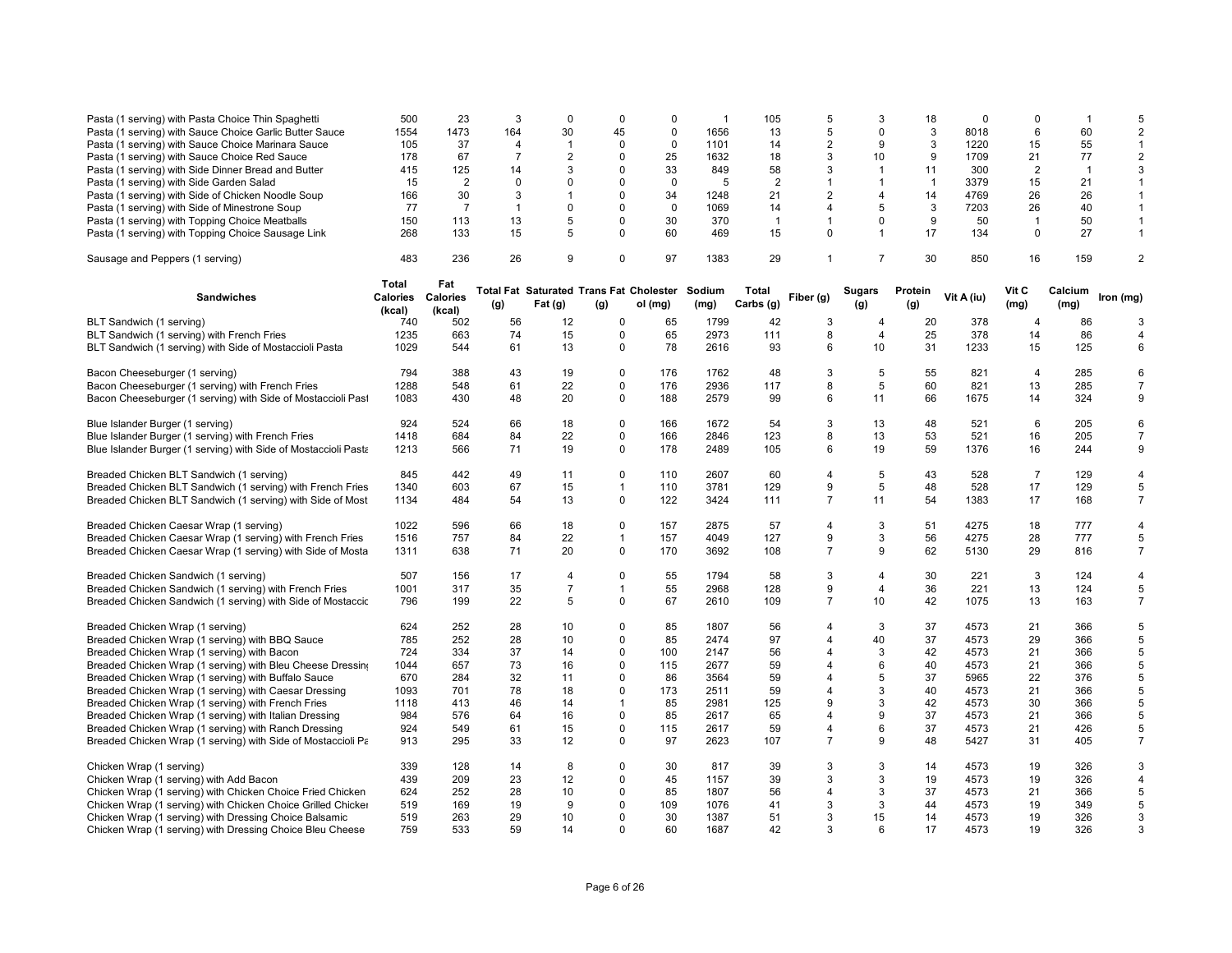| Chicken Wrap (1 serving) with Dressing Choice Creamy Garlio<br>Chicken Wrap (1 serving) with Dressing Choice Creamy Italian<br>Chicken Wrap (1 serving) with Dressing Choice French<br>Chicken Wrap (1 serving) with Dressing Choice Oil and Vineg<br>Chicken Wrap (1 serving) with Dressing Choice Ranch<br>Chicken Wrap (1 serving) with Dressing Choice Thousand Isla<br>Chicken Wrap (1 serving) with Side of French Fries<br>Chicken Wrap (1 serving) with Side of Mostaccioli Pasta | 669<br>669<br>729<br>459<br>639<br>699<br>833<br>628 | 344<br>398<br>452<br>196<br>425<br>452<br>289<br>171 | 38<br>44<br>50<br>22<br>47<br>62<br>32<br>19 | 11<br>13<br>14<br>8<br>13<br>14<br>11<br>9 | $\mathbf 0$<br>$\mathbf 0$<br>$\mathbf 0$<br>$\mathbf 0$<br>$\mathbf 0$<br>$\mathbf 0$<br>$\mathbf 0$<br>$\mathbf 0$ | 60<br>30<br>30<br>30<br>60<br>60<br>30<br>42 | 1507<br>1597<br>1447<br>1357<br>1627<br>1477<br>1991<br>1633 | 69<br>57<br>60<br>54<br>42<br>51<br>108<br>90 | 3<br>3<br>3<br>3<br>3<br>3<br>8<br>6 | 27<br>21<br>21<br>3<br>6<br>15<br>3<br>9 | 14<br>14<br>14<br>14<br>14<br>14<br>19<br>25 | 4573<br>4573<br>5173<br>4573<br>4573<br>4573<br>4573<br>5427 | 19<br>19<br>23<br>19<br>19<br>23<br>29<br>30 | 326<br>326<br>326<br>326<br>386<br>326<br>326<br>365 | 3<br>3<br>3<br>3<br>3<br>3<br>4<br>6 |
|-------------------------------------------------------------------------------------------------------------------------------------------------------------------------------------------------------------------------------------------------------------------------------------------------------------------------------------------------------------------------------------------------------------------------------------------------------------------------------------------|------------------------------------------------------|------------------------------------------------------|----------------------------------------------|--------------------------------------------|----------------------------------------------------------------------------------------------------------------------|----------------------------------------------|--------------------------------------------------------------|-----------------------------------------------|--------------------------------------|------------------------------------------|----------------------------------------------|--------------------------------------------------------------|----------------------------------------------|------------------------------------------------------|--------------------------------------|
| Combo Sandwich (1 serving)                                                                                                                                                                                                                                                                                                                                                                                                                                                                | 910                                                  | 338                                                  | 38                                           | 11                                         | $\mathbf 0$                                                                                                          | 120                                          | 2875                                                         | 77                                            | $\overline{4}$                       | $\overline{2}$                           | 58                                           | 134                                                          | 2                                            | 48                                                   | 6                                    |
| Combo Sandwich (1 serving) with French Fries                                                                                                                                                                                                                                                                                                                                                                                                                                              | 1405                                                 | 499                                                  | 55                                           | 14                                         | $\mathbf 0$                                                                                                          | 120                                          | 4049                                                         | 146                                           | 9                                    | $\overline{2}$                           | 63                                           | 134                                                          | 11                                           | 48                                                   | $\overline{7}$                       |
| Combo Sandwich (1 serving) with Side of Mostaccioli Pasta                                                                                                                                                                                                                                                                                                                                                                                                                                 | 1199                                                 | 381                                                  | 42                                           | 12                                         | $\mathbf 0$                                                                                                          | 133                                          | 3692                                                         | 128                                           | $\overline{7}$                       | 8                                        | 70                                           | 989                                                          | 12                                           | 87                                                   | 9                                    |
| Grilled Chicken BLT Sandwich (1 serving)                                                                                                                                                                                                                                                                                                                                                                                                                                                  | 765                                                  | 390                                                  | 44                                           | 11                                         | $\mathbf{1}$                                                                                                         | 134                                          | 1909                                                         | 43                                            | $\overline{c}$                       | 4                                        | 50                                           | 387                                                          | $\overline{2}$                               | 107                                                  | 4                                    |
| Grilled Chicken BLT Sandwich (1 serving) with French Fries                                                                                                                                                                                                                                                                                                                                                                                                                                | 1259                                                 | 551                                                  | 62                                           | 14                                         | $\mathbf{1}$                                                                                                         | 134                                          | 3083                                                         | 113                                           | 8                                    | 4                                        | 55                                           | 387                                                          | 11                                           | 107                                                  | 5                                    |
| Grilled Chicken BLT Sandwich (1 serving) with Side of Mostac                                                                                                                                                                                                                                                                                                                                                                                                                              | 1054                                                 | 433                                                  | 48                                           | 12                                         | $\mathbf{1}$                                                                                                         | 146                                          | 2726                                                         | 95                                            | 6                                    | 10                                       | 61                                           | 1242                                                         | 12                                           | 146                                                  | $\overline{7}$                       |
| Grilled Chicken Caesar Wrap (1 serving)                                                                                                                                                                                                                                                                                                                                                                                                                                                   | 739                                                  | 473                                                  | 53                                           | 16                                         | $\mathbf 0$                                                                                                          | 103                                          | 1896                                                         | 40                                            | 3                                    | 3                                        | 28                                           | 4275                                                         | 17                                           | 744                                                  | 3                                    |
| Grilled Chicken Caesar Wrap (1 serving) with BBQ Sauce                                                                                                                                                                                                                                                                                                                                                                                                                                    | 900                                                  | 473                                                  | 53                                           | 16                                         | $\mathbf 0$                                                                                                          | 103                                          | 2562                                                         | 82                                            | 3                                    | 40                                       | 28                                           | 4275                                                         | 25                                           | 744                                                  | 4                                    |
| Grilled Chicken Caesar Wrap (1 serving) with Bleu Cheese Dr                                                                                                                                                                                                                                                                                                                                                                                                                               | 1159                                                 | 878                                                  | 98                                           | 22                                         | $\mathbf 0$                                                                                                          | 133                                          | 2766                                                         | 43                                            | 3                                    | 6                                        | 31                                           | 4275                                                         | 17                                           | 744                                                  | 3                                    |
| Grilled Chicken Caesar Wrap (1 serving) with Buffalo Sauce                                                                                                                                                                                                                                                                                                                                                                                                                                | 785                                                  | 505                                                  | 56                                           | 17                                         | $\mathbf 0$                                                                                                          | 104                                          | 3652                                                         | 44                                            | 3                                    | $\overline{4}$                           | 28                                           | 5667                                                         | 18                                           | 754                                                  | $\overline{4}$                       |
| Grilled Chicken Caesar Wrap (1 serving) with Caesar Dressing                                                                                                                                                                                                                                                                                                                                                                                                                              | 1208                                                 | 922                                                  | 102                                          | 24                                         | $\mathbf 0$                                                                                                          | 191                                          | 2599                                                         | 43                                            | 3                                    | 3                                        | 31                                           | 4275                                                         | 17                                           | 744                                                  | 3                                    |
| Grilled Chicken Caesar Wrap (1 serving) with French Fries                                                                                                                                                                                                                                                                                                                                                                                                                                 | 1233                                                 | 634                                                  | 70                                           | 20                                         | $\Omega$                                                                                                             | 103                                          | 3070                                                         | 110                                           | 8                                    | 3                                        | 34                                           | 4275                                                         | 27                                           | 744                                                  | 4                                    |
| Grilled Chicken Caesar Wrap (1 serving) with Italian Dressing                                                                                                                                                                                                                                                                                                                                                                                                                             | 1099                                                 | 797                                                  | 89                                           | 22                                         | $\mathbf 0$                                                                                                          | 103                                          | 2706                                                         | 49                                            | 3                                    | 9                                        | 28                                           | 4275                                                         | 17                                           | 744                                                  | 3                                    |
| Grilled Chicken Caesar Wrap (1 serving) with Ranch Dressing                                                                                                                                                                                                                                                                                                                                                                                                                               | 1039                                                 | 770                                                  | 86                                           | 21                                         | $\mathbf 0$                                                                                                          | 133                                          | 2706                                                         | 43                                            | 3                                    | 6                                        | 28                                           | 4275                                                         | 17                                           | 804                                                  | 3                                    |
| Grilled Chicken Caesar Wrap (1 serving) with Side of Mostacc                                                                                                                                                                                                                                                                                                                                                                                                                              | 1028                                                 | 515                                                  | 57                                           | 17                                         | $\mathbf 0$                                                                                                          | 115                                          | 2712                                                         | 91                                            | 6                                    | 9                                        | 40                                           | 5130                                                         | 27                                           | 783                                                  | 6                                    |
| Grilled Chicken Sandwich (1 serving)                                                                                                                                                                                                                                                                                                                                                                                                                                                      | 435                                                  | 105                                                  | 12                                           | 3                                          | $\overline{1}$                                                                                                       | 79                                           | 1099                                                         | 43                                            | $\overline{2}$                       | $\overline{4}$                           | 38                                           | 387                                                          | 2                                            | 107                                                  | $\overline{4}$                       |
| Grilled Chicken Sandwich (1 serving) with French Fries                                                                                                                                                                                                                                                                                                                                                                                                                                    | 929                                                  | 266                                                  | 30                                           | $\overline{7}$                             | $\mathbf{1}$                                                                                                         | 79                                           | 2273                                                         | 113                                           | 8                                    | $\overline{4}$                           | 43                                           | 387                                                          | 11                                           | 107                                                  | 5                                    |
| Grilled Chicken Sandwich (1 serving) with Side of Mostaccioli                                                                                                                                                                                                                                                                                                                                                                                                                             | 724                                                  | 148                                                  | 16                                           | 5                                          | $\mathbf{1}$                                                                                                         | 91                                           | 1916                                                         | 95                                            | 6                                    | 10                                       | 49                                           | 1242                                                         | 12                                           | 146                                                  | $\overline{7}$                       |
| Ham Sandwich (1 serving)                                                                                                                                                                                                                                                                                                                                                                                                                                                                  | 785                                                  | 422                                                  | 47                                           | 8                                          | $\mathbf 0$                                                                                                          | 58                                           | 2709                                                         | 60                                            | 4                                    | $\mathbf{1}$                             | 24                                           | 79                                                           | 3                                            | 22                                                   | 3                                    |
| Ham Sandwich (1 serving) with French Fries                                                                                                                                                                                                                                                                                                                                                                                                                                                | 1280                                                 | 583                                                  | 65                                           | 11                                         | $\mathbf 0$                                                                                                          | 58                                           | 3883                                                         | 129                                           | 9                                    | $\mathbf{1}$                             | 30                                           | 79                                                           | 13                                           | 22                                                   | 4                                    |
| Ham Sandwich (1 serving) with Side of Mostaccioli Pasta                                                                                                                                                                                                                                                                                                                                                                                                                                   | 1074                                                 | 465                                                  | 52                                           | 9                                          | $\mathbf 0$                                                                                                          | 71                                           | 3525                                                         | 111                                           | $\overline{7}$                       | $\overline{7}$                           | 36                                           | 933                                                          | 13                                           | 61                                                   | 6                                    |
| Hamburger (1 serving)                                                                                                                                                                                                                                                                                                                                                                                                                                                                     | 665                                                  | 263                                                  | 29                                           | 11                                         | $\mathbf 0$                                                                                                          | 131                                          | 915                                                          | 53                                            | $\overline{4}$                       | 9                                        | 45                                           | 223                                                          | 10                                           | 145                                                  | $\overline{7}$                       |
| Hamburger (1 serving) with American Cheese                                                                                                                                                                                                                                                                                                                                                                                                                                                | 725                                                  | 308                                                  | 34                                           | 14                                         | $\mathbf 0$                                                                                                          | 146                                          | 1235                                                         | 55                                            | $\overline{4}$                       | 9                                        | 48                                           | 523                                                          | 10                                           | 225                                                  | $\overline{7}$                       |
| Hamburger (1 serving) with Bacon                                                                                                                                                                                                                                                                                                                                                                                                                                                          | 814                                                  | 384                                                  | 43                                           | 16                                         | $\mathbf 0$                                                                                                          | 153                                          | 1422                                                         | 53                                            | 4                                    | 9                                        | 53                                           | 223                                                          | 10                                           | 145                                                  | $\overline{7}$                       |
| Hamburger (1 serving) with Barbecue Sauce                                                                                                                                                                                                                                                                                                                                                                                                                                                 | 805                                                  | 263                                                  | 29                                           | 11                                         | $\mathbf 0$                                                                                                          | 131                                          | 1495                                                         | 89                                            | 4                                    | 41                                       | 45                                           | 223                                                          | 17                                           | 145                                                  | $\overline{7}$                       |
| Hamburger (1 serving) with Cheddar Cheese Sauce                                                                                                                                                                                                                                                                                                                                                                                                                                           | 735                                                  | 308                                                  | 34                                           | 14                                         | $\mathbf 0$                                                                                                          | 131                                          | 1475                                                         | 59                                            | 4                                    | 10                                       | 45                                           | 323                                                          | 10                                           | 165                                                  | $\overline{7}$                       |
| Hamburger (1 serving) with French Fries                                                                                                                                                                                                                                                                                                                                                                                                                                                   | 1159                                                 | 424                                                  | 47                                           | 15                                         | $\mathbf 0$                                                                                                          | 131                                          | 2089                                                         | 123                                           | 9                                    | 9                                        | 51                                           | 223                                                          | 19                                           | 145                                                  | 8                                    |
| Hamburger (1 serving) with Mozzarella Cheese                                                                                                                                                                                                                                                                                                                                                                                                                                              | 745                                                  | 317                                                  | 35                                           | 15                                         | $\mathbf 0$                                                                                                          | 151                                          | 1135                                                         | 54                                            | 4                                    | 9                                        | 52                                           | 423                                                          | 10                                           | 345                                                  | $\overline{7}$                       |
| Hamburger (1 serving) with Pickled Jalapeno Pepper Slices                                                                                                                                                                                                                                                                                                                                                                                                                                 | 666                                                  | 263                                                  | 29                                           | 11                                         | $\mathbf 0$                                                                                                          | 131                                          | 1011                                                         | 54                                            | $\overline{4}$                       | 9                                        | 45                                           | 279                                                          | 10                                           | 224                                                  | $\overline{7}$                       |
| Hamburger (1 serving) with Provolone Cheese                                                                                                                                                                                                                                                                                                                                                                                                                                               | 765                                                  | 326                                                  | 36                                           | 16                                         | $\mathsf 0$                                                                                                          | 151                                          | 1115                                                         | 53                                            | 4                                    | 9                                        | 52                                           | 423                                                          | 10                                           | 345                                                  | $\overline{7}$                       |
| Hamburger (1 serving) with Side of Mostaccioli Pasta                                                                                                                                                                                                                                                                                                                                                                                                                                      | 954                                                  | 306                                                  | 34                                           | 13                                         | $\mathbf 0$                                                                                                          | 143                                          | 1731                                                         | 104                                           | 8                                    | 15                                       | 57                                           | 1077                                                         | 20                                           | 184                                                  | 9                                    |
| Hamburger (1 serving) with Swiss Cheese                                                                                                                                                                                                                                                                                                                                                                                                                                                   | 776                                                  | 336                                                  | 37                                           | 16                                         | $\mathbf 0$                                                                                                          | 156                                          | 976                                                          | 54                                            | $\overline{4}$                       | 9                                        | 54                                           | 526                                                          | 10                                           | 398                                                  | $\overline{7}$                       |
| Italian Beef Sandwich (1 serving)                                                                                                                                                                                                                                                                                                                                                                                                                                                         | 662                                                  | 224                                                  | 25                                           | 6                                          | $\mathbf 0$                                                                                                          | 60                                           | 2806                                                         | 64                                            | 4                                    | $\mathbf{1}$                             | 41                                           | 0                                                            | $\overline{2}$                               | 21                                                   | 5                                    |
| Italian Beef Sandwich (1 serving) with French Fries                                                                                                                                                                                                                                                                                                                                                                                                                                       | 1157                                                 | 384                                                  | 43                                           | 10                                         | $\mathbf 0$                                                                                                          | 60                                           | 3980                                                         | 134                                           | 9                                    | $\mathbf{1}$                             | 46                                           | $\mathbf 0$                                                  | 11                                           | 21                                                   | 6                                    |
| Italian Beef Sandwich (1 serving) with Side of Mostaccioli Past                                                                                                                                                                                                                                                                                                                                                                                                                           | 951                                                  | 266                                                  | 30                                           | 8                                          | $\Omega$                                                                                                             | 72                                           | 3622                                                         | 115                                           | $\overline{7}$                       | $\overline{7}$                           | 52                                           | 854                                                          | 12                                           | 60                                                   | 8                                    |
| Italian Breaded Chicken Sandwich (1 serving)                                                                                                                                                                                                                                                                                                                                                                                                                                              | 568                                                  | 186                                                  | 21                                           | 4                                          | $\mathbf{1}$                                                                                                         | 55                                           | 2226                                                         | 65                                            | 5                                    | $\overline{7}$                           | 32                                           | 763                                                          | 9                                            | 148                                                  | $\overline{4}$                       |
| Italian Breaded Chicken Sandwich (1 serving) with French Frie                                                                                                                                                                                                                                                                                                                                                                                                                             | 1062                                                 | 347                                                  | 39                                           | 8                                          | $\mathbf{1}$                                                                                                         | 55                                           | 3400                                                         | 134                                           | 10                                   | $\overline{7}$                           | 37                                           | 763                                                          | 18                                           | 148                                                  | 5                                    |
| Italian Breaded Chicken Sandwich (1 serving) with Side of Mo                                                                                                                                                                                                                                                                                                                                                                                                                              | 857                                                  | 229                                                  | 25                                           | 6                                          | $\mathbf{1}$                                                                                                         | 67                                           | 3043                                                         | 116                                           | 8                                    | 13                                       | 43                                           | 1617                                                         | 19                                           | 186                                                  | $\overline{7}$                       |
| Italian Meatball Sandwich (1 serving)                                                                                                                                                                                                                                                                                                                                                                                                                                                     | 851                                                  | 387                                                  | 43                                           | 17                                         | $\mathbf 0$                                                                                                          | 102                                          | 3192                                                         | 71                                            | $\overline{7}$                       | 6                                        | 41                                           | 1004                                                         | 14                                           | 210                                                  | 6                                    |
| Italian Meatball Sandwich (1 serving) with French Fries                                                                                                                                                                                                                                                                                                                                                                                                                                   | 1346                                                 | 548                                                  | 61                                           | 20                                         | 0                                                                                                                    | 102                                          | 4366                                                         | 141                                           | 12                                   | 6                                        | 46                                           | 1004                                                         | 24                                           | 210                                                  | $\overline{7}$                       |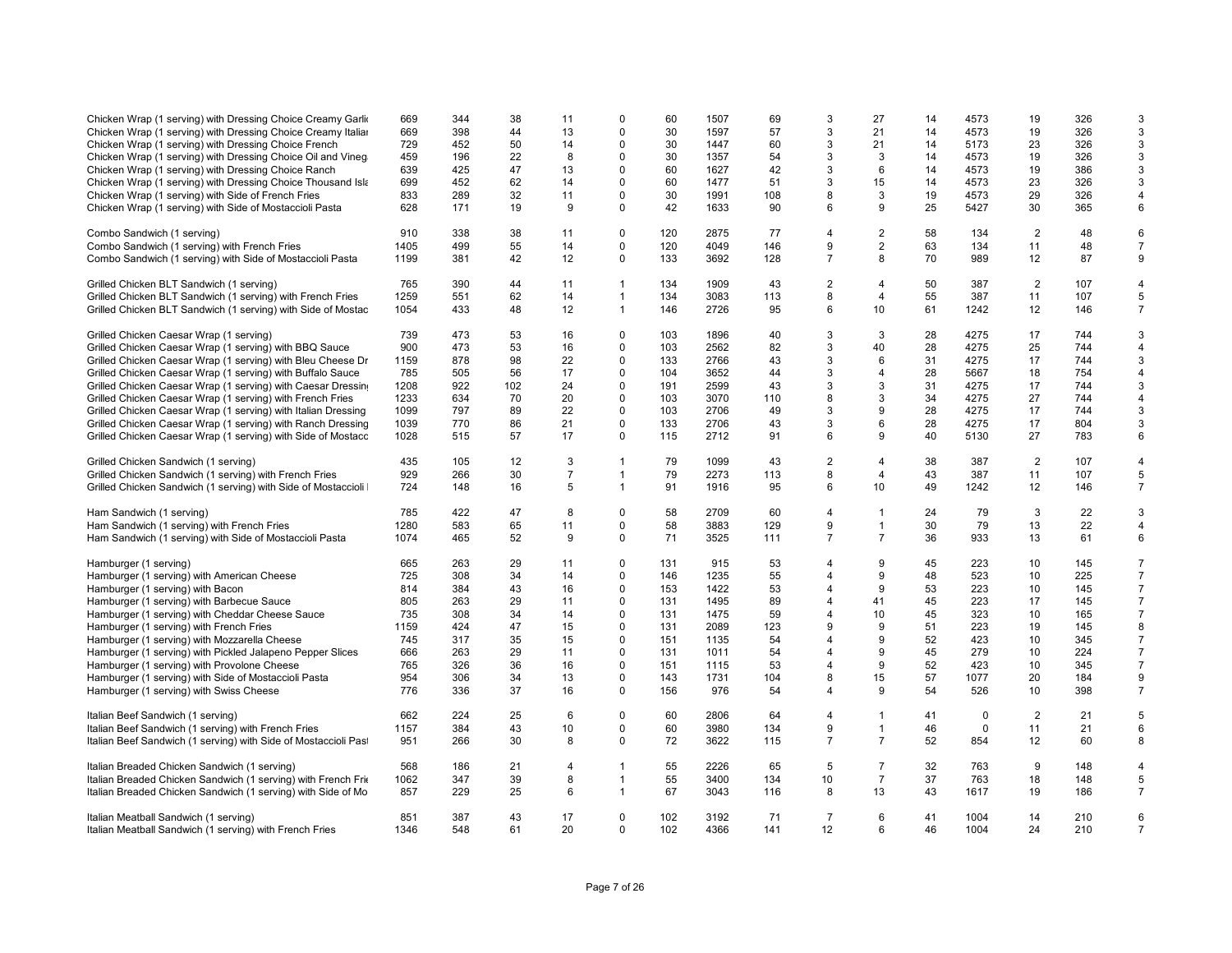| Italian Meatball Sandwich (1 serving) with Side of Mostaccioli I | 1140 | 430 | 48 | 18             | $\Omega$       | 115 | 4008 | 122 | 10             | 11             | 52 | 1859 | 24             | 248 | 9              |
|------------------------------------------------------------------|------|-----|----|----------------|----------------|-----|------|-----|----------------|----------------|----|------|----------------|-----|----------------|
| Italian Sausage Sandwich (1 serving)                             | 669  | 183 | 20 | 6              | 0              | 73  | 2551 | 83  | 5              | $\overline{7}$ | 33 | 989  | 12             | 87  | 5              |
| Italian Sausage Sandwich (1 serving) with French Fries           | 1164 | 344 | 38 | 10             | $\Omega$       | 73  | 3725 | 152 | 11             | $\overline{7}$ | 38 | 989  | 22             | 87  | 6              |
| Italian Sausage Sandwich (1 serving) with Side of Mostaccioli    | 958  | 225 | 25 | 8              | $\Omega$       | 85  | 3368 | 134 | 9              | 13             | 44 | 1843 | 23             | 125 | $\overline{7}$ |
| Italian Sub Sandwich (1 serving)                                 | 1025 | 599 | 67 | 18             | $\Omega$       | 83  | 3359 | 66  | $\overline{4}$ | 6              | 32 | 483  | 6              | 226 | $\overline{4}$ |
| Italian Sub Sandwich (1 serving) with French Fries               | 1519 | 760 | 84 | 21             | $\Omega$       | 83  | 4533 | 136 | 10             | 6              | 37 | 483  | 16             | 226 | $\overline{5}$ |
| Italian Sub Sandwich (1 serving) with Side of Mostaccioli Past   | 1314 | 641 | 71 | 19             | $\Omega$       | 95  | 4175 | 118 | 8              | 11             | 44 | 1338 | 16             | 264 | 6              |
| Italiano Breaded Chicken Sandwich (1 serving)                    | 568  | 186 | 21 | $\overline{4}$ | -1             | 55  | 2226 | 65  | 5              | $\overline{7}$ | 32 | 763  | 9              | 148 | $\overline{4}$ |
| Italiano Breaded Chicken Sandwich (1 serving) with French Fi     | 1062 | 347 | 39 | 8              | $\mathbf{1}$   | 55  | 3400 | 134 | 10             | $\overline{7}$ | 37 | 763  | 18             | 148 | 5              |
| Italiano Breaded Chicken Sandwich (1 serving) with Side of M     | 857  | 229 | 25 | 6              | $\overline{1}$ | 67  | 3043 | 116 | 8              | 13             | 43 | 1617 | 19             | 186 | $\overline{7}$ |
| Italiano Grilled Chicken Sandwich (1 serving)                    | 543  | 157 | 17 | $\overline{7}$ | $\Omega$       | 99  | 1715 | 51  | $\overline{4}$ | $\overline{7}$ | 46 | 962  | 8              | 330 | $\overline{4}$ |
| Italiano Grilled Chicken Sandwich (1 serving) with French Frie   | 1037 | 318 | 35 | 10             | $\overline{1}$ | 99  | 2889 | 120 | 9              | $\overline{7}$ | 51 | 962  | 17             | 330 | $\sqrt{5}$     |
| Italiano Grilled Chicken Sandwich (1 serving) with Side of Mos   | 832  | 199 | 22 | 8              | 0              | 111 | 2531 | 102 | $\overline{7}$ | 13             | 57 | 1816 | 18             | 369 | $\overline{7}$ |
| Pepper and Egg Sandwich (1 serving)                              | 605  | 208 | 23 | 6              | $\mathbf{1}$   | 636 | 1843 | 63  | 5              | 3              | 30 | 1110 | 44             | 110 | 6              |
| Steak Sandwich (1 serving)                                       | 586  | 172 | 19 | $\overline{7}$ | $\mathbf 0$    | 62  | 1847 | 61  | $\overline{4}$ | $\overline{c}$ | 38 | 300  | 5              | 58  | 3              |
| Steak Sandwich (1 serving) with Cheese Choice American           | 646  | 217 | 24 | 10             | $\mathbf 0$    | 77  | 2167 | 63  | $\overline{4}$ | $\overline{2}$ | 41 | 599  | 5              | 138 | 3              |
| Steak Sandwich (1 serving) with Cheese Choice Cheddar            | 696  | 253 | 28 | 13             | $\Omega$       | 92  | 2027 | 61  | 4              | $\overline{2}$ | 45 | 600  | 5              | 258 | $\mathbf{3}$   |
| Steak Sandwich (1 serving) with Cheese Choice Mozzarella         | 666  | 226 | 25 | 11             | $\mathbf 0$    | 82  | 2067 | 62  | $\overline{4}$ | $\overline{2}$ | 45 | 500  | 5              | 258 | $\mathbf{3}$   |
| Steak Sandwich (1 serving) with Cheese Choice Provolone          | 686  | 235 | 26 | 12             | 0              | 82  | 2047 | 61  | $\overline{4}$ | $\overline{c}$ | 45 | 500  | 5              | 258 | 3              |
| Steak Sandwich (1 serving) with French Fries                     | 1080 | 332 | 37 | 11             | $\Omega$       | 62  | 3021 | 130 | 10             | $\overline{c}$ | 43 | 300  | 15             | 58  | $\overline{4}$ |
| Steak Sandwich (1 serving) with Side of Mostaccioli Pasta        | 875  | 214 | 24 | 9              | $\Omega$       | 75  | 2664 | 112 | 8              | 8              | 49 | 1154 | 15             | 96  | 6              |
| The Big Cheese Sandwich (1 serving)                              | 1022 | 458 | 51 | 23             | $\mathbf 0$    | 140 | 3646 | 66  | 4              | $\mathbf{1}$   | 69 | 800  | 2              | 821 | 5              |
| The Big Cheese Sandwich (1 serving) with French Fries            | 1517 | 618 | 69 | 27             | $\mathbf 0$    | 140 | 4820 | 136 | 9              | $\mathbf{1}$   | 74 | 800  | 11             | 821 | 6              |
| The Big Cheese Sandwich (1 serving) with Side of Mostaccioli     | 1311 | 500 | 56 | 25             | 0              | 152 | 4462 | 117 | $\overline{7}$ | $\overline{7}$ | 80 | 1654 | 12             | 860 | 8              |
| The Godfather Sandwich (1 serving)                               | 927  | 460 | 51 | 14             | 6              | 80  | 2340 | 64  | 3              | $\mathbf{1}$   | 48 | 1243 | 9              | 205 | $\sqrt{5}$     |
| The Godfather Sandwich (1 serving) with French Fries             | 1421 | 621 | 69 | 17             | 6              | 80  | 3514 | 133 | 9              | $\mathbf{1}$   | 53 | 1243 | 18             | 205 | 6              |
| The Godfather Sandwich (1 serving) with Side of Mostaccioli F    | 1216 | 503 | 56 | 15             | 6              | 92  | 3156 | 115 | $\overline{7}$ | $\overline{7}$ | 59 | 2098 | 19             | 243 | 8              |
| Turkey Burger (1 serving)                                        | 668  | 295 | 33 | 8              | $\mathbf 0$    | 121 | 1359 | 45  | 3              | 6              | 49 | 221  | 4              | 111 | 5              |
| Turkey Burger (1 serving) with American Cheese                   | 728  | 340 | 38 | 11             | $\mathbf 0$    | 136 | 1679 | 47  | 3              | 6              | 52 | 521  | $\overline{4}$ | 191 | 5              |
| Turkey Burger (1 serving) with Bacon                             | 817  | 416 | 46 | 13             | 0              | 143 | 1866 | 45  | 3              | 6              | 56 | 221  | $\overline{4}$ | 111 | 5              |
| Turkey Burger (1 serving) with Barbecue Sauce                    | 808  | 295 | 33 | 8              | 0              | 121 | 1939 | 81  | 3              | 38             | 49 | 221  | 11             | 111 | 5              |
| Turkey Burger (1 serving) with Cheddar Cheese Sauce              | 738  | 340 | 38 | 10             | $\Omega$       | 121 | 1919 | 51  | 3              | $\overline{7}$ | 49 | 321  | $\overline{4}$ | 131 | 5              |
| Turkey Burger (1 serving) with French Fries                      | 1162 | 456 | 51 | 11             | $\Omega$       | 121 | 2533 | 115 | 8              | 6              | 54 | 221  | 13             | 111 | 6              |
| Turkey Burger (1 serving) with Mozzarella Cheese                 | 748  | 349 | 39 | 11             | $\Omega$       | 141 | 1579 | 46  | 3              | 6              | 56 | 421  | 4              | 311 | 5              |
| Turkey Burger (1 serving) with Provolone Cheese                  | 768  | 358 | 40 | 13             | 0              | 141 | 1559 | 45  | 3              | 6              | 56 | 421  | $\overline{4}$ | 311 | 5              |
| Turkey Burger (1 serving) with Side of Mostaccioli Pasta         | 957  | 338 | 38 | 9              | $\Omega$       | 133 | 2175 | 96  | 6              | 12             | 60 | 1076 | 14             | 149 | $\overline{7}$ |
| Turkey Burger (1 serving) with Swiss Cheese                      | 779  | 368 | 41 | 13             | $\mathbf 0$    | 146 | 1420 | 46  | 3              | 6              | 57 | 525  | $\overline{4}$ | 364 | 5              |
| Turkey BLT Wrap (1 serving)                                      | 727  | 488 | 54 | 11             | 0              | 70  | 1857 | 40  | 3              | 4              | 22 | 4273 | 19             | 126 | 3              |
| Turkey BLT Wrap (1 serving) with French Fries                    | 1221 | 649 | 72 | 14             | $\Omega$       | 70  | 3031 | 109 | 8              | 4              | 27 | 4273 | 29             | 126 | $\overline{4}$ |
| Turkey BLT Wrap (1 serving) with Side of Mostaccioli Pasta       | 1016 | 530 | 59 | 12             | $\Omega$       | 83  | 2673 | 91  | 6              | 10             | 33 | 5127 | 30             | 165 | $\,6\,$        |
| Turkey Sandwich (1 serving)                                      | 549  | 206 | 23 | 3              | $\Omega$       | 40  | 2103 | 61  | 4              | 3              | 21 | 221  | 4              | 26  | 3              |
| Turkey Sandwich (1 serving) with French Fries                    | 1044 | 367 | 41 | $\overline{7}$ | $\Omega$       | 40  | 3277 | 131 | 10             | 3              | 26 | 221  | 13             | 26  | $\overline{4}$ |
| Turkey Sandwich (1 serving) with Side of Mostaccioli Pasta       | 838  | 249 | 28 | 5              | $\Omega$       | 53  | 2919 | 113 | 8              | 8              | 32 | 1075 | 14             | 64  | 6              |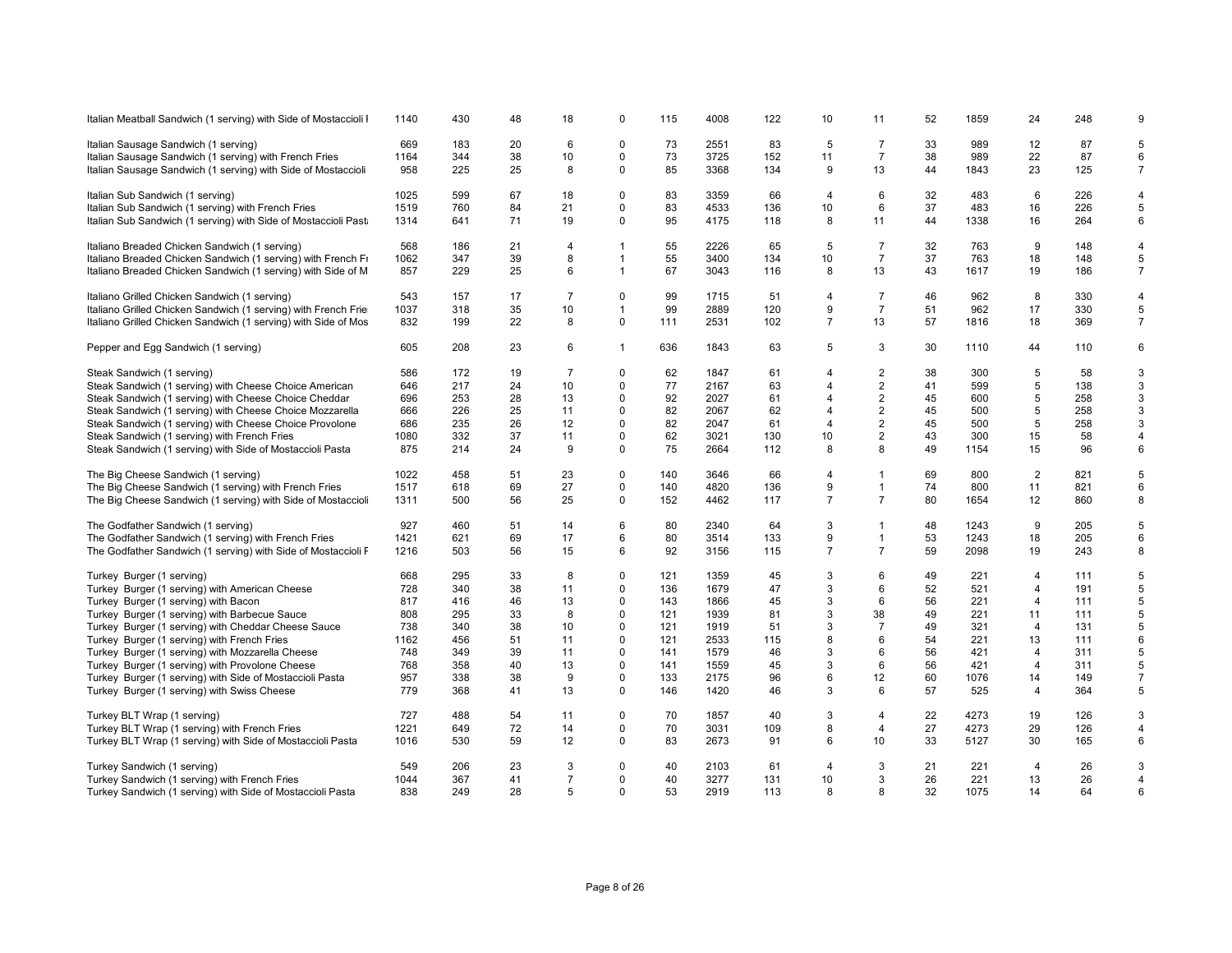| <b>Pizzas</b>                                                                                                                | Total<br>Calories<br>(kcal) | Fat<br><b>Calories</b><br>(kcal) | (g)      | Fat (g)  | (g)                        | Total Fat Saturated Trans Fat Cholester Sodium<br>ol (mg) | (mg)         | Total<br>Carbs (g) | Fiber (g)           | <b>Sugars</b><br>(g) | Protein<br>(g) | Vit A (iu)   | Vit C<br>(mg)  | Calcium<br>(mg) | Iron (mg)                |
|------------------------------------------------------------------------------------------------------------------------------|-----------------------------|----------------------------------|----------|----------|----------------------------|-----------------------------------------------------------|--------------|--------------------|---------------------|----------------------|----------------|--------------|----------------|-----------------|--------------------------|
| BBQ Chicken Pizza, Individual (1 pizza)                                                                                      | 1139                        | 356                              | 40       | 20       | $\mathbf 0$                | 127                                                       | 2089         | 129                | 3                   | 50                   | 64             | 1000         | 13             | 946             | 5                        |
| BBQ Chicken Pizza, Large (1 pizza)                                                                                           | 3306                        | 1099                             | 122      | 64       | $\mathbf 0$                | 368                                                       | 6005         | 355                | 9                   | 133                  | 189            | 3200         | 34             | 3021            | 13                       |
| BBQ Chicken Pizza, Large (1 pizza)                                                                                           | 4395                        | 1547                             | 172      | 92       | 0                          | 525                                                       | 8170         | 440                | 11                  | 166                  | 263            | 4600         | 43             | 4341            | 16                       |
| BBQ Chicken Pizza, Medium (1 pizza)                                                                                          | 2614                        | 887                              | 99       | 52       | 0                          | 295                                                       | 4711         | 274                | $\overline{7}$      | 100                  | 152            | 2600         | 26             | 2454            | 10                       |
| BBQ Chicken Pizza, Small (1 pizza)                                                                                           | 1283                        | 541                              | 60       | 35       | $\mathbf 0$                | 208                                                       | 3525         | 101                | $\Omega$            | 80                   | 87             | 1800         | 19             | 1698            | $\sqrt{2}$               |
| BBQ Chicken Pizza, Small (1 pizza) with Crust Choice Gluten<br>BBQ Chicken Pizza, Small (1 pizza) with Crust Choice Regula   | 2001<br>1828                | 656<br>610                       | 73<br>68 | 43<br>36 | 0<br>$\mathbf 0$           | 208<br>208                                                | 4185<br>3527 | 235<br>197         | 4<br>$\overline{4}$ | 93<br>83             | 105<br>105     | 1800<br>1800 | 19<br>21       | 2024<br>1699    | 6<br>$\overline{7}$      |
| Cheeseburger Pizza, Family (1 pizza)                                                                                         | 3829                        | 1705                             | 189      | 90       | 0                          | 536                                                       | 8566         | 349                | 15                  | 73                   | 181            | 6751         | 22             | 2168            | 18                       |
| Cheeseburger Pizza, Individual (1 pizza)                                                                                     | 979                         | 393                              | 44       | 19       | $\mathbf 0$                | 122                                                       | 1856         | 99                 | $\overline{4}$      | 22                   | 45             | 1349         | $\overline{7}$ | 419             | 5                        |
| Cheeseburger Pizza, Large (1 pizza)                                                                                          | 2947                        | 1265                             | 141      | 67       | 0                          | 392                                                       | 6582         | 283                | 12                  | 59                   | 136            | 5155         | 18             | 1599            | 14                       |
| Cheeseburger Pizza, Medium (1 pizza)                                                                                         | 2244                        | 947                              | 105      | 50       | 0                          | 292                                                       | 4778         | 218                | 9                   | 44                   | 104            | 3719         | 13             | 1188            | 11                       |
| Cheeseburger Pizza, Small (1 pizza)                                                                                          | 979                         | 572                              | 64       | 32       | $\mathbf 0$                | 200                                                       | 3365         | 53                 | 2                   | 34                   | 53             | 2526         | 9              | 783             | 3                        |
| Cheeseburger Pizza, Small (1 pizza) with Crust Choice Gluter<br>Cheeseburger Pizza, Small (1 pizza) with Crust Choice Regula | 1697<br>1524                | 687<br>641                       | 76<br>71 | 40<br>33 | $\mathbf 0$<br>$\mathbf 0$ | 200<br>200                                                | 4025<br>3367 | 187<br>149         | 6<br>6              | 46<br>36             | 70<br>70       | 2526<br>2526 | 9<br>11        | 1110<br>785     | $\overline{7}$<br>8      |
|                                                                                                                              |                             |                                  |          |          |                            |                                                           |              |                    |                     |                      |                |              |                |                 |                          |
| Deep Dish Pizza, Individual (1 pizza)                                                                                        | 693                         | 398                              | 44       | 27       | $\mathbf 0$                | 115                                                       | 1640         | 19                 | 3                   | $\overline{7}$       | 55             | 2708         | 13             | 1348            | $\Omega$                 |
| Deep Dish Pizza, Individual (1 pizza) with Anchovies                                                                         | 749                         | 418                              | 46       | 27       | $\mathbf 0$                | 151                                                       | 3584         | 19                 | 3<br>3              | $\overline{7}$       | 64             | 2708         | 13             | 1439            | $\mathbf{1}$             |
| Deep Dish Pizza, Individual (1 pizza) with BBQ Sauce                                                                         | 907<br>797                  | 398<br>472                       | 44       | 27<br>27 | $\Omega$<br>$\Omega$       | 115<br>115                                                | 2529<br>2264 | 74<br>19           | 3                   | 56<br>$\overline{7}$ | 55<br>55       | 2708<br>2708 | 24             | 1348<br>1348    | $\mathbf{1}$<br>$\Omega$ |
| Deep Dish Pizza, Individual (1 pizza) with Black Olives<br>Deep Dish Pizza, Individual (1 pizza) with Broccoli               | 723                         | 400                              | 52<br>44 | 27       | $\mathbf 0$                | 115                                                       | 1665         | 24                 | 5                   | 8                    | 57             | 3169         | 13<br>79       | 1383            | $\mathbf{1}$             |
|                                                                                                                              | 746                         | 435                              | 48       | 27       | $\mathbf 0$                | 116                                                       | 3690         | 23                 | 3                   | 9                    | 55             | 4332         | 14             | 1360            | $\mathbf{1}$             |
| Deep Dish Pizza, Individual (1 pizza) with Buffalo Sauce                                                                     |                             |                                  |          |          | $\Omega$                   |                                                           |              |                    | 3                   | $\overline{7}$       | 65             |              |                |                 | $\mathbf{1}$             |
| Deep Dish Pizza, Individual (1 pizza) with Canadian Bacon                                                                    | 760<br>778                  | 428<br>420                       | 48<br>47 | 28<br>27 | $\mathbf 0$                | 144<br>152                                                | 2258<br>2063 | 19<br>20           | 3                   | $\overline{7}$       | 70             | 2708<br>2708 | 13<br>13       | 1348<br>1348    | $\mathbf{1}$             |
| Deep Dish Pizza, Individual (1 pizza) with Chicken                                                                           | 873                         | 510                              | 57       | 34       | $\mathbf 0$                | 148                                                       | 2020         | 21                 | 3                   | $\overline{7}$       | 70             | 3108         | 13             | 1723            | $\Omega$                 |
| Deep Dish Pizza, Individual (1 pizza) with Extra Mozzarella Ch                                                               | 862                         | 499                              | 55       | 34       | $\mathbf 0$                | 158                                                       | 2687         | 22                 | 3                   | $\overline{7}$       | 69             | 3274         | 13             | 1518            | $\Omega$                 |
| Deep Dish Pizza, Individual (1 pizza) with Feta Cheese                                                                       | 717                         | 398                              | 44       | 27       | $\mathbf 0$                | 115                                                       | 1643         | 24                 | 3                   | $\overline{7}$       | 56             | 2708         | 18             | 1376            | $\mathbf{1}$             |
| Deep Dish Pizza, Individual (1 pizza) with Garlic                                                                            | 1081                        | 766                              | 85       | 34       | 11                         | 115                                                       | 2054         | 22                 | 4                   | $\overline{7}$       | 56             | 4713         | 14             | 1363            | $\mathbf{1}$             |
| Deep Dish Pizza, Individual (1 pizza) with Garlic Butter Sauce                                                               | 844                         | 534                              | 59       | 27       | $\mathbf 0$                | 115                                                       | 2461         | 23                 | 3                   | 9                    | 55             | 3788         | 39             | 1348            | $\Omega$                 |
| Deep Dish Pizza, Individual (1 pizza) with Giardinara<br>Deep Dish Pizza, Individual (1 pizza) with Green Bell Peppers       | 710                         | 399                              | 44       | 27       | $\mathbf 0$                | 115                                                       | 1643         | 22                 | 4                   | 9                    | 56             | 2985         | 73             | 1356            | $\mathbf{1}$             |
| Deep Dish Pizza, Individual (1 pizza) with Green Olives                                                                      | 774                         | 452                              | 50       | 27       | $\Omega$                   | 115                                                       | 3021         | 23                 | 3                   | $\overline{7}$       | 55             | 2708         | 13             | 1348            | $\Omega$                 |
| Deep Dish Pizza, Individual (1 pizza) with Ground Beef                                                                       | 946                         | 577                              | 64       | 34       | $\mathbf 0$                | 186                                                       | 1707         | 19                 | 3                   | $\overline{7}$       | 72             | 2708         | 13             | 1366            | 2                        |
| Deep Dish Pizza, Individual (1 pizza) with Ham                                                                               | 719                         | 408                              | 45       | 27       | $\mathbf 0$                | 125                                                       | 1910         | 19                 | 3                   | $\overline{7}$       | 58             | 2708         | 13             | 1348            | $\mathbf 0$              |
| Deep Dish Pizza, Individual (1 pizza) with Honey BBQ Sauce                                                                   | 907                         | 398                              | 44       | 27       | $\Omega$                   | 115                                                       | 2560         | 71                 | 3                   | 53                   | 55             | 2708         | 24             | 1348            | $\mathbf{1}$             |
| Deep Dish Pizza, Individual (1 pizza) with Italian Beef                                                                      | 773                         | 434                              | 48       | 29       | $\Omega$                   | 143                                                       | 1935         | 19                 | 3                   | $\overline{7}$       | 65             | 2708         | 13             | 1348            | 2                        |
| Deep Dish Pizza, Individual (1 pizza) with Italian Sausage                                                                   | 1257                        | 677                              | 75       | 36       | $\mathbf 0$                | 242                                                       | 2627         | 50                 | 3                   | 10                   | 92             | 2990         | 13             | 1405            | $\overline{2}$           |
| Deep Dish Pizza, Individual (1 pizza) with Jalapeno Peppers                                                                  | 708                         | 400                              | 44       | 27       | $\Omega$                   | 115                                                       | 1641         | 22                 | 4                   | 9                    | 56             | 3073         | 33             | 1353            | $\mathbf{1}$             |
| Deep Dish Pizza, Individual (1 pizza) with Meatballs                                                                         | 768                         | 454                              | 50       | 29       | $\Omega$                   | 130                                                       | 1825         | 19                 | 3                   | $\overline{7}$       | 59             | 2733         | 13             | 1373            | $\mathbf{1}$             |
| Deep Dish Pizza, Individual (1 pizza) with Mushrooms                                                                         | 722                         | 401                              | 45       | 27       | $\mathbf 0$                | 115                                                       | 1646         | 22                 | 4                   | 9                    | 58             | 2708         | 15             | 1351            | $\overline{1}$           |
| Deep Dish Pizza, Individual (1 pizza) with Onion                                                                             | 708                         | 398                              | 44       | 27       | $\Omega$                   | 115                                                       | 1641         | 22                 | 3                   | 9                    | 55             | 2709         | 15             | 1355            | $\mathbf 0$              |
| Deep Dish Pizza, Individual (1 pizza) with Pepperocini                                                                       | 700                         | 398                              | 44       | 27       | $\mathbf 0$                | 115                                                       | 2111         | 20                 | 4                   | $\overline{7}$       | 55             | 3805         | 15             | 1372            | $\mathbf 0$              |
| Deep Dish Pizza, Individual (1 pizza) with Pepperoni                                                                         | 932                         | 598                              | 66       | 35       | $\Omega$                   | 166                                                       | 2564         | 19                 | 3                   | $\overline{7}$       | 65             | 2879         | 15             | 1348            | $\mathbf{1}$             |
| Deep Dish Pizza, Individual (1 pizza) with Pineapple                                                                         | 744                         | 398                              | 44       | 27       | $\mathbf 0$                | 115                                                       | 1649         | 32                 | 4                   | 18                   | 55             | 2708         | 23             | 1348            | $\mathbf{1}$             |
| Deep Dish Pizza, Individual (1 pizza) with Real Bacon                                                                        | 846                         | 522                              | 58       | 32       | $\Omega$                   | 138                                                       | 2163         | 19                 | 3                   | $\overline{7}$       | 63             | 2708         | 13             | 1348            | $\mathbf{1}$             |
| Deep Dish Pizza, Individual (1 pizza) with Red Bell Pepper Slio                                                              | 791                         | 406                              | 45       | 27       | $\Omega$                   | 115                                                       | 1647         | 38                 | 9                   | 21                   | 58             | 12698        | 619            | 1369            | $\overline{2}$           |
| Deep Dish Pizza, Individual (1 pizza) with Red Onions                                                                        | 707                         | 398                              | 44       | 27       | $\Omega$                   | 115                                                       | 1640         | 22                 | 3                   | q                    | 55             | 2708         | 15             | 1355            | $\Omega$                 |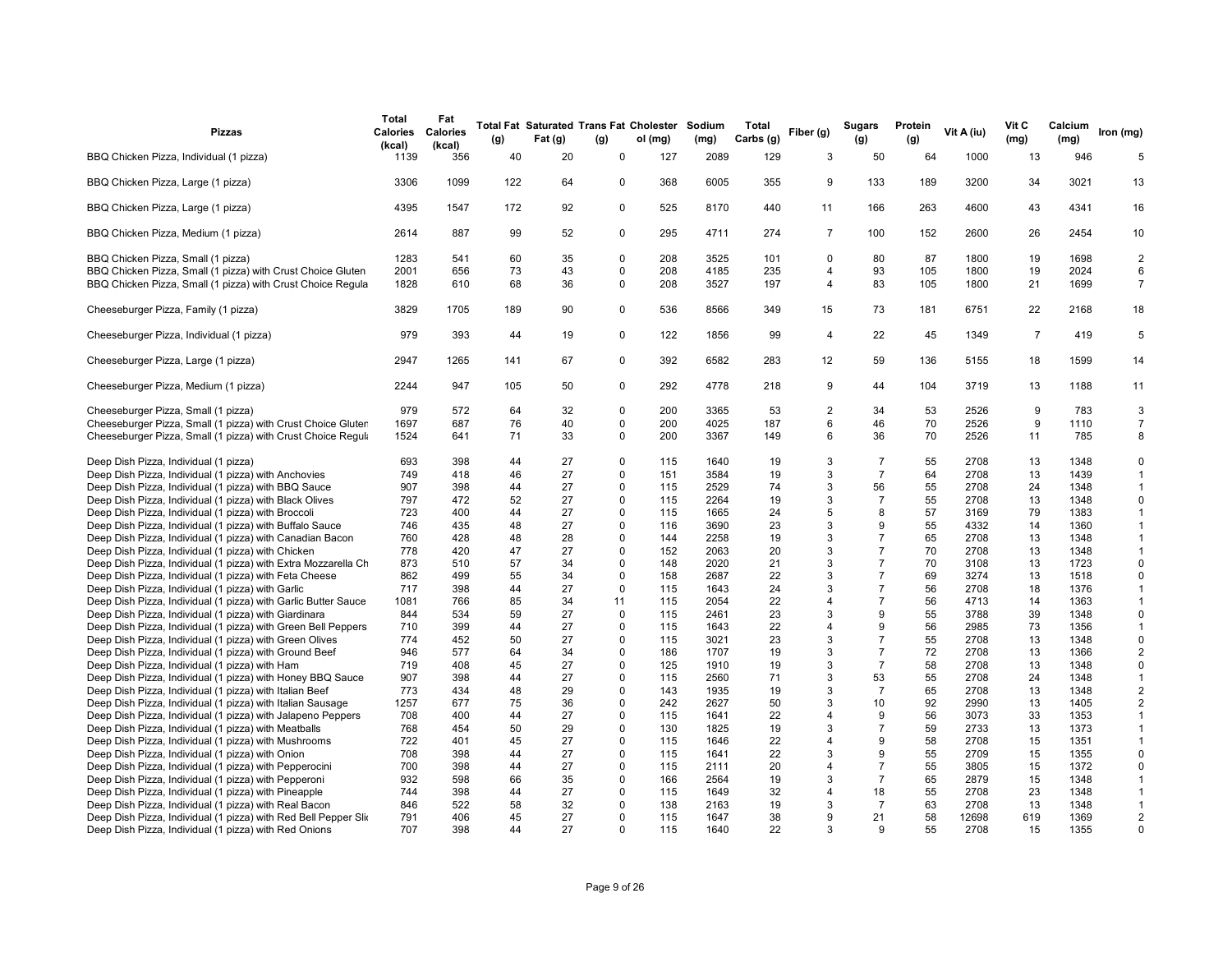| Deep Dish Pizza, Individual (1 pizza) with Ricotta Cheese    | 809  | 467  | 52  | 31  | $\Omega$    | 154 | 1750  | 24  | 3              | 11             | 63  | 2967  | 13   | 1478 | $\Omega$     |
|--------------------------------------------------------------|------|------|-----|-----|-------------|-----|-------|-----|----------------|----------------|-----|-------|------|------|--------------|
| Deep Dish Pizza, Individual (1 pizza) with Sausage Links     | 827  | 464  | 52  | 29  | $\Omega$    | 145 | 1875  | 26  | 3              | 8              | 64  | 2775  | 13   | 1362 | -1           |
| Deep Dish Pizza, Individual (1 pizza) with Shaved Parmesan ( | 803  | 461  | 51  | 31  | 0           | 135 | 1990  | 19  | 3              | $\overline{7}$ | 65  | 2908  | 13   | 1698 | $\mathsf 0$  |
| Deep Dish Pizza, Individual (1 pizza) with Shredded Cheddar  | 1023 | 641  | 71  | 45  | 0           | 205 | 2180  | 19  | 3              | $\overline{7}$ | 76  | 3608  | 13   | 1948 | 0            |
| Deep Dish Pizza, Individual (1 pizza) with Spinach           | 699  | 398  | 44  | 27  | 0           | 115 | 1660  | 20  | 3              | $\overline{7}$ | 56  | 5108  | 20   | 1372 | $\mathbf{1}$ |
|                                                              | 778  |      |     |     | 0           | 115 | 2385  |     | 5              |                |     |       |      |      |              |
| Deep Dish Pizza, Individual (1 pizza) with Sweet Peppers     |      | 453  | 50  | 27  |             |     |       | 25  |                | 10             | 56  | 3183  | 108  | 1372 | $\mathbf{1}$ |
| Deep Dish Pizza, Individual (1 pizza) with Tomatoes          | 713  | 399  | 44  | 27  | $\Omega$    | 115 | 1645  | 23  | 4              | 10             | 56  | 3513  | 25   | 1358 | $\mathbf{1}$ |
| Deep Dish Pizza, Individual (1 pizza) with Turkey Sausage    | 1024 | 563  | 63  | 32  | 0           | 226 | 3554  | 30  | $\overline{7}$ | 11             | 88  | 2708  | 13   | 1348 | $\mathbf 0$  |
| Deep Dish Pizza, Large (1 pizza)                             | 4871 | 1863 | 207 | 95  | 0           | 374 | 8891  | 473 | 31             | 41             | 252 | 10486 | 63   | 4404 | 21           |
| Deep Dish Pizza, Large (1 pizza) with Anchovies              | 5001 | 1910 | 212 | 95  | 0           | 457 | 13363 | 473 | 31             | 41             | 273 | 10486 | 63   | 4612 | 22           |
| Deep Dish Pizza, Large (1 pizza) with BBQ Sauce              | 5408 | 1863 | 207 | 95  | $\Omega$    | 374 | 11113 | 611 | 31             | 164            | 252 | 10486 | 91   | 4404 | 23           |
| Deep Dish Pizza, Large (1 pizza) with Black Olives           | 5122 | 2043 | 227 | 95  | $\Omega$    | 374 | 10394 | 473 | 31             | 41             | 252 | 10486 | 63   | 4404 | 21           |
| Deep Dish Pizza, Large (1 pizza) with Broccoli               | 4943 | 1869 | 208 | 95  | 0           | 374 | 8948  | 484 | 35             | 44             | 257 | 11563 | 218  | 4486 | 22           |
| Deep Dish Pizza, Large (1 pizza) with Buffalo Sauce          | 5006 | 1956 | 217 | 97  | $\Omega$    | 376 | 14015 | 483 | 32             | 46             | 253 | 14545 | 67   | 4433 | 21           |
| Deep Dish Pizza, Large (1 pizza) with Canadian Bacon         | 5032 | 1935 | 215 | 99  | 0           | 443 | 10363 | 473 | 31             | 41             | 275 | 10486 | 63   | 4404 | 21           |
| Deep Dish Pizza, Large (1 pizza) with Chicken                | 5077 | 1916 | 213 | 97  | $\Omega$    | 462 | 9904  | 474 | 31             | 41             | 289 | 10486 | 63   | 4404 | 21           |
| Deep Dish Pizza, Large (1 pizza) with Extra Mozzarella Chees | 5321 | 2144 | 238 | 114 | 0           | 455 | 9841  | 478 | 31             | 41             | 290 | 11486 | 63   | 5342 | 21           |
| Deep Dish Pizza, Large (1 pizza) with Feta Cheese            | 5273 | 2104 | 234 | 112 | 0           | 474 | 11370 | 480 | 31             | 41             | 286 | 11826 | 63   | 4806 | 21           |
|                                                              | 4926 | 1864 | 207 | 95  | $\Omega$    | 374 | 8897  | 484 | 32             | 42             | 254 | 10486 | 74   | 4466 | 21           |
| Deep Dish Pizza, Large (1 pizza) with Garlic                 |      |      |     |     |             |     |       |     |                |                |     |       |      |      |              |
| Deep Dish Pizza, Large (1 pizza) with Garlic Butter Sauce    | 5939 | 2876 | 320 | 116 | 31          | 374 | 10030 | 482 | 34             | 41             | 254 | 15998 | 68   | 4445 | 22           |
| Deep Dish Pizza, Large (1 pizza) with Giardinara             | 5228 | 2184 | 243 | 97  | 0           | 374 | 10829 | 483 | 31             | 46             | 252 | 13036 | 125  | 4404 | 21           |
| Deep Dish Pizza, Large (1 pizza) with Green Bell Peppers     | 4913 | 1866 | 207 | 95  | $\Omega$    | 374 | 8897  | 481 | 34             | 46             | 254 | 11146 | 207  | 4422 | 21           |
| Deep Dish Pizza, Large (1 pizza) with Green Olives           | 5059 | 1990 | 221 | 95  | 0           | 374 | 12087 | 482 | 31             | 41             | 252 | 10486 | 63   | 4404 | 21           |
| Deep Dish Pizza, Large (1 pizza) with Ground Beef            | 5472 | 2289 | 254 | 113 | 0           | 542 | 9050  | 473 | 31             | 41             | 293 | 10486 | 63   | 4447 | 25           |
| Deep Dish Pizza, Large (1 pizza) with Ham                    | 5031 | 1924 | 214 | 98  | $\Omega$    | 431 | 10509 | 473 | 31             | 41             | 273 | 10486 | 63   | 4404 | 21           |
| Deep Dish Pizza, Large (1 pizza) with Honey BBQ Sauce        | 5408 | 1863 | 207 | 95  | 0           | 374 | 11190 | 603 | 31             | 156            | 252 | 10486 | 91   | 4404 | 23           |
| Deep Dish Pizza, Large (1 pizza) with Italian Beef           | 5351 | 2079 | 231 | 107 | $\Omega$    | 539 | 10661 | 473 | 31             | 41             | 312 | 10486 | 63   | 4404 | 29           |
| Deep Dish Pizza, Large (1 pizza) with Italian Sausage        | 5944 | 2394 | 266 | 114 | 0           | 615 | 10769 | 532 | 31             | 47             | 322 | 11022 | 63   | 4511 | 24           |
| Deep Dish Pizza, Large (1 pizza) with Jalapeno Peppers       | 4910 | 1869 | 208 | 95  | $\Omega$    | 374 | 8893  | 479 | 34             | 45             | 254 | 11369 | 112  | 4415 | 21           |
| Deep Dish Pizza, Large (1 pizza) with Meatballs              | 5321 | 2200 | 244 | 110 | 0           | 464 | 10001 | 476 | 32             | 41             | 278 | 10636 | 65   | 4554 | 23           |
| Deep Dish Pizza, Large (1 pizza) with Mushrooms              | 4943 | 1871 | 208 | 95  | 0           | 374 | 8904  | 481 | 33             | 45             | 260 | 10486 | 69   | 4412 | 22           |
| Deep Dish Pizza, Large (1 pizza) with Onions                 | 4907 | 1863 | 207 | 95  | $\mathbf 0$ | 374 | 8894  | 481 | 32             | 45             | 253 | 10487 | 68   | 4421 | 21           |
| Deep Dish Pizza, Large (1 pizza) with Pepperocini            | 4890 | 1863 | 207 | 95  | $\Omega$    | 374 | 10042 | 477 | 33             | 41             | 252 | 13171 | 69   | 4462 | 21           |
| Deep Dish Pizza, Large (1 pizza) with Pepperoni              | 5431 | 2331 | 259 | 115 | 0           | 494 | 11051 | 473 | 31             | 41             | 276 | 10886 | 68   | 4404 | 22           |
| Deep Dish Pizza, Large (1 pizza) with Pineapple              | 4994 | 1863 | 207 | 95  | 0           | 374 | 8912  | 504 | 33             | 68             | 252 | 10486 | 88   | 4404 | 21           |
| Deep Dish Pizza, Large (1 pizza) with Real Bacon             | 5244 | 2165 | 241 | 108 | $\mathbf 0$ | 430 | 10160 | 473 | 31             | 41             | 271 | 10486 | 63   | 4404 | 22           |
| Deep Dish Pizza, Large (1 pizza) with Red Bell Pepper Slices | 5166 | 1889 | 210 | 96  | $\mathbf 0$ | 374 | 8912  | 531 | 50             | 81             | 262 | 40418 | 1879 | 4466 | 25           |
| Deep Dish Pizza, Large (1 pizza) with Red Onions             | 4912 | 1863 | 207 | 95  | $\Omega$    | 374 | 8891  | 482 | 32             | 45             | 253 | 10486 | 69   | 4424 | 21           |
| Deep Dish Pizza, Large (1 pizza) with Ricotta Cheese         | 5147 | 2028 | 225 | 106 | 0           | 466 | 9152  | 485 | 31             | 51             | 271 | 11099 | 63   | 4711 | 21           |
| Deep Dish Pizza, Large (1 pizza) with Sausage Link           | 7285 | 3058 | 340 | 138 | $\Omega$    | 917 | 13116 | 606 | 31             | 53             | 409 | 11693 | 63   | 4647 | 29           |
| Deep Dish Pizza, Large (1 pizza) with Shaved Parmesan Che    | 5531 | 2241 | 249 | 122 | 0           | 494 | 10991 | 473 | 31             | 41             | 312 | 11686 | 63   | 6504 | 21           |
| Deep Dish Pizza, Large (1 pizza) with Shredded Cheddar Jac   | 5751 | 2511 | 279 | 135 | $\mathbf 0$ | 614 | 10331 | 473 | 31             | 41             | 308 | 12886 | 63   | 6004 | 21           |
| Deep Dish Pizza, Large (1 pizza) with Spinach                | 4885 | 1863 | 207 | 95  | 0           | 374 | 8937  | 475 | 32             | 41             | 254 | 16086 | 80   | 4460 | 22           |
| Deep Dish Pizza, Large (1 pizza) with Sweet Peppers          | 5022 | 1961 | 218 | 97  | 0           | 374 | 10215 | 484 | 35             | 46             | 254 | 11330 | 233  | 4447 | 22           |
| Deep Dish Pizza, Large (1 pizza) with Tomatoes               | 4920 | 1867 | 207 | 95  | $\Omega$    | 374 | 8903  | 482 | 34             | 47             | 254 | 12398 | 93   | 4427 | 21           |
| Deep Dish Pizza, Large (1 pizza) with Turkey Sausage         | 5366 | 2110 | 234 | 104 | $\mathbf 0$ | 539 | 11751 | 489 | 36             | 47             | 302 | 10486 | 63   | 4404 | 21           |
|                                                              |      |      |     |     |             |     |       |     |                |                |     |       |      |      |              |
| Deep Dish Pizza, Medium (1 pizza)                            | 3482 | 1355 | 151 | 70  | 0           | 276 | 6352  | 330 | 21             | 28             | 183 | 7324  | 42   | 3249 | 14           |
| Deep Dish Pizza, Medium (1 pizza) with Anchovies             | 3582 | 1391 | 155 | 70  | $\Omega$    | 340 | 9792  | 330 | 21             | 28             | 199 | 7324  | 42   | 3409 | 16           |
| Deep Dish Pizza, Medium (1 pizza) with BBQ Sauce             | 3804 | 1355 | 151 | 70  | 0           | 276 | 7685  | 413 | 21             | 101            | 183 | 7324  | 59   | 3249 | 16           |
| Deep Dish Pizza, Medium (1 pizza) with Black Olives          | 3676 | 1494 | 166 | 70  | $\Omega$    | 276 | 7515  | 330 | 21             | 28             | 183 | 7324  | 42   | 3249 | 14           |
| Deep Dish Pizza, Medium (1 pizza) with Broccoli              | 3537 | 1359 | 151 | 70  | 0           | 276 | 6396  | 339 | 25             | 30             | 187 | 8154  | 161  | 3312 | 15           |
| Deep Dish Pizza, Medium (1 pizza) with Buffalo Sauce         | 3559 | 1408 | 156 | 71  | 0           | 278 | 9280  | 336 | 22             | 31             | 183 | 9644  | 44   | 3265 | 15           |
| Deep Dish Pizza, Medium (1 pizza) with Canadian Bacon        | 3605 | 1410 | 157 | 73  | $\Omega$    | 329 | 7472  | 330 | 21             | 28             | 200 | 7324  | 42   | 3249 | 15           |
| Deep Dish Pizza, Medium (1 pizza) with Chicken               | 3642 | 1396 | 155 | 71  | $\Omega$    | 345 | 7138  | 331 | 21             | 28             | 211 | 7324  | 42   | 3249 | 15           |
| Deep Dish Pizza, Medium (1 pizza) with Extra Mozzarella Che  | 3842 | 1580 | 176 | 85  | 0           | 341 | 7112  | 334 | 21             | 28             | 213 | 8124  | 42   | 3999 | 14           |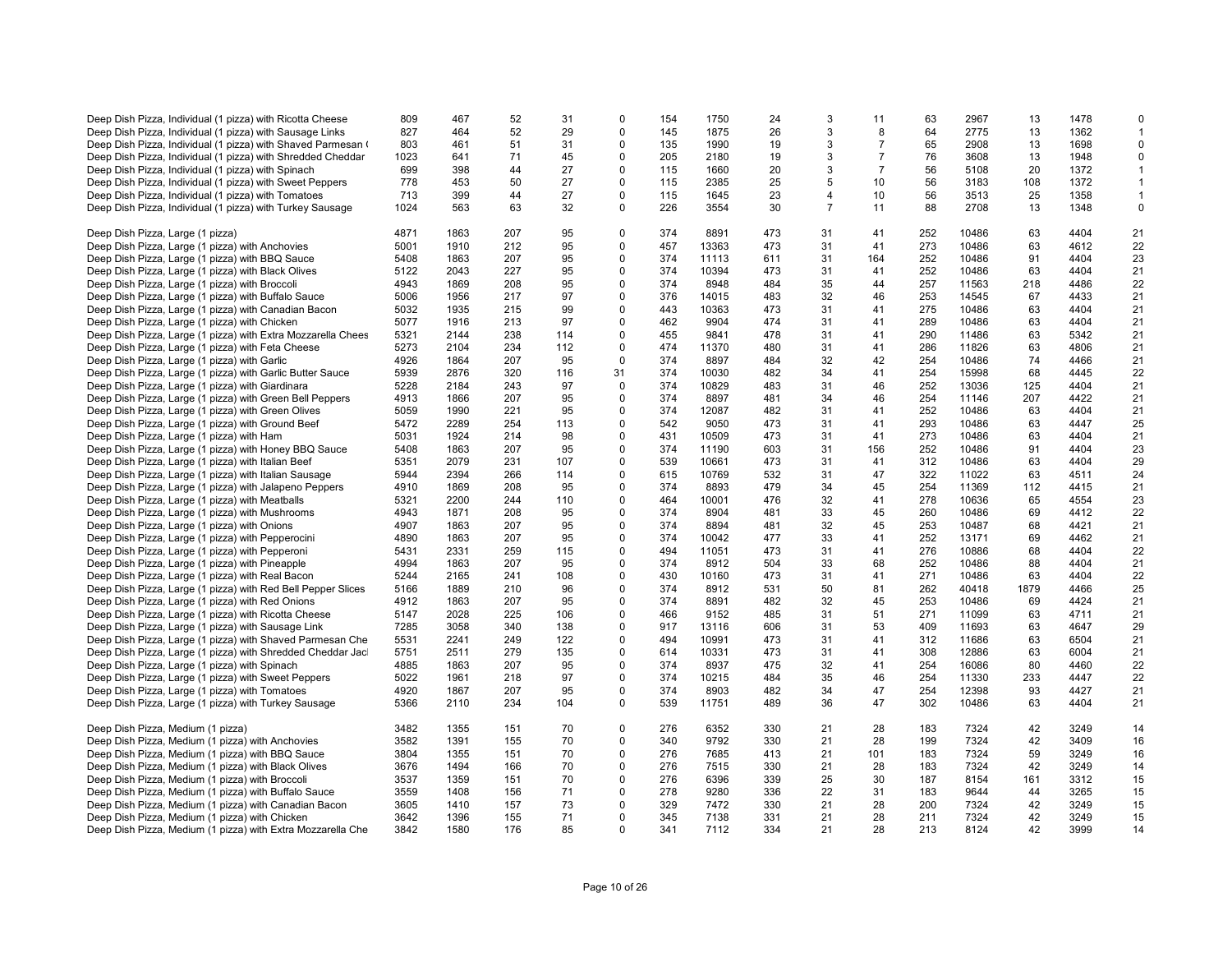| Deep Dish Pizza, Medium (1 pizza) with Feta Cheese           | 3788 | 1538 | 171 | 83  | $\Omega$    | 353 | 8239 | 335 | 21 | 28 | 208 | 8344  | 42   | 3555 | 14 |
|--------------------------------------------------------------|------|------|-----|-----|-------------|-----|------|-----|----|----|-----|-------|------|------|----|
|                                                              |      |      |     |     | $\mathbf 0$ |     |      |     |    |    |     |       |      |      |    |
| Deep Dish Pizza, Medium (1 pizza) with Garlic                | 3524 | 1356 | 151 | 70  |             | 276 | 6357 | 339 | 22 | 28 | 185 | 7324  | 50   | 3295 | 15 |
| Deep Dish Pizza, Medium (1 pizza) with Garlic Butter Sauce   | 4259 | 2091 | 232 | 85  | 22          | 276 | 7180 | 337 | 24 | 28 | 185 | 11333 | 45   | 3279 | 15 |
| Deep Dish Pizza, Medium (1 pizza) with Giardinara            | 3755 | 1600 | 178 | 72  | $\mathbf 0$ | 276 | 7834 | 338 | 21 | 32 | 183 | 9274  | 89   | 3249 | 14 |
| Deep Dish Pizza, Medium (1 pizza) with Green Bell Peppers    | 3515 | 1357 | 151 | 70  | $\Omega$    | 276 | 6357 | 337 | 24 | 31 | 184 | 7838  | 154  | 3263 | 15 |
| Deep Dish Pizza, Medium (1 pizza) with Green Olives          | 3626 | 1452 | 161 | 70  | $\Omega$    | 276 | 8800 | 337 | 21 | 28 | 183 | 7324  | 42   | 3249 | 14 |
| Deep Dish Pizza, Medium (1 pizza) with Ground Beef           | 3947 | 1684 | 187 | 84  | $\Omega$    | 406 | 6475 | 330 | 21 | 28 | 214 | 7324  | 42   | 3282 | 18 |
|                                                              |      |      |     |     |             |     |      |     |    |    |     |       |      |      |    |
| Deep Dish Pizza, Medium (1 pizza) with Ham                   | 3589 | 1396 | 155 | 72  | $\mathbf 0$ | 314 | 7431 | 330 | 21 | 28 | 197 | 7324  | 42   | 3249 | 15 |
| Deep Dish Pizza, Medium (1 pizza) with Honey BBQ Sauce       | 3804 | 1355 | 151 | 70  | $\Omega$    | 276 | 7731 | 408 | 21 | 97 | 183 | 7324  | 59   | 3249 | 16 |
| Deep Dish Pizza, Medium (1 pizza) with Italian Beef          | 3802 | 1499 | 167 | 78  | $\Omega$    | 386 | 7532 | 330 | 21 | 28 | 223 | 7324  | 42   | 3249 | 20 |
| Deep Dish Pizza, Medium (1 pizza) with Italian Sausage       | 4325 | 1772 | 197 | 85  | $\mathbf 0$ | 466 | 7827 | 377 | 21 | 32 | 238 | 7745  | 42   | 3333 | 17 |
| Deep Dish Pizza, Medium (1 pizza) with Jalapeno Peppers      | 3512 | 1359 | 151 | 70  | $\mathbf 0$ | 276 | 6353 | 335 | 24 | 31 | 184 | 8003  | 80   | 3257 | 15 |
| Deep Dish Pizza, Medium (1 pizza) with Meatballs             | 3782 | 1580 | 176 | 80  | $\Omega$    | 336 | 7092 | 332 | 22 | 28 | 200 | 7424  | 44   | 3349 | 16 |
| Deep Dish Pizza, Medium (1 pizza) with Mushrooms             | 3537 | 1361 | 151 | 70  | $\Omega$    | 276 | 6362 | 337 | 23 | 31 | 189 | 7324  | 46   | 3255 | 15 |
|                                                              |      |      |     |     |             |     |      |     |    |    |     |       |      |      |    |
| Deep Dish Pizza, Medium (1 pizza) with Onions                | 3510 | 1355 | 151 | 70  | $\Omega$    | 276 | 6354 | 336 | 22 | 31 | 184 | 7325  | 46   | 3262 | 14 |
| Deep Dish Pizza, Medium (1 pizza) with Pepperocini           | 3497 | 1355 | 151 | 70  | $\mathbf 0$ | 276 | 7253 | 333 | 23 | 28 | 183 | 9425  | 47   | 3294 | 14 |
| Deep Dish Pizza, Medium (1 pizza) with Pepperoni             | 3916 | 1717 | 191 | 86  | $\Omega$    | 369 | 8026 | 330 | 21 | 28 | 202 | 7634  | 46   | 3249 | 15 |
| Deep Dish Pizza, Medium (1 pizza) with Pineapple             | 3577 | 1355 | 151 | 70  | $\mathbf 0$ | 276 | 6368 | 354 | 23 | 48 | 183 | 7324  | 61   | 3249 | 15 |
| Deep Dish Pizza, Medium (1 pizza) with Real Bacon            | 3766 | 1584 | 176 | 80  | $\Omega$    | 319 | 7316 | 330 | 21 | 28 | 197 | 7324  | 42   | 3249 | 15 |
| Deep Dish Pizza, Medium (1 pizza) with Red Bell Pepper Slice | 3703 | 1374 | 153 | 71  | $\Omega$    | 276 | 6368 | 373 | 35 | 58 | 190 | 29773 | 1404 | 3296 | 17 |
|                                                              |      |      |     |     |             |     |      |     |    |    |     |       |      |      |    |
| Deep Dish Pizza, Medium (1 pizza) with Red Onions            | 3510 | 1355 | 151 | 70  | $\mathbf 0$ | 276 | 6352 | 337 | 22 | 31 | 184 | 7324  | 46   | 3262 | 14 |
| Deep Dish Pizza, Medium (1 pizza) with Ricotta Cheese        | 3692 | 1481 | 165 | 78  | $\Omega$    | 346 | 6550 | 340 | 21 | 35 | 197 | 7790  | 42   | 3482 | 14 |
| Deep Dish Pizza, Medium (1 pizza) with Sausage Links         | 5360 | 2284 | 254 | 103 | $\Omega$    | 699 | 9638 | 433 | 21 | 37 | 305 | 8262  | 42   | 3437 | 21 |
| Deep Dish Pizza, Medium (1 pizza) with Shaved Parmesan Cl    | 3922 | 1607 | 179 | 88  | $\mathbf 0$ | 356 | 7752 | 330 | 21 | 28 | 223 | 8124  | 42   | 4649 | 14 |
| Deep Dish Pizza, Medium (1 pizza) with Shredded Cheddar C    | 4197 | 1881 | 209 | 109 | $\mathbf 0$ | 471 | 7522 | 330 | 21 | 28 | 228 | 9274  | 42   | 4549 | 14 |
| Deep Dish Pizza, Medium (1 pizza) with Spinach               | 3493 | 1355 | 151 | 70  | $\Omega$    | 276 | 6387 | 332 | 22 | 28 | 184 | 11591 | 55   | 3291 | 16 |
| Deep Dish Pizza, Medium (1 pizza) with Sweet Peppers         | 3633 | 1452 | 161 | 72  | $\Omega$    | 276 | 7676 | 341 | 26 | 33 | 185 | 8168  | 212  | 3292 | 16 |
|                                                              |      |      |     |     |             |     |      |     |    |    |     |       |      |      |    |
| Deep Dish Pizza, Medium (1 pizza) with Tomatoes              | 3519 | 1358 | 151 | 70  | $\pmb{0}$   | 276 | 6361 | 337 | 23 | 32 | 184 | 8788  | 65   | 3266 | 15 |
| Deep Dish Pizza, Medium (1 pizza) with Turkey Sausage        | 3977 | 1602 | 178 | 78  | $\mathbf 0$ | 441 | 9212 | 347 | 27 | 33 | 232 | 7324  | 42   | 3249 | 14 |
|                                                              |      |      |     |     |             |     |      |     |    |    |     |       |      |      |    |
| Deep Dish Pizza, Small (1 pizza)                             | 2348 | 903  | 100 | 46  | $\Omega$    | 179 | 4137 | 227 | 13 | 15 | 121 | 4162  | 22   | 2094 | 10 |
| Deep Dish Pizza, Small (1 pizza) with Anchovies              | 2423 | 930  | 103 | 46  | $\Omega$    | 227 | 6717 | 227 | 13 | 15 | 133 | 4162  | 22   | 2214 | 11 |
| Deep Dish Pizza, Small (1 pizza) with BBQ Sauce              | 2616 | 903  | 100 | 46  | $\Omega$    | 179 | 5248 | 296 | 13 | 77 | 121 | 4162  | 36   | 2094 | 11 |
| Deep Dish Pizza, Small (1 pizza) with Black Olives           | 2490 | 1005 | 112 | 46  | $\mathbf 0$ | 179 | 4987 | 227 | 13 | 15 | 121 | 4162  | 22   | 2094 | 10 |
|                                                              |      | 907  | 101 | 46  | $\Omega$    | 179 |      | 234 | 16 | 17 | 124 | 4780  |      | 2141 | 11 |
| Deep Dish Pizza, Small (1 pizza) with Broccoli               | 2389 |      |     |     |             |     | 4169 |     |    |    |     |       | 111  |      |    |
| Deep Dish Pizza, Small (1 pizza) with Buffalo Sauce          | 2413 | 948  | 105 | 47  | $\Omega$    | 180 | 6625 | 232 | 14 | 18 | 121 | 6134  | 24   | 2108 | 10 |
| Deep Dish Pizza, Small (1 pizza) with Canadian Bacon         | 2439 | 944  | 105 | 48  | $\mathbf 0$ | 218 | 4969 | 227 | 13 | 15 | 134 | 4162  | 22   | 2094 | 10 |
| Deep Dish Pizza, Small (1 pizza) with Chicken                | 2465 | 933  | 104 | 47  | $\mathbf 0$ | 229 | 4713 | 228 | 13 | 15 | 142 | 4162  | 22   | 2094 | 10 |
| Deep Dish Pizza, Small (1 pizza) with Extra Mozzarella Chees | 2618 | 1072 | 119 | 57  | $\Omega$    | 228 | 4707 | 230 | 13 | 15 | 143 | 4762  | 22   | 2657 | 10 |
| Deep Dish Pizza, Small (1 pizza) with Feta Cheese            | 2576 | 1040 | 116 | 55  | $\mathbf 0$ | 236 | 5543 | 231 | 13 | 15 | 140 | 4922  | 22   | 2322 | 10 |
| Deep Dish Pizza, Small (1 pizza) with Garlic                 | 2380 | 904  | 100 | 46  | $\mathbf 0$ | 179 | 4140 | 234 | 14 | 16 | 122 | 4162  | 28   | 2130 | 10 |
|                                                              |      |      |     |     |             | 179 |      |     |    |    |     |       |      |      |    |
| Deep Dish Pizza, Small (1 pizza) with Garlic Butter Sauce    | 2930 | 1456 | 162 | 57  | 17          |     | 4758 | 232 | 15 | 15 | 122 | 7169  | 24   | 2116 | 11 |
| Deep Dish Pizza, Small (1 pizza) with Giardinara             | 2551 | 1086 | 121 | 47  | 0           | 179 | 5239 | 233 | 13 | 18 | 121 | 5612  | 57   | 2094 | 10 |
| Deep Dish Pizza, Small (1 pizza) with Green Bell Peppers     | 2372 | 905  | 101 | 46  | $\Omega$    | 179 | 4140 | 232 | 15 | 18 | 122 | 4539  | 104  | 2104 | 10 |
| Deep Dish Pizza, Small (1 pizza) with Green Olives           | 2456 | 976  | 108 | 46  | $\Omega$    | 179 | 5973 | 232 | 13 | 15 | 121 | 4162  | 22   | 2094 | 10 |
| Deep Dish Pizza, Small (1 pizza) with Ground Beef            | 2691 | 1147 | 127 | 56  | $\Omega$    | 275 | 4227 | 227 | 13 | 15 | 144 | 4162  | 22   | 2118 | 13 |
| Deep Dish Pizza, Small (1 pizza) with Ham                    | 2401 | 924  | 103 | 47  | $\Omega$    | 198 | 4676 | 227 | 13 | 15 | 128 | 4162  | 22   | 2094 | 10 |
| Deep Dish Pizza, Small (1 pizza) with Honey BBQ Sauce        | 2616 | 903  | 100 | 46  | $\Omega$    | 179 | 5286 | 292 | 13 | 73 | 121 | 4162  | 36   | 2094 | 11 |
|                                                              |      |      |     |     |             |     |      |     |    |    |     |       |      |      |    |
| Deep Dish Pizza, Small (1 pizza) with Italian Beef           | 2508 | 975  | 108 | 50  | $\Omega$    | 234 | 4727 | 227 | 13 | 15 | 141 | 4162  | 22   | 2094 | 13 |
| Deep Dish Pizza, Small (1 pizza) with Italian Sausage        | 3037 | 1245 | 138 | 58  | $\mathbf 0$ | 334 | 5343 | 265 | 13 | 19 | 166 | 4507  | 22   | 2163 | 13 |
| Deep Dish Pizza, Small (1 pizza) with Jalapeno Peppers       | 2348 | 903  | 100 | 46  | $\mathbf 0$ | 179 | 4137 | 227 | 13 | 15 | 121 | 4162  | 22   | 2094 | 10 |
| Deep Dish Pizza, Small (1 pizza) with Meatballs              | 2498 | 1016 | 113 | 51  | $\Omega$    | 209 | 4507 | 228 | 14 | 15 | 129 | 4212  | 23   | 2144 | 11 |
| Deep Dish Pizza, Small (1 pizza) with Mushrooms              | 2388 | 908  | 101 | 46  | $\mathbf 0$ | 179 | 4144 | 232 | 15 | 18 | 125 | 4162  | 25   | 2098 | 11 |
| Deep Dish Pizza, Small (1 pizza) with Onions                 | 2368 | 904  | 100 | 46  | $\mathbf 0$ | 179 | 4138 | 232 | 14 | 17 | 121 | 4163  | 25   | 2104 | 10 |
|                                                              | 2359 | 903  | 100 | 46  | $\Omega$    | 179 | 4787 | 229 | 14 | 15 | 121 | 5679  | 25   | 2127 | 10 |
| Deep Dish Pizza, Small (1 pizza) with Pepperocini            |      |      |     |     |             |     |      |     |    |    |     |       |      |      |    |
| Deep Dish Pizza, Small (1 pizza) with Pepperoni              | 2530 | 1055 | 117 | 52  | $\Omega$    | 218 | 4839 | 227 | 13 | 15 | 129 | 4292  | 24   | 2094 | 10 |
| Deep Dish Pizza, Small (1 pizza) with Pineapple              | 2418 | 903  | 100 | 46  | $\Omega$    | 179 | 4148 | 244 | 14 | 30 | 121 | 4162  | 36   | 2094 | 10 |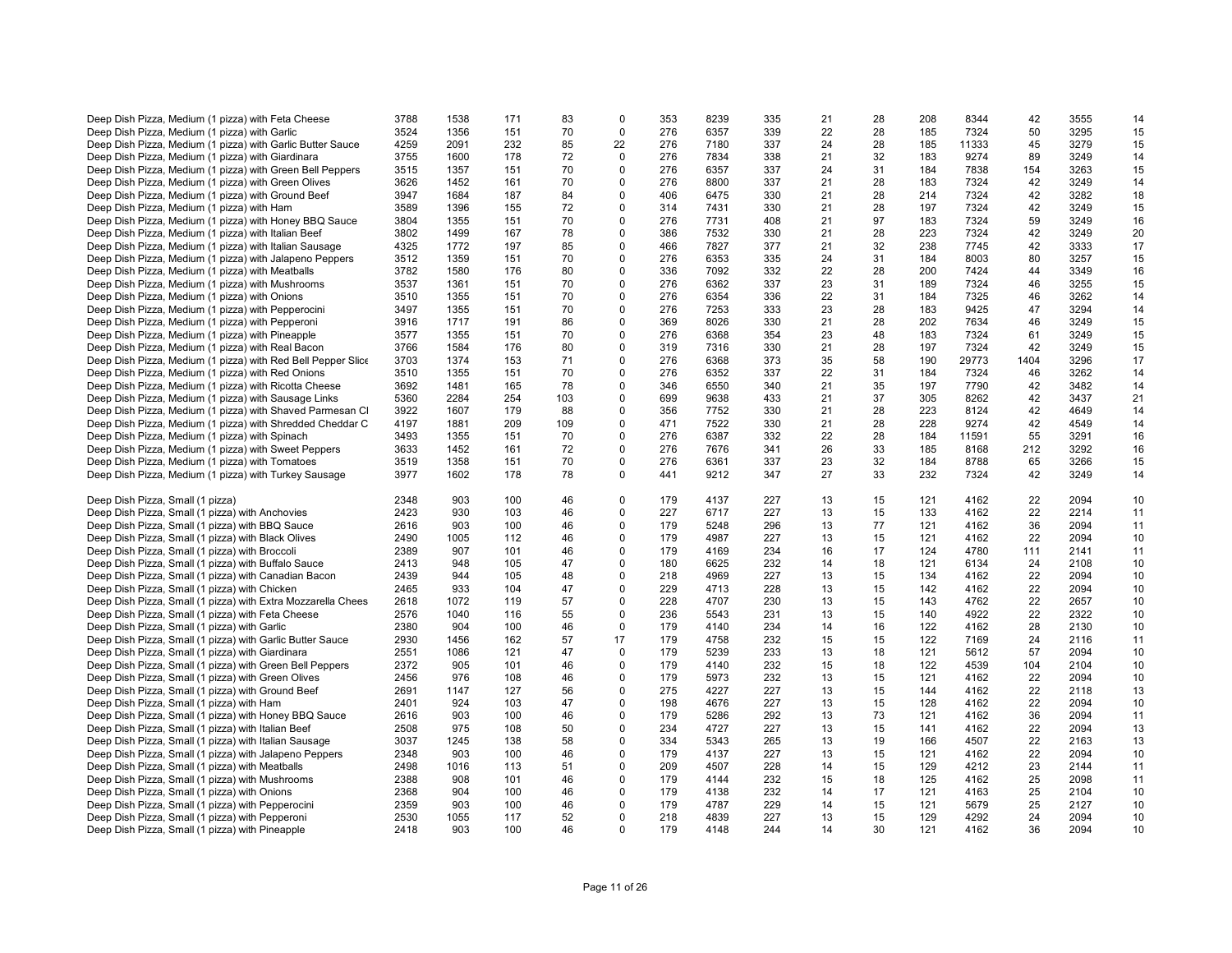|                                                               |      |      |     |     | $\Omega$    |      |       |     |    |     |     |       |      | 2094 |    |
|---------------------------------------------------------------|------|------|-----|-----|-------------|------|-------|-----|----|-----|-----|-------|------|------|----|
| Deep Dish Pizza, Small (1 pizza) with Real Bacon              | 2557 | 1073 | 119 | 53  |             | 210  | 4847  | 227 | 13 | 15  | 131 | 4162  | 22   |      | 11 |
| Deep Dish Pizza, Small (1 pizza) with Red Bell Pepper Slices  | 2495 | 916  | 102 | 46  | $\Omega$    | 179  | 4147  | 256 | 23 | 35  | 126 | 19128 | 930  | 2125 | 12 |
| Deep Dish Pizza, Small (1 pizza) with Red Onions              | 2368 | 904  | 100 | 46  | $\Omega$    | 179  | 4137  | 232 | 14 | 17  | 121 | 4162  | 25   | 2104 | 10 |
| Deep Dish Pizza, Small (1 pizza) with Ricotta Cheese          | 2504 | 997  | 111 | 52  | 0           | 231  | 4284  | 234 | 13 | 21  | 131 | 4509  | 22   | 2268 | 10 |
|                                                               |      |      | 152 | 62  | $\Omega$    | 390  |       | 279 |    |     | 182 |       | 22   | 2188 |    |
| Deep Dish Pizza, Small (1 pizza) with Sausage Links           | 3286 | 1368 |     |     |             |      | 5780  |     | 13 | 20  |     | 4631  |      |      | 13 |
| Deep Dish Pizza, Small (1 pizza) with Shaved Parmesan Che     | 2568 | 1029 | 114 | 55  | $\Omega$    | 219  | 4837  | 227 | 13 | 15  | 141 | 4562  | 22   | 2794 | 10 |
| Deep Dish Pizza, Small (1 pizza) with Shredded Cheddar Che    | 2843 | 1268 | 141 | 73  | $\Omega$    | 314  | 4947  | 227 | 13 | 15  | 152 | 5512  | 22   | 2994 | 10 |
| Deep Dish Pizza, Small (1 pizza) with Spinach                 | 2356 | 903  | 100 | 46  | $\mathbf 0$ | 179  | 4163  | 228 | 14 | 15  | 122 | 7362  | 32   | 2126 | 11 |
| Deep Dish Pizza, Small (1 pizza) with Sweet Peppers           | 2461 | 977  | 109 | 47  | 0           | 179  | 5129  | 235 | 17 | 19  | 122 | 4795  | 149  | 2126 | 11 |
|                                                               |      |      |     |     |             |      |       |     |    |     |     |       |      |      |    |
| Deep Dish Pizza, Small (1 pizza) with Tomotoes                | 2375 | 906  | 101 | 46  | $\Omega$    | 179  | 4143  | 232 | 15 | 19  | 122 | 5248  | 39   | 2107 | 10 |
| Deep Dish Pizza, Small (1 pizza) with Turkey Sausage          | 2753 | 1106 | 123 | 53  | 0           | 314  | 6477  | 241 | 18 | 20  | 161 | 4162  | 22   | 2094 | 10 |
|                                                               |      |      |     |     |             |      |       |     |    |     |     |       |      |      |    |
| Deep Dish Sausage Pizza, Large (1 pizza)                      | 6450 | 2564 | 285 | 120 | $\Omega$    | 649  | 11524 | 590 | 33 | 48  | 344 | 11261 | 64   | 4707 | 27 |
| Deep Dish Sausage Pizza, Large (1 pizza) with Anchovies       | 6580 | 2611 | 290 | 120 | 0           | 732  | 15996 | 590 | 33 | 48  | 365 | 11261 | 64   | 4915 | 29 |
| Deep Dish Sausage Pizza, Large (1 pizza) with BBQ Sauce       | 6986 | 2564 | 285 | 120 | 0           | 649  | 13746 | 728 | 33 | 171 | 344 | 11261 | 92   | 4707 | 30 |
|                                                               |      |      |     |     |             |      |       |     |    |     |     |       |      |      |    |
| Deep Dish Sausage Pizza, Large (1 pizza) with Black Olives    | 6700 | 2744 | 305 | 120 | $\mathbf 0$ | 649  | 13027 | 590 | 33 | 48  | 344 | 11261 | 64   | 4707 | 27 |
| Deep Dish Sausage Pizza, Large (1 pizza) with Broccoli        | 6521 | 2570 | 286 | 120 | $\Omega$    | 649  | 11581 | 601 | 38 | 51  | 349 | 12338 | 218  | 4789 | 29 |
| Deep Dish Sausage Pizza, Large (1 pizza) with Buffalo Sauce   | 6584 | 2657 | 295 | 122 | $\mathbf 0$ | 651  | 16648 | 600 | 34 | 53  | 344 | 15320 | 67   | 4736 | 28 |
| Deep Dish Sausage Pizza, Large (1 pizza) with Canadian Bac    | 6611 | 2636 | 293 | 124 | 0           | 718  | 12996 | 590 | 33 | 48  | 367 | 11261 | 64   | 4707 | 28 |
| Deep Dish Sausage Pizza, Large (1 pizza) with Chicken         | 6655 | 2617 | 291 | 122 | $\mathbf 0$ | 737  | 12537 | 591 | 33 | 48  | 381 | 11261 | 64   | 4707 | 28 |
|                                                               |      |      |     |     |             |      |       |     |    |     |     |       |      |      |    |
| Deep Dish Sausage Pizza, Large (1 pizza) with Extra Mozzare   | 6900 | 2845 | 316 | 139 | 0           | 730  | 12474 | 595 | 33 | 48  | 381 | 12261 | 64   | 5645 | 27 |
| Deep Dish Sausage Pizza, Large (1 pizza) with Feta Cheese     | 6852 | 2805 | 312 | 137 | $\mathbf 0$ | 749  | 14003 | 597 | 33 | 48  | 377 | 12601 | 64   | 5109 | 27 |
| Deep Dish Sausage Pizza, Large (1 pizza) with Garlic          | 6505 | 2565 | 285 | 120 | $\mathbf 0$ | 649  | 11530 | 601 | 34 | 49  | 346 | 11261 | 75   | 4769 | 28 |
| Deep Dish Sausage Pizza, Large (1 pizza) with Garlic Butter & | 7518 | 3577 | 397 | 141 | 31          | 649  | 12663 | 599 | 37 | 48  | 346 | 16773 | 68   | 4748 | 29 |
|                                                               | 6807 |      | 321 | 122 | $\mathbf 0$ | 649  |       |     |    | 53  | 344 | 13811 | 125  | 4707 | 27 |
| Deep Dish Sausage Pizza, Large (1 pizza) with Giardinara      |      | 2885 |     |     |             |      | 13462 | 600 | 33 |     |     |       |      |      |    |
| Deep Dish Sausage Pizza, Large (1 pizza) with Green Bell Pe   | 6492 | 2567 | 285 | 120 | $\Omega$    | 649  | 11530 | 598 | 36 | 53  | 345 | 11921 | 208  | 4725 | 28 |
| Deep Dish Sausage Pizza, Large (1 pizza) with Green Olives    | 6638 | 2691 | 299 | 120 | 0           | 649  | 14720 | 599 | 33 | 48  | 344 | 11261 | 64   | 4707 | 27 |
| Deep Dish Sausage Pizza, Large (1 pizza) with Ground Beef     | 7051 | 2990 | 332 | 139 | $\mathbf 0$ | 817  | 11683 | 590 | 33 | 48  | 384 | 11261 | 64   | 4750 | 32 |
| Deep Dish Sausage Pizza, Large (1 pizza) with Ham             | 6609 | 2625 | 292 | 123 | $\mathbf 0$ | 706  | 13142 | 590 | 33 | 48  | 364 | 11261 | 64   | 4707 | 28 |
|                                                               |      |      |     |     |             |      |       |     |    |     |     |       |      |      |    |
| Deep Dish Sausage Pizza, Large (1 pizza) with Honey BBQ S     | 6986 | 2564 | 285 | 120 | 0           | 649  | 13823 | 720 | 33 | 163 | 344 | 11261 | 92   | 4707 | 30 |
| Deep Dish Sausage Pizza, Large (1 pizza) with Italian Beef    | 6930 | 2780 | 309 | 132 | $\mathbf 0$ | 814  | 13294 | 590 | 33 | 48  | 404 | 11261 | 64   | 4707 | 35 |
| Deep Dish Sausage Pizza, Large (1 pizza) with Italian Sausag  | 7523 | 3095 | 344 | 139 | 0           | 890  | 13402 | 649 | 33 | 54  | 414 | 11797 | 64   | 4815 | 31 |
| Deep Dish Sausage Pizza, Large (1 pizza) with Jalapeno Pep    | 6488 | 2570 | 286 | 120 | 0           | 649  | 11526 | 597 | 36 | 52  | 345 | 12144 | 113  | 4718 | 28 |
| Deep Dish Sausage Pizza, Large (1 pizza) with Meatballs       | 6900 | 2901 | 322 | 135 | $\mathbf 0$ | 739  | 12634 | 593 | 35 | 48  | 369 | 11411 | 66   | 4857 | 30 |
|                                                               |      |      |     |     |             | 649  |       |     |    |     |     |       |      |      |    |
| Deep Dish Sausage Pizza, Large (1 pizza) with Mushrooms       | 6521 | 2572 | 286 | 121 | 0           |      | 11537 | 598 | 36 | 52  | 352 | 11261 | 69   | 4715 | 28 |
| Deep Dish Sausage Pizza, Large (1 pizza) with Onions          | 6485 | 2565 | 285 | 120 | $\Omega$    | 649  | 11527 | 598 | 34 | 52  | 345 | 11262 | 69   | 4725 | 27 |
| Deep Dish Sausage Pizza, Large (1 pizza) with Pepperocini     | 6469 | 2564 | 285 | 120 | $\mathbf 0$ | 649  | 12675 | 594 | 35 | 48  | 344 | 13945 | 70   | 4765 | 27 |
| Deep Dish Sausage Pizza, Large (1 pizza) with Pepperoni       | 7010 | 3032 | 337 | 140 | 0           | 769  | 13684 | 590 | 33 | 48  | 368 | 11661 | 69   | 4707 | 29 |
| Deep Dish Sausage Pizza, Large (1 pizza) with Pineapple       | 6573 | 2564 | 285 | 120 | $\Omega$    | 649  | 11545 | 621 | 35 | 75  | 344 | 11261 | 89   | 4707 | 28 |
|                                                               |      | 2866 |     |     |             | 705  |       | 590 |    |     | 362 |       | 64   | 4707 |    |
| Deep Dish Sausage Pizza, Large (1 pizza) with Real Bacon      | 6823 |      | 318 | 133 | 0           |      | 12793 |     | 33 | 48  |     | 11261 |      |      | 29 |
| Deep Dish Sausage Pizza, Large (1 pizza) with Red Bell Pepr   | 6745 | 2590 | 288 | 121 | 0           | 649  | 11545 | 648 | 52 | 88  | 353 | 41193 | 1880 | 4770 | 31 |
| Deep Dish Sausage Pizza, Large (1 pizza) with Red Onions      | 6491 | 2565 | 285 | 120 | $\mathbf 0$ | 649  | 11524 | 599 | 35 | 52  | 345 | 11261 | 70   | 4727 | 27 |
| Deep Dish Sausage Pizza, Large (1 pizza) with Ricotta Chees   | 6726 | 2729 | 303 | 131 | 0           | 741  | 11785 | 602 | 33 | 57  | 362 | 11873 | 64   | 5014 | 27 |
| Deep Dish Sausage Pizza, Large (1 pizza) with Sausage Link    | 8863 | 3759 | 418 | 163 | 0           | 1192 | 15749 | 723 | 33 | 60  | 501 | 12467 | 64   | 4950 | 36 |
|                                                               | 7110 | 2942 | 327 | 147 | $\mathbf 0$ | 769  | 13624 | 590 | 33 | 48  | 404 | 12461 | 64   | 6807 | 27 |
| Deep Dish Sausage Pizza, Large (1 pizza) with Shaved Parm     |      |      |     |     |             |      |       |     |    |     |     |       |      |      |    |
| Deep Dish Sausage Pizza, Large (1 pizza) with Shredded Che    | 7330 | 3212 | 357 | 160 | $\Omega$    | 889  | 12964 | 590 | 33 | 48  | 400 | 13661 | 64   | 6307 | 27 |
| Deep Dish Sausage Pizza, Large (1 pizza) with Spinach         | 6464 | 2564 | 285 | 120 | $\mathbf 0$ | 649  | 11570 | 592 | 35 | 48  | 345 | 16861 | 81   | 4763 | 29 |
| Deep Dish Sausage Pizza, Large (1 pizza) with Sweet Pepper    | 6601 | 2662 | 296 | 122 | 0           | 649  | 12848 | 601 | 38 | 53  | 346 | 12105 | 233  | 4750 | 29 |
| Deep Dish Sausage Pizza, Large (1 pizza) with Tomatoes        | 6498 | 2568 | 285 | 120 | 0           | 649  | 11536 | 599 | 36 | 54  | 346 | 13173 | 93   | 4730 | 28 |
|                                                               | 6945 | 2811 | 312 | 129 | $\Omega$    | 814  | 14384 | 607 | 39 | 54  | 393 | 11261 | 64   | 4707 | 27 |
| Deep Dish Sausage Pizza, Large (1 pizza) with Turkey Sausa    |      |      |     |     |             |      |       |     |    |     |     |       |      |      |    |
|                                                               |      |      |     |     |             |      |       |     |    |     |     |       |      |      |    |
| Deep Dish Sausage Pizza, Medium (1 pizza)                     | 4478 | 1848 | 205 | 88  | $\Omega$    | 500  | 8095  | 385 | 21 | 33  | 248 | 7822  | 42   | 3348 | 18 |
| Deep Dish Sausage Pizza, Medium (1 pizza) with Anchovies      | 4578 | 1884 | 209 | 88  | 0           | 564  | 11535 | 385 | 21 | 33  | 264 | 7822  | 42   | 3508 | 19 |
| Deep Dish Sausage Pizza, Medium (1 pizza) with BBQ Sauce      | 4800 | 1848 | 205 | 88  | 0           | 500  | 9429  | 468 | 21 | 106 | 248 | 7822  | 59   | 3348 | 20 |
| Deep Dish Sausage Pizza, Medium (1 pizza) with Black Olives   | 4672 | 1987 | 221 | 88  | 0           | 500  | 9258  | 385 | 21 | 33  | 248 | 7822  | 42   | 3348 | 18 |
| Deep Dish Sausage Pizza, Medium (1 pizza) with Broccoli       | 4533 | 1852 | 206 | 88  | $\Omega$    | 500  | 8139  | 394 | 25 | 35  | 251 | 8652  | 161  | 3411 | 19 |
|                                                               |      |      |     |     |             |      |       |     |    |     |     |       |      |      |    |
| Deep Dish Sausage Pizza, Medium (1 pizza) with Buffalo Sau    | 4555 | 1901 | 211 | 89  | $\Omega$    | 502  | 11023 | 391 | 22 | 36  | 248 | 10142 | 44   | 3365 | 18 |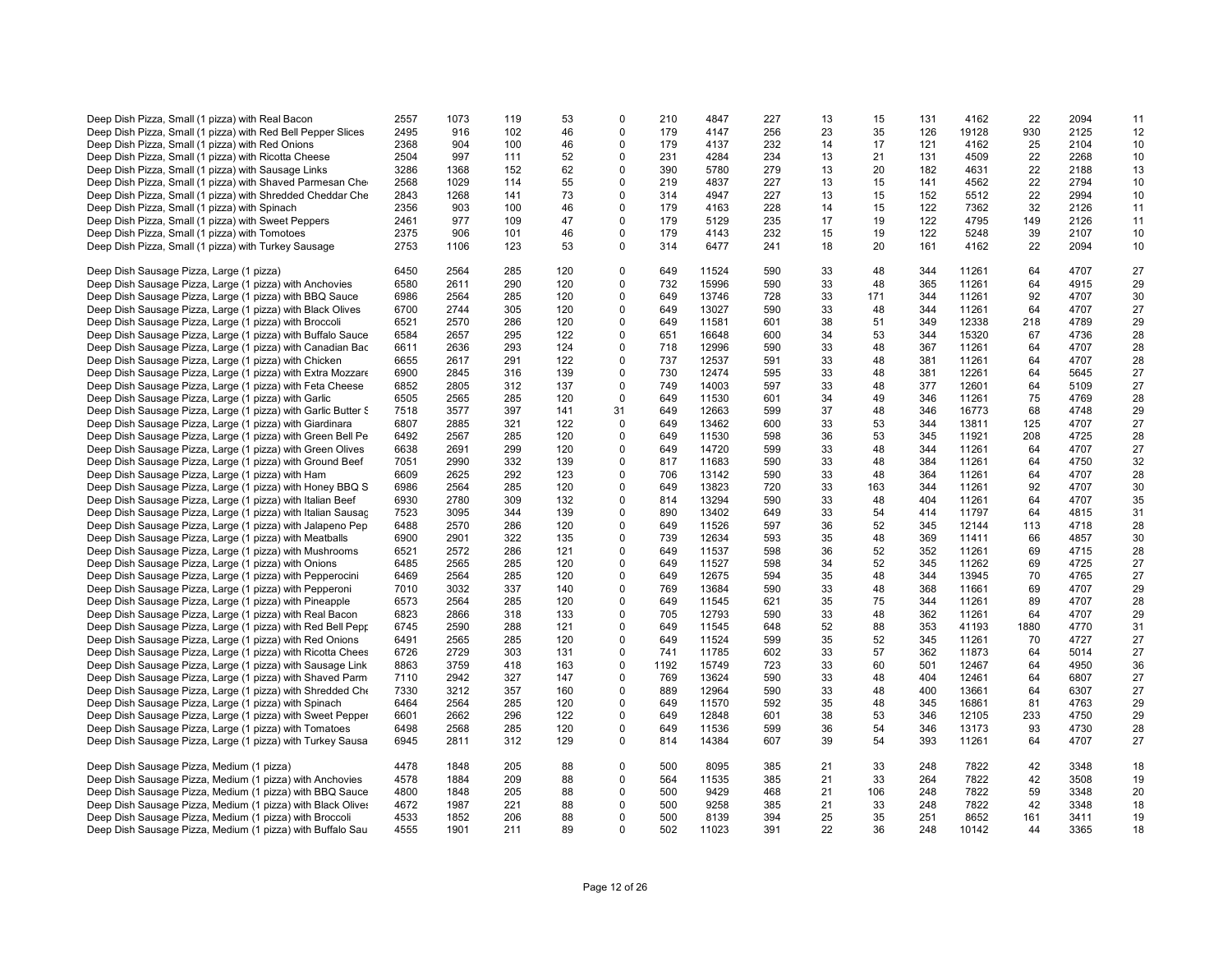| Deep Dish Sausage Pizza, Medium (1 pizza) with Canadian B     | 4601 | 1903 | 211 | 90  | $\Omega$    | 553 | 9215  | 385 | 21 | 33  | 265 | 7822  | 42   | 3348 | 19 |
|---------------------------------------------------------------|------|------|-----|-----|-------------|-----|-------|-----|----|-----|-----|-------|------|------|----|
| Deep Dish Sausage Pizza, Medium (1 pizza) with Chicken        | 4638 | 1889 | 210 | 89  | $\Omega$    | 569 | 8881  | 386 | 21 | 33  | 276 | 7822  | 42   | 3348 | 18 |
|                                                               |      |      |     |     |             |     |       |     |    |     |     |       |      |      |    |
| Deep Dish Sausage Pizza, Medium (1 pizza) with Extra Mozza    | 4838 | 2073 | 230 | 103 | 0           | 565 | 8855  | 389 | 21 | 33  | 278 | 8622  | 42   | 4098 | 18 |
| Deep Dish Sausage Pizza, Medium (1 pizza) with Feta Chees     | 4784 | 2031 | 226 | 100 | $\Omega$    | 577 | 9982  | 390 | 21 | 33  | 273 | 8842  | 42   | 3654 | 18 |
| Deep Dish Sausage Pizza, Medium (1 pizza) with Garlic         | 4520 | 1849 | 205 | 88  | $\mathbf 0$ | 500 | 8100  | 393 | 22 | 33  | 249 | 7822  | 50   | 3395 | 18 |
| Deep Dish Sausage Pizza, Medium (1 pizza) with Garlic Butte   | 5255 | 2584 | 287 | 102 | 22          | 500 | 8924  | 392 | 24 | 33  | 249 | 11831 | 45   | 3378 | 19 |
| Deep Dish Sausage Pizza, Medium (1 pizza) with Giardinara     | 4751 | 2093 | 233 | 89  | $\mathbf 0$ | 500 | 9577  | 393 | 21 | 37  | 248 | 9772  | 89   | 3348 | 18 |
| Deep Dish Sausage Pizza, Medium (1 pizza) with Green Bell I   | 4511 | 1850 | 206 | 88  | 0           | 500 | 8100  | 391 | 24 | 36  | 249 | 8336  | 154  | 3362 | 18 |
|                                                               |      |      |     |     |             |     |       |     |    |     |     |       |      |      |    |
| Deep Dish Sausage Pizza, Medium (1 pizza) with Green Olive    | 4622 | 1945 | 216 | 88  | $\mathbf 0$ | 500 | 10543 | 392 | 21 | 33  | 248 | 7822  | 42   | 3348 | 18 |
| Deep Dish Sausage Pizza, Medium (1 pizza) with Ground Bee     | 4943 | 2177 | 242 | 102 | 0           | 630 | 8218  | 385 | 21 | 33  | 279 | 7822  | 42   | 3381 | 21 |
| Deep Dish Sausage Pizza, Medium (1 pizza) with Ham            | 4585 | 1889 | 210 | 89  | 0           | 538 | 9174  | 385 | 21 | 33  | 261 | 7822  | 42   | 3348 | 18 |
| Deep Dish Sausage Pizza, Medium (1 pizza) with Honey BBQ      | 4800 | 1848 | 205 | 88  | 0           | 500 | 9475  | 463 | 21 | 102 | 248 | 7822  | 59   | 3348 | 20 |
| Deep Dish Sausage Pizza, Medium (1 pizza) with Italian Beef   | 4798 | 1992 | 221 | 96  | $\mathbf 0$ | 610 | 9275  | 385 | 21 | 33  | 288 | 7822  | 42   | 3348 | 23 |
| Deep Dish Sausage Pizza, Medium (1 pizza) with Italian Saus   | 5321 | 2265 | 252 | 102 | $\Omega$    | 690 | 9570  | 431 | 21 | 37  | 302 | 8243  | 42   | 3433 | 21 |
|                                                               |      |      |     |     | $\mathbf 0$ |     |       |     |    |     |     |       |      |      |    |
| Deep Dish Sausage Pizza, Medium (1 pizza) with Jalapeno Po    | 4508 | 1852 | 206 | 88  |             | 500 | 8096  | 390 | 24 | 36  | 249 | 8501  | 80   | 3357 | 19 |
| Deep Dish Sausage Pizza, Medium (1 pizza) with Meatballs      | 4778 | 2073 | 230 | 98  | 0           | 560 | 8835  | 387 | 22 | 33  | 265 | 7922  | 44   | 3448 | 20 |
| Deep Dish Sausage Pizza, Medium (1 pizza) with Mushrooms      | 4534 | 1854 | 206 | 88  | $\Omega$    | 500 | 8105  | 391 | 23 | 36  | 254 | 7822  | 46   | 3354 | 19 |
| Deep Dish Sausage Pizza, Medium (1 pizza) with Onions         | 4506 | 1848 | 205 | 88  | 0           | 500 | 8097  | 391 | 22 | 35  | 248 | 7823  | 46   | 3362 | 18 |
| Deep Dish Sausage Pizza, Medium (1 pizza) with Pepperocini    | 4493 | 1848 | 205 | 88  | 0           | 500 | 8996  | 388 | 23 | 33  | 248 | 9923  | 47   | 3393 | 18 |
| Deep Dish Sausage Pizza, Medium (1 pizza) with Pepperoni      | 4912 | 2210 | 246 | 103 | $\Omega$    | 593 | 9769  | 385 | 21 | 33  | 266 | 8132  | 46   | 3348 | 19 |
|                                                               | 4573 | 1848 | 205 | 88  | 0           | 500 | 8111  | 409 | 23 | 53  | 248 | 7822  | 61   | 3348 | 19 |
| Deep Dish Sausage Pizza, Medium (1 pizza) with Pineapple      |      |      |     |     |             |     |       |     |    |     |     |       |      |      |    |
| Deep Dish Sausage Pizza, Medium (1 pizza) with Real Bacon     | 4762 | 2077 | 231 | 97  | $\Omega$    | 543 | 9059  | 385 | 21 | 33  | 262 | 7822  | 42   | 3348 | 19 |
| Deep Dish Sausage Pizza, Medium (1 pizza) with Red Bell Pe    | 4699 | 1867 | 207 | 88  | $\Omega$    | 500 | 8111  | 428 | 35 | 63  | 255 | 30271 | 1404 | 3395 | 21 |
| Deep Dish Sausage Pizza, Medium (1 pizza) with Red Onions     | 4506 | 1848 | 205 | 88  | 0           | 500 | 8095  | 391 | 22 | 36  | 248 | 7822  | 46   | 3362 | 18 |
| Deep Dish Sausage Pizza, Medium (1 pizza) with Ricotta Che    | 4688 | 1974 | 219 | 96  | 0           | 570 | 8294  | 394 | 21 | 40  | 262 | 8288  | 42   | 3582 | 18 |
| Deep Dish Sausage Pizza, Medium (1 pizza) with Sausage Lin    | 6356 | 2777 | 309 | 120 | $\Omega$    | 923 | 11381 | 488 | 21 | 42  | 370 | 8761  | 42   | 3537 | 25 |
| Deep Dish Sausage Pizza, Medium (1 pizza) with Shaved Par     | 4918 | 2100 | 233 | 106 | $\Omega$    | 580 | 9495  | 385 | 21 | 33  | 288 | 8622  | 42   | 4748 | 18 |
|                                                               | 5193 | 2374 | 264 | 127 | $\mathbf 0$ | 695 | 9265  | 385 | 21 | 33  | 293 | 9772  | 42   | 4648 | 18 |
| Deep Dish Sausage Pizza, Medium (1 pizza) with Shredded C     |      |      |     |     |             |     |       |     |    |     |     |       |      |      |    |
| Deep Dish Sausage Pizza, Medium (1 pizza) with Spinach        | 4489 | 1848 | 205 | 88  | 0           | 500 | 8130  | 387 | 22 | 33  | 249 | 12089 | 55   | 3391 | 19 |
| Deep Dish Sausage Pizza, Medium (1 pizza) with Sweet Pepp     | 4629 | 1946 | 216 | 89  | $\Omega$    | 500 | 9419  | 396 | 26 | 38  | 250 | 8666  | 212  | 3391 | 19 |
| Deep Dish Sausage Pizza, Medium (1 pizza) with Tomatoes       | 4515 | 1851 | 206 | 88  | $\mathbf 0$ | 500 | 8104  | 392 | 23 | 37  | 249 | 9286  | 65   | 3366 | 18 |
| Deep Dish Sausage Pizza, Medium (1 pizza) with Turkey Sau     | 4973 | 2095 | 233 | 96  | $\mathbf 0$ | 665 | 10955 | 401 | 27 | 38  | 297 | 7822  | 42   | 3348 | 18 |
|                                                               |      |      |     |     |             |     |       |     |    |     |     |       |      |      |    |
| Deep Dish Sausage Pizza, Small (1 pizza)                      | 3284 | 1321 | 147 | 60  | $\mathbf 0$ | 351 | 5693  | 296 | 14 | 20  | 175 | 4545  | 22   | 2171 | 14 |
| Deep Dish Sausage Pizza, Small (1 pizza) with Anchovies       | 3359 | 1348 | 150 | 60  | $\Omega$    | 399 | 8273  | 296 | 14 | 20  | 187 | 4545  | 22   | 2291 | 15 |
|                                                               |      |      |     |     |             |     |       |     |    |     |     |       |      |      |    |
| Deep Dish Sausage Pizza, Small (1 pizza) with BBQ Sauce       | 3552 | 1321 | 147 | 60  | $\Omega$    | 351 | 6804  | 365 | 14 | 81  | 175 | 4545  | 36   | 2171 | 15 |
| Deep Dish Sausage Pizza, Small (1 pizza) with Black Olives    | 3425 | 1423 | 158 | 60  | 0           | 351 | 6544  | 296 | 14 | 20  | 175 | 4545  | 22   | 2171 | 14 |
| Deep Dish Sausage Pizza, Small (1 pizza) with Broccoli        | 3325 | 1324 | 147 | 60  | 0           | 351 | 5726  | 302 | 17 | 21  | 178 | 5163  | 111  | 2218 | 15 |
| Deep Dish Sausage Pizza, Small (1 pizza) with Buffalo Sauce   | 3349 | 1366 | 152 | 61  | $\Omega$    | 352 | 8182  | 300 | 15 | 22  | 176 | 6517  | 24   | 2185 | 14 |
| Deep Dish Sausage Pizza, Small (1 pizza) with Canadian Bac    | 3375 | 1361 | 151 | 62  | $\Omega$    | 390 | 6525  | 296 | 14 | 20  | 188 | 4545  | 22   | 2171 | 15 |
| Deep Dish Sausage Pizza, Small (1 pizza) with Chicken         | 3401 | 1351 | 150 | 61  | $\mathbf 0$ | 401 | 6270  | 296 | 14 | 20  | 196 | 4545  | 22   | 2171 | 14 |
|                                                               | 3554 |      |     | 71  | $\mathbf 0$ | 400 |       | 299 | 14 | 20  |     | 5145  | 22   | 2734 |    |
| Deep Dish Sausage Pizza, Small (1 pizza) with Extra Mozzare   |      | 1489 | 165 |     |             |     | 6263  |     |    |     | 198 |       |      |      | 14 |
| Deep Dish Sausage Pizza, Small (1 pizza) with Feta Cheese     | 3512 | 1457 | 162 | 69  | $\Omega$    | 408 | 7099  | 299 | 14 | 20  | 194 | 5305  | 22   | 2399 | 14 |
| Deep Dish Sausage Pizza, Small (1 pizza) with Garlic          | 3316 | 1321 | 147 | 60  | $\mathbf 0$ | 351 | 5697  | 302 | 15 | 20  | 177 | 4545  | 29   | 2207 | 14 |
| Deep Dish Sausage Pizza, Small (1 pizza) with Garlic Butter S | 3866 | 1873 | 208 | 71  | 17          | 351 | 6315  | 301 | 16 | 20  | 177 | 7552  | 25   | 2193 | 15 |
| Deep Dish Sausage Pizza, Small (1 pizza) with Giardinara      | 3487 | 1503 | 167 | 61  | $\mathbf 0$ | 351 | 6795  | 301 | 14 | 23  | 175 | 5995  | 57   | 2171 | 14 |
| Deep Dish Sausage Pizza, Small (1 pizza) with Green Bell Pe   | 3308 | 1322 | 147 | 60  | $\Omega$    | 351 | 5697  | 300 | 16 | 22  | 176 | 4922  | 104  | 2181 | 14 |
| Deep Dish Sausage Pizza, Small (1 pizza) with Green Olives    | 3392 | 1393 | 155 | 60  | $\Omega$    | 351 | 7529  | 301 | 14 | 20  | 175 | 4545  | 22   | 2171 | 14 |
|                                                               |      |      |     |     |             |     |       |     |    |     |     |       |      |      |    |
| Deep Dish Sausage Pizza, Small (1 pizza) with Ground Beef     | 3627 | 1564 | 174 | 70  | $\Omega$    | 447 | 5784  | 296 | 14 | 20  | 199 | 4545  | 22   | 2195 | 17 |
| Deep Dish Sausage Pizza, Small (1 pizza) with Ham             | 3337 | 1341 | 149 | 61  | $\mathbf 0$ | 370 | 6233  | 296 | 14 | 20  | 182 | 4545  | 22   | 2171 | 14 |
| Deep Dish Sausage Pizza, Small (1 pizza) with Honey BBQ S     | 3552 | 1321 | 147 | 60  | 0           | 351 | 6843  | 361 | 14 | 77  | 175 | 4545  | 36   | 2171 | 15 |
| Deep Dish Sausage Pizza, Small (1 pizza) with Italian Beef    | 3444 | 1393 | 155 | 64  | $\Omega$    | 406 | 6283  | 296 | 14 | 20  | 195 | 4545  | 22   | 2171 | 17 |
| Deep Dish Sausage Pizza, Small (1 pizza) with Italian Sausag  | 3973 | 1662 | 185 | 72  | $\mathbf 0$ | 506 | 6900  | 334 | 14 | 23  | 220 | 4890  | 22   | 2240 | 17 |
| Deep Dish Sausage Pizza, Small (1 pizza) with Jalapeno Pep    | 3284 | 1321 | 147 | 60  | $\mathbf 0$ | 351 | 5693  | 296 | 14 | 20  | 175 | 4545  | 22   | 2171 | 14 |
|                                                               |      |      |     |     | $\Omega$    |     |       |     |    |     |     |       |      |      |    |
| Deep Dish Sausage Pizza, Small (1 pizza) with Meatballs       | 3434 | 1433 | 159 | 65  |             | 381 | 6063  | 297 | 15 | 20  | 184 | 4595  | 23   | 2221 | 15 |
| Deep Dish Sausage Pizza, Small (1 pizza) with Mushrooms       | 3324 | 1325 | 147 | 60  | $\Omega$    | 351 | 5701  | 300 | 16 | 22  | 180 | 4545  | 25   | 2176 | 15 |
| Deep Dish Sausage Pizza, Small (1 pizza) with Onions          | 3304 | 1321 | 147 | 60  | $\Omega$    | 351 | 5695  | 300 | 15 | 22  | 176 | 4546  | 25   | 2181 | 14 |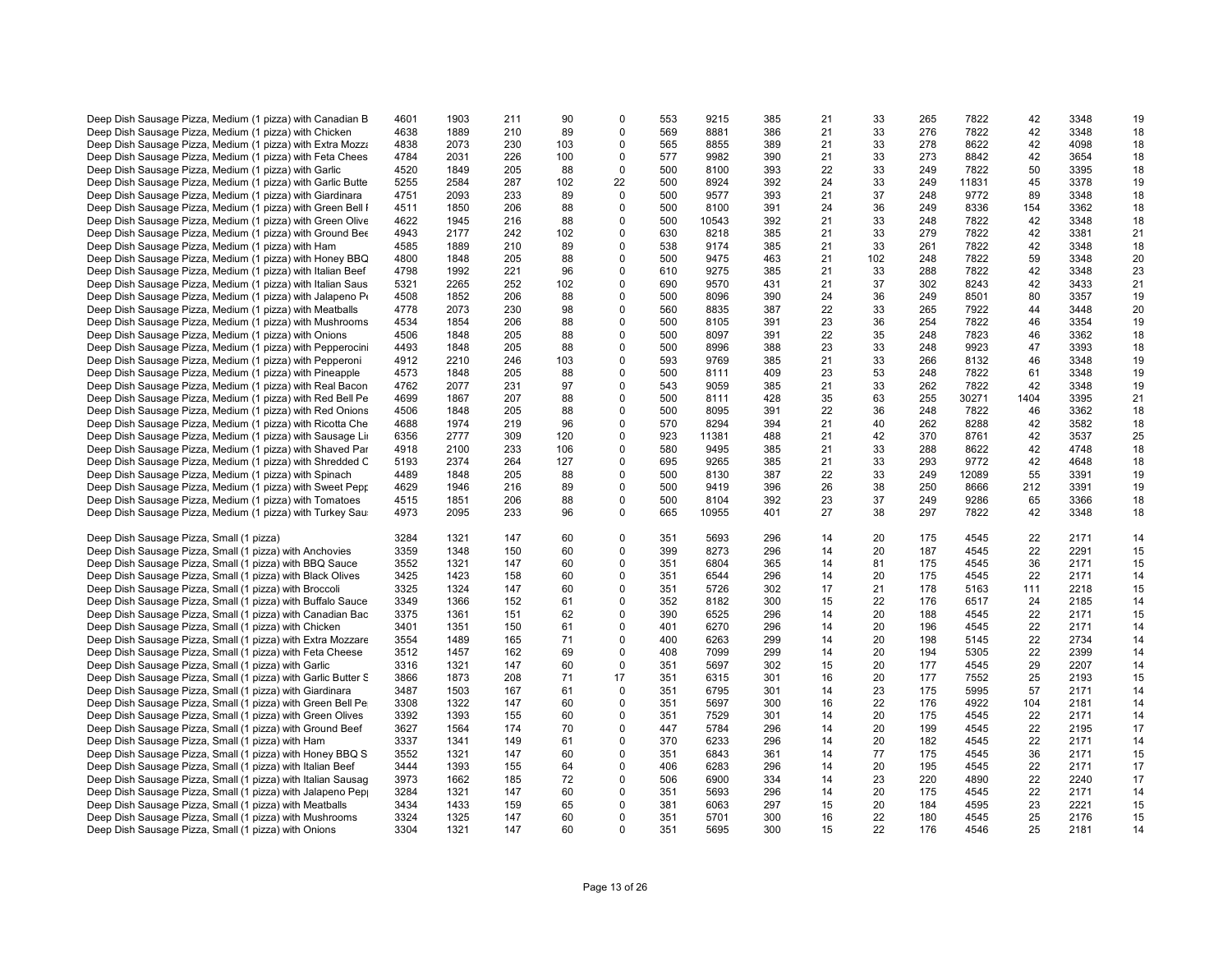| Deep Dish Sausage Pizza, Small (1 pizza) with Pepperocini<br>Deep Dish Sausage Pizza, Small (1 pizza) with Pepperoni | 3295<br>3466 | 1321<br>1473 | 147<br>164 | 60<br>66 | $\Omega$<br>0 | 351<br>390 | 6344<br>6395 | 298<br>296 | 16<br>14 | 20<br>20 | 175<br>183 | 6063<br>4675 | 26<br>24 | 2204<br>2171 | 14<br>15       |
|----------------------------------------------------------------------------------------------------------------------|--------------|--------------|------------|----------|---------------|------------|--------------|------------|----------|----------|------------|--------------|----------|--------------|----------------|
| Deep Dish Sausage Pizza, Small (1 pizza) with Pineapple                                                              | 3353         | 1321         | 147        | 60       | $\mathbf 0$   | 351        | 5705         | 313        | 16       | 35       | 175        | 4545         | 36       | 2171         | 14             |
| Deep Dish Sausage Pizza, Small (1 pizza) with Real Bacon                                                             | 3493         | 1490         | 166        | 67       | 0             | 382        | 6404         | 296        | 14       | 20       | 186        | 4545         | 22       | 2171         | 15             |
| Deep Dish Sausage Pizza, Small (1 pizza) with Red Bell Pepp                                                          | 3431         | 1334         | 148        | 60       | 0             | 351        | 5704         | 324        | 24       | 40       | 180        | 19511        | 930      | 2202         | 16             |
| Deep Dish Sausage Pizza, Small (1 pizza) with Red Onions                                                             | 3304         | 1321         | 147        | 60       | $\Omega$      | 351        | 5693         | 300        | 15       | 22       | 176        | 4545         | 25       | 2181         | 14             |
| Deep Dish Sausage Pizza, Small (1 pizza) with Ricotta Chees                                                          | 3440         | 1414         | 157        | 66       | $\Omega$      | 403        | 5841         | 303        | 14       | 25       | 186        | 4893         | 22       | 2345         | 14             |
| Deep Dish Sausage Pizza, Small (1 pizza) with Sausage Links                                                          | 4222         | 1785         | 198        | 76       | $\mathbf 0$   | 562        | 7336         | 347        | 14       | 24       | 236        | 5014         | 22       | 2265         | 17             |
| Deep Dish Sausage Pizza, Small (1 pizza) with Shaved Parm                                                            | 3504         | 1447         | 161        | 69       | $\mathbf 0$   | 391        | 6393         | 296        | 14       | 20       | 195        | 4945         | 22       | 2871         | 14             |
| Deep Dish Sausage Pizza, Small (1 pizza) with Shredded Che                                                           | 3779         | 1685         | 187        | 87       | $\Omega$      | 486        | 6503         | 296        | 14       | 20       | 207        | 5895         | 22       | 3071         | 14             |
| Deep Dish Sausage Pizza, Small (1 pizza) with Spinach                                                                | 3292         | 1321         | 147        | 60       | 0             | 351        | 5719         | 297        | 15       | 20       | 176        | 7745         | 32       | 2203         | 15             |
| Deep Dish Sausage Pizza, Small (1 pizza) with Sweet Pepper                                                           | 3397         | 1394         | 155        | 61       | 0             | 351        | 6686         | 304        | 18       | 24       | 177        | 5178         | 149      | 2203         | 15             |
| Deep Dish Sausage Pizza, Small (1 pizza) with Tomotoes                                                               | 3311         | 1323         | 147        | 60       | $\mathbf 0$   | 351        | 5700         | 301        | 16       | 23       | 177        | 5631         | 39       | 2184         | 14             |
| Deep Dish Sausage Pizza, Small (1 pizza) with Turkey Sausa                                                           | 3689         | 1523         | 169        | 67       | $\mathbf 0$   | 486        | 8033         | 309        | 19       | 24       | 216        | 4545         | 22       | 2171         | 14             |
| Hawaiian Pizza, Individual (1 pizza)                                                                                 | 1001         | 361          | 40         | 21       | 0             | 110        | 1883         | 95         | 6        | 18       | 61         | 1887         | 20       | 962          | $\sqrt{5}$     |
| Hawaiian Pizza, Medium (1 pizza)                                                                                     | 2329         | 895          | 99         | 53       | 0             | 264        | 4221         | 205        | 13       | 34       | 145        | 4374         | 38       | 2487         | 10             |
| Hawaiian Pizza, Small (1 pizza)                                                                                      | 1041         | 548          | 61         | 36       | $\mathbf 0$   | 185        | 3063         | 41         | 5        | 24       | 83         | 3278         | 28       | 1727         | $\overline{2}$ |
| Hawaiian Pizza, Small (1 pizza) with Crust Choice Gluten Free                                                        | 1760         | 662          | 74         | 44       | 0             | 185        | 3723         | 176        | 9        | 36       | 100        | 3278         | 28       | 2054         | 6              |
| Hawaiian Pizza, Small (1 pizza) with Crust Choice Regular Thi                                                        | 1587         | 617          | 69         | 37       | 0             | 185        | 3065         | 137        | 9        | 26       | 100        | 3278         | 29       | 1728         | 6              |
| Hawaiin Pizza, Family (1 pizza)                                                                                      | 3931         | 1563         | 174        | 94       | 0             | 470        | 7471         | 327        | 21       | 60       | 251        | 7556         | 65       | 4395         | 15             |
| Hawaiin Pizza, Large (1 pizza)                                                                                       | 2976         | 1111         | 123        | 66       | $\mathbf 0$   | 329        | 5360         | 274        | 17       | 56       | 181        | 5565         | 59       | 3066         | 13             |
| Meaty Pizza, Family (1 pizza)                                                                                        | 6005         | 2952         | 328        | 146      | 0             | 921        | 11368        | 377        | 18       | 31       | 362        | 8959         | 38       | 4563         | 21             |
| Meaty Pizza, Individual (1 pizza)                                                                                    | 1504         | 721          | 80         | 35       | 0             | 219        | 2851         | 103        | 5        | 9        | 86         | 2249         | 11       | 1000         | $\,6\,$        |
| Meaty Pizza, Large (1 pizza)                                                                                         | 4276         | 2038         | 226        | 101      | 0             | 621        | 7897         | 290        | 14       | 24       | 252        | 6501         | 30       | 3173         | 16             |
| Meaty Pizza, Medium (1 pizza)                                                                                        | 3388         | 1620         | 180        | 81       | $\mathbf 0$   | 494        | 6234         | 227        | 11       | 18       | 201        | 5105         | 22       | 2571         | 13             |
| Meaty Pizza, Small (1 pizza)                                                                                         | 1226         | 741          | 82         | 37       | 0             | 236        | 3372         | 41         | 4        | 11       | 78         | 2900         | 17       | 1015         | 3              |
| Meaty Pizza, Small (1 pizza) with Crust Choice Gluten Free                                                           | 1944         | 855          | 95         | 45       | $\mathbf 0$   | 236        | 4032         | 175        | 8        | 23       | 96         | 2900         | 17       | 1342         | $\overline{7}$ |
| Meaty Pizza, Small (1 pizza) with Crust Choice Regular Thin                                                          | 1771         | 809          | 90         | 38       | $\mathbf 0$   | 236        | 3374         | 136        | 8        | 13       | 96         | 2900         | 18       | 1017         | 8              |
| Stuffed Pizza, Large (1 pizza)                                                                                       | 5890         | 2001         | 222        | 98       | $\mathbf 0$   | 374        | 8692         | 649        | 36       | 37       | 284        | 8694         | 48       | 4399         | 30             |
| Stuffed Pizza, Large (1 pizza) with Anchovies                                                                        | 6020         | 2048         | 228        | 98       | 0             | 457        | 13164        | 649        | 36       | 37       | 305        | 8694         | 48       | 4607         | 32             |
| Stuffed Pizza, Large (1 pizza) with BBQ Sauce                                                                        | 6426         | 2001         | 222        | 98       | $\mathbf 0$   | 374        | 10914        | 787        | 36       | 159      | 284        | 8694         | 75       | 4399         | 33             |
| Stuffed Pizza, Large (1 pizza) with Black Olives                                                                     | 6140         | 2182         | 242        | 98       | $\Omega$      | 374        | 10195        | 649        | 36       | 37       | 284        | 8694         | 48       | 4399         | 30             |
| Stuffed Pizza, Large (1 pizza) with Broccoli                                                                         | 5961         | 2007         | 223        | 98       | $\mathbf 0$   | 374        | 8749         | 661        | 41       | 40       | 289        | 9771         | 202      | 4481         | 31             |
| Stuffed Pizza, Large (1 pizza) with Buffalo Sauce                                                                    | 6024         | 2094         | 233        | 99       | 0             | 376        | 13815        | 659        | 37       | 41       | 284        | 12753        | 51       | 4427         | 31             |
| Stuffed Pizza, Large (1 pizza) with Canadian Bacon                                                                   | 6051         | 2074         | 230        | 101      | $\Omega$      | 443        | 10164        | 649        | 36       | 37       | 307        | 8694         | 48       | 4399         | 31             |
| Stuffed Pizza, Large (1 pizza) with Chicken                                                                          | 6095         | 2054         | 228        | 99       | $\mathbf 0$   | 462        | 9705         | 651        | 36       | 37       | 321        | 8694         | 48       | 4399         | 30             |
| Stuffed Pizza, Large (1 pizza) with Extra Mozzarella Cheese                                                          | 6340         | 2283         | 254        | 116      | 0             | 455        | 9642         | 654        | 36       | 37       | 321        | 9694         | 48       | 5336         | 30             |
| Stuffed Pizza, Large (1 pizza) with Feta Cheese                                                                      | 6292         | 2242         | 249        | 114      | $\Omega$      | 474        | 11171        | 656        | 36       | 37       | 317        | 10034        | 48       | 4801         | 30             |
| Stuffed Pizza, Large (1 pizza) with Garlic                                                                           | 5945         | 2003         | 223        | 98       | $\mathbf 0$   | 374        | 8698         | 660        | 37       | 37       | 286        | 8694         | 58       | 4460         | 30             |
| Stuffed Pizza, Large (1 pizza) with Garlic Butter Sauce                                                              | 6958         | 3014         | 335        | 118      | 31            | 374        | 9831         | 658        | 39       | 37       | 286        | 14207        | 52       | 4440         | 31             |
| Stuffed Pizza, Large (1 pizza) with Giardinara                                                                       | 6247         | 2323         | 258        | 100      | $\mathbf 0$   | 374        | 10630        | 659        | 36       | 42       | 284        | 11244        | 109      | 4399         | 30             |
| Stuffed Pizza, Large (1 pizza) with Green Bell Peppers                                                               | 5932         | 2004         | 223        | 98       | 0             | 374        | 8698         | 657        | 39       | 41       | 285        | 9354         | 191      | 4417         | 31             |
| Stuffed Pizza, Large (1 pizza) with Green Olives                                                                     | 6078         | 2128         | 236        | 98       | 0             | 374        | 11888        | 659        | 36       | 37       | 284        | 8694         | 48       | 4399         | 30             |
| Stuffed Pizza, Large (1 pizza) with Ground Beef                                                                      | 6491         | 2427         | 270        | 116      | 0             | 542        | 8851         | 649        | 36       | 37       | 325        | 8694         | 48       | 4442         | 34             |
| Stuffed Pizza, Large (1 pizza) with Ham                                                                              | 6049         | 2063         | 229        | 100      | 0             | 431        | 10310        | 649        | 36       | 37       | 304        | 8694         | 48       | 4399         | 31             |
| Stuffed Pizza, Large (1 pizza) with Honey BBQ Sauce                                                                  | 6426         | 2001         | 222        | 98       | $\Omega$      | 374        | 10991        | 779        | 36       | 152      | 284        | 8694         | 75       | 4399         | 33             |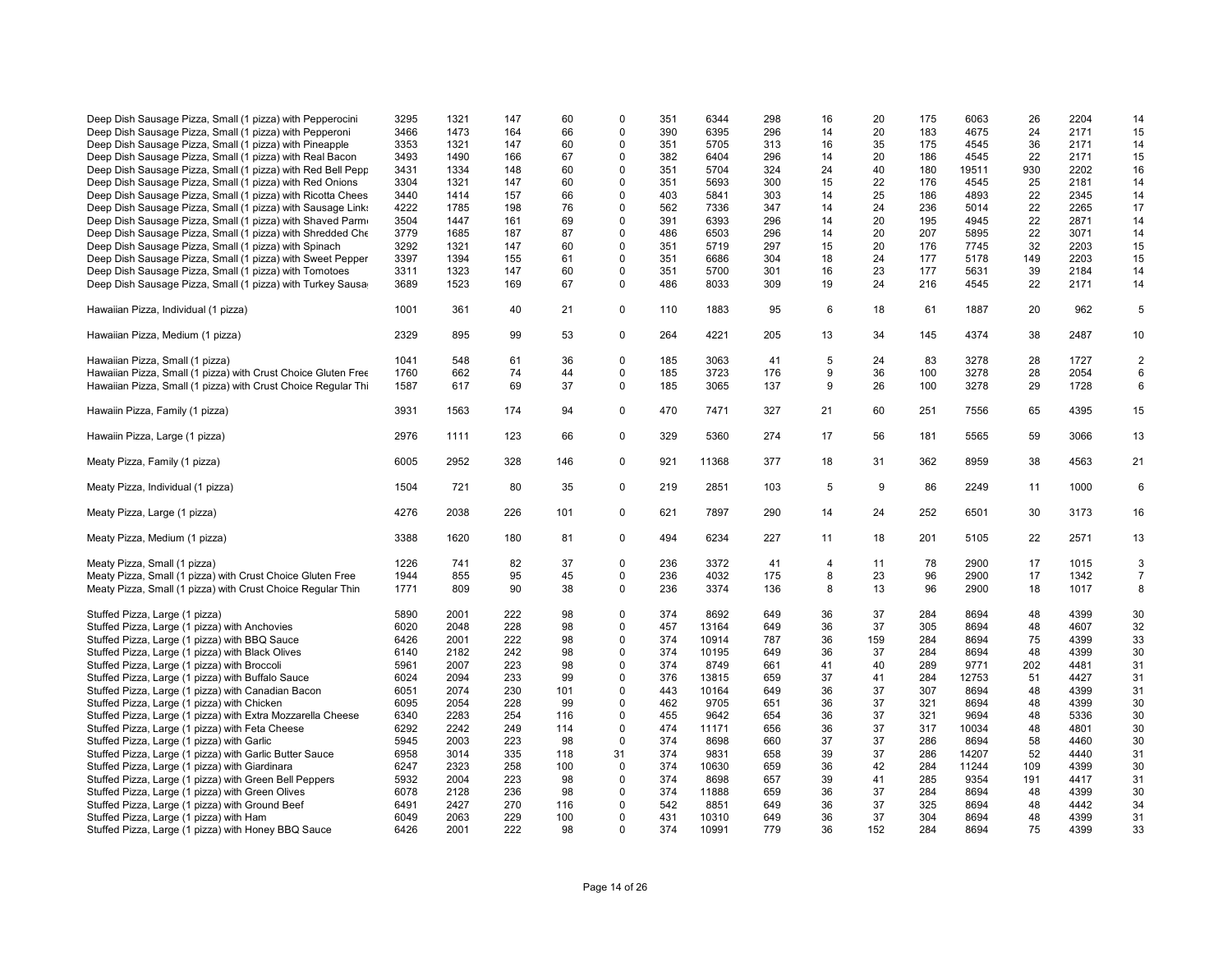| Stuffed Pizza, Large (1 pizza) with Italian Beef             | 6370 | 2217 | 246 | 110 | $\mathbf 0$ | 539 | 10462 | 649 | 36       | 37  | 344 | 8694  | 48   | 4399 | 38 |
|--------------------------------------------------------------|------|------|-----|-----|-------------|-----|-------|-----|----------|-----|-----|-------|------|------|----|
| Stuffed Pizza, Large (1 pizza) with Italian Sausage          | 6963 | 2532 | 281 | 116 | $\mathbf 0$ | 615 | 10569 | 708 | 36       | 42  | 354 | 9230  | 48   | 4506 | 34 |
|                                                              |      |      |     |     |             |     |       |     |          |     |     |       |      |      |    |
| Stuffed Pizza, Large (1 pizza) with Jalapeno Peppers         | 5928 | 2007 | 223 | 98  | $\mathbf 0$ | 374 | 8693  | 656 | 39       | 40  | 285 | 9577  | 97   | 4410 | 31 |
| Stuffed Pizza, Large (1 pizza) with Meatballs                | 6340 | 2339 | 260 | 113 | $\mathbf 0$ | 464 | 9802  | 652 | 38       | 37  | 309 | 8844  | 50   | 4549 | 33 |
| Stuffed Pizza, Large (1 pizza) with Mushrooms                | 5961 | 2009 | 223 | 98  | $\mathbf 0$ | 374 | 8705  | 657 | 39       | 41  | 292 | 8694  | 53   | 4407 | 31 |
| Stuffed Pizza, Large (1 pizza) with Onions                   | 5925 | 2002 | 222 | 98  | $\mathbf 0$ | 374 | 8694  | 657 | 37       | 40  | 285 | 8695  | 53   | 4416 | 30 |
| Stuffed Pizza, Large (1 pizza) with Pepperocini              | 5909 | 2001 | 222 | 98  | $\mathbf 0$ | 374 | 9843  | 653 | 38       | 37  | 284 | 11379 | 53   | 4456 | 30 |
| Stuffed Pizza, Large (1 pizza) with Pepperoni                | 6450 | 2469 | 274 | 118 | $\mathbf 0$ | 494 | 10852 | 649 | 36       | 37  | 308 | 9094  | 53   | 4399 | 31 |
| Stuffed Pizza, Large (1 pizza) with Pineapple                | 6013 | 2001 | 222 | 98  | $\mathbf 0$ | 374 | 8713  | 680 | 38       | 63  | 284 | 8694  | 72   | 4399 | 31 |
| Stuffed Pizza, Large (1 pizza) with Real Bacon               | 6263 | 2303 | 256 | 111 | $\mathbf 0$ | 430 | 9960  | 649 | 36       | 37  | 303 | 8694  | 48   | 4399 | 31 |
| Stuffed Pizza, Large (1 pizza) with Red Bell Pepper Slices   | 6184 | 2027 | 225 | 98  | $\mathbf 0$ | 374 | 8713  | 707 | 55       | 77  | 293 | 38626 | 1864 | 4461 | 34 |
| Stuffed Pizza, Large (1 pizza) with Red Onions               | 5931 | 2002 | 222 | 98  | $\mathbf 0$ | 374 | 8692  | 658 | 37       | 41  | 285 | 8694  | 54   | 4418 | 30 |
| Stuffed Pizza, Large (1 pizza) with Ricotta Cheese           | 6166 | 2167 | 241 | 108 | $\mathbf 0$ | 466 | 8953  | 661 | 36       | 46  | 302 | 9307  | 48   | 4705 | 30 |
| Stuffed Pizza, Large (1 pizza) with Sausage Link             | 8303 | 3196 | 355 | 140 | $\Omega$    | 917 | 12917 | 782 | 36       | 49  | 441 | 9901  | 48   | 4641 | 39 |
|                                                              | 6550 | 2379 | 264 | 125 | $\mathbf 0$ | 494 | 10792 | 649 | 36       | 37  | 344 | 9894  | 48   | 6499 | 30 |
| Stuffed Pizza, Large (1 pizza) with Shaved Parmesan Cheese   |      |      |     |     |             |     |       |     |          |     |     |       |      |      |    |
| Stuffed Pizza, Large (1 pizza) with Shredded Cheddar Jack C  | 6770 | 2649 | 294 | 138 | $\mathbf 0$ | 614 | 10132 | 649 | 36       | 37  | 340 | 11094 | 48   | 5999 | 30 |
| Stuffed Pizza, Large (1 pizza) with Spinach                  | 5904 | 2001 | 222 | 98  | $\mathbf 0$ | 374 | 8738  | 651 | 37       | 37  | 285 | 14294 | 65   | 4455 | 32 |
| Stuffed Pizza, Large (1 pizza) with Sweet Peppers            | 6041 | 2099 | 233 | 99  | 0           | 374 | 10015 | 660 | 41       | 42  | 286 | 9538  | 217  | 4442 | 31 |
| Stuffed Pizza, Large (1 pizza) with Tomatoes                 | 5938 | 2005 | 223 | 98  | $\mathbf 0$ | 374 | 8704  | 658 | 39       | 43  | 286 | 10606 | 77   | 4422 | 31 |
| Stuffed Pizza, Large (1 pizza) with Turkey Sausage           | 6385 | 2249 | 250 | 106 | $\mathbf 0$ | 539 | 11552 | 666 | 42       | 42  | 333 | 8694  | 48   | 4399 | 30 |
|                                                              |      |      |     |     |             |     |       |     |          |     |     |       |      |      |    |
| Stuffed Pizza, Medium (1 pizza)                              | 4391 | 1426 | 158 | 68  | $\mathbf 0$ | 260 | 6681  | 504 | 32       | 39  | 207 | 8306  | 56   | 3095 | 23 |
| Stuffed Pizza, Medium (1 pizza) with Anchovies               | 4491 | 1462 | 162 | 68  | $\mathbf 0$ | 324 | 10121 | 504 | 32       | 39  | 223 | 8306  | 56   | 3255 | 24 |
| Stuffed Pizza, Medium (1 pizza) with BBQ Sauce               | 4712 | 1426 | 158 | 68  | $\mathbf 0$ | 260 | 8015  | 587 | 32       | 112 | 207 | 8306  | 72   | 3095 | 25 |
| Stuffed Pizza, Medium (1 pizza) with Black Olives            | 4584 | 1566 | 174 | 68  | $\mathbf 0$ | 260 | 7844  | 504 | 32       | 39  | 207 | 8306  | 56   | 3095 | 23 |
| Stuffed Pizza, Medium (1 pizza) with Broccoli                | 4445 | 1431 | 159 | 68  | $\mathbf 0$ | 260 | 6725  | 513 | 35       | 41  | 210 | 9137  | 175  | 3158 | 24 |
| Stuffed Pizza, Medium (1 pizza) with Buffalo Sauce           | 4467 | 1479 | 164 | 69  | $\mathbf 0$ | 261 | 9609  | 510 | 32       | 41  | 207 | 10626 | 58   | 3112 | 23 |
| Stuffed Pizza, Medium (1 pizza) with Canadian Bacon          | 4513 | 1481 | 165 | 71  | $\mathbf 0$ | 313 | 7801  | 504 | 32       | 39  | 224 | 8306  | 56   | 3095 | 24 |
| Stuffed Pizza, Medium (1 pizza) with Chicken                 | 4550 | 1467 | 163 | 70  | $\mathbf 0$ | 328 | 7467  | 506 | 32       | 39  | 235 | 8306  | 56   | 3095 | 23 |
|                                                              | 4751 |      |     | 83  |             | 325 | 7441  |     |          | 39  | 237 | 9106  | 56   |      |    |
| Stuffed Pizza, Medium (1 pizza) with Extra Mozzarella Cheese |      | 1651 | 183 |     | $\mathbf 0$ |     |       | 508 | 32       |     |     |       |      | 3845 | 23 |
| Stuffed Pizza, Medium (1 pizza) with Feta Cheese             | 4697 | 1610 | 179 | 81  | $\mathbf 0$ | 337 | 8568  | 509 | 32       | 39  | 232 | 9326  | 56   | 3401 | 23 |
| Stuffed Pizza, Medium (1 pizza) with Garlic                  | 4432 | 1427 | 159 | 68  | $\mathbf 0$ | 260 | 6686  | 513 | 32       | 39  | 208 | 8306  | 64   | 3141 | 23 |
| Stuffed Pizza, Medium (1 pizza) with Garlic Butter Sauce     | 5167 | 2163 | 240 | 83  | 22          | 260 | 7510  | 511 | 34       | 39  | 208 | 12315 | 59   | 3125 | 24 |
| Stuffed Pizza, Medium (1 pizza) with Giardinara              | 4664 | 1672 | 186 | 70  | $\mathbf 0$ | 260 | 8163  | 512 | 32       | 43  | 207 | 10256 | 103  | 3095 | 23 |
| Stuffed Pizza, Medium (1 pizza) with Green Bell Peppers      | 4423 | 1428 | 159 | 68  | $\mathbf 0$ | 260 | 6686  | 511 | 34       | 42  | 208 | 8820  | 167  | 3109 | 23 |
| Stuffed Pizza, Medium (1 pizza) with Green Olives            | 4535 | 1523 | 169 | 68  | $\mathbf 0$ | 260 | 9129  | 512 | 32       | 39  | 207 | 8306  | 56   | 3095 | 23 |
| Stuffed Pizza, Medium (1 pizza) with Ground Beef             | 4856 | 1756 | 195 | 82  | $\mathbf 0$ | 390 | 6804  | 504 | 32       | 39  | 238 | 8306  | 56   | 3128 | 27 |
| Stuffed Pizza, Medium (1 pizza) with Ham                     | 4497 | 1467 | 163 | 70  | $\mathbf 0$ | 298 | 7760  | 504 | 32       | 39  | 220 | 8306  | 56   | 3095 | 24 |
| Stuffed Pizza, Medium (1 pizza) with Honey BBQ Sauce         | 4712 | 1426 | 158 | 68  | $\mathbf 0$ | 260 | 8061  | 583 | 32       | 108 | 207 | 8306  | 72   | 3095 | 25 |
| Stuffed Pizza, Medium (1 pizza) with Italian Beef            | 4711 | 1570 | 174 | 76  | $\Omega$    | 370 | 7861  | 504 | 32       | 39  | 247 | 8306  | 56   | 3095 | 28 |
| Stuffed Pizza, Medium (1 pizza) with Italian Sausage         | 5233 | 1843 | 205 | 83  | $\mathbf 0$ | 450 | 8156  | 551 | 32       | 43  | 261 | 8728  | 56   | 3180 | 26 |
| Stuffed Pizza, Medium (1 pizza) with Jalapeno Peppers        | 4420 | 1431 | 159 | 68  | $\mathbf 0$ | 260 | 6682  | 509 | 34       | 42  | 208 | 8986  | 93   | 3104 | 24 |
|                                                              | 4691 | 1651 | 183 | 78  | $\mathbf 0$ | 320 |       | 506 | 33       | 39  | 224 | 8406  | 57   | 3195 | 25 |
| Stuffed Pizza, Medium (1 pizza) with Meatballs               |      |      |     |     |             |     | 7421  |     |          |     |     |       |      |      |    |
| Stuffed Pizza, Medium (1 pizza) with Mushrooms               | 4446 | 1432 | 159 | 68  | $\mathbf 0$ | 260 | 6691  | 511 | 34       | 42  | 213 | 8306  | 60   | 3101 | 24 |
| Stuffed Pizza, Medium (1 pizza) with Onions                  | 4418 | 1427 | 159 | 68  | $\mathbf 0$ | 260 | 6683  | 511 | 32       | 41  | 207 | 8307  | 60   | 3109 | 23 |
| Stuffed Pizza, Medium (1 pizza) with Pepperocini             | 4406 | 1426 | 158 | 68  | $\mathbf 0$ | 260 | 7582  | 507 | 33       | 39  | 207 | 10408 | 60   | 3140 | 23 |
| Stuffed Pizza, Medium (1 pizza) with Pepperoni               | 4825 | 1789 | 199 | 84  | $\mathbf 0$ | 353 | 8355  | 504 | 32       | 39  | 225 | 8616  | 59   | 3095 | 24 |
| Stuffed Pizza, Medium (1 pizza) with Pineapple               | 4485 | 1426 | 158 | 68  | $\mathbf 0$ | 260 | 6697  | 528 | 33       | 59  | 207 | 8306  | 75   | 3095 | 24 |
| Stuffed Pizza, Medium (1 pizza) with Real Bacon              | 4674 | 1656 | 184 | 78  | $\Omega$    | 303 | 7645  | 504 | 32       | 39  | 221 | 8306  | 56   | 3095 | 24 |
| Stuffed Pizza, Medium (1 pizza) with Red Bell Pepper Slices  | 4612 | 1446 | 161 | 69  | $\mathbf 0$ | 260 | 6697  | 548 | 46       | 69  | 214 | 30756 | 1418 | 3142 | 26 |
| Stuffed Pizza, Medium (1 pizza) with Red Onions              | 4419 | 1427 | 159 | 68  | $\mathbf 0$ | 260 | 6681  | 511 | 32       | 41  | 207 | 8306  | 60   | 3109 | 23 |
| Stuffed Pizza, Medium (1 pizza) with Ricotta Cheese          | 4600 | 1552 | 172 | 77  | $\mathbf 0$ | 330 | 6880  | 514 | 32       | 46  | 221 | 8773  | 56   | 3329 | 23 |
| Stuffed Pizza, Medium (1 pizza) with Sausage Links           | 6268 | 2355 | 262 | 101 | $\mathbf 0$ | 682 | 9967  | 608 | 32       | 48  | 329 | 9245  | 56   | 3284 | 30 |
| Stuffed Pizza, Medium (1 pizza) with Shaved Parmesan Chee    | 4831 | 1678 | 186 | 86  | $\mathbf 0$ | 340 | 8081  | 504 | 32       | 39  | 247 | 9106  | 56   | 4495 | 23 |
|                                                              |      | 1953 | 217 | 107 | $\mathbf 0$ |     |       |     |          | 39  | 252 |       | 56   | 4395 |    |
| Stuffed Pizza, Medium (1 pizza) with Shredded Cheddar Chee   | 5106 |      |     | 68  | $\Omega$    | 455 | 7851  | 504 | 32<br>33 | 39  |     | 10256 |      |      | 23 |
| Stuffed Pizza, Medium (1 pizza) with Spinach                 | 4401 | 1426 | 158 |     |             | 260 | 6716  | 506 |          |     | 208 | 12573 | 69   | 3138 | 24 |
| Stuffed Pizza, Medium (1 pizza) with Sweet Peppers           | 4542 | 1524 | 169 | 70  | $\Omega$    | 260 | 8005  | 516 | 36       | 44  | 209 | 9150  | 225  | 3138 | 24 |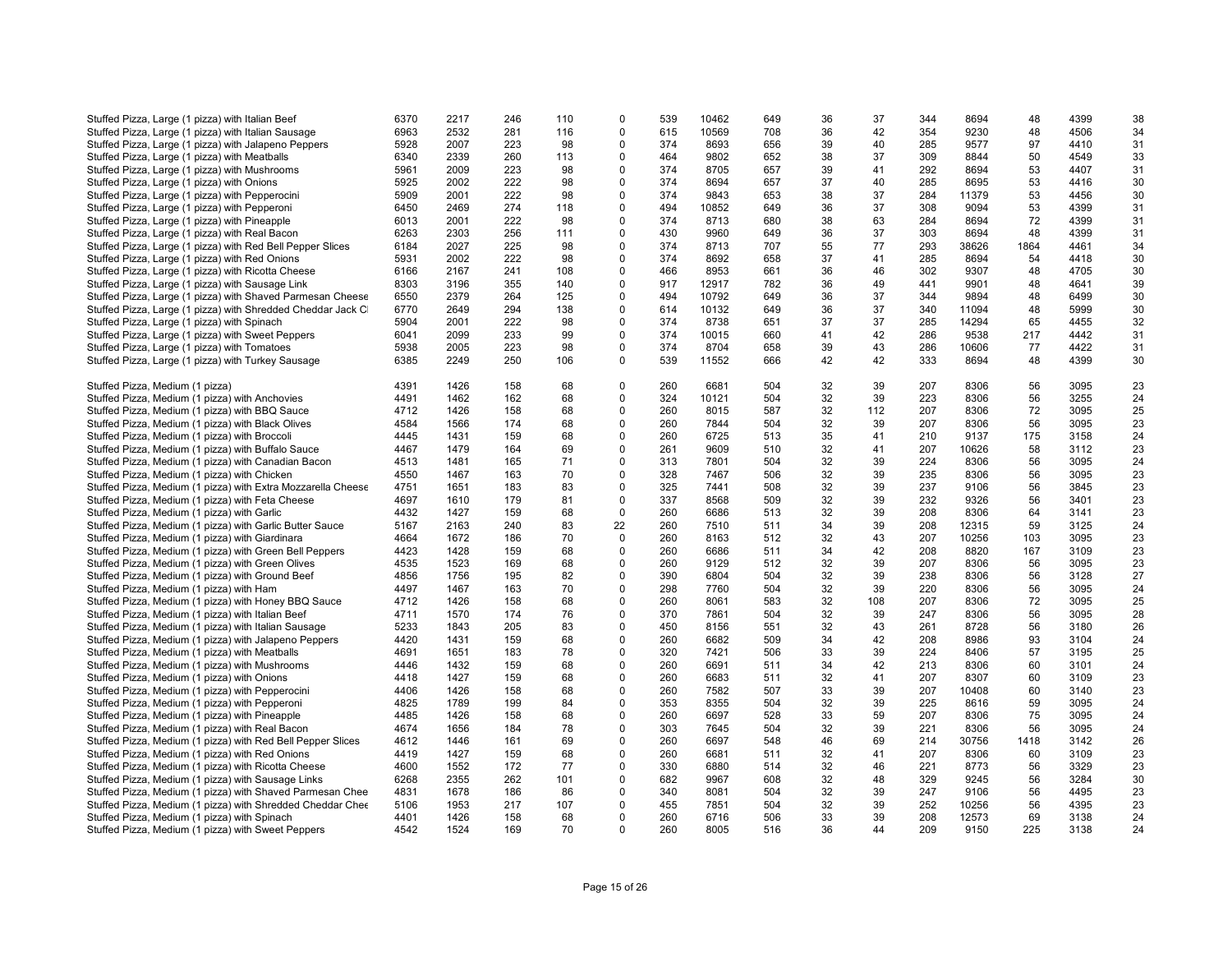| Stuffed Pizza, Medium (1 pizza) with Tomatoes<br>Stuffed Pizza, Medium (1 pizza) with Turkey Sausage | 4427<br>4886 | 1429<br>1674 | 159<br>186 | 68<br>77 | $\Omega$<br>$\mathbf 0$ | 260<br>425 | 6690<br>9541 | 511<br>521 | 34<br>37 | 43<br>44 | 208<br>256 | 9770<br>8306 | 78<br>56 | 3113<br>3095 | 23<br>23       |
|------------------------------------------------------------------------------------------------------|--------------|--------------|------------|----------|-------------------------|------------|--------------|------------|----------|----------|------------|--------------|----------|--------------|----------------|
| Stuffed Pizza, Small (1 pizza)                                                                       | 2846         | 916          | 102        | 43       | $\mathbf 0$             | 163        | 4255         | 330        | 20       | 23       | 132        | 4849         | 32       | 1932         | 15             |
| Stuffed Pizza, Small (1 pizza) with Topping Choice Anchovies                                         | 2921         | 943          | 105        | 43       | 0                       | 211        | 6835         | 330        | 20       | 23       | 144        | 4849         | 32       | 2052         | 16             |
| Stuffed Pizza, Small (1 pizza) with Topping Choice BBQ Sauc                                          | 3114         | 916          | 102        | 43       | 0                       | 163        | 5366         | 399        | 20       | 84       | 132        | 4849         | 45       | 1932         | 17             |
| Stuffed Pizza, Small (1 pizza) with Topping Choice Black Olive                                       | 2987         | 1018         | 113        | 43       | $\mathbf 0$             | 163        | 5105         | 330        | 20       | 23       | 132        | 4849         | 32       | 1932         | 15             |
| Stuffed Pizza, Small (1 pizza) with Topping Choice Broccoli                                          | 2886         | 920          | 102        | 43       | 0                       | 163        | 4287         | 337        | 22       | 24       | 135        | 5467         | 120      | 1979         | 16             |
| Stuffed Pizza, Small (1 pizza) with Topping Choice Buffalo Sar                                       | 2911         | 961          | 107        | 44       | $\Omega$                | 164        | 6743         | 335        | 20       | 25       | 132        | 6821         | 33       | 1945         | 16             |
| Stuffed Pizza, Small (1 pizza) with Topping Choice Canadian I                                        | 2937         | 957          | 106        | 45       | $\Omega$                | 202        | 5087         | 330        | 20       | 23       | 145        | 4849         | 32       | 1932         | 16             |
| Stuffed Pizza, Small (1 pizza) with Topping Choice Cheddar C                                         | 3341         | 1281         | 142        | 70       | $\mathbf 0$             | 298        | 5065         | 330        | 20       | 23       | 163        | 6199         | 32       | 2832         | 15             |
| Stuffed Pizza, Small (1 pizza) with Topping Choice Chicken                                           | 2962         | 946          | 105        | 44       | $\mathbf 0$             | 213        | 4831         | 331        | 20       | 23       | 153        | 4849         | 32       | 1932         | 16             |
|                                                                                                      |              |              |            | 54       | $\Omega$                | 211        | 4825         | 333        | 20       | 23       | 154        | 5449         | 32       | 2494         |                |
| Stuffed Pizza, Small (1 pizza) with Topping Choice Extra Mozz                                        | 3116         | 1085         | 121        |          |                         |            |              |            |          |          |            |              |          |              | 15             |
| Stuffed Pizza, Small (1 pizza) with Topping Choice Feta Chee                                         | 3074         | 1053         | 117        | 53       | $\mathbf 0$             | 220        | 5661         | 334        | 20       | 23       | 151        | 5609         | 32       | 2160         | 15             |
| Stuffed Pizza, Small (1 pizza) with Topping Choice Garlic                                            | 2878         | 917          | 102        | 43       | 0                       | 163        | 4258         | 337        | 20       | 23       | 133        | 4849         | 38       | 1968         | 16             |
| Stuffed Pizza, Small (1 pizza) with Topping Choice Garlic Butt                                       | 3428         | 1469         | 163        | 54       | 17                      | 163        | 4876         | 335        | 22       | 23       | 133        | 7856         | 34       | 1954         | 16             |
| Stuffed Pizza, Small (1 pizza) with Topping Choice Giardinera                                        | 3049         | 1099         | 122        | 44       | $\Omega$                | 163        | 5357         | 336        | 20       | 26       | 132        | 6299         | 66       | 1932         | 15             |
| Stuffed Pizza, Small (1 pizza) with Topping Choice Green Oliv                                        | 2954         | 989          | 110        | 43       | $\mathbf 0$             | 163        | 6091         | 336        | 20       | 23       | 132        | 4849         | 32       | 1932         | 15             |
| Stuffed Pizza, Small (1 pizza) with Topping Choice Green Pep                                         | 2870         | 918          | 102        | 43       | $\pmb{0}$               | 163        | 4258         | 335        | 22       | 25       | 133        | 5226         | 114      | 1942         | 16             |
| Stuffed Pizza, Small (1 pizza) with Topping Choice Ground Be                                         | 3189         | 1160         | 129        | 53       | $\Omega$                | 259        | 4345         | 330        | 20       | 23       | 155        | 4849         | 32       | 1956         | 18             |
| Stuffed Pizza, Small (1 pizza) with Topping Choice Ham                                               | 2899         | 937          | 104        | 44       | $\mathbf 0$             | 181        | 4794         | 330        | 20       | 23       | 139        | 4849         | 32       | 1932         | 15             |
| Stuffed Pizza, Small (1 pizza) with Topping Choice Honey BB                                          | 3114         | 916          | 102        | 43       | 0                       | 163        | 5404         | 396        | 20       | 80       | 132        | 4849         | 45       | 1932         | 17             |
| Stuffed Pizza, Small (1 pizza) with Topping Choice Italian Bee                                       | 3006         | 988          | 110        | 47       | $\Omega$                | 218        | 4845         | 330        | 20       | 23       | 152        | 4849         | 32       | 1932         | 18             |
| Stuffed Pizza, Small (1 pizza) with Topping Choice Italian Sau                                       | 3535         | 1258         | 140        | 55       | $\mathbf 0$             | 318        | 5461         | 368        | 20       | 26       | 177        | 5194         | 32       | 2001         | 18             |
| Stuffed Pizza, Small (1 pizza) with Topping Choice Jalapeno F                                        | 2846         | 916          | 102        | 43       | $\Omega$                | 163        | 4255         | 330        | 20       | 23       | 132        | 4849         | 32       | 1932         | 15             |
| Stuffed Pizza, Small (1 pizza) with Topping Choice Meatballs                                         | 2996         | 1029         | 114        | 48       | $\mathbf 0$             | 193        | 4625         | 331        | 20       | 23       | 140        | 4899         | 32       | 1982         | 16             |
| Stuffed Pizza, Small (1 pizza) with Topping Choice Mushroom                                          | 2886         | 921          | 102        | 43       | $\mathbf 0$             | 163        | 4262         | 335        | 21       | 25       | 136        | 4849         | 35       | 1936         | 16             |
| Stuffed Pizza, Small (1 pizza) with Topping Choice Onions                                            | 2866         | 917          | 102        | 43       | 0                       | 163        | 4256         | 335        | 20       | 25       | 132        | 4850         | 35       | 1942         | 15             |
| Stuffed Pizza, Small (1 pizza) with Topping Choice Pepperonc                                         | 2856         | 916          | 102        | 43       | $\mathbf 0$             | 163        | 4905         | 333        | 21       | 23       | 132        | 6366         | 35       | 1964         | 15             |
| Stuffed Pizza, Small (1 pizza) with Topping Choice Pepperoni                                         | 3028         | 1068         | 119        | 50       | 0                       | 202        | 4957         | 330        | 20       | 23       | 140        | 4979         | 33       | 1932         | 16             |
| Stuffed Pizza, Small (1 pizza) with Topping Choice Pineapple                                         | 2915         | 916          | 102        | 43       | 0                       | 163        | 4266         | 348        | 21       | 38       | 132        | 4849         | 46       | 1932         | 16             |
| Stuffed Pizza, Small (1 pizza) with Topping Choice Real Bacor                                        | 3054         | 1086         | 121        | 50       | $\Omega$                | 194        | 4965         | 330        | 20       | 23       | 142        | 4849         | 32       | 1932         | 16             |
| Stuffed Pizza, Small (1 pizza) with Topping Choice Red Onion                                         | 2866         | 917          | 102        | 43       | $\mathbf 0$             | 163        | 4255         | 335        | 20       | 25       | 132        | 4849         | 35       | 1941         | 15             |
| Stuffed Pizza, Small (1 pizza) with Topping Choice Red Peppe                                         | 2880         | 919          | 102        | 43       | $\mathbf 0$             | 163        | 4257         | 337        | 22       | 28       | 133        | 8400         | 247      | 1939         | 16             |
| Stuffed Pizza, Small (1 pizza) with Topping Choice Ricotta Ch                                        | 3002         | 1010         | 112        | 49       | 0                       | 215        | 4402         | 337        | 20       | 28       | 142        | 5196         | 32       | 2105         | 15             |
| Stuffed Pizza, Small (1 pizza) with Topping Choice Sausage L                                         | 3784         | 1381         | 153        | 60       | $\Omega$                | 374        | 5898         | 382        | 20       | 27       | 193        | 5318         | 32       | 2026         | 19             |
| Stuffed Pizza, Small (1 pizza) with Topping Choice Shaved Pa                                         | 3066         | 1042         | 116        | 52       | $\mathbf 0$             | 203        | 4955         | 330        | 20       | 23       | 152        | 5249         | 32       | 2632         | 15             |
|                                                                                                      |              | 916          | 102        | 43       | 0                       | 163        | 4281         |            |          |          |            | 8049         |          | 1964         | 16             |
| Stuffed Pizza, Small (1 pizza) with Topping Choice Spinach                                           | 2854         |              |            |          |                         |            |              | 332        | 21       | 23       | 133        |              | 41       |              |                |
| Stuffed Pizza, Small (1 pizza) with Topping Choice Sweet Pep                                         | 2959         | 990          | 110        | 44       | $\mathbf 0$             | 163        | 5247         | 339        | 23       | 27       | 133        | 5482         | 159      | 1964         | 16             |
| Stuffed Pizza, Small (1 pizza) with Topping Choice Tomatoes                                          | 2873         | 919          | 102        | 43       | 0                       | 163        | 4261         | 336        | 21       | 26       | 133        | 5935         | 48       | 1945         | 16             |
| Stuffed Pizza, Small (1 pizza) with Topping Choice Turkey Sat                                        | 3251         | 1119         | 124        | 50       | $\mathbf 0$             | 298        | 6595         | 344        | 24       | 27       | 172        | 4849         | 32       | 1932         | 15             |
| Taco Beef Pizza, Family (1 pizza)                                                                    | 5164         | 2856         | 317        | 165      | $\mathbf 0$             | 930        | 8635         | 273        | 14       | 19       | 242        | 9613         | 78       | 4285         | 20             |
| Taco Beef Pizza, Individual (1 pizza)                                                                | 1313         | 687          | 76         | 37       | $\mathbf 0$             | 217        | 2223         | 81         | 4        | 6        | 58         | 2289         | 23       | 885          | 6              |
| Taco Beef Pizza, Medium (1 pizza)                                                                    | 2990         | 1599         | 178        | 92       | 0                       | 517        | 4893         | 174        | 9        | 11       | 137        | 5331         | 45       | 2366         | 12             |
| Taco Beef Pizza, Large (1 pizza)                                                                     | 3833         | 2052         | 228        | 118      | $\mathbf 0$             | 664        | 6352         | 223        | 12       | 14       | 175        | 6868         | 59       | 3020         | 16             |
|                                                                                                      |              |              |            |          |                         |            |              |            |          |          |            |              |          |              |                |
| Taco Beef Pizza, Small (1 pizza)                                                                     | 1472         | 1021         | 113        | 61       | $\mathbf 0$             | 353        | 3554         | 19         | 2        | 6        | 73         | 3658         | 34       | 1532         | $\overline{4}$ |
| Taco Beef Pizza, Small (1 pizza) with Crust Choice Gluten Fre                                        | 2190         | 1136         | 126        | 69       | $\mathbf 0$             | 353        | 4215         | 154        | 6        | 18       | 91         | 3658         | 34       | 1859         | $\overline{7}$ |
| Taco Beef Pizza, Small (1 pizza) with Crust Choice Regular TI                                        | 2017         | 1090         | 121        | 62       | 0                       | 353        | 3557         | 115        | 6        | 8        | 91         | 3658         | 35       | 1533         | 8              |
| Taco Chicken Pizza, Family (1 pizza)                                                                 | 4564         | 2300         | 256        | 139      | $\mathbf 0$             | 827        | 9260         | 276        | 14       | 18       | 233        | 9424         | 81       | 4212         | 15             |
| Taco Chicken Pizza, Individual (1 pizza)                                                             | 1157         | 539          | 60         | 31       | $\Omega$                | 194        | 2425         | 82         | 4        | 6        | 56         | 2289         | 24       | 875          | 5              |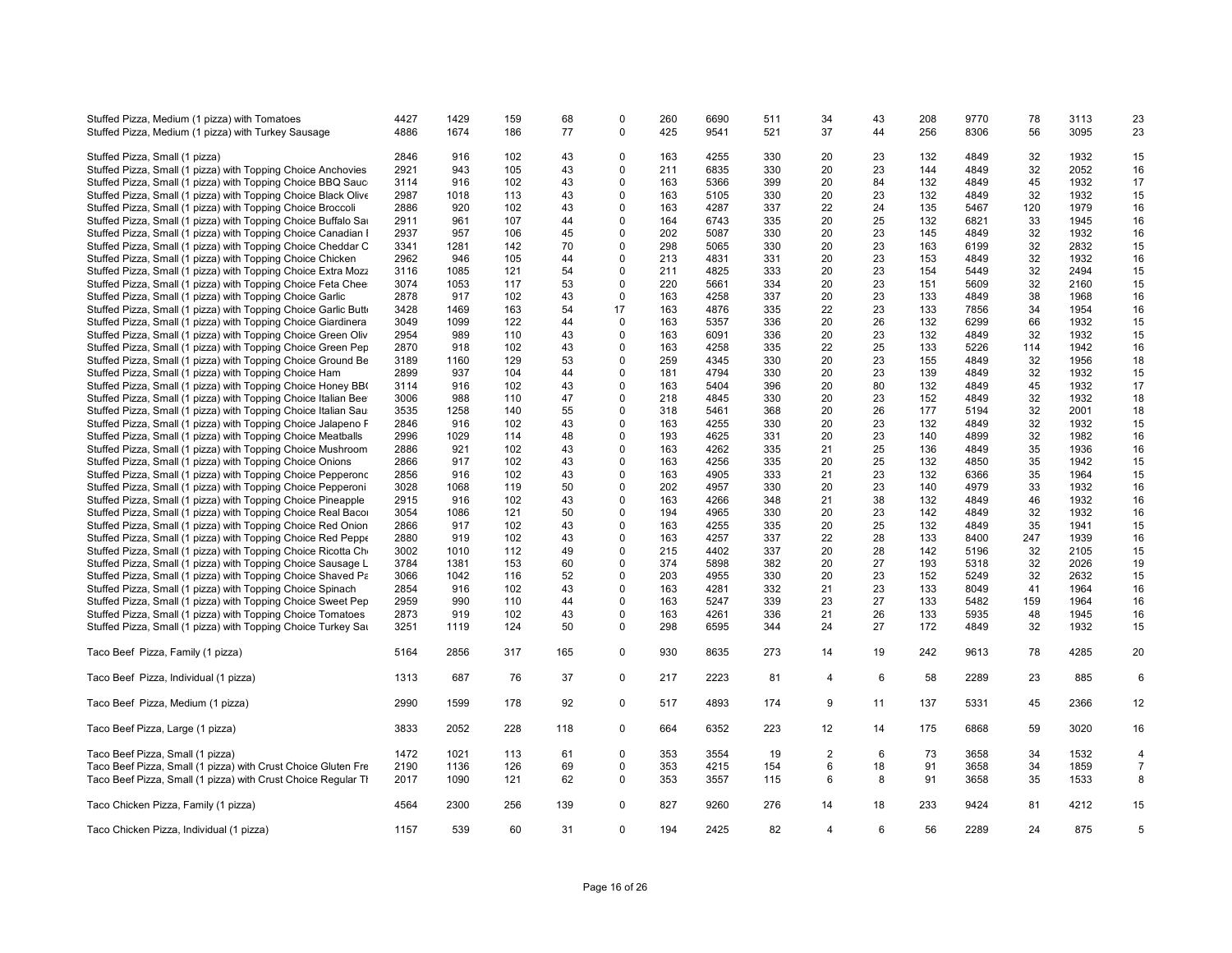| Taco Chicken Pizza, Large (1 pizza)                             | 3447         | 1688 | 188 | 102      | 0                       | 604 | 6834 | 226 | 12             | 15  | 169        | 6868         | 62       | 2995         | 12             |
|-----------------------------------------------------------------|--------------|------|-----|----------|-------------------------|-----|------|-----|----------------|-----|------------|--------------|----------|--------------|----------------|
| Taco Chicken Pizza, Medium (1 pizza)                            | 2692         | 1317 | 146 | 79       | 0                       | 471 | 5268 | 177 | 9              | 11  | 133        | 5331         | 47       | 2347         | 10             |
| Taco Chicken Pizza, Small (1 pizza)                             | 1251         | 813  | 90  | 52       | $\mathbf 0$             | 319 | 3828 | 21  | $\overline{2}$ | 6   | 70         | 3658         | 35       | 1518         | $\overline{2}$ |
| Taco Chicken Pizza, Small (1 pizza) with Crust Choice Gluten    | 1969         | 927  | 103 | 59       | $\Omega$                | 319 | 4489 | 156 | 6              | 19  | 87         | 3658         | 35       | 1844         | 5              |
| Taco Chicken Pizza, Small (1 pizza) with Crust Choice Regula    | 1796         | 881  | 98  | 53       | $\mathbf 0$             | 319 | 3830 | 117 | 6              | 8   | 87         | 3658         | 36       | 1519         | 6              |
| Thin Crust Pizza, 12 inch (1 serving)                           | 2112         | 840  | 93  | 50       | $\Omega$                | 211 | 3085 | 181 | 11             | 14  | 127        | 4374         | 19       | 2487         | 8              |
| Thin Crust Pizza, 12 inch (1 serving) with Anchovies            | 2212         | 876  | 97  | 50       | $\mathbf 0$             | 275 | 6525 | 181 | 11             | 14  | 143        | 4374         | 19       | 2647         | 10             |
| Thin Crust Pizza, 12 inch (1 serving) with BBQ Sauce            | 2433         | 840  | 93  | 50       | $\mathbf 0$             | 211 | 4418 | 264 | 11             | 87  | 127        | 4374         | 35       | 2487         | 10             |
| Thin Crust Pizza, 12 inch (1 serving) with Black Olives         | 2305         | 980  | 109 | 50       | $\Omega$                | 211 | 4247 | 181 | 11             | 14  | 127        | 4374         | 19       | 2487         | 8              |
| Thin Crust Pizza, 12 inch (1 serving) with Broccoli             | 2166         | 845  | 94  | 51       | $\mathbf 0$             | 211 | 3129 | 190 | 15             | 16  | 131        | 5204         | 138      | 2550         | 9              |
| Thin Crust Pizza, 12 inch (1 serving) with Buffalo Sauce        | 2188         | 893  | 99  | 52       | $\Omega$                | 213 | 6013 | 187 | 12             | 17  | 127        | 6693         | 21       | 2503         | 9              |
| Thin Crust Pizza, 12 inch (1 serving) with Canadian Bacon       | 2234         | 895  | 99  | 53       | $\Omega$                | 264 | 4205 | 181 | 11             | 14  | 145        | 4374         | 19       | 2487         | 9              |
| Thin Crust Pizza, 12 inch (1 serving) with Chicken              | 2271         | 881  | 98  | 52       | $\Omega$                | 280 | 3871 | 182 | 11             | 14  | 156        | 4374         | 19       | 2487         | 9              |
| Thin Crust Pizza, 12 inch (1 serving) with Extra Mozzarella Ch  | 2472         | 1065 | 118 | 65       | $\mathbf 0$             | 276 | 3845 | 185 | 11             | 14  | 157        | 5174         | 19       | 3237         | 8              |
| Thin Crust Pizza, 12 inch (1 serving) with Feta Cheese          | 2418         | 1024 | 114 | 63       | $\mathbf 0$             | 288 | 4972 | 186 | 11             | 14  | 153        | 5394         | 19       | 2793         | 8              |
| Thin Crust Pizza, 12 inch (1 serving) with Garlic               | 2153         | 841  | 93  | 50       | $\mathbf 0$             | 211 | 3089 | 189 | 12             | 14  | 129        | 4374         | 27       | 2533         | 9              |
| Thin Crust Pizza, 12 inch (1 serving) with Garlic Butter Sauce  | 2888         | 1577 | 175 | 65       | 22                      | 211 | 3913 | 187 | 14             | 14  | 129        | 8383         | 22       | 2517         | 9              |
| Thin Crust Pizza, 12 inch (1 serving) with Giardinara           | 2385         | 1086 | 121 | 52       | $\Omega$                | 211 | 4567 | 189 | 11             | 18  | 127        | 6324         | 66       | 2487         | 8              |
| Thin Crust Pizza, 12 inch (1 serving) with Green Bell Peppers   | 2144         | 842  | 94  | 51       | 0                       | 211 | 3090 | 187 | 14             | 17  | 128        | 4887         | 130      | 2501         | 9              |
| Thin Crust Pizza, 12 inch (1 serving) with Green Olives         | 2256         | 937  | 104 | 50       | $\Omega$                | 211 | 5533 | 188 | 11             | 14  | 127        | 4374         | 19       | 2487         | 8              |
| Thin Crust Pizza, 12 inch (1 serving) with Ground Beef          | 2577         | 1170 | 130 | 65       | $\Omega$                | 341 | 3208 | 181 | 11             | 14  | 159        | 4374         | 19       | 2520         | 12             |
| Thin Crust Pizza, 12 inch (1 serving) with Ham                  | 2218         | 881  | 98  | 52       | $\Omega$                | 249 | 4163 | 181 | 11             | 14  | 141        | 4374         | 19       | 2487         | 9              |
| Thin Crust Pizza, 12 inch (1 serving) with Honey BBQ Sauce      | 2433         | 840  | 93  | 50       | $\mathbf 0$             | 211 | 4464 | 259 | 11             | 83  | 127        | 4374         | 35       | 2487         | 10             |
| Thin Crust Pizza, 12 inch (1 serving) with Italian Beef         | 2432         | 984  | 109 | 58       | $\Omega$                | 321 | 4265 | 181 | 11             | 14  | 167        | 4374         | 19       | 2487         | 14             |
| Thin Crust Pizza, 12 inch (1 serving) with Italian Sausage      | 2954         | 1257 | 140 | 65       | $\Omega$                | 401 | 4560 | 227 | 11             | 18  | 182        | 4795         | 19       | 2571         | 11             |
|                                                                 |              | 845  | 94  | 51       | $\Omega$                | 211 | 3086 | 186 | 14             | 17  | 128        | 5053         | 56       | 2496         | 9              |
| Thin Crust Pizza, 12 inch (1 serving) with Jalapeno Peppers     | 2141<br>2412 | 1065 | 118 | 60       | $\Omega$                | 271 | 3825 | 183 | 12             | 14  | 144        | 4474         | 20       | 2587         | 10             |
| Thin Crust Pizza, 12 inch (1 serving) with Meatballs            | 2167         | 846  | 94  | 51       | $\mathbf 0$             | 211 | 3095 | 187 | 13             | 17  | 133        | 4374         | 23       | 2493         | 9              |
| Thin Crust Pizza, 12 inch (1 serving) with Mushrooms            |              |      |     | 50       | $\Omega$                | 211 | 3087 | 187 | 12             | 17  |            | 4375         | 23       |              | 9              |
| Thin Crust Pizza, 12 inch (1 serving) with Onions               | 2139         | 841  | 93  |          | $\Omega$                |     |      |     |                |     | 128        |              |          | 2501         |                |
| Thin Crust Pizza, 12 inch (1 serving) with Pepperocini          | 2127         | 840  | 93  | 50       | $\mathbf 0$             | 211 | 3985 | 184 | 13             | 14  | 127        | 6475         | 23       | 2532         | 8              |
| Thin Crust Pizza, 12 inch (1 serving) with Pepperoni            | 2546         | 1203 | 134 | 66<br>50 | $\Omega$                | 304 | 4759 | 181 | 11<br>13       | 14  | 146<br>127 | 4684<br>4374 | 22<br>38 | 2487<br>2487 | 10<br>9        |
| Thin Crust Pizza, 12 inch (1 serving) with Pineapple            | 2206         | 840  | 93  |          |                         | 211 | 3101 | 205 |                | 34  |            |              |          |              |                |
| Thin Crust Pizza, 12 inch (1 serving) with Real Bacon           | 2395         | 1070 | 119 | 60       | $\Omega$                | 254 | 4049 | 181 | 11             | 14  | 141        | 4374         | 19       | 2487         | 9              |
| Thin Crust Pizza, 12 inch (1 serving) with Red Bell Pepper Slic | 2333         | 860  | 96  | 51       | $\Omega$                | 211 | 3101 | 224 | 25             | 44  | 134        | 26823        | 1381     | 2534         | 12<br>9        |
| Thin Crust Pizza, 12 inch (1 serving) with Red Onions           | 2140         | 841  | 93  | 50       | $\mathbf 0$<br>$\Omega$ | 211 | 3085 | 187 | 12             | 17  | 128        | 4374         | 23       | 2500         |                |
| Thin Crust Pizza, 12 inch (1 serving) with Ricotta Cheese       | 2321         | 966  | 107 | 59       |                         | 281 | 3283 | 190 | 11             | 21  | 141        | 4840         | 19       | 2720         | 8              |
| Thin Crust Pizza, 12 inch (1 serving) with Sausage Links        | 3989         | 1769 | 197 | 83       | $\mathbf 0$             | 634 | 6371 | 284 | 11             | 23  | 249        | 5312         | 19       | 2676         | 15             |
| Thin Crust Pizza, 12 inch (1 serving) with Shaved Parmesan (    | 2552         | 1092 | 121 | 68       | $\Omega$                | 291 | 4485 | 181 | 11             | 14  | 167        | 5174         | 19       | 3887         | 8              |
| Thin Crust Pizza, 12 inch (1 serving) with Shredded Cheddar (   | 2827         | 1367 | 152 | 89       | $\Omega$                | 406 | 4255 | 181 | 11             | 14  | 173        | 6324         | 19       | 3787         | 8              |
| Thin Crust Pizza, 12 inch (1 serving) with Spinach              | 2122         | 840  | 93  | 50       | $\mathbf 0$             | 211 | 3120 | 182 | 12             | 14  | 128        | 8640         | 32       | 2530         | 10             |
| Thin Crust Pizza, 12 inch (1 serving) with Sweet Peppers        | 2263         | 938  | 104 | 52       | $\mathbf 0$             | 211 | 4408 | 192 | 16             | 19  | 129        | 5218         | 188      | 2530         | 10             |
| Thin Crust Pizza, 12 inch (1 serving) with Tomatoes             | 2148         | 843  | 94  | 51       | $\Omega$                | 211 | 3094 | 188 | 13             | 19  | 129        | 5837         | 41       | 2505         | 9              |
| Thin Crust Pizza, 12 inch (1 serving) with Turkey Sausage       | 2607         | 1088 | 121 | 59       | $\mathbf 0$             | 376 | 5945 | 197 | 17             | 19  | 177        | 4374         | 19       | 2487         | 8              |
| Thin Crust Pizza, 14 inch (1 serving)                           | 2643         | 1039 | 115 | 62       | $\Omega$                | 260 | 3860 | 231 | 14             | 18  | 158        | 5565         | 25       | 3066         | 11             |
| Thin Crust Pizza, 14 inch (1 serving) with Anchovies            | 2773         | 1086 | 121 | 62       | $\mathbf 0$             | 343 | 8332 | 231 | 14             | 18  | 179        | 5565         | 25       | 3274         | 13             |
| Thin Crust Pizza, 14 inch (1 serving) with BBQ Sauce            | 3180         | 1039 | 115 | 62       | 0                       | 260 | 6082 | 369 | 14             | 141 | 158        | 5565         | 52       | 3066         | 14             |
| Thin Crust Pizza, 14 inch (1 serving) with Black Olives         | 2894         | 1219 | 135 | 62       | $\mathbf 0$             | 260 | 5362 | 231 | 14             | 18  | 158        | 5565         | 25       | 3066         | 11             |
| Thin Crust Pizza, 14 inch (1 serving) with Broccoli             | 2715         | 1045 | 116 | 62       | $\mathbf 0$             | 260 | 3917 | 242 | 19             | 21  | 163        | 6642         | 179      | 3148         | 12             |
| Thin Crust Pizza, 14 inch (1 serving) with Buffalo Sauce        | 2778         | 1131 | 126 | 64       | 0                       | 262 | 8983 | 241 | 16             | 23  | 158        | 9624         | 28       | 3094         | 11             |
| Thin Crust Pizza, 14 inch (1 serving) with Canadian Bacon       | 2804         | 1111 | 123 | 66       | $\Omega$                | 329 | 5332 | 231 | 14             | 18  | 181        | 5565         | 25       | 3066         | 12             |
| Thin Crust Pizza, 14 inch (1 serving) with Chicken              | 2849         | 1092 | 121 | 64       | $\Omega$                | 348 | 4873 | 232 | 14             | 18  | 195        | 5565         | 25       | 3066         | 11             |
| Thin Crust Pizza, 14 inch (1 serving) with Extra Mozzarella Ch  | 3093         | 1320 | 147 | 81       | $\Omega$                | 341 | 4810 | 236 | 14             | 18  | 195        | 6565         | 25       | 4003         | 11             |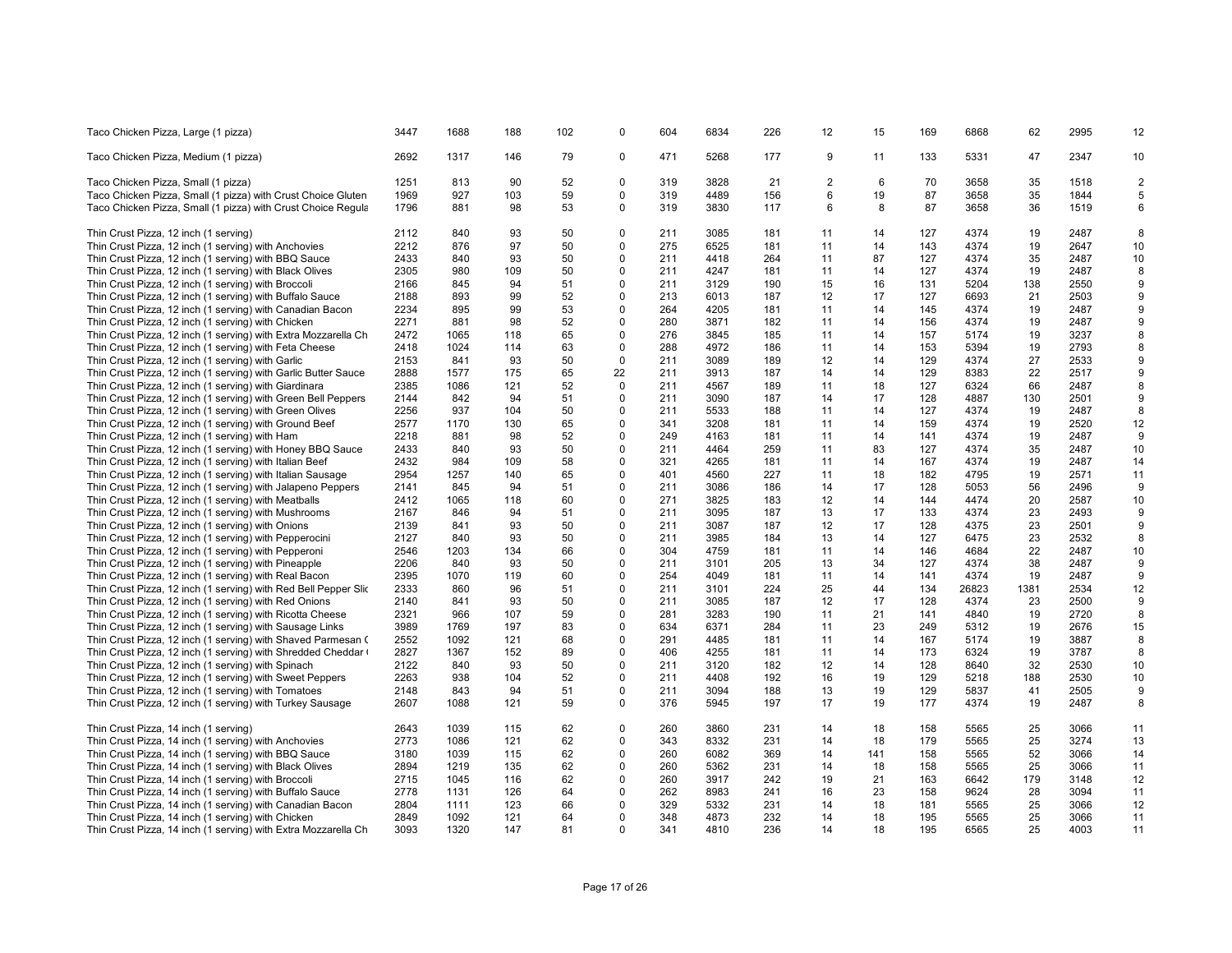| Thin Crust Pizza, 14 inch (1 serving) with Feta Cheese          | 3045 | 1280 | 142 | 79  | 0           | 361 | 6339  | 237 | 14 | 18  | 191 | 6905  | 25   | 3468 | 11 |
|-----------------------------------------------------------------|------|------|-----|-----|-------------|-----|-------|-----|----|-----|-----|-------|------|------|----|
| Thin Crust Pizza, 14 inch (1 serving) with Garlic               | 2699 | 1040 | 116 | 62  | $\mathbf 0$ | 260 | 3866  | 242 | 15 | 19  | 160 | 5565  | 35   | 3127 | 11 |
| Thin Crust Pizza, 14 inch (1 serving) with Garlic Butter Sauce  | 3712 | 2051 | 228 | 83  | 31          | 260 | 4999  | 240 | 18 | 18  | 160 | 11077 | 29   | 3107 | 12 |
| Thin Crust Pizza, 14 inch (1 serving) with Giardinara           | 3000 | 1360 | 151 | 64  | 0           | 260 | 5798  | 241 | 14 | 23  | 158 | 8115  | 86   | 3066 | 11 |
| Thin Crust Pizza, 14 inch (1 serving) with Green Bell Peppers   | 2686 | 1041 | 116 | 62  | $\mathbf 0$ | 260 | 3866  | 239 | 17 | 23  | 159 | 6225  | 168  | 3084 | 11 |
| Thin Crust Pizza, 14 inch (1 serving) with Green Olives         | 2831 | 1166 | 130 | 62  | 0           | 260 | 7056  | 240 | 14 | 18  | 158 | 5565  | 25   | 3066 | 11 |
| Thin Crust Pizza, 14 inch (1 serving) with Ground Beef          | 3245 | 1465 | 163 | 80  | $\mathbf 0$ | 428 | 4018  | 231 | 14 | 18  | 199 | 5565  | 25   | 3108 | 15 |
| Thin Crust Pizza, 14 inch (1 serving) with Ham                  | 2803 | 1100 | 122 | 64  | $\mathbf 0$ | 317 | 5477  | 231 | 14 | 18  | 178 | 5565  | 25   | 3066 | 12 |
| Thin Crust Pizza, 14 inch (1 serving) with Honey BBQ Sauce      | 3180 | 1039 | 115 | 62  | 0           | 260 | 6158  | 361 | 14 | 133 | 158 | 5565  | 52   | 3066 | 14 |
| Thin Crust Pizza, 14 inch (1 serving) with Italian Beef         | 3123 | 1255 | 139 | 74  | $\mathbf 0$ | 425 | 5630  | 231 | 14 | 18  | 218 | 5565  | 25   | 3066 | 19 |
|                                                                 | 3716 | 1570 | 174 | 81  | $\mathbf 0$ | 501 | 5737  | 290 | 14 | 24  | 228 | 6101  | 25   | 3173 | 15 |
| Thin Crust Pizza, 14 inch (1 serving) with Italian Sausage      |      |      |     |     |             |     |       |     |    |     |     |       |      |      |    |
| Thin Crust Pizza, 14 inch (1 serving) with Jalapeno Peppers     | 2682 | 1045 | 116 | 62  | $\mathbf 0$ | 260 | 3861  | 237 | 18 | 22  | 159 | 6448  | 74   | 3077 | 12 |
| Thin Crust Pizza, 14 inch (1 serving) with Meatballs            | 3093 | 1376 | 153 | 77  | $\mathbf 0$ | 350 | 4970  | 234 | 16 | 18  | 183 | 5715  | 27   | 3216 | 13 |
| Thin Crust Pizza, 14 inch (1 serving) with Mushrooms            | 2715 | 1046 | 116 | 62  | 0           | 260 | 3873  | 239 | 17 | 22  | 166 | 5565  | 30   | 3074 | 12 |
| Thin Crust Pizza, 14 inch (1 serving) with Onions               | 2679 | 1039 | 115 | 62  | $\mathbf 0$ | 260 | 3862  | 239 | 16 | 22  | 159 | 5566  | 30   | 3083 | 11 |
| Thin Crust Pizza, 14 inch (1 serving) with Pepperocini          | 2663 | 1039 | 115 | 62  | $\mathbf 0$ | 260 | 5010  | 235 | 16 | 18  | 158 | 8250  | 31   | 3123 | 11 |
| Thin Crust Pizza, 14 inch (1 serving) with Pepperoni            | 3203 | 1507 | 167 | 82  | $\mathbf 0$ | 380 | 6020  | 231 | 14 | 18  | 182 | 5965  | 30   | 3066 | 12 |
| Thin Crust Pizza, 14 inch (1 serving) with Pineapple            | 2766 | 1039 | 115 | 62  | $\mathbf 0$ | 260 | 3880  | 261 | 17 | 45  | 158 | 5565  | 49   | 3066 | 12 |
| Thin Crust Pizza, 14 inch (1 serving) with Real Bacon           | 3017 | 1341 | 149 | 75  | 0           | 316 | 5128  | 231 | 14 | 18  | 177 | 5565  | 25   | 3066 | 12 |
| Thin Crust Pizza, 14 inch (1 serving) with Red Bell Pepper Slic | 2938 | 1065 | 118 | 63  | $\mathbf 0$ | 260 | 3881  | 288 | 33 | 58  | 167 | 35497 | 1841 | 3128 | 15 |
| Thin Crust Pizza, 14 inch (1 serving) with Red Onions           | 2684 | 1039 | 115 | 62  | $\mathbf 0$ | 260 | 3860  | 240 | 16 | 22  | 159 | 5565  | 31   | 3085 | 11 |
| Thin Crust Pizza, 14 inch (1 serving) with Ricotta Cheese       | 2919 | 1204 | 134 | 73  | 0           | 352 | 4120  | 243 | 14 | 28  | 176 | 6178  | 25   | 3372 | 11 |
| Thin Crust Pizza, 14 inch (1 serving) with Sausage Link         | 5057 | 2233 | 248 | 104 | $\mathbf 0$ | 803 | 8085  | 363 | 14 | 30  | 315 | 6772  | 25   | 3308 | 19 |
| Thin Crust Pizza, 14 inch (1 serving) with Shaved Parmesan (    | 3303 | 1417 | 157 | 89  | 0           | 380 | 5960  | 231 | 14 | 18  | 218 | 6765  | 25   | 5166 | 11 |
|                                                                 | 3523 | 1687 | 187 | 102 | 0           | 500 | 5300  | 231 | 14 | 18  | 214 | 7965  | 25   | 4666 | 11 |
| Thin Crust Pizza, 14 inch (1 serving) with Shredded Cheddar.    |      |      |     |     |             |     |       |     |    |     |     |       | 42   |      |    |
| Thin Crust Pizza, 14 inch (1 serving) with Spinach              | 2657 | 1039 | 115 | 62  | $\mathbf 0$ | 260 | 3905  | 233 | 16 | 18  | 159 | 11165 |      | 3122 | 13 |
| Thin Crust Pizza, 14 inch (1 serving) with Sweet Peppers        | 2795 | 1137 | 126 | 64  | 0           | 260 | 5183  | 242 | 19 | 23  | 160 | 6409  | 194  | 3109 | 12 |
| Thin Crust Pizza, 14 inch (1 serving) with Tomatoes             | 2692 | 1043 | 116 | 62  | 0           | 260 | 3871  | 240 | 17 | 24  | 160 | 7477  | 54   | 3089 | 11 |
| Thin Crust Pizza, 14 inch (1 serving) with Turkey Sausage       | 3138 | 1286 | 143 | 70  | $\mathbf 0$ | 425 | 6720  | 247 | 20 | 24  | 207 | 5565  | 25   | 3066 | 11 |
|                                                                 |      |      |     |     |             |     |       |     |    |     |     |       |      |      |    |
| Thin Crust Pizza, 16 inch (1 serving)                           | 3535 | 1462 | 162 | 89  | $\mathbf 0$ | 374 | 5395  | 285 | 18 | 23  | 219 | 7556  | 31   | 4395 | 13 |
| Thin Crust Pizza, 16 inch (1 serving) with Anchovies            | 3720 | 1529 | 170 | 89  | 0           | 492 | 11759 | 285 | 18 | 23  | 248 | 7556  | 31   | 4691 | 16 |
| Thin Crust Pizza, 16 inch (1 serving) with Barbecue Sauce       | 4179 | 1462 | 162 | 89  | $\mathbf 0$ | 374 | 8061  | 450 | 18 | 170 | 219 | 7556  | 64   | 4395 | 16 |
| Thin Crust Pizza, 16 inch (1 serving) with Black Olives         | 3885 | 1714 | 190 | 89  | $\mathbf 0$ | 374 | 7492  | 285 | 18 | 23  | 219 | 7556  | 31   | 4395 | 13 |
| Thin Crust Pizza, 16 inch (1 serving) with Broccoli             | 3636 | 1470 | 163 | 89  | 0           | 374 | 5475  | 301 | 24 | 27  | 226 | 9075  | 249  | 4510 | 15 |
| Thin Crust Pizza, 16 inch (1 serving) with Buffalo Wing Sauce   | 3697 | 1573 | 175 | 91  | $\mathbf 0$ | 377 | 11542 | 296 | 19 | 28  | 219 | 12427 | 35   | 4429 | 14 |
| Thin Crust Pizza, 16 inch (1 serving) with Canadian Bacon       | 3759 | 1563 | 174 | 94  | $\mathbf 0$ | 470 | 7443  | 285 | 18 | 23  | 251 | 7556  | 31   | 4395 | 14 |
| Thin Crust Pizza, 16 inch (1 serving) with Chicken              | 3822 | 1536 | 171 | 91  | $\mathbf 0$ | 497 | 6809  | 287 | 18 | 23  | 270 | 7556  | 31   | 4395 | 14 |
| Thin Crust Pizza, 16 inch (1 serving) with Extra Mozzarella Ch  | 4165 | 1856 | 206 | 115 | $\mathbf 0$ | 488 | 6725  | 292 | 18 | 23  | 271 | 8956  | 31   | 5707 | 13 |
| Thin Crust Pizza, 16 inch (1 serving) with Feta Cheese Crumb    | 4087 | 1793 | 199 | 112 | 0           | 512 | 8799  | 294 | 18 | 23  | 265 | 9396  | 31   | 4947 | 13 |
| Thin Crust Pizza, 16 inch (1 serving) with Garlic               | 3614 | 1464 | 163 | 89  | $\mathbf 0$ | 374 | 5403  | 301 | 19 | 23  | 222 | 7556  | 46   | 4482 | 14 |
|                                                                 | 4895 | 2751 | 306 | 115 | 39          | 374 | 6844  | 296 | 22 | 23  | 221 | 14572 | 36   | 4447 | 15 |
| Thin Crust Pizza, 16 inch (1 serving) with Garlic Butter Sauce  |      |      | 212 | 92  | $\Omega$    | 374 |       |     |    | 30  |     |       |      |      |    |
| Thin Crust Pizza, 16 inch (1 serving) with Giardinara           | 4032 | 1910 |     |     |             |     | 8093  | 299 | 18 |     | 219 | 11106 | 116  | 4395 | 13 |
| Thin Crust Pizza, 16 inch (1 serving) with Green Bell Peppers   | 3594 | 1466 | 163 | 89  | $\mathbf 0$ | 374 | 5403  | 296 | 22 | 29  | 221 | 8479  | 232  | 4420 | 14 |
| Thin Crust Pizza, 16 inch (1 serving) with Green Olives         | 3799 | 1640 | 182 | 89  | 0           | 374 | 9883  | 298 | 18 | 23  | 219 | 7556  | 31   | 4395 | 13 |
| Thin Crust Pizza, 16 inch (1 serving) with Ground Beef          | 4436 | 1995 | 222 | 111 | $\mathbf 0$ | 676 | 5644  | 285 | 18 | 23  | 304 | 7556  | 31   | 4475 | 21 |
| Thin Crust Pizza, 16 inch (1 serving) with Ham                  | 3748 | 1544 | 172 | 92  | $\mathbf 0$ | 450 | 7551  | 285 | 18 | 23  | 246 | 7556  | 31   | 4395 | 14 |
| Thin Crust Pizza, 16 inch (1 serving) with Honey Barbecue Sa    | 4179 | 1462 | 162 | 89  | 0           | 374 | 8153  | 441 | 18 | 161 | 219 | 7556  | 64   | 4395 | 16 |
| Thin Crust Pizza, 16 inch (1 serving) with Italian Beef         | 4175 | 1750 | 194 | 105 | $\mathbf 0$ | 594 | 7755  | 285 | 18 | 23  | 299 | 7556  | 31   | 4395 | 24 |
| Thin Crust Pizza, 16 inch (1 serving) with Italian Sausage      | 5221 | 2297 | 255 | 118 | 0           | 753 | 8344  | 377 | 18 | 31  | 328 | 8399  | 31   | 4563 | 19 |
| Thin Crust Pizza, 16 inch (1 serving) with Jalapeno Peppers     | 3588 | 1471 | 163 | 89  | 0           | 374 | 5396  | 294 | 22 | 28  | 221 | 8779  | 99   | 4410 | 14 |
| Thin Crust Pizza, 16 inch (1 serving) with Meatballs            | 4135 | 1912 | 212 | 109 | 0           | 494 | 6875  | 289 | 20 | 23  | 253 | 7756  | 33   | 4595 | 17 |
| Thin Crust Pizza, 16 inch (1 serving) with Mushrooms            | 3635 | 1473 | 164 | 89  | 0           | 374 | 5413  | 296 | 21 | 29  | 229 | 7556  | 38   | 4406 | 15 |
| Thin Crust Pizza, 16 inch (1 serving) with Onions               | 3585 | 1463 | 163 | 89  | 0           | 374 | 5398  | 296 | 19 | 28  | 220 | 7558  | 38   | 4419 | 13 |
| Thin Crust Pizza, 16 inch (1 serving) with Pepperocini          | 3562 | 1462 | 162 | 89  | 0           | 374 | 6995  | 290 | 20 | 23  | 219 | 11292 | 39   | 4475 | 13 |
|                                                                 | 4319 | 2117 | 235 | 117 | $\mathbf 0$ | 542 | 8419  | 285 | 18 | 23  | 252 | 8116  | 38   | 4395 | 15 |
| Thin Crust Pizza, 16 inch (1 serving) with Pepperoni            |      |      |     | 89  | $\Omega$    |     |       |     |    | 55  |     |       |      |      |    |
| Thin Crust Pizza, 16 inch (1 serving) with Pineapple            | 3723 | 1466 | 163 |     |             | 374 | 5398  | 329 | 23 |     | 221 | 7751  | 157  | 4440 | 14 |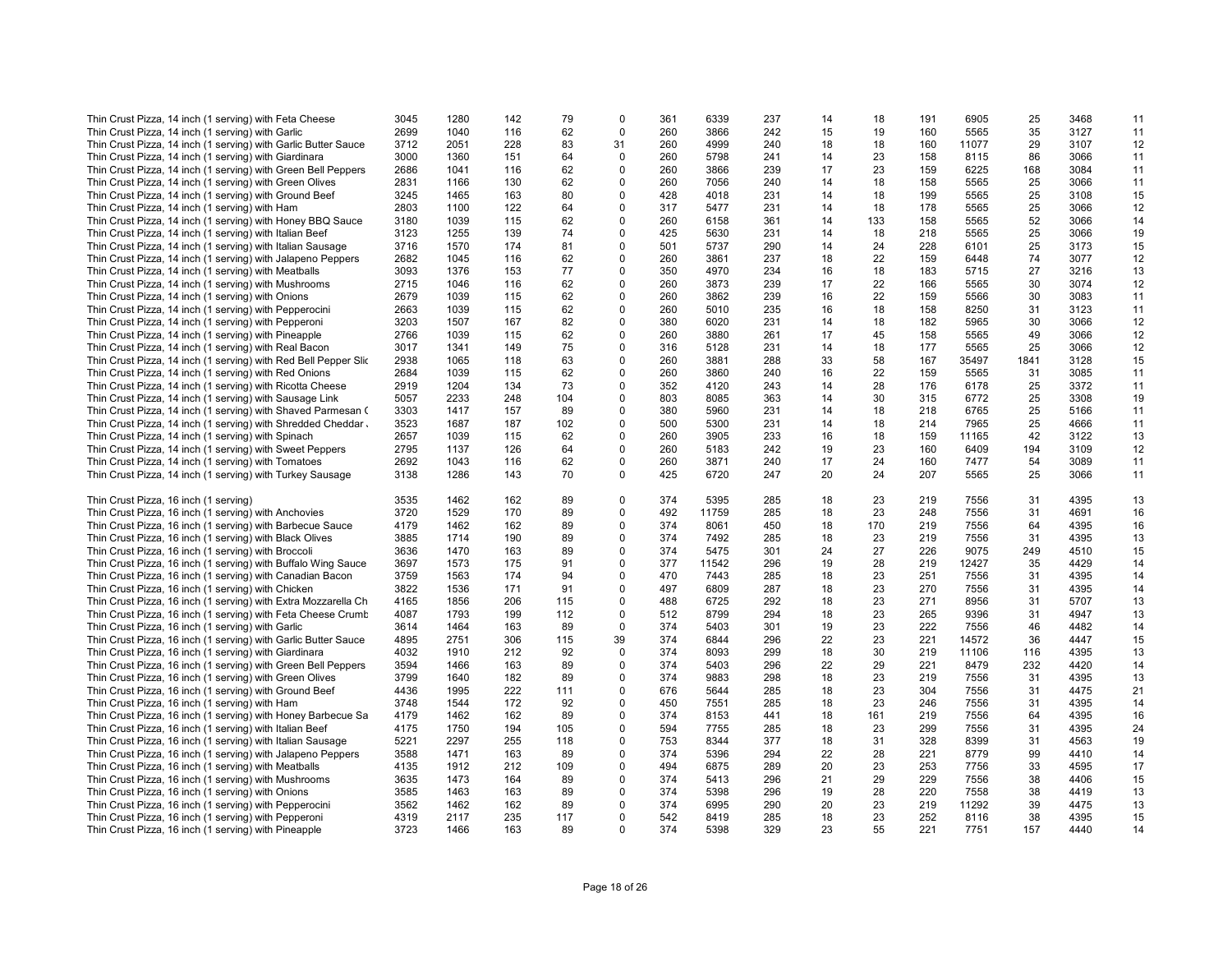| Thin Crust Pizza, 16 inch (1 serving) with Real Bacon           | 4043 | 1873 | 208 | 107 | $\mathbf 0$ | 450 | 7119 | 285 | 18             | 23             | 244 | 7556  | 31   | 4395 | 15             |
|-----------------------------------------------------------------|------|------|-----|-----|-------------|-----|------|-----|----------------|----------------|-----|-------|------|------|----------------|
| Thin Crust Pizza, 16 inch (1 serving) with Red Bell Peppers     | 3902 | 1495 | 166 | 90  | $\mathbf 0$ | 374 | 5415 | 356 | 42             | 73             | 230 | 44816 | 2292 | 4475 | 18             |
| Thin Crust Pizza, 16 inch (1 serving) with Red Onions           | 3585 | 1463 | 163 | 89  | $\Omega$    | 374 | 5395 | 296 | 19             | 28             | 220 | 7556  | 38   | 4418 | 13             |
| Thin Crust Pizza, 16 inch (1 serving) with Ricotta Cheese       | 3918 | 1692 | 188 | 104 | $\mathbf 0$ | 501 | 5756 | 302 | 18             | 36             | 244 | 8407  | 31   | 4820 | 13             |
| Thin Crust Pizza, 16 inch (1 serving) with Sausage Links        | 4731 | 2054 | 228 | 110 | $\mathbf 0$ | 643 | 7486 | 350 | 18             | 29             | 296 | 8154  | 31   | 4514 | 17             |
| Thin Crust Pizza, 16 inch (1 serving) with Shaved Parmesan (    | 4415 | 1966 | 218 | 125 | 0           | 534 | 8195 | 285 | 18             | 23             | 299 | 9156  | 31   | 7195 | 13             |
|                                                                 | 4800 | 2394 | 266 | 158 | $\mathbf 0$ | 719 | 7465 | 285 | 18             | 23             | 299 | 11006 | 31   | 6695 | 13             |
| Thin Crust Pizza, 16 inch (1 serving) with Shredded Cheddar (   |      |      |     |     |             |     |      |     |                |                |     |       |      |      |                |
| Thin Crust Pizza, 16 inch (1 serving) with Spinach              | 3555 | 1462 | 162 | 89  | $\mathbf 0$ | 374 | 5457 | 287 | 20             | 23             | 221 | 15289 | 54   | 4472 | 16             |
| Thin Crust Pizza, 16 inch (1 serving) with Sweet Peppers        | 3800 | 1633 | 181 | 92  | $\mathbf 0$ | 374 | 7710 | 304 | 26             | 32             | 222 | 9033  | 327  | 4470 | 15             |
| Thin Crust Pizza, 16 inch (1 serving) with Tomatoes             | 3603 | 1468 | 163 | 89  | $\mathbf 0$ | 374 | 5410 | 297 | 22             | 31             | 221 | 10226 | 72   | 4426 | 14             |
| Thin Crust Pizza, 16 inch (1 serving) with Turkey Sausage       | 4044 | 1717 | 191 | 97  | $\mathbf 0$ | 543 | 8333 | 302 | 23             | 28             | 269 | 7556  | 31   | 4395 | 13             |
| Thin Crust Pizza, 7 inch (1 serving)                            | 882  | 331  | 37  | 20  | $\mathbf 0$ | 81  | 1257 | 82  | 5              | $\overline{7}$ | 51  | 1887  | 9    | 962  | $\overline{4}$ |
| Thin Crust Pizza, 7 inch (1 serving) with Anchovies             | 938  | 351  | 39  | 20  | $\mathbf 0$ | 117 | 3201 | 82  | 5              | $\overline{7}$ | 60  | 1887  | 9    | 1053 | 5              |
| Thin Crust Pizza, 7 inch (1 serving) with BBQ Sauce             | 1096 | 331  | 37  | 20  | $\Omega$    | 81  | 2146 | 137 | 5              | 56             | 51  | 1887  | 20   | 962  | 5              |
| Thin Crust Pizza, 7 inch (1 serving) with Black Olives          | 986  | 406  | 45  | 20  | $\Omega$    | 81  | 1881 | 82  | 5              | $\overline{7}$ | 51  | 1887  | 9    | 962  | 4              |
| Thin Crust Pizza, 7 inch (1 serving) with Broccoli              | 912  | 333  | 37  | 20  | $\mathbf 0$ | 81  | 1282 | 87  | $\overline{7}$ | 8              | 53  | 2348  | 75   | 997  | 4              |
| Thin Crust Pizza, 7 inch (1 serving) with Buffalo Sauce         | 936  | 368  | 41  | 20  | $\mathbf 0$ | 82  | 3307 | 86  | 6              | 9              | 51  | 3511  | 11   | 974  | $\overline{4}$ |
| Thin Crust Pizza, 7 inch (1 serving) with Canadian Bacon        | 949  | 361  | 40  | 21  | $\mathbf 0$ | 110 | 1875 | 82  | 5              | $\overline{7}$ | 61  | 1887  | 9    | 962  | $\overline{4}$ |
|                                                                 | 968  | 353  | 39  | 20  | $\Omega$    | 118 | 1680 | 83  | 5              | $\overline{7}$ | 66  | 1887  | 9    | 962  | 4              |
| Thin Crust Pizza, 7 inch (1 serving) with Chicken               |      |      |     |     |             |     |      |     |                |                |     |       | 9    |      |                |
| Thin Crust Pizza, 7 inch (1 serving) with Extra Mozzarella Che  | 1062 | 443  | 49  | 27  | $\mathbf 0$ | 114 | 1637 | 84  | 5              | $\overline{7}$ | 66  | 2287  |      | 1337 | $\overline{4}$ |
| Thin Crust Pizza, 7 inch (1 serving) with Feta Cheese           | 1052 | 433  | 48  | 27  | 0           | 124 | 2304 | 85  | 5              | $\overline{7}$ | 65  | 2453  | 9    | 1132 | $\overline{4}$ |
| Thin Crust Pizza, 7 inch (1 serving) with Garlic                | 907  | 332  | 37  | 20  | $\mathbf 0$ | 81  | 1260 | 87  | 6              | $\overline{7}$ | 52  | 1887  | 14   | 990  | 4              |
| Thin Crust Pizza, 7 inch (1 serving) with Garlic Butter Sauce   | 1270 | 699  | 78  | 27  | 11          | 81  | 1671 | 85  | $\overline{7}$ | $\overline{7}$ | 52  | 3891  | 11   | 977  | 4              |
| Thin Crust Pizza, 7 inch (1 serving) with Giardinara            | 1033 | 467  | 52  | 20  | $\mathbf 0$ | 81  | 2078 | 86  | 5              | 9              | 51  | 2967  | 35   | 962  | 4              |
| Thin Crust Pizza, 7 inch (1 serving) with Green Bell Peppers    | 900  | 332  | 37  | 20  | $\Omega$    | 81  | 1260 | 86  | $\overline{7}$ | 9              | 52  | 2164  | 69   | 970  | $\overline{4}$ |
| Thin Crust Pizza, 7 inch (1 serving) with Green Olives          | 963  | 386  | 43  | 20  | $\mathbf 0$ | 81  | 2638 | 86  | 5              | $\overline{7}$ | 51  | 1887  | 9    | 962  | $\overline{4}$ |
| Thin Crust Pizza, 7 inch (1 serving) with Ground Beef           | 1135 | 510  | 57  | 27  | $\Omega$    | 152 | 1324 | 82  | 5              | $\overline{7}$ | 68  | 1887  | 9    | 980  | 6              |
| Thin Crust Pizza, 7 inch (1 serving) with Ham                   | 908  | 341  | 38  | 20  | $\Omega$    | 91  | 1527 | 82  | 5              | $\overline{7}$ | 55  | 1887  | 9    | 962  | $\overline{4}$ |
| Thin Crust Pizza, 7 inch (1 serving) with Honey BBQ Sauce       | 1096 | 331  | 37  | 20  | $\mathbf 0$ | 81  | 2177 | 134 | 5              | 53             | 51  | 1887  | 20   | 962  | 5              |
| Thin Crust Pizza, 7 inch (1 serving) with Italian Beef          | 962  | 367  | 41  | 22  | $\mathbf 0$ | 109 | 1552 | 82  | 5              | $\overline{7}$ | 61  | 1887  | 9    | 962  | 5              |
|                                                                 |      |      | 68  | 29  | $\Omega$    |     | 2244 |     | 5              | 10             | 88  | 2169  | 9    | 1019 | 6              |
| Thin Crust Pizza, 7 inch (1 serving) with Italian Sausage       | 1446 | 610  |     |     |             | 208 |      | 113 | $\overline{7}$ |                |     |       |      |      |                |
| Thin Crust Pizza, 7 inch (1 serving) with Jalapeno Peppers      | 898  | 333  | 37  | 20  | $\Omega$    | 81  | 1258 | 85  |                | 8              | 52  | 2251  | 30   | 967  | $\overline{4}$ |
| Thin Crust Pizza, 7 inch (1 serving) with Meatballs             | 957  | 387  | 43  | 22  | $\Omega$    | 96  | 1442 | 83  | 6              | $\overline{7}$ | 55  | 1912  | 10   | 987  | 4              |
| Thin Crust Pizza, 7 inch (1 serving) with Mushrooms             | 912  | 334  | 37  | 20  | $\mathbf 0$ | 81  | 1263 | 86  | 6              | 9              | 54  | 1887  | 11   | 965  | $\overline{4}$ |
| Thin Crust Pizza, 7 inch (1 serving) with Onion                 | 897  | 331  | 37  | 20  | $\Omega$    | 81  | 1258 | 85  | 6              | 8              | 51  | 1887  | 11   | 969  | 4              |
| Thin Crust Pizza, 7 inch (1 serving) with Pepperocini           | 890  | 331  | 37  | 20  | $\Omega$    | 81  | 1728 | 84  | 6              | $\overline{7}$ | 51  | 2984  | 12   | 986  |                |
| Thin Crust Pizza, 7 inch (1 serving) with Pepperoni             | 1121 | 531  | 59  | 28  | $\Omega$    | 133 | 2181 | 82  | 5              | $\overline{7}$ | 61  | 2058  | 11   | 962  | $\overline{4}$ |
| Thin Crust Pizza, 7 inch (1 serving) with Pineapple             | 933  | 331  | 37  | 20  | $\mathbf 0$ | 81  | 1266 | 95  | 6              | 18             | 51  | 1887  | 20   | 962  | $\overline{4}$ |
| Thin Crust Pizza, 7 inch (1 serving) with Real Bacon            | 1036 | 455  | 51  | 25  | $\Omega$    | 104 | 1780 | 82  | 5              | $\overline{7}$ | 59  | 1887  | 9    | 962  | $\overline{4}$ |
| Thin Crust Pizza, 7 inch (1 serving) with Red Bell Pepper Slice | 980  | 340  | 38  | 20  | $\mathbf 0$ | 81  | 1264 | 101 | 12             | 20             | 54  | 11877 | 615  | 983  | 5              |
| Thin Crust Pizza, 7 inch (1 serving) with Red Onions            | 897  | 331  | 37  | 20  | $\mathbf 0$ | 81  | 1257 | 85  | 6              | 8              | 51  | 1887  | 11   | 969  | 4              |
| Thin Crust Pizza, 7 inch (1 serving) with Ricotta Cheese        | 998  | 401  | 45  | 24  | $\mathbf 0$ | 120 | 1367 | 87  | 5              | 11             | 59  | 2146  | 9    | 1092 | $\overline{4}$ |
|                                                                 | 1016 | 397  | 44  | 22  | $\Omega$    | 111 | 1492 | 89  | 5              | $\overline{7}$ | 60  | 1954  | 9    | 976  | 4              |
| Thin Crust Pizza, 7 inch (1 serving) with Sausage Links         |      |      |     |     | $\mathbf 0$ |     |      |     | 5              | $\overline{7}$ | 61  |       | 9    |      | $\overline{4}$ |
| Thin Crust Pizza, 7 inch (1 serving) with Shaved Parmesan Cl    | 992  | 394  | 44  | 24  |             | 101 | 1607 | 82  |                |                |     | 2087  |      | 1312 |                |
| Thin Crust Pizza, 7 inch (1 serving) with Shredded Cheddar C    | 1212 | 574  | 64  | 38  | $\mathbf 0$ | 171 | 1797 | 82  | 5              | $\overline{7}$ | 72  | 2787  | 9    | 1562 | 4              |
| Thin Crust Pizza, 7 inch (1 serving) with Spinach               | 888  | 331  | 37  | 20  | $\Omega$    | 81  | 1277 | 83  | 6              | $\overline{7}$ | 52  | 4287  | 16   | 986  | 5              |
| Thin Crust Pizza, 7 inch (1 serving) with Sweet Peppers         | 967  | 386  | 43  | 20  | $\mathbf 0$ | 81  | 2002 | 88  | 8              | 10             | 52  | 2362  | 105  | 986  | 5              |
| Thin Crust Pizza, 7 inch (1 serving) with Tomatoes              | 902  | 333  | 37  | 20  | $\mathbf 0$ | 81  | 1262 | 86  | 6              | 9              | 52  | 2692  | 22   | 972  | 4              |
| Thin Crust Pizza, 7 inch (1 serving) with Turkey Sausage        | 1213 | 496  | 55  | 25  | $\mathbf 0$ | 192 | 3171 | 93  | 9              | 10             | 84  | 1887  | 9    | 962  | $\overline{4}$ |
| Thin Crust Pizza, 10 inch (1 serving)                           | 880  | 507  | 56  | 34  | $\mathbf 0$ | 146 | 2219 | 24  | $\overline{4}$ | 9              | 70  | 3278  | 14   | 1727 | $\mathbf{1}$   |
| Thin Crust Pizza, 10 inch (1 serving) with Crust Choice Gluten  | 1599 | 621  | 69  | 42  | $\mathbf 0$ | 146 | 2880 | 158 | 8              | 21             | 87  | 3278  | 14   | 2054 | 5              |
| Thin Crust Pizza, 10 inch (1 serving) with Crust Choice Regula  | 1426 | 576  | 64  | 35  | $\mathbf 0$ | 146 | 2222 | 119 | 8              | 11             | 87  | 3278  | 15   | 1728 | 6              |
| Thin Crust Pizza, 10 inch (1 serving) with Topping Choice Ancl  | 955  | 534  | 59  | 34  | $\mathbf 0$ | 194 | 4799 | 24  | 4              | 9              | 82  | 3278  | 14   | 1847 | $\overline{2}$ |
| Thin Crust Pizza, 10 inch (1 serving) with Topping Choice BBC   | 1149 | 507  | 56  | 34  | 0           | 146 | 3330 | 93  | 4              | 70             | 70  | 3278  | 28   | 1727 | $\overline{2}$ |
| Thin Crust Pizza, 10 inch (1 serving) with Topping Choice Blac  | 1022 | 609  | 68  | 34  | $\Omega$    | 146 | 3070 | 24  | 4              | q              | 70  | 3278  | 14   | 1727 | $\mathbf{1}$   |
|                                                                 |      |      |     |     |             |     |      |     |                |                |     |       |      |      |                |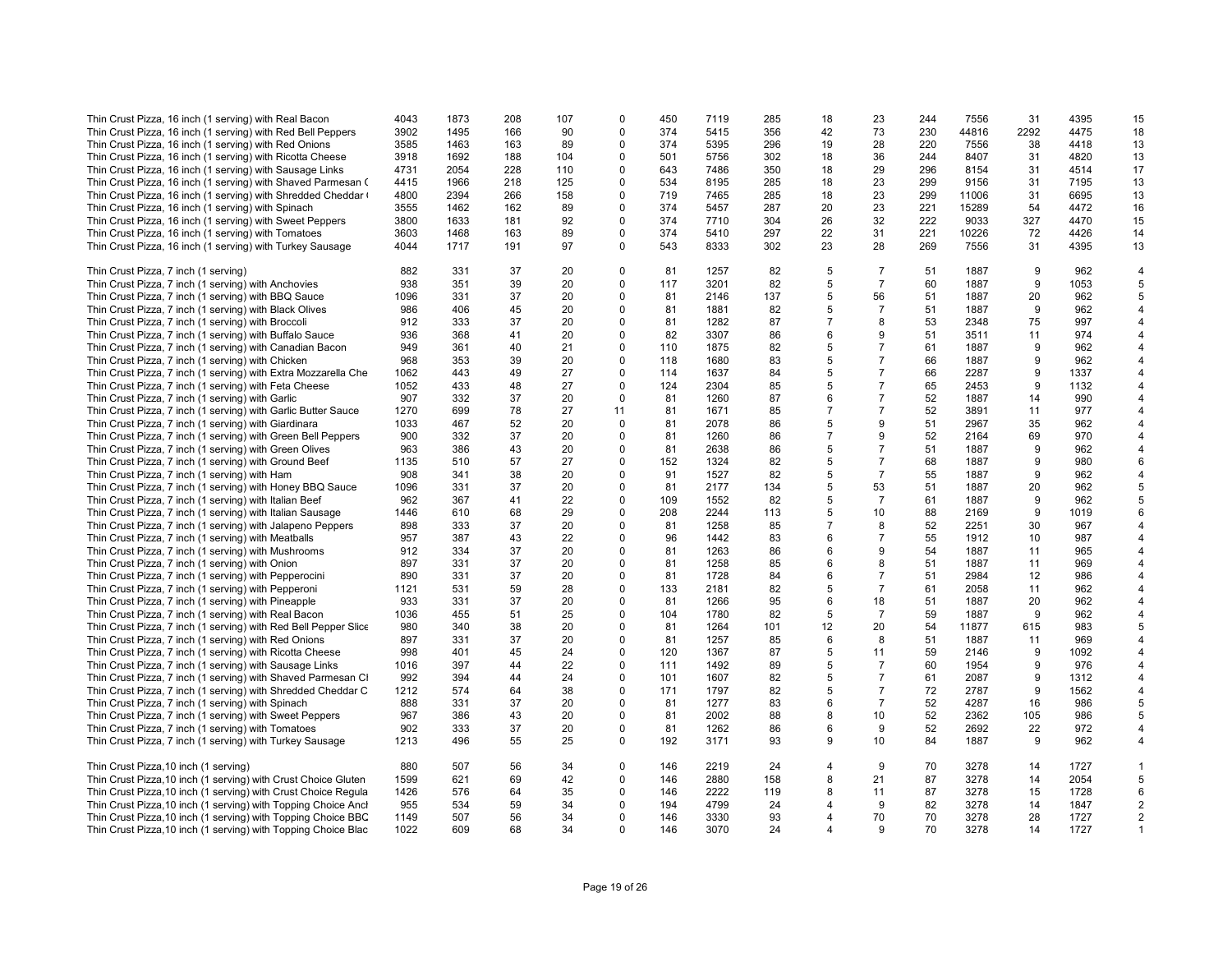| Thin Crust Pizza, 10 inch (1 serving) with Topping Choice Broc   | 921  | 510  | 57  | 34 | $\Omega$    | 146 | 2252 | 30  | 6              | 10 | 73  | 3896 | 102 | 1774 | 2              |
|------------------------------------------------------------------|------|------|-----|----|-------------|-----|------|-----|----------------|----|-----|------|-----|------|----------------|
| Thin Crust Pizza, 10 inch (1 serving) with Topping Choice Buff.  | 946  | 552  | 61  | 35 | $\mathbf 0$ | 147 | 4708 | 29  | 4              | 11 | 70  | 5250 | 16  | 1741 |                |
| Thin Crust Pizza, 10 inch (1 serving) with Topping Choice Can    | 971  | 548  | 61  | 36 | $\mathbf 0$ | 185 | 3051 | 24  | 4              | 9  | 83  | 3278 | 14  | 1727 | $\mathbf{1}$   |
|                                                                  | 1375 | 871  | 97  | 61 | $\mathbf 0$ | 281 | 3029 | 24  | 4              | 9  | 101 | 4628 | 14  | 2627 | $\mathbf{1}$   |
| Thin Crust Pizza, 10 inch (1 serving) with Topping Choice Che    |      |      |     |    |             |     |      |     |                |    |     |      |     |      |                |
| Thin Crust Pizza, 10 inch (1 serving) with Topping Choice Chic   | 997  | 537  | 60  | 35 | $\Omega$    | 196 | 2796 | 25  | 4              | 9  | 91  | 3278 | 14  | 1727 |                |
| Thin Crust Pizza, 10 inch (1 serving) with Topping Choice Extra  | 1150 | 676  | 75  | 45 | $\Omega$    | 195 | 2789 | 27  | 4              | 9  | 92  | 3878 | 14  | 2289 | $\mathbf{1}$   |
| Thin Crust Pizza, 10 inch (1 serving) with Topping Choice Feta   | 1108 | 644  | 72  | 43 | $\Omega$    | 203 | 3625 | 28  | 4              | 9  | 89  | 4038 | 14  | 1955 | -1             |
|                                                                  |      |      |     |    |             |     |      |     |                |    |     |      |     |      |                |
| Thin Crust Pizza, 10 inch (1 serving) with Topping Choice Garl   | 913  | 508  | 56  | 34 | $\mathbf 0$ | 146 | 2223 | 30  | 4              | 9  | 71  | 3278 | 20  | 1763 | $\mathbf{1}$   |
| Thin Crust Pizza, 10 inch (1 serving) with Topping Choice Garl   | 1463 | 1059 | 118 | 45 | 17          | 146 | 2841 | 29  | 5              | 9  | 71  | 6285 | 16  | 1749 | 2              |
| Thin Crust Pizza, 10 inch (1 serving) with Topping Choice Giar   | 1083 | 690  | 77  | 35 | $\Omega$    | 146 | 3321 | 30  | 4              | 12 | 70  | 4728 | 49  | 1727 |                |
|                                                                  |      |      | 64  | 34 | $\mathbf 0$ | 146 |      | 29  | 4              | 9  | 70  | 3278 | 14  | 1727 | $\mathbf{1}$   |
| Thin Crust Pizza, 10 inch (1 serving) with Topping Choice Gree   | 988  | 580  |     |    |             |     | 4055 |     |                |    |     |      |     |      |                |
| Thin Crust Pizza, 10 inch (1 serving) with Topping Choice Gree   | 905  | 508  | 56  | 34 | $\Omega$    | 146 | 2223 | 28  | 5              | 11 | 71  | 3655 | 96  | 1737 | -1             |
| Thin Crust Pizza, 10 inch (1 serving) with Topping Choice Grou   | 1224 | 750  | 83  | 44 | $\Omega$    | 242 | 2310 | 24  | 4              | 9  | 93  | 3278 | 14  | 1751 | 4              |
| Thin Crust Pizza, 10 inch (1 serving) with Topping Choice Ham    | 934  | 527  | 59  | 35 | $\Omega$    | 165 | 2759 | 24  | 4              | 9  | 77  | 3278 | 14  | 1727 | $\mathbf{1}$   |
|                                                                  |      |      |     |    |             |     |      |     |                |    |     |      |     |      |                |
| Thin Crust Pizza, 10 inch (1 serving) with Topping Choice Hon    | 1149 | 507  | 56  | 34 | $\Omega$    | 146 | 3369 | 89  | 4              | 66 | 70  | 3278 | 28  | 1727 | $\overline{2}$ |
| Thin Crust Pizza, 10 inch (1 serving) with Topping Choice Italia | 1040 | 579  | 64  | 38 | $\Omega$    | 201 | 2809 | 24  | 4              | 9  | 90  | 3278 | 14  | 1727 | 4              |
| Thin Crust Pizza, 10 inch (1 serving) with Topping Choice Italia | 1570 | 848  | 94  | 46 | $\Omega$    | 301 | 3426 | 62  | 4              | 12 | 115 | 3623 | 14  | 1796 | 3              |
| Thin Crust Pizza, 10 inch (1 serving) with Topping Choice Jala   | 880  | 507  | 56  | 34 | $\mathbf 0$ | 146 | 2219 | 24  | 4              | 9  | 70  | 3278 | 14  | 1727 |                |
|                                                                  |      |      |     |    |             |     |      |     |                |    |     |      |     |      |                |
| Thin Crust Pizza, 10 inch (1 serving) with Topping Choice Mea    | 1030 | 619  | 69  | 39 | $\mathbf 0$ | 176 | 2589 | 25  | 4              | 9  | 78  | 3328 | 14  | 1777 | 2              |
| Thin Crust Pizza, 10 inch (1 serving) with Topping Choice Mus    | 921  | 511  | 57  | 34 | $\Omega$    | 146 | 2227 | 28  | 5              | 11 | 74  | 3278 | 17  | 1731 | 2              |
| Thin Crust Pizza, 10 inch (1 serving) with Topping Choice Onic   | 901  | 507  | 56  | 34 | $\mathbf 0$ | 146 | 2221 | 28  | 4              | 11 | 70  | 3279 | 17  | 1737 |                |
|                                                                  |      |      |     |    |             |     |      |     |                |    |     |      |     |      |                |
| Thin Crust Pizza, 10 inch (1 serving) with Topping Choice Pep    | 891  | 507  | 56  | 34 | $\Omega$    | 146 | 2870 | 26  | 5              | 9  | 70  | 4796 | 17  | 1759 |                |
| Thin Crust Pizza, 10 inch (1 serving) with Topping Choice Pep    | 1062 | 659  | 73  | 40 | $\Omega$    | 185 | 2921 | 24  | 4              | 9  | 78  | 3408 | 15  | 1727 | $\mathbf{1}$   |
| Thin Crust Pizza, 10 inch (1 serving) with Topping Choice Pine   | 950  | 507  | 56  | 34 | $\mathbf 0$ | 146 | 2231 | 41  | 5              | 24 | 70  | 3278 | 28  | 1727 | $\mathbf{1}$   |
| Thin Crust Pizza, 10 inch (1 serving) with Topping Choice Rea    | 1089 | 676  | 75  | 41 | $\Omega$    | 178 | 2930 | 24  | 4              | 9  | 80  | 3278 | 14  | 1727 | 2              |
|                                                                  |      |      |     |    | $\Omega$    |     |      |     | 4              |    |     |      | 17  |      |                |
| Thin Crust Pizza, 10 inch (1 serving) with Topping Choice Red    | 901  | 507  | 56  | 34 |             | 146 | 2219 | 28  |                | 11 | 70  | 3278 |     | 1736 | -1             |
| Thin Crust Pizza, 10 inch (1 serving) with Topping Choice Red    | 915  | 510  | 57  | 34 | $\Omega$    | 146 | 2222 | 31  | 6              | 13 | 71  | 6829 | 229 | 1734 | -1             |
| Thin Crust Pizza, 10 inch (1 serving) with Topping Choice Rico   | 1037 | 601  | 67  | 40 | $\Omega$    | 198 | 2367 | 31  | 4              | 14 | 80  | 3626 | 14  | 1901 |                |
| Thin Crust Pizza, 10 inch (1 serving) with Topping Choice Sau:   | 1819 | 971  | 108 | 50 | $\mathbf 0$ | 357 | 3862 | 75  | 4              | 13 | 131 | 3747 | 14  | 1821 | 4              |
|                                                                  |      |      |     |    | $\Omega$    |     |      |     |                |    |     |      |     |      |                |
| Thin Crust Pizza, 10 inch (1 serving) with Topping Choice Sha    | 1100 | 633  | 70  | 43 |             | 186 | 2919 | 24  | 4              | 9  | 90  | 3678 | 14  | 2427 | $\mathbf{1}$   |
| Thin Crust Pizza, 10 inch (1 serving) with Topping Choice Spin   | 888  | 507  | 56  | 34 | $\Omega$    | 146 | 2245 | 25  | 4              | 9  | 71  | 6478 | 23  | 1759 | 2              |
| Thin Crust Pizza, 10 inch (1 serving) with Topping Choice Swe    | 994  | 580  | 64  | 35 | $\Omega$    | 146 | 3212 | 32  | $\overline{7}$ | 13 | 71  | 3911 | 141 | 1759 | 2              |
| Thin Crust Pizza, 10 inch (1 serving) with Topping Choice Tom    | 908  | 509  | 57  | 34 | $\Omega$    | 146 | 2226 | 29  | 5              | 12 | 71  | 4364 | 30  | 1740 | $\mathbf{1}$   |
|                                                                  |      |      |     |    |             |     |      |     |                |    |     |      |     |      |                |
| Thin Crust Pizza, 10 inch (1 serving) with Topping Choice Turk   | 1285 | 709  | 79  | 41 | $\mathbf 0$ | 281 | 4559 | 37  | 8              | 13 | 110 | 3278 | 14  | 1727 | $\mathbf{1}$   |
|                                                                  |      |      |     |    |             |     |      |     |                |    |     |      |     |      |                |
| Thin Crust Sausage Pizza, 10 inch (1 serving)                    | 1570 | 848  | 94  | 46 | $\Omega$    | 301 | 3426 | 62  | 4              | 12 | 115 | 3623 | 14  | 1796 | 3              |
| Thin Crust Sausage Pizza, 10 inch (1 serving) with Crust Choi    | 2289 | 963  | 107 | 54 | $\mathbf 0$ | 301 | 4087 | 196 | 8              | 25 | 132 | 3623 | 14  | 2122 | $\overline{7}$ |
|                                                                  |      |      |     |    |             |     |      |     |                |    |     |      |     |      |                |
| Thin Crust Sausage Pizza, 10 inch (1 serving) with Crust Choi    | 2115 | 917  | 102 | 47 | $\Omega$    | 301 | 3429 | 157 | 8              | 14 | 132 | 3623 | 15  | 1797 | 8              |
| Thin Crust Sausage Pizza, 10 inch (1 serving) with Topping C     | 1645 | 875  | 97  | 46 | $\mathbf 0$ | 349 | 6006 | 62  | 4              | 12 | 127 | 3623 | 14  | 1916 | 5              |
| Thin Crust Sausage Pizza, 10 inch (1 serving) with Topping C     | 1838 | 848  | 94  | 46 | $\mathbf 0$ | 301 | 4537 | 131 | 4              | 73 | 115 | 3623 | 28  | 1796 | 5              |
| Thin Crust Sausage Pizza, 10 inch (1 serving) with Topping C     | 1712 | 950  | 106 | 46 | $\Omega$    | 301 | 4277 | 62  | 4              | 12 | 115 | 3623 | 14  | 1796 | 3              |
|                                                                  |      |      |     |    |             |     |      |     |                |    |     |      |     |      |                |
| Thin Crust Sausage Pizza, 10 inch (1 serving) with Topping C     | 1611 | 852  | 95  | 46 | $\Omega$    | 301 | 3459 | 68  | 6              | 14 | 117 | 4241 | 102 | 1843 | 4              |
| Thin Crust Sausage Pizza, 10 inch (1 serving) with Topping C     | 1635 | 893  | 99  | 47 | $\Omega$    | 303 | 5915 | 66  | 4              | 14 | 115 | 5595 | 16  | 1810 | 4              |
| Thin Crust Sausage Pizza, 10 inch (1 serving) with Topping C     | 1661 | 889  | 99  | 48 | $\Omega$    | 340 | 4258 | 62  | 4              | 12 | 128 | 3623 | 14  | 1796 |                |
| Thin Crust Sausage Pizza, 10 inch (1 serving) with Topping C     | 2065 | 1213 | 135 | 73 | $\mathbf 0$ | 436 | 4236 | 62  | 4              | 12 | 146 | 4973 | 14  | 2696 | 3              |
|                                                                  |      |      |     |    |             |     |      |     |                |    |     |      |     |      |                |
| Thin Crust Sausage Pizza, 10 inch (1 serving) with Topping C     | 1687 | 878  | 98  | 47 | $\Omega$    | 352 | 4003 | 62  | 4              | 12 | 135 | 3623 | 14  | 1796 | 4              |
| Thin Crust Sausage Pizza, 10 inch (1 serving) with Topping C     | 1840 | 1017 | 113 | 57 | $\mathbf 0$ | 350 | 3996 | 65  | 4              | 12 | 137 | 4223 | 14  | 2358 | 3              |
| Thin Crust Sausage Pizza, 10 inch (1 serving) with Topping C     | 1798 | 985  | 109 | 55 | $\mathbf 0$ | 358 | 4832 | 65  | 4              | 12 | 134 | 4383 | 14  | 2024 | 3              |
| Thin Crust Sausage Pizza, 10 inch (1 serving) with Topping C     | 1602 | 849  | 94  | 46 | $\mathbf 0$ | 301 | 3430 | 68  | 4              | 12 | 116 | 3623 | 20  | 1832 | 4              |
|                                                                  |      |      |     |    |             |     |      |     |                |    |     |      |     |      |                |
| Thin Crust Sausage Pizza, 10 inch (1 serving) with Topping C     | 2153 | 1401 | 156 | 57 | 17          | 301 | 4047 | 67  | 5              | 12 | 116 | 6630 | 16  | 1818 | 4              |
| Thin Crust Sausage Pizza, 10 inch (1 serving) with Topping C     | 1773 | 1031 | 115 | 47 | $\Omega$    | 301 | 4528 | 67  | 4              | 15 | 115 | 5073 | 49  | 1796 | 3              |
| Thin Crust Sausage Pizza, 10 inch (1 serving) with Topping C     | 1678 | 921  | 102 | 46 | $\Omega$    | 301 | 5262 | 67  | 4              | 12 | 115 | 3623 | 14  | 1796 | 3              |
|                                                                  |      |      | 94  |    | $\mathbf 0$ |     |      |     | 5              | 15 |     |      | 96  |      | 4              |
| Thin Crust Sausage Pizza, 10 inch (1 serving) with Topping C     | 1594 | 850  |     | 46 |             | 301 | 3430 | 66  |                |    | 115 | 4000 |     | 1806 |                |
| Thin Crust Sausage Pizza, 10 inch (1 serving) with Topping C     | 1913 | 1092 | 121 | 56 | $\mathbf 0$ | 397 | 3517 | 62  | 4              | 12 | 138 | 3623 | 14  | 1820 | 6              |
| Thin Crust Sausage Pizza, 10 inch (1 serving) with Topping C     | 1623 | 869  | 97  | 47 | $\Omega$    | 320 | 3965 | 62  | 4              | 12 | 121 | 3623 | 14  | 1796 | 4              |
| Thin Crust Sausage Pizza, 10 inch (1 serving) with Topping C     | 1838 | 848  | 94  | 46 | $\Omega$    | 301 | 4576 | 127 | 4              | 70 | 115 | 3623 | 28  | 1796 | 5              |
|                                                                  |      |      |     | 50 | $\Omega$    |     |      |     | 4              | 12 |     |      |     |      |                |
| Thin Crust Sausage Pizza, 10 inch (1 serving) with Topping C     | 1730 | 920  | 102 |    |             | 356 | 4016 | 62  |                |    | 135 | 3623 | 14  | 1796 | 6              |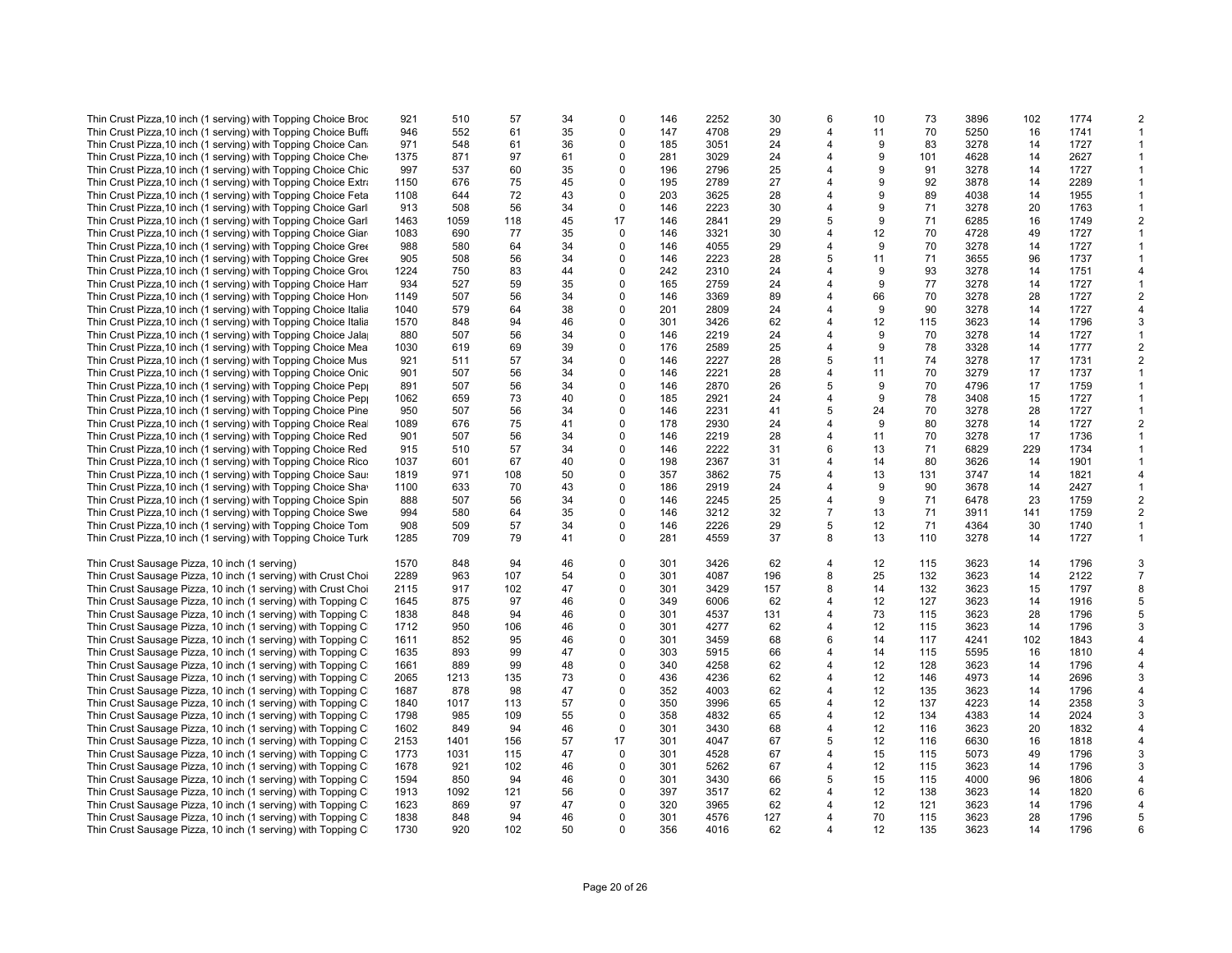| Thin Crust Sausage Pizza, 10 inch (1 serving) with Topping C   | 2260 | 1190 | 132 | 58  | $\mathbf 0$ | 457 | 4633 | 100 | 4  | 16 | 159 | 3968  | 14   | 1865 | 6              |
|----------------------------------------------------------------|------|------|-----|-----|-------------|-----|------|-----|----|----|-----|-------|------|------|----------------|
| Thin Crust Sausage Pizza, 10 inch (1 serving) with Topping C   | 1570 | 848  | 94  | 46  | $\mathbf 0$ | 301 | 3426 | 62  | 4  | 12 | 115 | 3623  | 14   | 1796 | 3              |
|                                                                |      |      | 107 | 51  | 0           | 331 | 3796 | 63  | 4  | 12 | 123 | 3673  | 14   | 1846 |                |
| Thin Crust Sausage Pizza, 10 inch (1 serving) with Topping C   | 1720 | 961  |     |     |             |     |      |     |    |    |     |       |      |      | 4              |
| Thin Crust Sausage Pizza, 10 inch (1 serving) with Topping C   | 1611 | 853  | 95  | 46  | $\Omega$    | 301 | 3434 | 66  | 5  | 14 | 119 | 3623  | 17   | 1800 | 4              |
| Thin Crust Sausage Pizza, 10 inch (1 serving) with Topping C   | 1590 | 849  | 94  | 46  | $\mathbf 0$ | 301 | 3427 | 66  | 4  | 14 | 115 | 3624  | 17   | 1806 | 4              |
| Thin Crust Sausage Pizza, 10 inch (1 serving) with Topping C   | 1581 | 848  | 94  | 46  | 0           | 301 | 4077 | 64  | 5  | 12 | 115 | 5140  | 17   | 1828 | 3              |
| Thin Crust Sausage Pizza, 10 inch (1 serving) with Topping C   | 1752 | 1000 | 111 | 52  | $\mathbf 0$ | 340 | 4128 | 62  | 4  | 12 | 122 | 3753  | 15   | 1796 | 4              |
| Thin Crust Sausage Pizza, 10 inch (1 serving) with Topping C   | 1640 | 848  | 94  | 46  | 0           | 301 | 3438 | 79  | 5  | 27 | 115 | 3623  | 28   | 1796 | 4              |
| Thin Crust Sausage Pizza, 10 inch (1 serving) with Topping C   | 1779 | 1017 | 113 | 53  | 0           | 333 | 4136 | 62  | 4  | 12 | 125 | 3623  | 14   | 1796 |                |
| Thin Crust Sausage Pizza, 10 inch (1 serving) with Topping C   | 1590 | 848  | 94  | 46  | $\mathbf 0$ | 301 | 3426 | 66  | 4  | 14 | 115 | 3623  | 17   | 1805 | 4              |
|                                                                |      |      |     |     |             |     |      |     |    |    |     |       |      |      |                |
| Thin Crust Sausage Pizza, 10 inch (1 serving) with Topping C   | 1605 | 851  | 95  | 46  | $\Omega$    | 301 | 3429 | 68  | 6  | 17 | 116 | 7174  | 229  | 1803 | 4              |
| Thin Crust Sausage Pizza, 10 inch (1 serving) with Topping C   | 1726 | 942  | 105 | 52  | $\mathbf 0$ | 354 | 3574 | 69  | 4  | 17 | 125 | 3970  | 14   | 1969 | 3              |
| Thin Crust Sausage Pizza, 10 inch (1 serving) with Topping C   | 2509 | 1313 | 146 | 62  | 0           | 513 | 5069 | 113 | 4  | 17 | 176 | 4092  | 14   | 1890 | $\overline{7}$ |
| Thin Crust Sausage Pizza, 10 inch (1 serving) with Topping C   | 1790 | 974  | 108 | 55  | $\Omega$    | 341 | 4126 | 62  | 4  | 12 | 135 | 4023  | 14   | 2496 | 3              |
| Thin Crust Sausage Pizza, 10 inch (1 serving) with Topping C   | 1578 | 848  | 94  | 46  | $\mathbf 0$ | 301 | 3452 | 63  | 4  | 12 | 115 | 6823  | 23   | 1828 | 5              |
| Thin Crust Sausage Pizza, 10 inch (1 serving) with Topping C   | 1683 | 922  | 102 | 47  | $\mathbf 0$ | 301 | 4419 | 70  | 7  | 16 | 116 | 4256  | 141  | 1828 | 4              |
| Thin Crust Sausage Pizza, 10 inch (1 serving) with Topping C   | 1597 | 851  | 95  | 46  | $\mathbf 0$ | 301 | 3433 | 67  | 5  | 16 | 116 | 4709  | 30   | 1809 | 4              |
|                                                                |      |      |     |     |             |     |      | 75  |    |    |     |       |      | 1796 |                |
| Thin Crust Sausage Pizza, 10 inch (1 serving) with Topping C   | 1975 | 1051 | 117 | 53  | 0           | 436 | 5766 |     | 8  | 17 | 155 | 3623  | 14   |      | 3              |
|                                                                |      |      |     |     |             |     |      |     |    |    |     |       |      |      |                |
| Thin Crust Sausage Pizza, 12 inch (1 serving)                  | 2954 | 1257 | 140 | 65  | $\Omega$    | 401 | 4560 | 227 | 11 | 18 | 182 | 4795  | 19   | 2571 | 11             |
| Thin Crust Sausage Pizza, 12 inch (1 serving) with Anchovies   | 3054 | 1293 | 144 | 65  | $\mathbf 0$ | 465 | 8000 | 227 | 11 | 18 | 198 | 4795  | 19   | 2731 | 13             |
| Thin Crust Sausage Pizza, 12 inch (1 serving) with BBQ Sauc    | 3276 | 1257 | 140 | 65  | 0           | 401 | 5893 | 310 | 11 | 92 | 182 | 4795  | 35   | 2571 | 13             |
| Thin Crust Sausage Pizza, 12 inch (1 serving) with Black Olive | 3148 | 1397 | 155 | 65  | $\mathbf 0$ | 401 | 5722 | 227 | 11 | 18 | 182 | 4795  | 19   | 2571 | 11             |
| Thin Crust Sausage Pizza, 12 inch (1 serving) with Broccoli    | 3009 | 1262 | 140 | 65  | $\mathbf 0$ | 401 | 4604 | 236 | 15 | 20 | 186 | 5625  | 138  | 2634 | 12             |
| Thin Crust Sausage Pizza, 12 inch (1 serving) with Buffalo Sa  | 3031 | 1310 | 146 | 66  | $\mathbf 0$ | 402 | 7487 | 233 | 12 | 21 | 182 | 7115  | 21   | 2588 | 12             |
| Thin Crust Sausage Pizza, 12 inch (1 serving) with Canadian    | 3077 | 1313 | 146 | 68  | $\mathbf 0$ | 453 | 5680 | 227 | 11 | 18 | 199 | 4795  | 19   | 2571 | 12             |
|                                                                |      |      |     | 66  |             | 469 |      |     |    |    |     |       | 19   | 2571 |                |
| Thin Crust Sausage Pizza, 12 inch (1 serving) with Chicken     | 3114 | 1298 | 144 |     | 0           |     | 5346 | 228 | 11 | 18 | 210 | 4795  |      |      | 12             |
| Thin Crust Sausage Pizza, 12 inch (1 serving) with Extra Moz:  | 3314 | 1482 | 165 | 80  | $\mathbf 0$ | 466 | 5320 | 231 | 11 | 18 | 212 | 5595  | 19   | 3321 | 11             |
| Thin Crust Sausage Pizza, 12 inch (1 serving) with Feta Chee   | 3260 | 1441 | 160 | 78  | 0           | 477 | 6447 | 232 | 11 | 18 | 207 | 5815  | 19   | 2877 | 11             |
| Thin Crust Sausage Pizza, 12 inch (1 serving) with Garlic      | 2996 | 1259 | 140 | 65  | $\Omega$    | 401 | 4564 | 236 | 12 | 18 | 184 | 4795  | 27   | 2617 | 12             |
| Thin Crust Sausage Pizza, 12 inch (1 serving) with Garlic Butt | 3731 | 1994 | 222 | 80  | 22          | 401 | 5388 | 234 | 14 | 18 | 184 | 8804  | 22   | 2601 | 13             |
| Thin Crust Sausage Pizza, 12 inch (1 serving) with Giardinara  | 3227 | 1503 | 167 | 67  | 0           | 401 | 6042 | 235 | 11 | 22 | 182 | 6745  | 66   | 2571 | 11             |
| Thin Crust Sausage Pizza, 12 inch (1 serving) with Green Bell  | 2987 | 1260 | 140 | 65  | $\mathbf 0$ | 401 | 4565 | 234 | 14 | 21 | 183 | 5309  | 130  | 2585 | 12             |
| Thin Crust Sausage Pizza, 12 inch (1 serving) with Green Oliv  | 3098 | 1355 | 151 | 65  | 0           | 401 | 7008 | 234 | 11 | 18 | 182 | 4795  | 19   | 2571 | 11             |
|                                                                | 3419 | 1587 | 176 | 79  | $\mathbf 0$ | 531 | 4683 | 227 | 11 | 18 | 213 | 4795  | 19   | 2604 | 15             |
| Thin Crust Sausage Pizza, 12 inch (1 serving) with Ground Be   |      |      |     |     |             |     |      |     |    |    |     |       |      |      |                |
| Thin Crust Sausage Pizza, 12 inch (1 serving) with Ham         | 3061 | 1298 | 144 | 67  | $\Omega$    | 439 | 5638 | 227 | 11 | 18 | 196 | 4795  | 19   | 2571 | 12             |
| Thin Crust Sausage Pizza, 12 inch (1 serving) with Honey BB    | 3276 | 1257 | 140 | 65  | $\Omega$    | 401 | 5939 | 305 | 11 | 87 | 182 | 4795  | 35   | 2571 | 13             |
| Thin Crust Sausage Pizza, 12 inch (1 serving) with Italian Bee | 3274 | 1401 | 156 | 73  | $\mathbf 0$ | 511 | 5740 | 227 | 11 | 18 | 222 | 4795  | 19   | 2571 | 17             |
| Thin Crust Sausage Pizza, 12 inch (1 serving) with Italian Sau | 3797 | 1675 | 186 | 80  | 0           | 591 | 6035 | 274 | 11 | 22 | 237 | 5216  | 19   | 2656 | 14             |
| Thin Crust Sausage Pizza, 12 inch (1 serving) with Jalapeno F  | 2984 | 1262 | 140 | 65  | $\Omega$    | 401 | 4561 | 232 | 14 | 21 | 183 | 5475  | 56   | 2580 | 12             |
| Thin Crust Sausage Pizza, 12 inch (1 serving) with Meatballs   | 3254 | 1482 | 165 | 75  | $\mathbf 0$ | 461 | 5300 | 229 | 12 | 18 | 199 | 4895  | 20   | 2671 | 13             |
| Thin Crust Sausage Pizza, 12 inch (1 serving) with Mushroom    | 3010 | 1263 | 140 | 65  | 0           | 401 | 4570 | 234 | 13 | 21 | 188 | 4795  | 23   | 2577 | 12             |
| Thin Crust Sausage Pizza, 12 inch (1 serving) with Onions      | 2982 | 1258 | 140 | 65  | $\Omega$    | 401 | 4562 | 234 | 12 | 21 | 183 | 4796  | 23   | 2585 | 12             |
|                                                                |      |      |     |     | $\mathbf 0$ |     |      |     |    |    |     |       |      |      |                |
| Thin Crust Sausage Pizza, 12 inch (1 serving) with Pepperocii  | 2969 | 1257 | 140 | 65  |             | 401 | 5460 | 230 | 13 | 18 | 182 | 6896  | 23   | 2616 | 11             |
| Thin Crust Sausage Pizza, 12 inch (1 serving) with Pepperoni   | 3388 | 1620 | 180 | 81  | 0           | 494 | 6234 | 227 | 11 | 18 | 201 | 5105  | 22   | 2571 | 13             |
| Thin Crust Sausage Pizza, 12 inch (1 serving) with Pineapple   | 3049 | 1257 | 140 | 65  | $\Omega$    | 401 | 4576 | 251 | 13 | 39 | 182 | 4795  | 38   | 2571 | 12             |
| Thin Crust Sausage Pizza, 12 inch (1 serving) with Real Baco   | 3238 | 1487 | 165 | 75  | $\mathbf 0$ | 443 | 5524 | 227 | 11 | 18 | 196 | 4795  | 19   | 2571 | 12             |
| Thin Crust Sausage Pizza, 12 inch (1 serving) with Red Bell P  | 3175 | 1277 | 142 | 66  | $\mathbf 0$ | 401 | 4576 | 270 | 25 | 48 | 189 | 27244 | 1381 | 2618 | 15             |
| Thin Crust Sausage Pizza, 12 inch (1 serving) with Red Onion   | 2982 | 1258 | 140 | 65  | $\mathbf 0$ | 401 | 4560 | 234 | 12 | 21 | 183 | 4795  | 23   | 2585 | 12             |
| Thin Crust Sausage Pizza, 12 inch (1 serving) with Ricotta Ch  | 3164 | 1383 | 154 | 73  | 0           | 471 | 4758 | 237 | 11 | 25 | 196 | 5261  | 19   | 2805 | 11             |
| Thin Crust Sausage Pizza, 12 inch (1 serving) with Sausage L   | 4832 | 2187 | 243 | 98  | $\mathbf 0$ | 823 | 7846 | 330 | 11 | 28 | 304 | 5734  | 19   | 2760 | 18             |
|                                                                |      |      |     |     |             |     |      |     |    |    |     |       |      |      |                |
| Thin Crust Sausage Pizza, 12 inch (1 serving) with Shaved Pa   | 3394 | 1509 | 168 | 83  | 0           | 481 | 5960 | 227 | 11 | 18 | 222 | 5595  | 19   | 3971 | 11             |
| Thin Crust Sausage Pizza, 12 inch (1 serving) with Shredded    | 3669 | 1784 | 198 | 104 | $\mathbf 0$ | 596 | 5730 | 227 | 11 | 18 | 227 | 6745  | 19   | 3871 | 11             |
| Thin Crust Sausage Pizza, 12 inch (1 serving) with Spinach     | 2965 | 1257 | 140 | 65  | $\mathbf 0$ | 401 | 4595 | 229 | 12 | 18 | 183 | 9062  | 32   | 2614 | 13             |
| Thin Crust Sausage Pizza, 12 inch (1 serving) with Sweet Per   | 3105 | 1355 | 151 | 67  | 0           | 401 | 5883 | 238 | 16 | 23 | 184 | 5639  | 188  | 2614 | 13             |
| Thin Crust Sausage Pizza, 12 inch (1 serving) with Tomatoes    | 2991 | 1261 | 140 | 65  | $\mathbf 0$ | 401 | 4569 | 234 | 13 | 23 | 183 | 6259  | 41   | 2589 | 12             |
| Thin Crust Sausage Pizza, 12 inch (1 serving) with Turkey Sai  | 3449 | 1505 | 167 | 73  | $\Omega$    | 566 | 7420 | 244 | 17 | 24 | 231 | 4795  | 19   | 2571 | 11             |
|                                                                |      |      |     |     |             |     |      |     |    |    |     |       |      |      |                |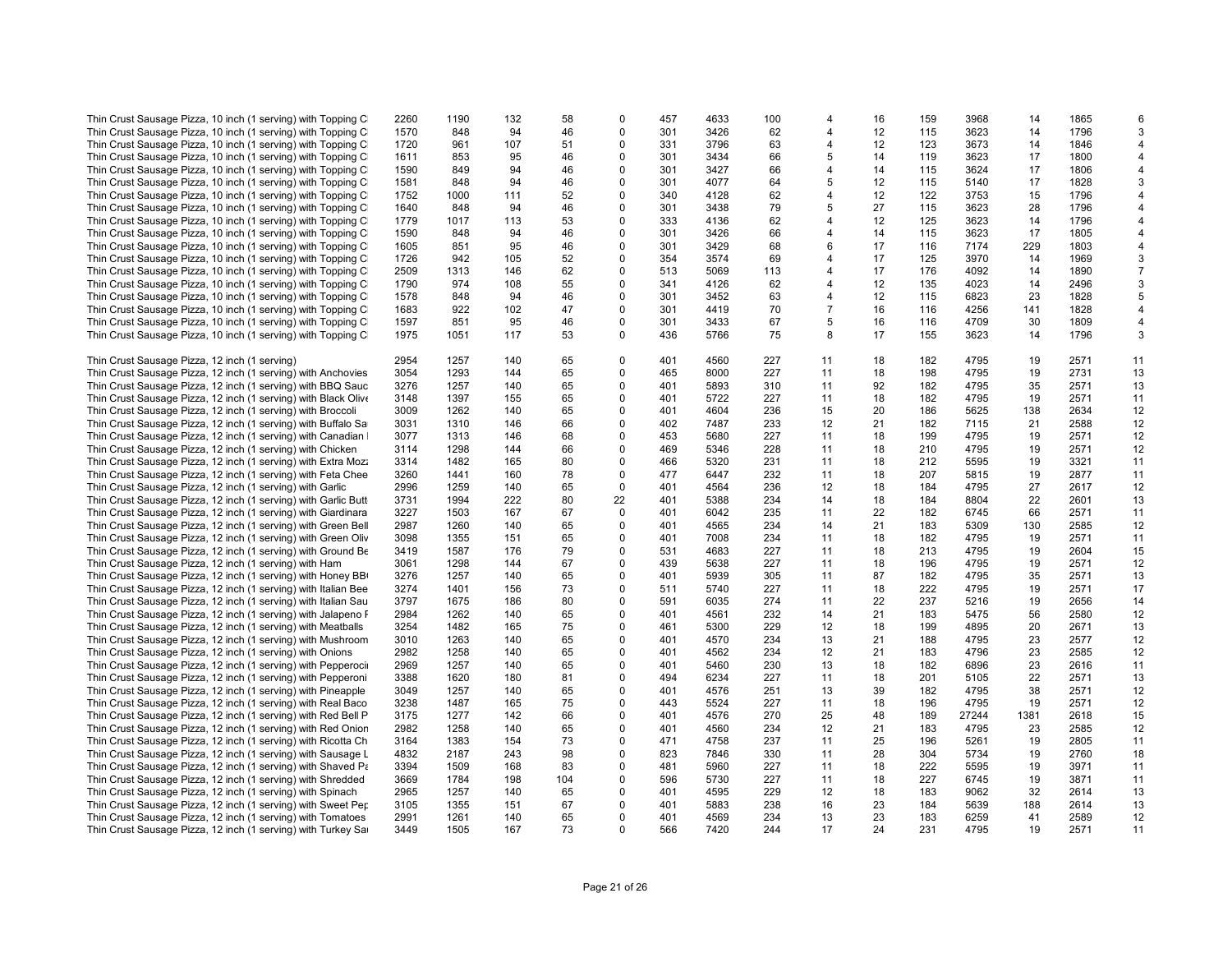| Thin Crust Sausage Pizza, 14 inch (1 serving)                  | 3744 | 1570 | 174 | 81  | 0           | 501  | 5941  | 296 | 16       | 27  | 229 | 6692  | 30   | 3189 | 15       |
|----------------------------------------------------------------|------|------|-----|-----|-------------|------|-------|-----|----------|-----|-----|-------|------|------|----------|
| Thin Crust Sausage Pizza, 14 inch (1 serving) with Anchovies   | 3874 | 1617 | 180 | 81  | $\mathbf 0$ | 585  | 10413 | 296 | 16       | 27  | 249 | 6692  | 30   | 3397 | 17       |
| Thin Crust Sausage Pizza, 14 inch (1 serving) with BBQ Sauc    | 4281 | 1570 | 174 | 81  | $\mathbf 0$ | 501  | 8163  | 434 | 16       | 150 | 229 | 6692  | 58   | 3189 | 18       |
| Thin Crust Sausage Pizza, 14 inch (1 serving) with Black Olive | 3995 | 1750 | 194 | 81  | $\mathbf 0$ | 501  | 7443  | 296 | 16       | 27  | 229 | 6692  | 30   | 3189 | 15       |
| Thin Crust Sausage Pizza, 14 inch (1 serving) with Broccoli    | 3816 | 1576 | 175 | 81  | $\mathbf 0$ | 501  | 5998  | 307 | 20       | 30  | 233 | 7770  | 185  | 3271 | 16       |
| Thin Crust Sausage Pizza, 14 inch (1 serving) with Buffalo Sa  | 3879 | 1663 | 185 | 83  | 0           | 504  | 11064 | 306 | 17       | 32  | 229 | 10752 | 34   | 3217 | 16       |
| Thin Crust Sausage Pizza, 14 inch (1 serving) with Canadian    | 3905 | 1642 | 182 | 84  | $\mathbf 0$ | 570  | 7413  | 296 | 16       | 27  | 252 | 6692  | 30   | 3189 | 16       |
| Thin Crust Sausage Pizza, 14 inch (1 serving) with Chicken     | 3950 | 1623 | 180 | 82  | $\mathbf 0$ | 589  | 6954  | 297 | 16       | 27  | 265 | 6692  | 30   | 3189 | 16       |
| Thin Crust Sausage Pizza, 14 inch (1 serving) with Extra Moz:  | 4194 | 1851 | 206 | 100 | $\mathbf 0$ | 583  | 6891  | 301 | 16       | 27  | 266 | 7692  | 30   | 4126 | 15       |
| Thin Crust Sausage Pizza, 14 inch (1 serving) with Feta Chee   | 4146 | 1811 | 201 | 98  | $\mathbf 0$ | 602  | 8420  | 302 | 16       | 27  | 262 | 8032  | 30   | 3591 | 15       |
|                                                                |      |      | 175 | 81  | $\mathbf 0$ |      | 5946  | 307 | 17       | 28  | 231 |       | 41   | 3250 |          |
| Thin Crust Sausage Pizza, 14 inch (1 serving) with Garlic      | 3800 | 1571 |     |     |             | 501  |       |     |          |     |     | 6692  |      |      | 16       |
| Thin Crust Sausage Pizza, 14 inch (1 serving) with Garlic Butt | 4813 | 2583 | 287 | 101 | 31          | 501  | 7079  | 305 | 19       | 27  | 231 | 12205 | 35   | 3230 | 17       |
| Thin Crust Sausage Pizza, 14 inch (1 serving) with Giardinara  | 4101 | 1891 | 210 | 83  | $\mathbf 0$ | 501  | 7879  | 306 | 16       | 32  | 229 | 9242  | 92   | 3189 | 15       |
| Thin Crust Sausage Pizza, 14 inch (1 serving) with Green Bell  | 3787 | 1573 | 175 | 81  | $\mathbf 0$ | 501  | 5947  | 304 | 19       | 32  | 230 | 7353  | 174  | 3207 | 16       |
| Thin Crust Sausage Pizza, 14 inch (1 serving) with Green Oliv  | 3932 | 1697 | 189 | 81  | 0           | 501  | 9137  | 305 | 16       | 27  | 229 | 6692  | 30   | 3189 | 15       |
| Thin Crust Sausage Pizza, 14 inch (1 serving) with Ground Be   | 4345 | 1996 | 222 | 99  | $\mathbf 0$ | 669  | 6099  | 296 | 16       | 27  | 269 | 6692  | 30   | 3231 | 20       |
| Thin Crust Sausage Pizza, 14 inch (1 serving) with Ham         | 3904 | 1631 | 181 | 83  | $\mathbf 0$ | 558  | 7558  | 296 | 16       | 27  | 249 | 6692  | 30   | 3189 | 16       |
| Thin Crust Sausage Pizza, 14 inch (1 serving) with Honey BB    | 4281 | 1570 | 174 | 81  | 0           | 501  | 8239  | 426 | 16       | 142 | 229 | 6692  | 58   | 3189 | 18       |
| Thin Crust Sausage Pizza, 14 inch (1 serving) with Italian Bee | 4224 | 1786 | 198 | 93  | $\mathbf 0$ | 666  | 7711  | 296 | 16       | 27  | 289 | 6692  | 30   | 3189 | 23       |
| Thin Crust Sausage Pizza, 14 inch (1 serving) with Italian Sau | 4817 | 2101 | 233 | 100 | $\mathbf 0$ | 743  | 7818  | 355 | 16       | 33  | 298 | 7229  | 30   | 3296 | 19       |
| Thin Crust Sausage Pizza, 14 inch (1 serving) with Jalapeno F  | 3783 | 1576 | 175 | 81  | $\mathbf 0$ | 501  | 5942  | 302 | 19       | 31  | 230 | 7576  | 79   | 3200 | 16       |
| Thin Crust Sausage Pizza, 14 inch (1 serving) with Meatballs   | 4194 | 1907 | 212 | 96  | $\mathbf 0$ | 591  | 7051  | 299 | 17       | 27  | 254 | 6842  | 32   | 3339 | 18       |
| Thin Crust Sausage Pizza, 14 inch (1 serving) with Mushroom    | 3816 | 1578 | 175 | 81  | $\mathbf 0$ | 501  | 5954  | 304 | 19       | 31  | 236 | 6692  | 36   | 3197 | 16       |
| Thin Crust Sausage Pizza, 14 inch (1 serving) with Onions      | 3780 | 1571 | 175 | 81  | $\mathbf 0$ | 501  | 5943  | 304 | 17       | 31  | 229 | 6694  | 35   | 3206 | 15       |
| Thin Crust Sausage Pizza, 14 inch (1 serving) with Pepperoci   | 3764 | 1570 | 174 | 81  | $\mathbf 0$ | 501  | 7091  | 299 | 18       | 27  | 229 | 9377  | 36   | 3246 | 15       |
| Thin Crust Sausage Pizza, 14 inch (1 serving) with Pepperoni   | 4304 | 2038 | 226 | 101 | $\mathbf 0$ | 621  | 8101  | 296 | 16       | 27  | 253 | 7092  | 35   | 3189 | 16       |
| Thin Crust Sausage Pizza, 14 inch (1 serving) with Pineapple   | 3867 | 1570 | 174 | 81  | 0           | 501  | 5961  | 326 | 18       | 54  | 229 | 6692  | 55   | 3189 | 16       |
| Thin Crust Sausage Pizza, 14 inch (1 serving) with Real Baco   | 4117 | 1872 | 208 | 94  | $\mathbf 0$ | 557  | 7209  | 296 | 16       | 27  | 247 | 6692  | 30   | 3189 | 16       |
| Thin Crust Sausage Pizza, 14 inch (1 serving) with Red Bell P  | 4039 | 1596 | 177 | 82  | $\mathbf 0$ | 501  | 5962  | 353 | 35       | 67  | 238 | 36625 | 1846 | 3251 | 19       |
| Thin Crust Sausage Pizza, 14 inch (1 serving) with Red Onion   | 3785 | 1571 | 175 | 81  | $\mathbf 0$ | 501  | 5941  | 305 | 17       | 31  | 229 | 6692  | 36   | 3208 | 15       |
| Thin Crust Sausage Pizza, 14 inch (1 serving) with Ricotta Ch  | 4020 | 1735 | 193 | 92  | $\mathbf 0$ | 593  | 6201  | 308 | 16       | 36  | 247 | 7305  | 30   | 3495 | 15       |
| Thin Crust Sausage Pizza, 14 inch (1 serving) with Sausage L   | 6158 | 2765 | 307 | 123 | $\mathbf 0$ | 1044 | 10166 | 428 | 16       | 39  | 385 | 7899  | 30   | 3431 | 24       |
|                                                                | 4404 | 1948 | 216 | 108 | $\mathbf 0$ | 621  | 8041  | 296 |          | 27  | 289 | 7892  | 30   | 5289 |          |
| Thin Crust Sausage Pizza, 14 inch (1 serving) with Shaved Pa   | 4624 | 2218 | 246 | 121 | $\mathbf 0$ | 741  |       | 296 | 16<br>16 | 27  | 285 | 9092  | 30   | 4789 | 15<br>15 |
| Thin Crust Sausage Pizza, 14 inch (1 serving) with Shredded    |      |      |     |     |             |      | 7381  |     |          |     |     |       | 47   |      |          |
| Thin Crust Sausage Pizza, 14 inch (1 serving) with Spinach     | 3758 | 1570 | 174 | 81  | $\mathbf 0$ | 501  | 5986  | 298 | 17       | 27  | 230 | 12292 |      | 3245 | 17       |
| Thin Crust Sausage Pizza, 14 inch (1 serving) with Sweet Per   | 3895 | 1668 | 185 | 83  | 0           | 501  | 7264  | 307 | 21       | 32  | 231 | 7537  | 200  | 3232 | 16       |
| Thin Crust Sausage Pizza, 14 inch (1 serving) with Tomatoes    | 3793 | 1574 | 175 | 81  | $\Omega$    | 501  | 5952  | 305 | 19       | 33  | 231 | 8605  | 60   | 3212 | 16       |
| Thin Crust Sausage Pizza, 14 inch (1 serving) with Turkey Sa   | 4239 | 1817 | 202 | 89  | $\mathbf 0$ | 666  | 8801  | 312 | 21       | 33  | 278 | 6692  | 30   | 3189 | 15       |
| Thin Crust Sausage Pizza, 16 inch (1 serving)                  | 5249 | 2297 | 255 | 118 | $\mathbf 0$ | 753  | 8548  | 383 | 19       | 35  | 329 | 8990  | 37   | 4579 | 20       |
| Thin Crust Sausage Pizza, 16 inch (1 serving) with Anchovies   | 5434 | 2363 | 263 | 118 | $\mathbf 0$ | 871  | 14912 | 383 | 19       | 35  | 359 | 8990  | 37   | 4875 | 22       |
| Thin Crust Sausage Pizza, 16 inch (1 serving) with Barbecue    | 5893 | 2297 | 255 | 118 | $\mathbf 0$ | 753  | 11215 | 549 | 19       | 182 | 329 | 8990  | 70   | 4579 | 23       |
| Thin Crust Sausage Pizza, 16 inch (1 serving) with Black Olive | 5599 | 2549 | 283 | 118 | 0           | 753  | 10646 | 383 | 19       | 35  | 329 | 8990  | 37   | 4579 | 20       |
| Thin Crust Sausage Pizza, 16 inch (1 serving) with Broccoli    | 5350 | 2305 | 256 | 119 | $\mathbf 0$ | 753  | 8629  | 399 | 26       | 39  | 336 | 10509 | 254  | 4694 | 21       |
| Thin Crust Sausage Pizza, 16 inch (1 serving) with Buffalo Wi  | 5411 | 2408 | 268 | 121 | $\mathbf 0$ | 756  | 14696 | 395 | 21       | 40  | 330 | 13862 | 41   | 4613 | 20       |
| Thin Crust Sausage Pizza, 16 inch (1 serving) with Canadian    | 5473 | 2398 | 266 | 123 | $\mathbf 0$ | 849  | 10596 | 383 | 19       | 35  | 361 | 8990  | 37   | 4579 | 21       |
| Thin Crust Sausage Pizza, 16 inch (1 serving) with Chicken     | 5536 | 2371 | 263 | 120 | $\mathbf 0$ | 876  | 9963  | 385 | 19       | 35  | 380 | 8990  | 37   | 4579 | 20       |
| Thin Crust Sausage Pizza, 16 inch (1 serving) with Extra Moz:  | 5879 | 2691 | 299 | 145 | 0           | 867  | 9878  | 390 | 19       | 35  | 382 | 10390 | 37   | 5892 | 20       |
| Thin Crust Sausage Pizza, 16 inch (1 serving) with Feta Chee   | 5801 | 2628 | 292 | 141 | $\mathbf 0$ | 891  | 11952 | 392 | 19       | 35  | 375 | 10830 | 37   | 5131 | 20       |
| Thin Crust Sausage Pizza, 16 inch (1 serving) with Garlic      | 5327 | 2299 | 255 | 118 | $\mathbf 0$ | 753  | 8556  | 399 | 20       | 35  | 332 | 8990  | 52   | 4666 | 20       |
| Thin Crust Sausage Pizza, 16 inch (1 serving) with Garlic Butt | 6609 | 3586 | 398 | 144 | 39          | 753  | 9998  | 395 | 24       | 35  | 332 | 16006 | 42   | 4631 | 21       |
| Thin Crust Sausage Pizza, 16 inch (1 serving) with Giardinara  | 5746 | 2744 | 305 | 121 | $\mathbf 0$ | 753  | 11246 | 397 | 19       | 42  | 329 | 12540 | 122  | 4579 | 20       |
|                                                                |      | 2301 | 256 |     | $\mathbf 0$ | 753  | 8557  |     |          |     |     |       | 237  | 4604 | 20       |
| Thin Crust Sausage Pizza, 16 inch (1 serving) with Green Bell  | 5308 |      |     | 119 |             |      |       | 395 | 23       | 41  | 331 | 9913  |      |      |          |
| Thin Crust Sausage Pizza, 16 inch (1 serving) with Green Oliv  | 5513 | 2475 | 275 | 118 | $\mathbf 0$ | 753  | 13036 | 396 | 19       | 35  | 329 | 8990  | 37   | 4579 | 20       |
| Thin Crust Sausage Pizza, 16 inch (1 serving) with Ground Be   | 6150 | 2830 | 314 | 141 | $\mathbf 0$ | 1055 | 8797  | 383 | 19       | 35  | 415 | 8990  | 37   | 4659 | 28       |
| Thin Crust Sausage Pizza, 16 inch (1 serving) with Ham         | 5462 | 2379 | 264 | 121 | $\Omega$    | 829  | 10705 | 383 | 19       | 35  | 356 | 8990  | 37   | 4579 | 21       |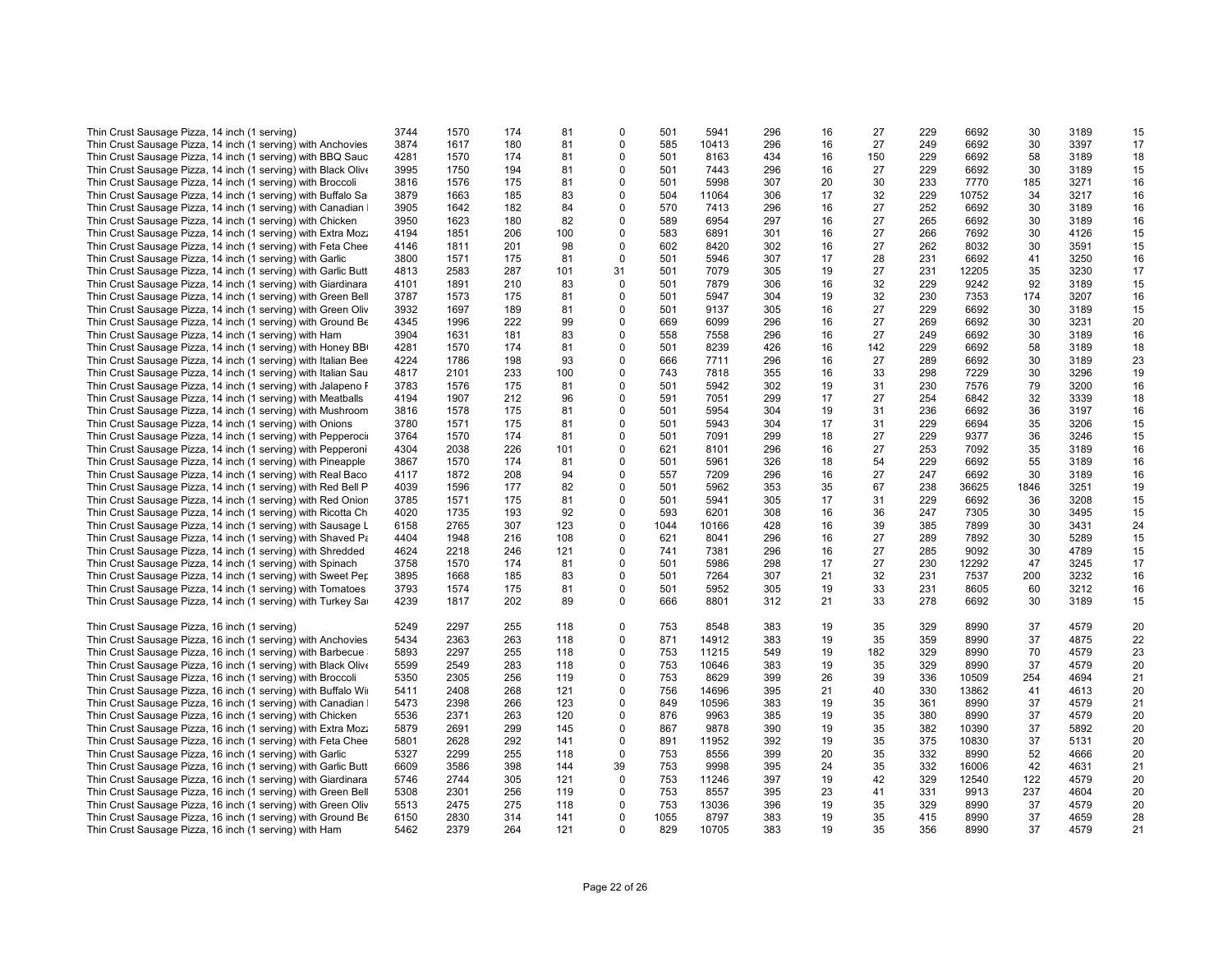| Thin Crust Sausage Pizza, 16 inch (1 serving) with Honey Bar   | 5893 | 2297 | 255 | 118 | 0           | 753  | 11307 | 539 | 19             | 173 | 329 | 8990  | 70               | 4579 | 23             |
|----------------------------------------------------------------|------|------|-----|-----|-------------|------|-------|-----|----------------|-----|-----|-------|------------------|------|----------------|
| Thin Crust Sausage Pizza, 16 inch (1 serving) with Italian Bee | 5889 | 2585 | 287 | 134 | 0           | 973  | 10908 | 383 | 19             | 35  | 409 | 8990  | 37               | 4579 | 30             |
| Thin Crust Sausage Pizza, 16 inch (1 serving) with Italian Sau | 6935 | 3131 | 348 | 148 | 0           | 1132 | 11498 | 476 | 19             | 43  | 439 | 9833  | 37               | 4748 | 26             |
|                                                                |      |      |     |     |             |      |       |     |                |     |     |       |                  |      |                |
| Thin Crust Sausage Pizza, 16 inch (1 serving) with Jalapeno F  | 5302 | 2305 | 256 | 119 | $\Omega$    | 753  | 8550  | 392 | 23             | 40  | 331 | 10213 | 104              | 4594 | 21             |
| Thin Crust Sausage Pizza, 16 inch (1 serving) with Meatballs   | 5849 | 2747 | 305 | 138 | 0           | 873  | 10028 | 387 | 21             | 35  | 363 | 9190  | 39               | 4779 | 23             |
| Thin Crust Sausage Pizza, 16 inch (1 serving) with Mushroom    | 5349 | 2308 | 256 | 119 | 0           | 753  | 8566  | 395 | 23             | 40  | 340 | 8990  | 44               | 4590 | 21             |
| Thin Crust Sausage Pizza, 16 inch (1 serving) with Onions      | 5298 | 2298 | 255 | 118 | 0           | 753  | 8551  | 394 | 21             | 39  | 330 | 8992  | 44               | 4603 | 20             |
| Thin Crust Sausage Pizza, 16 inch (1 serving) with Pepperoci   | 5276 | 2297 | 255 | 118 | 0           | 753  | 10149 | 389 | 22             | 35  | 329 | 12726 | 45               | 4659 | 20             |
| Thin Crust Sausage Pizza, 16 inch (1 serving) with Pepperoni   | 6033 | 2952 | 328 | 146 | 0           | 921  | 11572 | 383 | 19             | 35  | 363 | 9550  | 43               | 4579 | 22             |
| Thin Crust Sausage Pizza, 16 inch (1 serving) with Pineapple   | 5437 | 2301 | 256 | 118 | 0           | 753  | 8552  | 427 | 24             | 67  | 331 | 9185  | 163              | 4624 | 21             |
| Thin Crust Sausage Pizza, 16 inch (1 serving) with Real Baco   | 5757 | 2708 | 301 | 136 | 0           | 829  | 10273 | 383 | 19             | 35  | 354 | 8990  | 37               | 4579 | 21             |
| Thin Crust Sausage Pizza, 16 inch (1 serving) with Red Bell P  | 5616 | 2329 | 259 | 119 | 0           | 753  | 8568  | 455 | 43             | 85  | 341 | 46250 | 2298             | 4659 | 25             |
| Thin Crust Sausage Pizza, 16 inch (1 serving) with Red Onion   | 5299 | 2298 | 255 | 118 | 0           | 753  | 8548  | 394 | 21             | 39  | 330 | 8990  | 44               | 4603 | 20             |
| Thin Crust Sausage Pizza, 16 inch (1 serving) with Ricotta Ch  | 5632 | 2527 | 281 | 133 | 0           | 881  | 8910  | 400 | 19             | 47  | 355 | 9841  | 37               | 5004 | 20             |
| Thin Crust Sausage Pizza, 16 inch (1 serving) with Sausage L   | 9433 | 4368 | 485 | 192 | 0           | 1694 | 15869 | 613 | 19             | 56  | 601 | 11082 | 37               | 4997 | 35             |
|                                                                |      |      |     |     |             |      |       |     |                |     |     |       |                  |      |                |
| Thin Crust Sausage Pizza, 16 inch (1 serving) with Shaved Pa   | 6129 | 2801 | 311 | 154 | 0           | 913  | 11348 | 383 | 19             | 35  | 409 | 10590 | 37               | 7379 | 20             |
| Thin Crust Sausage Pizza, 16 inch (1 serving) with Shredded    | 6514 | 3228 | 359 | 187 | 0           | 1098 | 10618 | 383 | 19             | 35  | 410 | 12440 | 37               | 6879 | 20             |
| Thin Crust Sausage Pizza, 16 inch (1 serving) with Spinach     | 5269 | 2297 | 255 | 118 | $\mathbf 0$ | 753  | 8611  | 386 | 21             | 35  | 331 | 16723 | 60               | 4656 | 22             |
| Thin Crust Sausage Pizza, 16 inch (1 serving) with Sweet Per   | 5514 | 2468 | 274 | 121 | $\mathbf 0$ | 753  | 10864 | 403 | 27             | 44  | 333 | 10467 | 333              | 4654 | 22             |
| Thin Crust Sausage Pizza, 16 inch (1 serving) with Tomatoes    | 5317 | 2303 | 256 | 119 | $\mathbf 0$ | 753  | 8564  | 396 | 23             | 43  | 332 | 11660 | 77               | 4610 | 20             |
| Thin Crust Sausage Pizza, 16 inch (1 serving) with Turkey Sa   | 5758 | 2551 | 283 | 127 | 0           | 923  | 11486 | 400 | 25             | 40  | 380 | 8990  | 37               | 4579 | 20             |
|                                                                |      |      |     |     |             |      |       |     |                |     |     |       |                  |      |                |
| Thin Crust Sausage Pizza, 7 inch (1 serving)                   | 1265 | 520  | 58  | 26  | 0           | 167  | 1928  | 103 | 5              | 9   | 76  | 2078  | $\boldsymbol{9}$ | 1000 | 5              |
| Thin Crust Sausage Pizza, 7 inch (1 serving) with Anchovies    | 1321 | 541  | 60  | 26  | 0           | 204  | 3871  | 103 | 5              | 9   | 85  | 2078  | $\boldsymbol{9}$ | 1091 | 6              |
| Thin Crust Sausage Pizza, 7 inch (1 serving) with BBQ Sauce    | 1479 | 520  | 58  | 26  | 0           | 167  | 2817  | 158 | 5              | 58  | 76  | 2078  | 20               | 1000 | 6              |
| Thin Crust Sausage Pizza, 7 inch (1 serving) with Black Olives | 1369 | 595  | 66  | 26  | 0           | 167  | 2551  | 103 | 5              | 9   | 76  | 2078  | 9                | 1000 | 5              |
| Thin Crust Sausage Pizza, 7 inch (1 serving) with Broccoli     | 1295 | 523  | 58  | 26  | 0           | 167  | 1952  | 108 | $\overline{7}$ | 10  | 78  | 2539  | 75               | 1035 | 6              |
| Thin Crust Sausage Pizza, 7 inch (1 serving) with Buffalo Sau  | 1319 | 558  | 62  | 27  | 0           | 168  | 3977  | 107 | 6              | 11  | 76  | 3702  | 11               | 1012 | 6              |
| Thin Crust Sausage Pizza, 7 inch (1 serving) with Canadian B   | 1332 | 551  | 61  | 28  | 0           | 196  | 2545  | 103 | 5              | 9   | 86  | 2078  | 9                | 1000 | 6              |
|                                                                |      |      |     |     |             |      |       |     | 5              |     |     |       | 9                |      |                |
| Thin Crust Sausage Pizza, 7 inch (1 serving) with Chicken      | 1351 | 543  | 60  | 27  | 0           | 204  | 2350  | 104 |                | 9   | 91  | 2078  |                  | 1000 | 5              |
| Thin Crust Sausage Pizza, 7 inch (1 serving) with Extra Mozza  | 1445 | 633  | 70  | 34  | 0           | 200  | 2308  | 105 | 5              | 9   | 91  | 2478  | 9                | 1375 | 5              |
| Thin Crust Sausage Pizza, 7 inch (1 serving) with Feta Chees   | 1435 | 622  | 69  | 33  | 0           | 210  | 2975  | 106 | 5              | 9   | 90  | 2644  | $\boldsymbol{9}$ | 1170 | 5              |
| Thin Crust Sausage Pizza, 7 inch (1 serving) with Garlic       | 1290 | 521  | 58  | 26  | $\mathbf 0$ | 167  | 1930  | 108 | 6              | 9   | 77  | 2078  | 14               | 1028 | 6              |
| Thin Crust Sausage Pizza, 7 inch (1 serving) with Garlic Butte | 1653 | 889  | 99  | 34  | 11          | 167  | 2342  | 106 | $\overline{7}$ | 9   | 77  | 4083  | 11               | 1015 | 6              |
| Thin Crust Sausage Pizza, 7 inch (1 serving) with Giardinara   | 1416 | 657  | 73  | 27  | $\mathbf 0$ | 167  | 2749  | 108 | 5              | 11  | 76  | 3158  | 35               | 1000 | 5              |
| Thin Crust Sausage Pizza, 7 inch (1 serving) with Green Bell I | 1283 | 522  | 58  | 26  | 0           | 167  | 1930  | 107 | $\overline{7}$ | 11  | 77  | 2355  | 69               | 1008 | 6              |
| Thin Crust Sausage Pizza, 7 inch (1 serving) with Green Olive  | 1346 | 575  | 64  | 26  | $\mathbf 0$ | 167  | 3308  | 107 | 5              | 9   | 76  | 2078  | 9                | 1000 | 5              |
| Thin Crust Sausage Pizza, 7 inch (1 serving) with Ground Bee   | 1518 | 700  | 78  | 34  | 0           | 238  | 1995  | 103 | 5              | 9   | 93  | 2078  | $\boldsymbol{9}$ | 1018 | 7              |
| Thin Crust Sausage Pizza, 7 inch (1 serving) with Ham          | 1292 | 531  | 59  | 27  | 0           | 177  | 2197  | 103 | 5              | 9   | 79  | 2078  | 9                | 1000 | 5              |
| Thin Crust Sausage Pizza, 7 inch (1 serving) with Honey BBQ    | 1479 | 520  | 58  | 26  | $\Omega$    | 167  | 2847  | 155 | 5              | 55  | 76  | 2078  | 20               | 1000 | 6              |
| Thin Crust Sausage Pizza, 7 inch (1 serving) with Italian Beef | 1345 | 556  | 62  | 28  | $\mathbf 0$ | 195  | 2223  | 103 | 5              | 9   | 86  | 2078  | 9                | 1000 | $\overline{7}$ |
| Thin Crust Sausage Pizza, 7 inch (1 serving) with Italian Saus | 1829 | 800  | 89  | 36  | 0           | 294  | 2915  | 134 | 5              | 12  | 113 | 2360  | $9\,$            | 1057 | $\overline{7}$ |
| Thin Crust Sausage Pizza, 7 inch (1 serving) with Jalapeno Po  | 1281 | 523  | 58  | 26  | $\Omega$    | 167  | 1928  | 106 | $\overline{7}$ | 10  | 77  | 2443  | 30               | 1005 | 6              |
|                                                                |      |      |     |     | 0           |      |       |     | 6              |     |     |       | 10               |      | 6              |
| Thin Crust Sausage Pizza, 7 inch (1 serving) with Meatballs    | 1340 | 577  | 64  | 29  |             | 182  | 2113  | 104 |                | 9   | 80  | 2103  |                  | 1025 |                |
| Thin Crust Sausage Pizza, 7 inch (1 serving) with Mushrooms    | 1295 | 524  | 58  | 26  | 0           | 167  | 1933  | 107 | 6              | 10  | 79  | 2078  | 11               | 1004 | 6              |
| Thin Crust Sausage Pizza, 7 inch (1 serving) with Onion        | 1280 | 521  | 58  | 26  | 0           | 167  | 1929  | 107 | 6              | 10  | 76  | 2079  | 11               | 1008 | 5              |
| Thin Crust Sausage Pizza, 7 inch (1 serving) with Pepperocini  | 1273 | 520  | 58  | 26  | 0           | 167  | 2398  | 105 | 6              | 9   | 76  | 3176  | 12               | 1024 | 5              |
| Thin Crust Sausage Pizza, 7 inch (1 serving) with Pepperoni    | 1504 | 721  | 80  | 35  | 0           | 219  | 2851  | 103 | 5              | 9   | 86  | 2249  | 11               | 1000 | 6              |
| Thin Crust Sausage Pizza, 7 inch (1 serving) with Pineapple    | 1316 | 520  | 58  | 26  | $\Omega$    | 167  | 1936  | 116 | 6              | 20  | 76  | 2078  | 20               | 1000 | 6              |
| Thin Crust Sausage Pizza, 7 inch (1 serving) with Real Bacon   | 1419 | 645  | 72  | 32  | 0           | 191  | 2450  | 103 | 5              | 9   | 84  | 2078  | 9                | 1000 | 6              |
| Thin Crust Sausage Pizza, 7 inch (1 serving) with Red Bell Pe  | 1363 | 529  | 59  | 26  | 0           | 167  | 1935  | 122 | 12             | 22  | 79  | 12068 | 615              | 1021 | $\overline{7}$ |
| Thin Crust Sausage Pizza, 7 inch (1 serving) with Red Onions   | 1280 | 521  | 58  | 26  | 0           | 167  | 1928  | 107 | 6              | 10  | 76  | 2078  | 11               | 1008 | 5              |
| Thin Crust Sausage Pizza, 7 inch (1 serving) with Ricotta Che  | 1381 | 590  | 66  | 31  | 0           | 206  | 2038  | 108 | 5              | 13  | 84  | 2337  | 9                | 1130 | 5              |
| Thin Crust Sausage Pizza, 7 inch (1 serving) with Sausage Lin  | 1399 | 587  | 65  | 29  | 0           | 198  | 2162  | 111 | 5              | 9   | 85  | 2145  | $\boldsymbol{9}$ | 1014 | 6              |
| Thin Crust Sausage Pizza, 7 inch (1 serving) with Shaved Par   | 1375 | 583  | 65  | 31  | $\mathbf 0$ | 187  | 2278  | 103 | 5              | 9   | 86  | 2278  | 9                | 1350 | 5              |
| Thin Crust Sausage Pizza, 7 inch (1 serving) with Shredded C   | 1595 | 763  | 85  | 44  | $\Omega$    | 257  | 2468  | 103 | 5              | 9   | 97  | 2978  | 9                | 1600 | 5              |
|                                                                | 1271 | 520  | 58  | 26  | $\Omega$    | 167  | 1947  | 104 | 6              | 9   | 77  | 4478  | 16               | 1024 | 6              |
| Thin Crust Sausage Pizza, 7 inch (1 serving) with Spinach      |      |      |     |     |             |      |       |     |                |     |     |       |                  |      |                |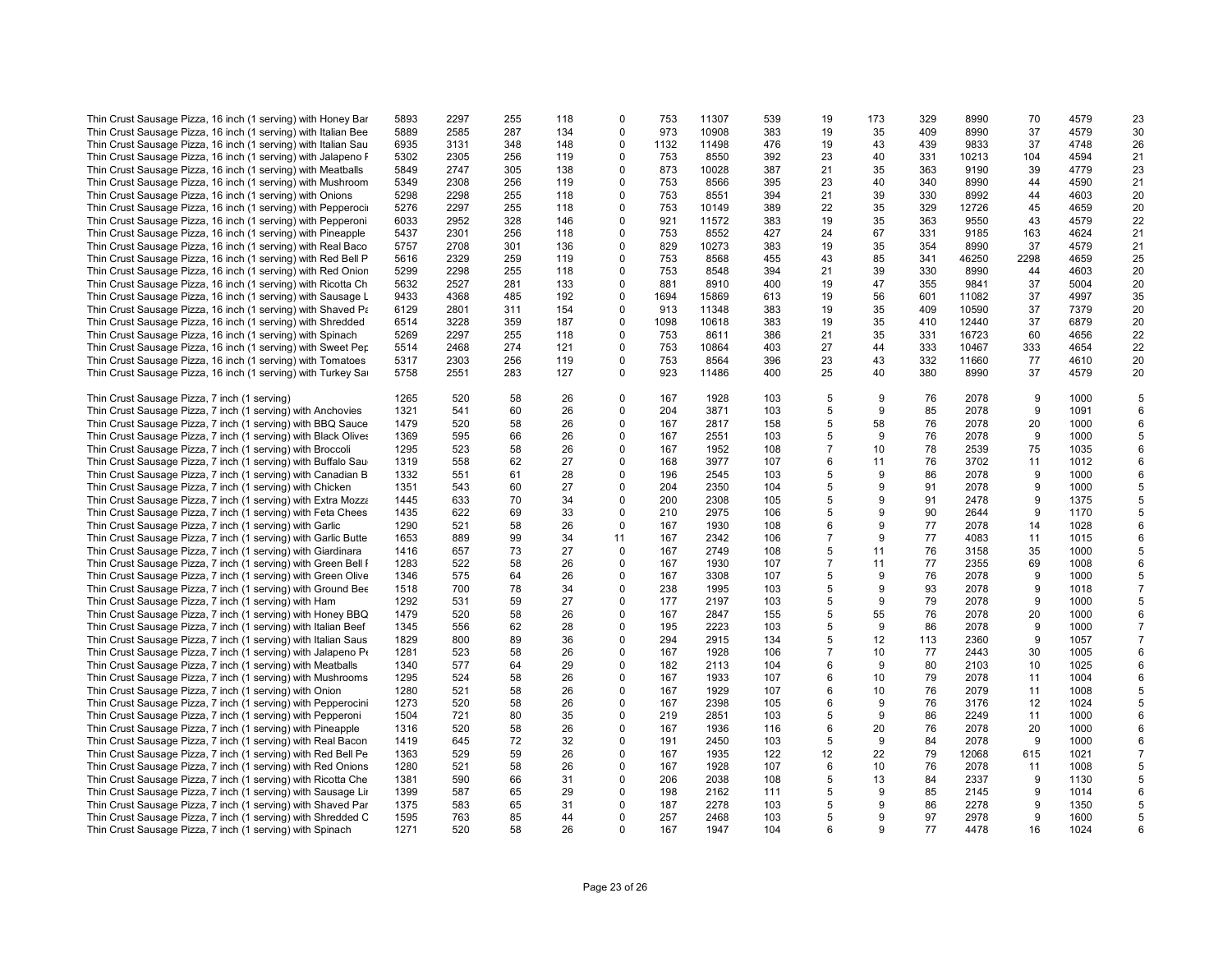| Thin Crust Sausage Pizza, 7 inch (1 serving) with Sweet Pepp                                  | 1350                     | 575             | 64             | 27             | $\Omega$                   | 167                                                       | 2672           | 110                | 8              | 12                   | 77             | 2553        | 105            | 1025                    | 6                   |
|-----------------------------------------------------------------------------------------------|--------------------------|-----------------|----------------|----------------|----------------------------|-----------------------------------------------------------|----------------|--------------------|----------------|----------------------|----------------|-------------|----------------|-------------------------|---------------------|
| Thin Crust Sausage Pizza, 7 inch (1 serving) with Tomatoes                                    | 1285                     | 522             | 58             | 26             | $\mathbf 0$                | 167                                                       | 1933           | 107                | 6              | 11                   | 77             | 2883        | 22             | 1010                    | 6                   |
| Thin Crust Sausage Pizza, 7 inch (1 serving) with Turkey Saus                                 | 1596                     | 686             | 76             | 32             | $\mathbf 0$                | 278                                                       | 3841           | 114                | 9              | 12                   | 109            | 2078        | 9              | 1000                    | 5                   |
| Veggie Pizza, Family (1 pizza)                                                                | 3743                     | 1478            | 164            | 89             | $\mathbf 0$                | 374                                                       | 5425           | 319                | 27             | 39                   | 233            | 8481        | 246            | 4454                    | 16                  |
| Veggie Pizza, Individual (1 pizza)                                                            | 944                      | 335             | 37             | 20             | $\mathbf 0$                | 81                                                        | 1266           | 92                 | 8              | 12                   | 55             | 2164        | 74             | 980                     | 5                   |
| Veggie Pizza, Large (1 pizza)                                                                 | 2821                     | 1050            | 117            | 62             | $\mathbf 0$                | 260                                                       | 4085           | 261                | 23             | 34                   | 169            | 6818        | 184            | 3124                    | 13                  |
| Veggie Pizza, Medium (1 pizza)                                                                | 2498                     | 1018            | 113            | 62             | $\mathbf 0$                | 260                                                       | 3675           | 203                | 16             | 23                   | 157            | 5500        | 139            | 3083                    | 10                  |
| Veggie Pizza, Small (1 pizza)                                                                 | 980                      | 515             | 57             | 34             | $\mathbf 0$                | 146                                                       | 2235           | 39                 | 8              | 16                   | 77             | 3656        | 103            | 1752                    | $\overline{2}$      |
| Veggie Pizza, Small (1 pizza) with Crust Choice Gluten Free                                   | 1699                     | 629             | 70             | 42             | $\mathbf 0$                | 146                                                       | 2895           | 174                | 12             | 29                   | 94             | 3656        | 103            | 2079                    | 6                   |
| Veggie Pizza, Small (1 pizza) with Crust Choice Regular Thin                                  | 1525                     | 584             | 65             | 35             | $\Omega$                   | 146                                                       | 2237           | 135                | 12             | 19                   | 94             | 3656        | 104            | 1754                    | $\overline{7}$      |
|                                                                                               | Total                    | Fat             |                |                |                            |                                                           |                |                    |                |                      |                |             | Vit C          |                         |                     |
| Kids Menu Items                                                                               | <b>Calories Calories</b> |                 | (g)            | Fat (g)        | (g)                        | <b>Total Fat Saturated Trans Fat Cholester</b><br>ol (mg) | Sodium<br>(mg) | Total<br>Carbs (g) | Fiber (g)      | <b>Sugars</b><br>(g) | Protein<br>(g) | Vit A (iu)  | (mg)           | Calcium<br>(mg)         | Iron (mg)           |
| Kids Cheese Pizza (1 slice)                                                                   | (kcal)<br>122            | (kcal)<br>41    | 5              | $\overline{2}$ | $\Omega$                   | 9                                                         | 145            | 13                 | -1             | -1                   | 7              | 216         | -1             | 112                     | $\mathbf 1$         |
| Kids Cheese Pizza (1 slice) with Vanilla Ice Cream                                            | 155                      | 55              | 6              | 3              | $\mathbf 0$                | 16                                                        | 157            | 16                 | $\mathbf{1}$   | 3                    | $\overline{7}$ | 281         | $\mathbf{1}$   | 130                     | $\mathbf 1$         |
| Kids Cheese Pizza (6 slices)                                                                  | 733                      | 246             | 27             | 14             | $\mathbf 0$                | 57                                                        | 872            | 78                 | 5              | 5                    | 39             | 1295        | $\overline{7}$ | 673                     | $\overline{4}$      |
| Kids Cheese Pizza (6 slices) with Vanilla Ice Cream                                           | 929                      | 329             | 37             | 19             | $\Omega$                   | 96                                                        | 944            | 99                 | 5              | 19                   | 42             | 1687        | $\overline{7}$ | 778                     | $\overline{4}$      |
|                                                                                               |                          |                 |                |                |                            |                                                           |                |                    |                |                      |                |             |                |                         |                     |
| Kids Dinosaur Nuggets (1 serving)<br>Kids Dinosaur Nuggets (1 serving) with Vanilla Ice Cream | 837<br>1033              | 271<br>354      | 30<br>39       | 6<br>12        | $\mathbf 0$<br>$\mathbf 0$ | 35<br>74                                                  | 2124<br>2196   | 118<br>139         | 5<br>5         | 33<br>47             | 16<br>19       | 100<br>493  | 17<br>17       | $\mathbf 0$<br>105      | $\overline{2}$<br>3 |
|                                                                                               |                          |                 |                |                |                            |                                                           |                |                    |                |                      |                |             |                |                         |                     |
| Kids Ice Cream Smoothie (1 drink)                                                             | 263                      | 154             | 17             | $\overline{1}$ | $\mathbf 0$                | $\mathbf 0$                                               | 79             | 25                 | 0              | 17                   | $\overline{c}$ | 749         | 0              | 75                      | $\pmb{0}$           |
| Kids Macaroni and Cheese (1 serving)                                                          | 835                      | 260             | 29             | 6              | $\mathbf 0$                | 25                                                        | 2005           | 117                | $\overline{7}$ | 11                   | 17             | $\mathbf 0$ | 10             | 150                     | 3                   |
| Kids Macaroni and Cheese (1 serving) with Vanilla Ice Cream                                   | 1031                     | 342             | 38             | 12             | $\mathsf 0$                | 64                                                        | 2076           | 138                | $\overline{7}$ | 25                   | 20             | 393         | 10             | 255                     | 3                   |
| Kids Mostaciollini (1 serving)                                                                | 518                      | 53              | 6              | $\overline{c}$ | $\mathbf 0$                | $\overline{7}$                                            | 540            | 100                | 5              | 6                    | 20             | 457         | 6              | 106                     | $\overline{4}$      |
| Kids Mostaciollini (1 serving) with Vanilla Ice Cream                                         | 714                      | 136             | 15             | $\overline{7}$ | $\mathbf 0$                | 46                                                        | 612            | 121                | 5              | 20                   | 22             | 850         | 6              | 211                     | 5                   |
|                                                                                               |                          |                 |                |                |                            |                                                           |                |                    |                |                      |                |             |                |                         |                     |
| Kids Pepperoni Pizza (1 slice)                                                                | 137                      | 53              | 6              | 3              | $\mathbf 0$                | 13                                                        | 202            | 13                 | $\mathbf{1}$   | $\overline{1}$       | $\overline{7}$ | 226         | $\mathbf{1}$   | 112                     | $\mathbf{1}$        |
| Kids Pepperoni Pizza (6 slices)                                                               | 820                      | 319             | 35             | 17             | $\mathbf 0$                | 76                                                        | 1209           | 78                 | 5              | 5                    | 43             | 1357        | $\overline{7}$ | 673                     | $\overline{4}$      |
| Kids Pina Colada Smoothie (1 drink)                                                           | 145                      | 40              | $\overline{4}$ | 4              | $\mathbf 0$                | 0                                                         | 13             | 25                 | 0              | 24                   | 0              | 37          | $\overline{c}$ | $\overline{1}$          | 0                   |
| Kids Spaghetti (1 serving)                                                                    | 319                      | 44              | 5              | $\mathbf{2}$   | $\mathbf 0$                | $\overline{7}$                                            | 542            | 58                 | 3              | 5                    | 13             | 511         | 6              | 109                     | 3                   |
| Kids Strawberry Smoothie (1 drink)                                                            | 124                      | 13              | $\mathbf 1$    | $\mathbf{1}$   | $\mathbf 0$                | $\pmb{0}$                                                 | $\mathbf 1$    | 27                 | 0              | 24                   | $\mathbf 0$    | 37          | 45             | $\overline{\mathbf{1}}$ | $\Omega$            |
|                                                                                               | Total                    | Fat             |                |                |                            | Total Fat Saturated Trans Fat Cholester Sodium            |                | Total              |                | Sugars               | Protein        |             | Vit C          | Calcium                 |                     |
| <b>Desserts</b>                                                                               | <b>Calories</b>          | <b>Calories</b> | (g)            | Fat (g)        | (g)                        | ol (mg)                                                   | (mg)           | Carbs (g)          | Fiber (g)      | (g)                  | (g)            | Vit A (iu)  | (mg)           | (mg)                    | Iron (mg)           |
|                                                                                               | (kcal)                   | (kcal)          |                |                | $\Omega$                   | 68                                                        |                |                    | 5              | 54                   | 9              | $\Omega$    | $\Omega$       | $\Omega$                | 8                   |
| Brownie Bites (1 serving)                                                                     | 761                      | 320             | 36             | 8              |                            |                                                           | 429            | 100                |                |                      |                |             |                |                         |                     |
| Brownie Bites Sundae (1 serving)                                                              | 982                      | 410             | 46             | 14             | $\mathbf 0$                | 107                                                       | 511            | 125                | 5              | 72                   | 12             | 393         | $\Omega$       | 109                     | 9                   |
| Deep Dish Chocolate Chip Cookie (1 serving)                                                   | 1442                     | 691             | 77             | 37             | 3                          | 84                                                        | 933            | 175                | 5              | 101                  | 13             | 555         | 0              | 51                      | 8                   |
| Deep Dish Chocolate Chip Cookie Sundae (1 serving)                                            | 1722                     | 802             | 89             | 45             | 3                          | 123                                                       | 1036           | 209                | 5              | 125                  | 16             | 948         | 0              | 168                     | 8                   |
| Deep Dish Chocolate Chip Cookie Sundae (1 serving) with Va                                    | 1918                     | 885             | 98             | 50             | 3                          | 163                                                       | 1108           | 230                | 5              | 139                  | 18             | 1340        | $\Omega$       | 272                     | 9                   |
| Hot Caramel Sundae (1 serving)                                                                | 381                      | 142             | 16             | 9              | $\Omega$                   | 39                                                        | 192            | 50                 | 0              | 31                   | 3              | 393         | $\Omega$       | 105                     | $\mathbf 0$         |
|                                                                                               |                          |                 |                |                |                            |                                                           |                |                    |                |                      |                |             |                |                         |                     |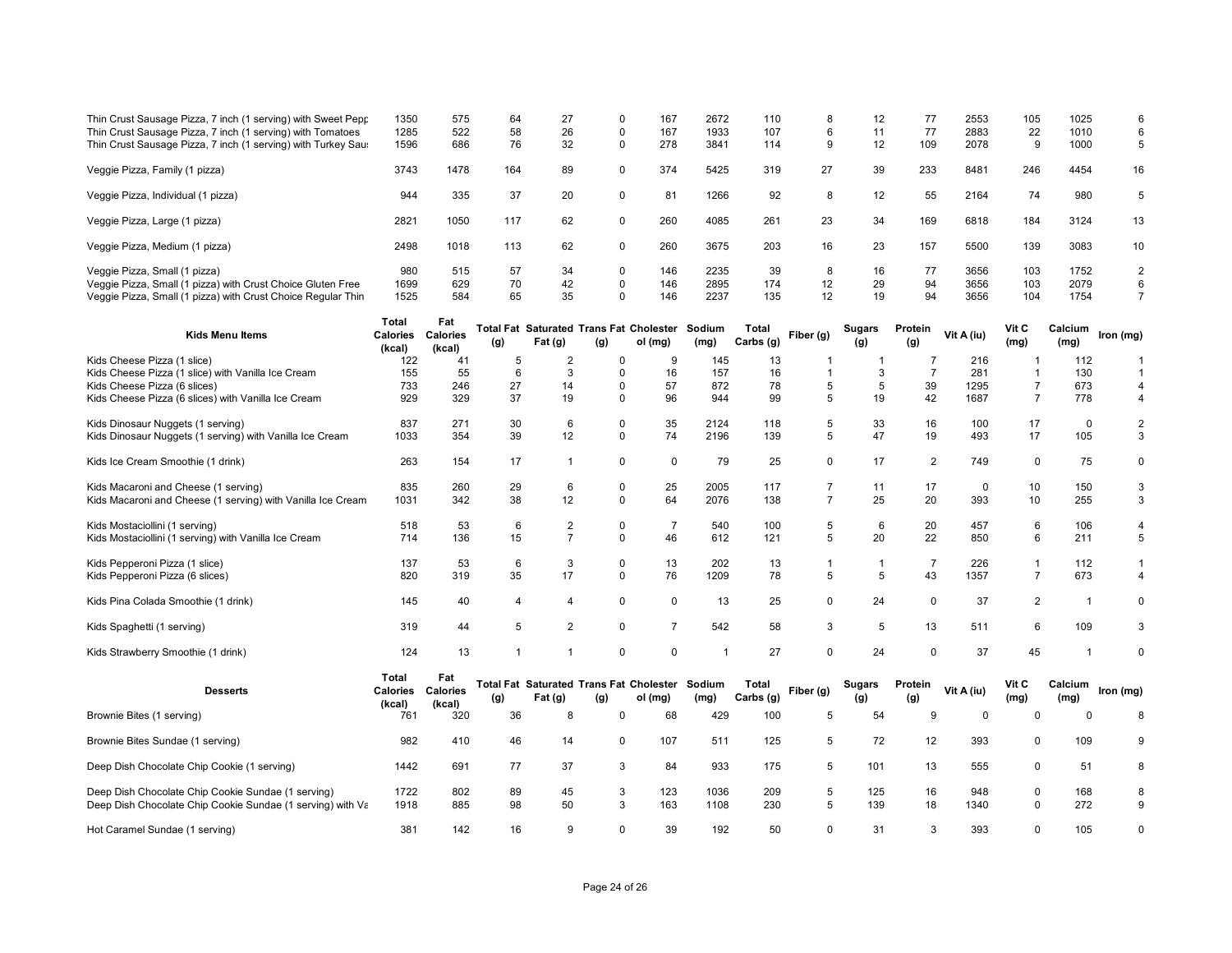| Hot Fudge Sundae (1 serving)            | 554                                | 218                       | 24             | 15                                                        | $\Omega$    | 79          | 199         | 67                 | $\mathbf 0$ | 47            | 5              | 785         | 0             | 229             | 1            |
|-----------------------------------------|------------------------------------|---------------------------|----------------|-----------------------------------------------------------|-------------|-------------|-------------|--------------------|-------------|---------------|----------------|-------------|---------------|-----------------|--------------|
| Ice Cream (1 serving)                   | 196                                | 82                        | 9              | 5                                                         | $\mathbf 0$ | 39          | 72          | 21                 | 0           | 14            | 3              | 393         | 0             | 105             | 0            |
| Root Beer Float (1 drink)               | 356                                | 82                        | 9              | 5                                                         | 0           | 39          | 127         | 64                 | $\mathsf 0$ | 57            | 3              | 393         | 0             | 105             | 0            |
| <b>Beverages</b>                        | Total<br><b>Calories</b><br>(kcal) | Fat<br>Calories<br>(kcal) | (g)            | Total Fat Saturated Trans Fat Cholester Sodium<br>Fat (g) | (g)         | ol (mg)     | (mg)        | Total<br>Carbs (g) | Fiber (g)   | Sugars<br>(g) | Protein<br>(g) | Vit A (iu)  | Vit C<br>(mg) | Calcium<br>(mg) | Iron (mg)    |
| Coffee (10 fluid ounces)                | $\mathbf 0$                        | $\mathbf 0$               | $\mathbf 0$    | $\mathbf 0$                                               | $\Omega$    | 0           | $\mathbf 0$ | $\Omega$           | 0           | $\mathbf 0$   | $\Omega$       | 0           | 0             | $\Omega$        | $\mathbf 0$  |
| Diet Pepsi (12 fluid ounces)            | $\Omega$                           | $\Omega$                  | 0              | $^{\circ}$                                                | $\Omega$    | 0           | 23          | 0                  | 0           | 0             | 0              | $\Omega$    | $\Omega$      | $\Omega$        | $\Omega$     |
| Diet Pepsi (16 fluid ounces)            | $\mathbf 0$                        | 0                         | 0              | $\mathbf 0$                                               | 0           | 0           | 30          | 0                  | 0           | 0             | 0              | $\mathbf 0$ | 0             | 0               | 0            |
| Diet Pepsi (24 fluid ounces)            | $\mathbf 0$                        | $\Omega$                  | $\mathbf 0$    | $\mathbf 0$                                               | $\Omega$    | $\mathbf 0$ | 45          | $\mathbf 0$        | $\mathbf 0$ | $\mathbf 0$   | $\Omega$       | $\Omega$    | 0             | $\mathbf 0$     | 0            |
| Dr. Pepper (12 fluid ounces)            | 99                                 | $\mathbf 0$               | 0              | $\mathbf 0$                                               | $\Omega$    | 0           | 32          | 24                 | 0           | 24            | $\mathbf 0$    | $\Omega$    | 0             | 0               | $\mathbf 0$  |
| Dr. Pepper (16 fluid ounces)            | 132                                | $\mathbf 0$               | 0              | $\mathbf 0$                                               | $\mathbf 0$ | 0           | 42          | 32                 | 0           | 32            | $\mathbf 0$    | 0           | 0             | 0               | 0            |
| Dr. Pepper (24 fluid ounces)            | 198                                | 0                         | $\mathbf 0$    | $\mathbf 0$                                               | $\mathbf 0$ | $\mathbf 0$ | 63          | 49                 | $\mathsf 0$ | 49            | $\mathbf 0$    | $\mathbf 0$ | $\mathbf 0$   | $\pmb{0}$       | 0            |
| Fruit Punch (12 fluid ounces)           | 65                                 | $\mathbf 0$               | 0              | $\mathbf 0$                                               | $\Omega$    | 0           | 14          | 16                 | $\mathsf 0$ | 16            | $\mathbf 0$    | $\mathbf 0$ | 0             | 0               | 0            |
| Fruit Punch (16 fluid ounces)           | 86                                 | $\mathbf 0$               | $\mathbf 0$    | $\mathbf 0$                                               | $\mathbf 0$ | $\mathbf 0$ | 18          | 22                 | $\mathbf 0$ | 22            | $\mathbf 0$    | $\Omega$    | $\mathbf 0$   | $\mathsf 0$     | 0            |
| Fruit Punch (24 fluid ounces)           | 130                                | $\mathbf 0$               | 0              | $\mathbf 0$                                               | $\mathbf 0$ | $\mathbf 0$ | 27          | 32                 | 0           | 32            | $\mathbf 0$    | $\Omega$    | 0             | 0               | 0            |
| Ice Cream Smoothie (1 drink)            | 496                                | 296                       | 33             | $\mathbf{1}$                                              | $\mathbf 0$ | $\mathbf 0$ | 157         | 47                 | 0           | 32            | $\overline{4}$ | 1498        | 0             | 150             | 0            |
| Lemonade (12 fluid ounces)              | 87                                 | $\Omega$                  | $\mathbf 0$    | $\mathbf 0$                                               | $\Omega$    | $\mathbf 0$ | 37          | 23                 | $\mathbf 0$ | 23            | $\mathbf 0$    | $\Omega$    | $\Omega$      | 0               | 0            |
| Lemonade (16 fluid ounces)              | 116                                | $\mathbf 0$               | 0              | $\mathbf 0$                                               | $\mathbf 0$ | 0           | 49          | 31                 | 0           | 31            | 0              | $\Omega$    | 0             | 0               | 0            |
| Lemonade (24 fluid ounces)              | 175                                | 0                         | 0              | $\mathbf 0$                                               | $\mathbf 0$ | 0           | 74          | 47                 | 0           | 47            | $\mathbf 0$    | $\mathbf 0$ | 0             | $\pmb{0}$       | 0            |
| Lipton Brisk Iced Tea (12 fluid ounces) | 63                                 | $\mathbf 0$               | $\mathbf 0$    | $\mathbf 0$                                               | $\mathbf 0$ | $\mathbf 0$ | 45          | 16                 | $\mathsf 0$ | 16            | $\mathbf 0$    | $\Omega$    | 0             | 0               | 0            |
| Lipton Brisk Iced Tea (16 fluid ounces) | 84                                 | $\Omega$                  | 0              | $\mathbf 0$                                               | $\Omega$    | $\mathbf 0$ | 60          | 22                 | 0           | 22            | $\mathbf 0$    | $\Omega$    | 0             | 0               | 0            |
| Lipton Brisk Iced Tea (24 fluid ounces) | 126                                | 0                         | $\mathbf 0$    | 0                                                         | $\mathbf 0$ | $\mathbf 0$ | 90          | 32                 | 0           | 32            | 0              | 0           | 0             | $\mathbf 0$     | 0            |
| Milk (12 fluid ounces)                  | 219                                | 107                       | 12             | $\overline{7}$                                            | $\mathbf 0$ | 36          | 147         | 17                 | $\mathbf 0$ | 19            | 12             | 374         | 0             | 414             | 0            |
| Mountain Dew (12 fluid ounces)          | 99                                 | $\mathbf 0$               | $\mathbf 0$    | $\mathbf 0$                                               | $\mathbf 0$ | 0           | 45          | 28                 | $\mathsf 0$ | 28            | $\mathbf 0$    | $\Omega$    | $\Omega$      | 0               | 0            |
| Mountain Dew (16 fluid ounces)          | 132                                | $\mathbf 0$               | 0              | $\mathbf 0$                                               | $\mathbf 0$ | 0           | 60          | 37                 | 0           | 37            | 0              | $\Omega$    | 0             | 0               | 0            |
| Mountain Dew (24 fluid ounces)          | 198                                | 0                         | 0              | 0                                                         | 0           | 0           | 90          | 56                 | 0           | 56            | 0              | 0           | 0             | 0               | 0            |
| Mug Root Beer (12 fluid ounces)         | 90                                 | $\Omega$                  | $\mathbf 0$    | $\mathbf 0$                                               | $\Omega$    | $\mathbf 0$ | 41          | 26                 | 0           | 25            | 0              | $\Omega$    | 0             | 0               | 0            |
| Mug Root Beer (16 fluid ounces)         | 120                                | $\mathbf 0$               | 0              | $\mathbf 0$                                               | $\mathbf 0$ | 0           | 54          | 35                 | 0           | 34            | $\mathbf 0$    | 0           | 0             | 0               | 0            |
| Mug Root Beer (24 fluid ounces)         | 180                                | 0                         | 0              | $\mathbf 0$                                               | $\Omega$    | $\mathbf 0$ | 81          | 52                 | 0           | 50            | $\Omega$       | $\Omega$    | 0             | 0               | 0            |
| Pepsi (12 fluid ounces)                 | 90                                 | $\mathbf 0$               | 0              | $\mathbf 0$                                               | $\Omega$    | 0           | 23          | 24                 | 0           | 24            | 0              | $\Omega$    | 0             | 0               | 0            |
| Pepsi (16 fluid ounces)                 | 120                                | $\mathbf 0$               | $\mathbf 0$    | $\mathbf 0$                                               | $\mathbf 0$ | 0           | 30          | 32                 | 0           | 32            | $\mathbf 0$    | $\Omega$    | 0             | $\pmb{0}$       | 0            |
| Pepsi (24 fluid ounces)                 | 180                                | $\mathbf 0$               | $\mathbf 0$    | $\mathbf 0$                                               | $\Omega$    | $\Omega$    | 45          | 49                 | $\mathbf 0$ | 49            | $\Omega$       | $\Omega$    | $\Omega$      | $\mathbf 0$     | 0            |
| Pina Colada Smoothie (1 drink)          | 259                                | 67                        | $\overline{7}$ | $\overline{7}$                                            | $\mathbf 0$ | 0           | 25          | 47                 | $\mathsf 0$ | 45            | $\mathbf 0$    | 75          | 4             | $\mathbf{1}$    | $\mathbf{1}$ |
| Raspberry Iced Tea (12 fluid ounces)    | 81                                 | $\mathbf 0$               | 0              | $\mathbf 0$                                               | $\Omega$    | 0           | 45          | 22                 | 0           | 21            | 0              | $\Omega$    | 0             | 0               | 0            |
| Raspberry Iced Tea (16 fluid ounces)    | 108                                | $\mathbf 0$               | 0              | $\mathbf 0$                                               | $\Omega$    | $\mathbf 0$ | 60          | 29                 | $\mathbf 0$ | 28            | $\mathbf 0$    | 0           | 0             | 0               | 0            |
| Raspberry Iced Tea (24 fluid ounces)    | 162                                | $\mathbf 0$               | $\Omega$       | $\mathbf 0$                                               | $\mathbf 0$ | $\mathbf 0$ | 90          | 43                 | 0           | 41            | $\Omega$       | 0           | 0             | $\mathbf 0$     | 0            |
| Sierra Mist (12 fluid ounces)           | 90                                 | $\Omega$                  | 0              | $\Omega$                                                  | $\Omega$    | 0           | 23          | 23                 | $\Omega$    | 23            | $\Omega$       | $\Omega$    | $\Omega$      | $\Omega$        | 0            |
| Sierra Mist (16 fluid ounces)           | 120                                | $\mathbf 0$               | $\mathbf 0$    | $\mathbf 0$                                               | $\mathbf 0$ | 0           | 30          | 31                 | 0           | 31            | $\mathbf 0$    | $\mathbf 0$ | 0             | 0               | 0            |
| Sierra Mist (24 fluid ounces)           | 180                                | $\Omega$                  | $\Omega$       | $\Omega$                                                  | $\Omega$    | $\Omega$    | 45          | 47                 | $\mathbf 0$ | 47            | $\Omega$       | $\Omega$    | $\Omega$      | $\mathbf 0$     | $\mathbf 0$  |